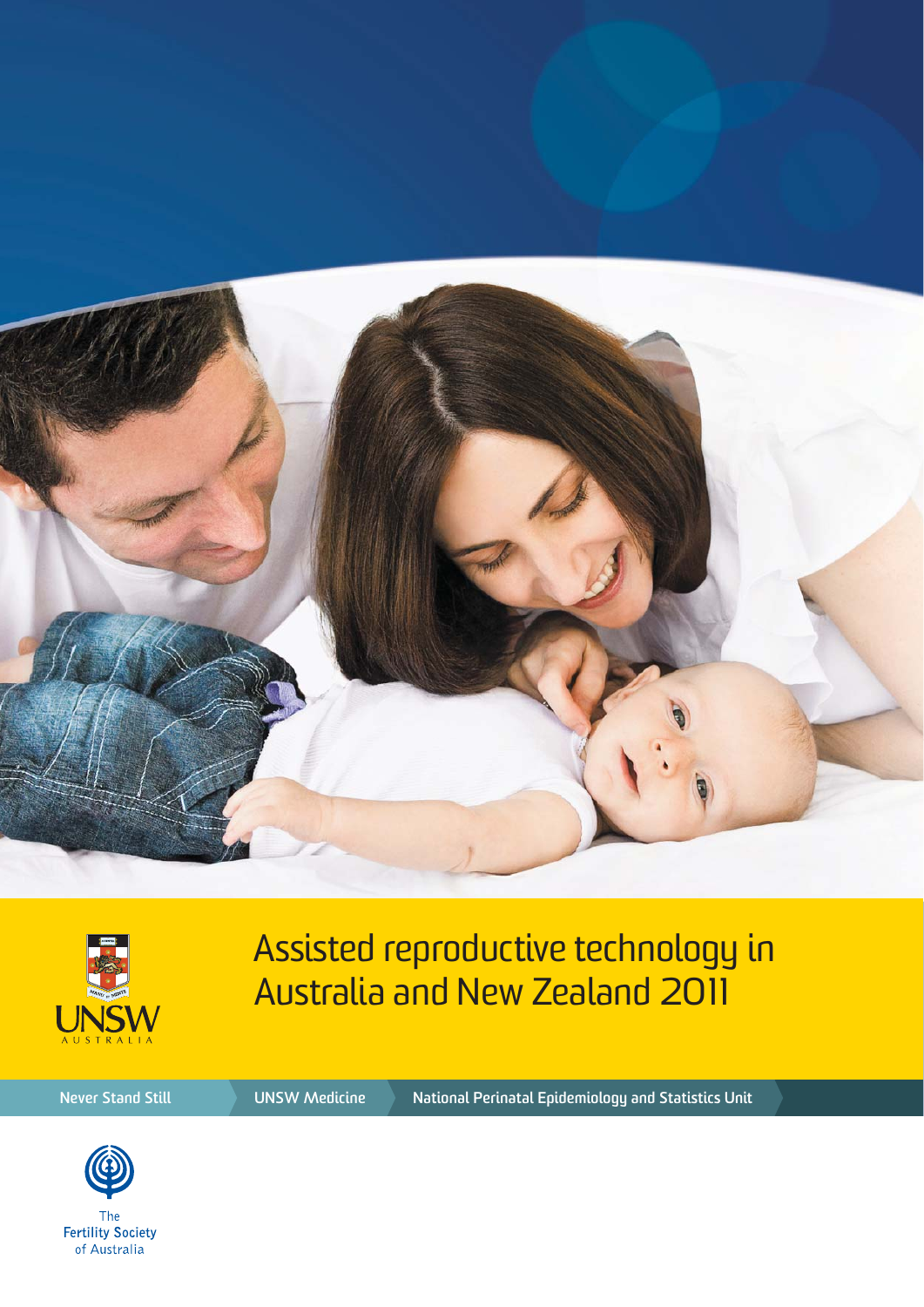# **Assisted reproductive technology in Australia and New Zealand 2011**

**Alan Macaldowie Yueping A Wang Georgina M Chambers Elizabeth A Sullivan**

**August 2013**

The University of New South Wales Australia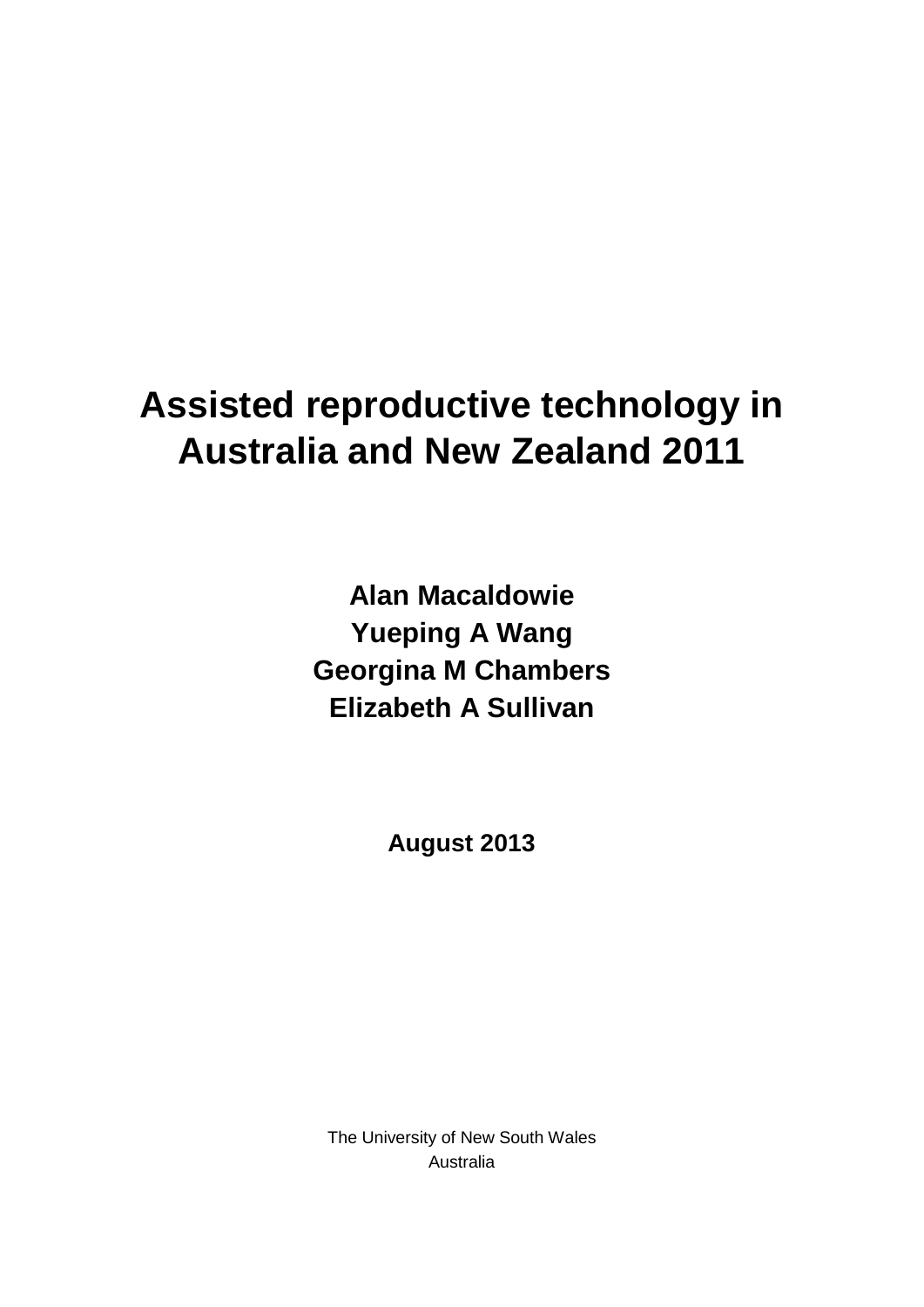The National Perinatal Epidemiology and Statistics Unit (NPESU) aims to provide national information and statistics in reproductive and perinatal health.

© Copyright UNSW 2013

Enquiries relating to copyright should be addressed to the National Perinatal Epidemiology and Statistics Unit, Level 2 McNevin Dickson Building, Gate 6, Avoca Street, Randwick Hospitals Campus Randwick, NSW 2031, Australia

This publication used to be part of the assisted reproduction technology series of Australian Institute of Health and Welfare. A complete list of the series is available from the NPESU website <http://npesu.unsw.edu.au/>.

ISBN 978-0-7334-3349-8

#### **Suggested citation**

Macaldowie A, Wang YA, Chambers GM & Sullivan EA 2013. Assisted reproductive technology in Australia and New Zealand 2011. Sydney: National Perinatal Epidemiology and Statistics Unit, the University of New South Wales.

Any enquiries about or comments on this publication should be directed to: National Perinatal Epidemiology and Statistics Unit Level 2 McNevin Dickson Building Gate 6 Avoca Street Randwick Hospitals Campus Randwick NSW 2031 Australia T +61 (2) 93821014 F +61 (2) 93821025 E [npesu@unsw.edu.au](mailto:npesu@unsw.edu.au)

Published by the University of New South Wales Cover design and printing by Print Post Plus (P3), R53772 [http://www.p3.unsw.edu.au](http://www.p3.unsw.edu.au/) Cover image courtesy of Katrina Christ Photographer

**Please note that there is the potential for minor revisions of data in this report.** Please check the online version at [<http://npesu.unsw.edu.au/>](http://npesu.unsw.edu.au/) for any amendments.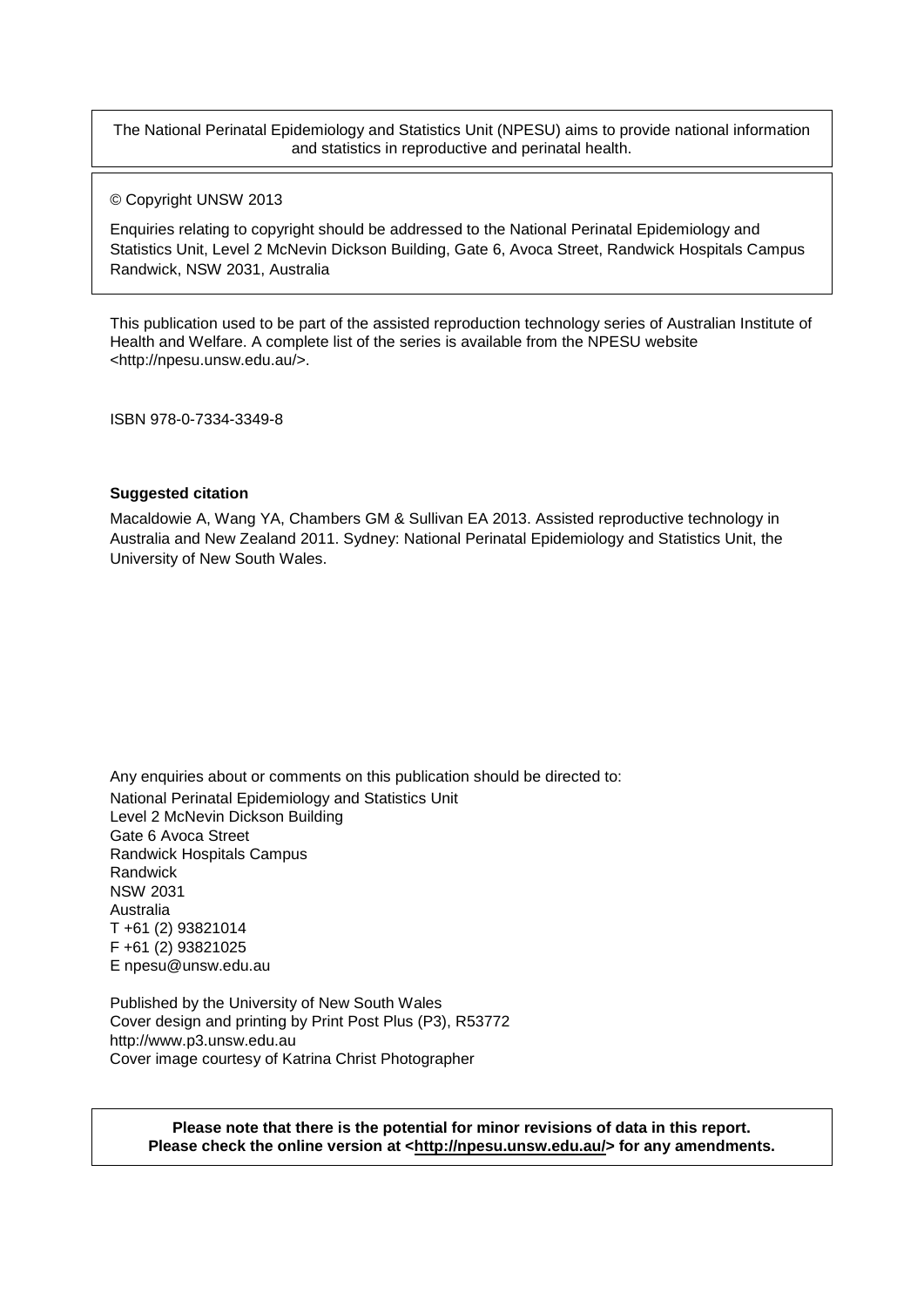# **Contents**

| 1              |                                                                                   |  |
|----------------|-----------------------------------------------------------------------------------|--|
| $\overline{2}$ |                                                                                   |  |
| 3              |                                                                                   |  |
|                |                                                                                   |  |
|                |                                                                                   |  |
|                |                                                                                   |  |
|                |                                                                                   |  |
| 4              | Pregnancy and birth outcomes following autologous and recipient embryo transfer   |  |
|                |                                                                                   |  |
|                |                                                                                   |  |
|                |                                                                                   |  |
| 5              | Other cycle types, procedures and treatment complications in 201144               |  |
|                |                                                                                   |  |
|                |                                                                                   |  |
|                |                                                                                   |  |
|                |                                                                                   |  |
|                |                                                                                   |  |
| 6              |                                                                                   |  |
| 7              |                                                                                   |  |
| 8              |                                                                                   |  |
| 9              | Cumulative success rates for women undertaking autologous treatment 2009-2011  54 |  |
|                |                                                                                   |  |
|                |                                                                                   |  |
|                |                                                                                   |  |
|                |                                                                                   |  |
|                |                                                                                   |  |
|                |                                                                                   |  |
|                |                                                                                   |  |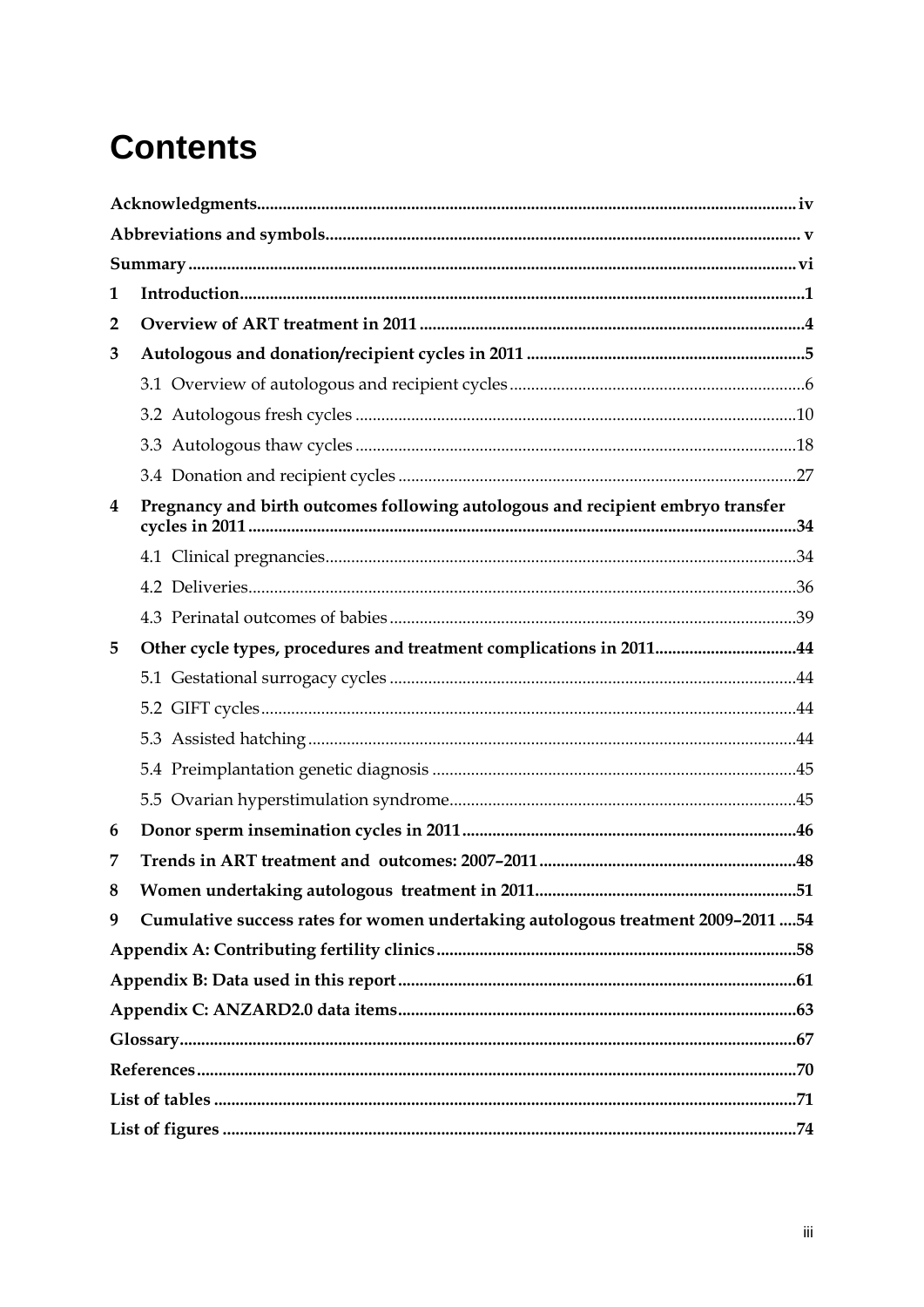## <span id="page-4-0"></span>**Acknowledgments**

The Australian and New Zealand Assisted Reproduction Database (ANZARD), funded by the Fertility Society of Australia (FSA), is a collaborative effort between the National Perinatal Epidemiology and Statistics Unit (NPESU) and fertility centres in Australia and New Zealand. The NPESU is a formally affiliated unit of the University of New South Wales (UNSW) within the School of Women's and Children's Health.

A number of organisations and people make the publication of this annual report possible. Firstly, we would like to thank all staff in the fertility centres for their efforts in compiling the data and providing additional information when requested. A complete list of all contributing fertility clinics can be found in Appendix A. We also thank Dr Clare Boothroyd, Associate Professor Mark Bowman, Professor Michael Chapman, Dr Lyndon Hale, Professor Robert Norman, Professor Cindy Farquhar and Mr Keith Harrison for peer reviewing the report. We would like to acknowledge the support of the NPESU by the UNSW. We also acknowledge the financial support of the FSA for the compilation of ANZARD and the preparation of this report.

The NPESU produced this report independently with no influence from the funding body.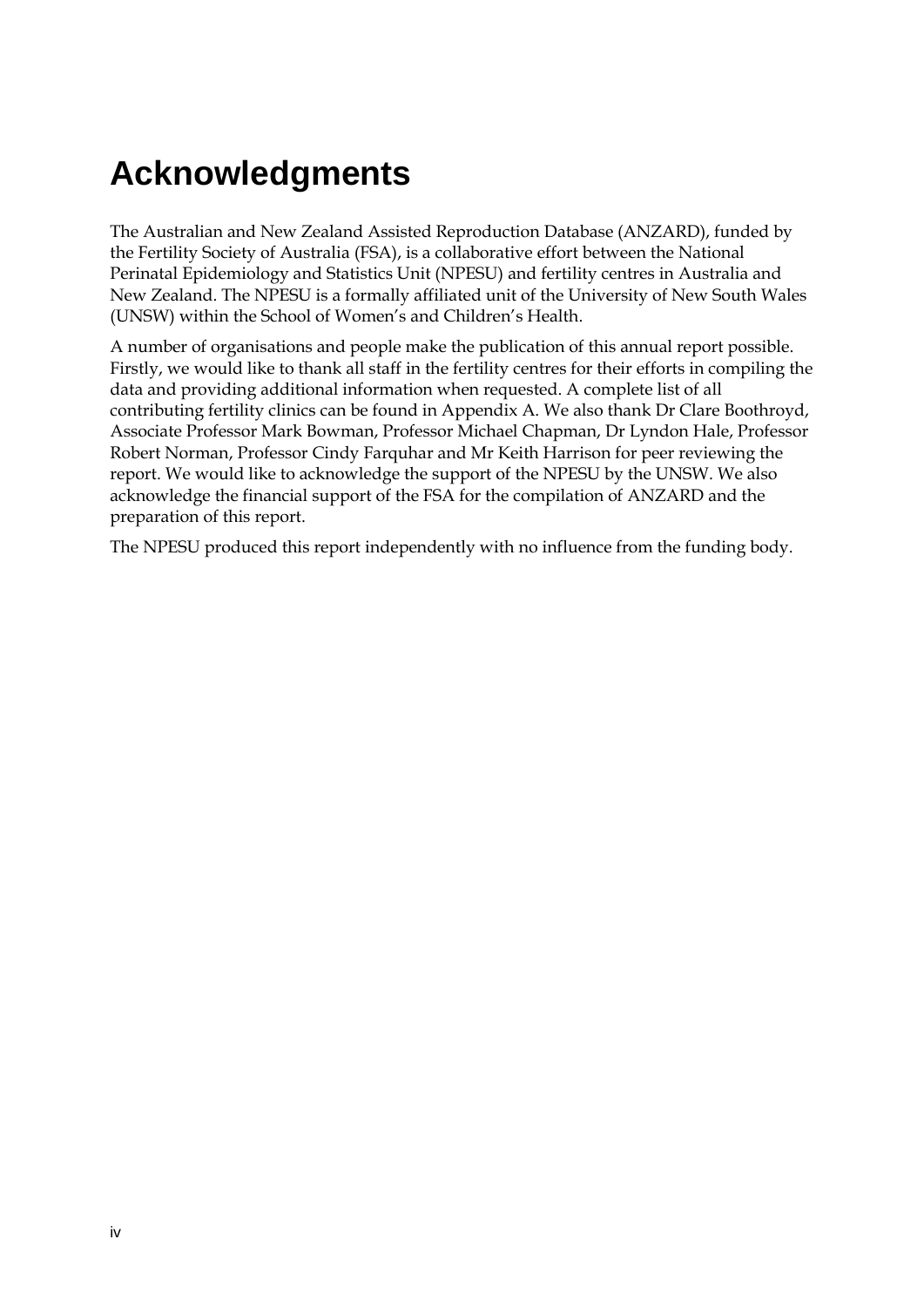# <span id="page-5-0"></span>**Abbreviations and symbols**

| <b>ANZARD</b> | Australian and New Zealand Assisted Reproduction Database |
|---------------|-----------------------------------------------------------|
| <b>ART</b>    | assisted reproductive technology                          |
| <b>DET</b>    | double embryo transfer                                    |
| DI            | donor sperm insemination                                  |
| <b>FSA</b>    | Fertility Society of Australia                            |
| <b>FSH</b>    | follicle stimulating hormone                              |
| <b>GIFT</b>   | gamete intrafallopian transfer                            |
| <b>ICSI</b>   | intracytoplasmic sperm injection                          |
| <b>IVF</b>    | in vitro fertilisation                                    |
| <b>NPESU</b>  | National Perinatal Epidemiology and Statistics Unit       |
| <b>OHSS</b>   | ovarian hyperstimulation syndrome                         |
| <b>OPU</b>    | oocyte pick-up                                            |
| PGD           | preimplantation genetic diagnosis                         |
| <b>SET</b>    | single embryo transfer                                    |
| <b>SLK</b>    | statistical linkage key                                   |
| <b>UNSW</b>   | University of New South Wales                             |
| <b>WHO</b>    | World Health Organization                                 |

# **Symbols**

– not applicable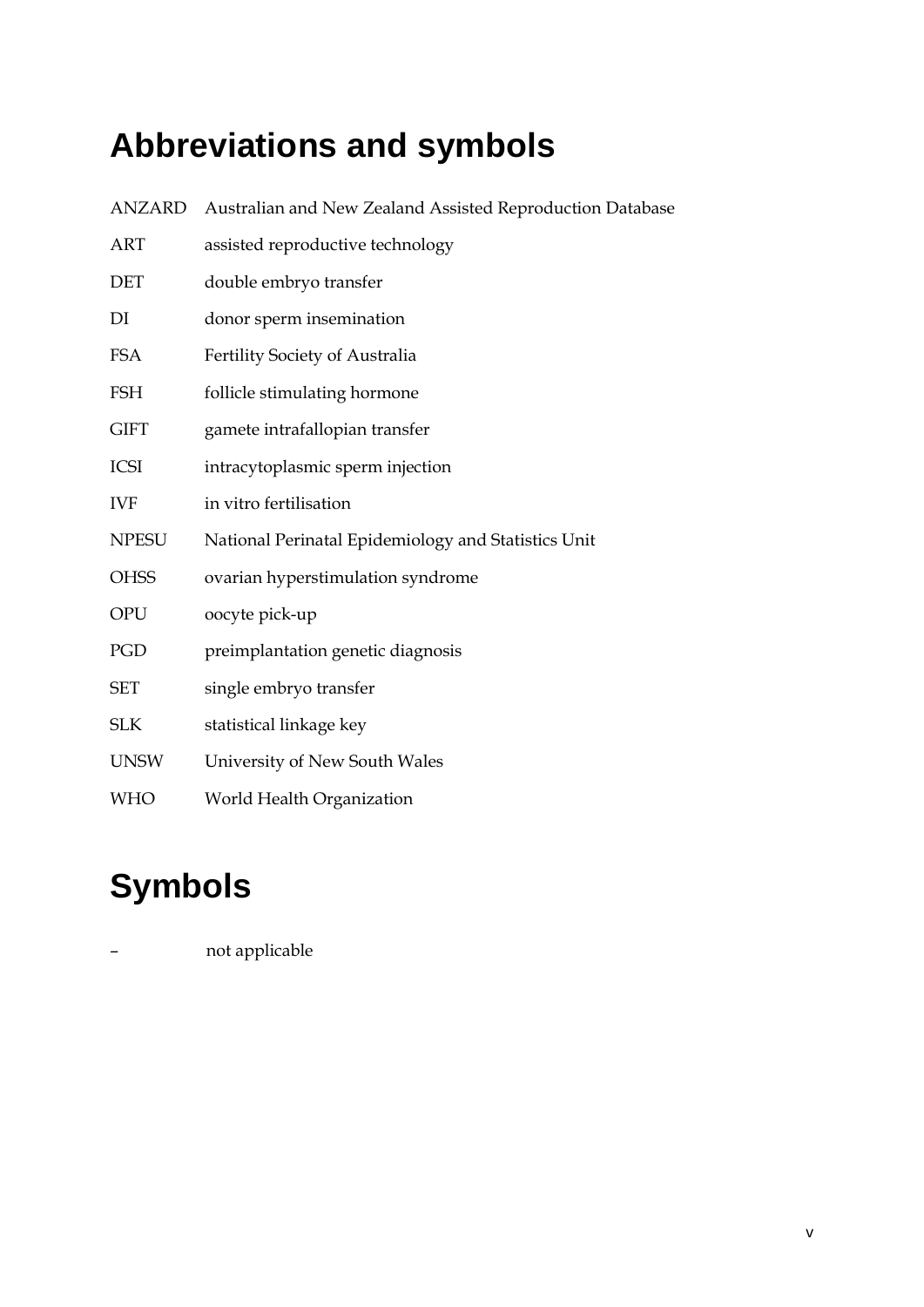# <span id="page-6-0"></span>**Summary**

#### **Use of assisted reproductive technology treatment**

There were 66,347 assisted reproductive technology (ART) treatment cycles performed in Australia and New Zealand in 2011 (61,158 and 5,189 respectively), representing an increase of 8.3% for Australia and a decrease of 1.8% for New Zealand on 2010. Women used their own oocytes or embryos (autologous) in 95.1% of treatments, and 33.7% of all cycles used frozen/thawed embryos.

There were 34,490 women who undertook autologous ART treatment in Australia and New Zealand in 2011. On average, 1.9 cycles per woman were undertaken in Australia compared with 1.4 cycles per woman in New Zealand.

#### **Women's age**

The average age of women undergoing autologous cycles was 36, and ranged from 14 to 54. In contrast, the average age of women undergoing ART treatment using donor oocytes or embryos was approximately five years older (40.8, ranging from 20 to 54). The proportion of autologous cycles undertaken by women aged 40 or older continued to increase, with 26.5% in 2011 compared with 22.8% in 2007.

#### **Treatment outcomes and number of babies**

Of the 66,347 initiated cycles, 23.1% resulted in a clinical pregnancy, and 17.5% in a live delivery (the birth of at least one liveborn baby). There were 12,443 liveborn babies following ART treatments in 2011 (11,148 in Australia and 1,295 in New Zealand). Almost threequarters of the liveborn babies (76.2%) were full-term singletons of normal birthweight.

There was a higher live delivery rate in younger women. For women aged under 30, the live delivery rate was 26.6% for autologous fresh cycles and 22.9% for autologous thaw cycles. For women aged over 44, the live delivery rate was 1.2% and 5.0% for autologous fresh and thaw cycles respectively.

#### **Multiple births**

A continuing trend in ART treatment in Australia and New Zealand has been the reduction in the rate of multiple deliveries, with a decrease from 10.0% in 2007 to 6.9% (7.1% for Australia and 5.8% for New Zealand) in 2011. This was achieved by clinicians and patients shifting to single embryo transfer, with the proportion increasing from 63.7% in 2007 to 73.2% in 2011. Importantly, this decrease in the multiple delivery rate was achieved while clinical pregnancy rates remained stable at about 23.0% per initiated cycle.

#### **Cumulative success rates**

Since 2009, the Australian and New Zealand Assisted Reproduction Database has included data items that make it possible to follow a woman from her first fresh ART treatment cycle through subsequent fresh and thaw cycles. For women who undertook their first autologous fresh cycle between 2009 and 2011, the cumulative live delivery rate was 21.1% after the first cycle, increasing to 31.1% after two cycles, 36.0% after three cycles, 38.6% after four cycles, and 40.0% after five cycles. The cumulative live delivery rate did not increase markedly with additional treatments after five cycles.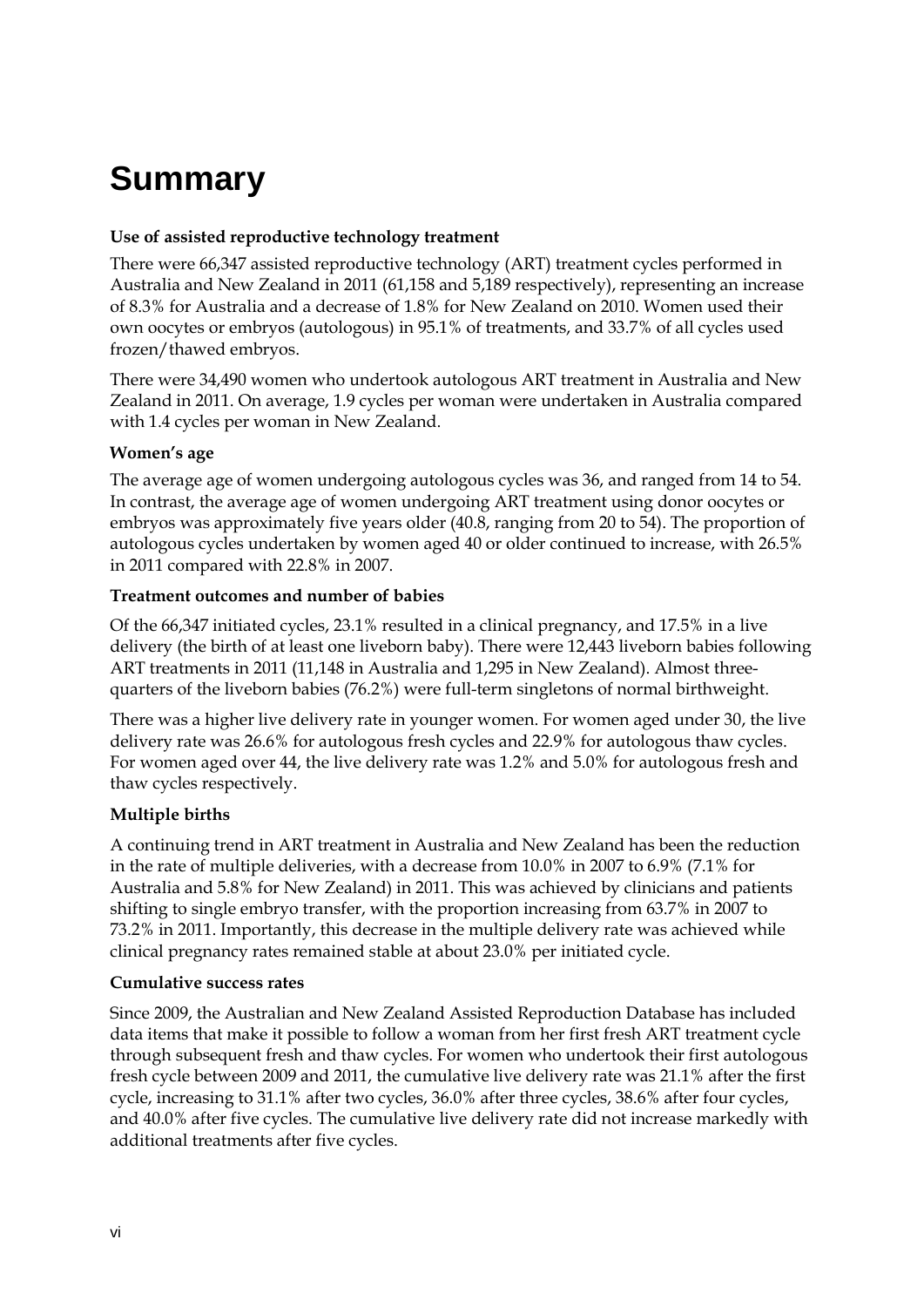# <span id="page-7-0"></span>**1 Introduction**

It is estimated that about 9% of couples at any given time experience infertility, representing the source of much personal suffering to millions around the world (Boivin et al. 2007). The medical definition of infertility is usually defined as the failure to achieve a clinical pregnancy after 12 or more months of regular unprotected sexual intercourse (Zegers-Hochschild et al. 2009). Infertility is increasingly being overcome through advancements in fertility treatment, in particular assisted reproductive technologies (ARTs). ARTs have evolved over the last three decades into a suite of mainstream medical interventions that have resulted in the birth of more than 5 million children worldwide (ICMART 2012). The most recent national estimates indicate that 4.1% of all women who gave birth in Australia in 2010 received some form of ART treatment (Li et al. 2012).

The purpose of this annual report is to inform clinicians, researchers, government and the community about ART treatment and the resulting pregnancy outcomes; to provide an ongoing mechanism for monitoring of ART treatment practices, success rates and perinatal outcomes; and to provide information for national and international comparisons.

The Fertility Society of Australia (FSA), in collaboration with the University of New South Wales (UNSW), is committed to providing informative annual statistics on ART treatments and is pleased to present the 2011 annual report on the use of ART in Australia and New Zealand.

## **Treatments covered in this report**

ART is a group of procedures that involve the in vitro (outside of body) handling of human oocytes (eggs) and sperm or embryos for the purposes of establishing a pregnancy (Zegers-Hochschild et al. 2009). A typical fresh in vitro fertilisation (IVF) cycle, involves the following five steps:

- 1. Controlled ovarian hyperstimulation during which an ovarian stimulation regimen, typically follicle stimulating hormone (FSH) is administered to a woman over a number of days to induce the maturation of multiple oocytes.
- 2. Oocyte pick-up (OPU) where mature oocytes are aspirated from ovarian follicles.
- 3. Fertilisation of the collected oocytes by incubating them with sperm (from the woman's partner or donor) over a few hours in the laboratory.
- 4. Embryo maturation during which a fertilised oocyte is cultured for 2–3 days to form a cleavage embryo (6–8 cells) or 5–6 days to create a blastocyst (60–100 cells).
- 5. Transfer of one or more fresh embryos into the uterus in order for a pregnancy to occur.

Treatment may be discontinued at any stage during a treatment cycle due to a number of reasons including inadequate or excessive ovarian stimulation, failed fertilisation, inadequate embryo growth or patient choice.

Over the last three decades, ART has evolved to encompass complex ovarian hyperstimulation protocols and numerous variations to the typical fresh IVF treatment cycle described above. Some of these variations include:

• intracytoplasmic sperm injection (ICSI), when a single sperm is injected directly into the oocyte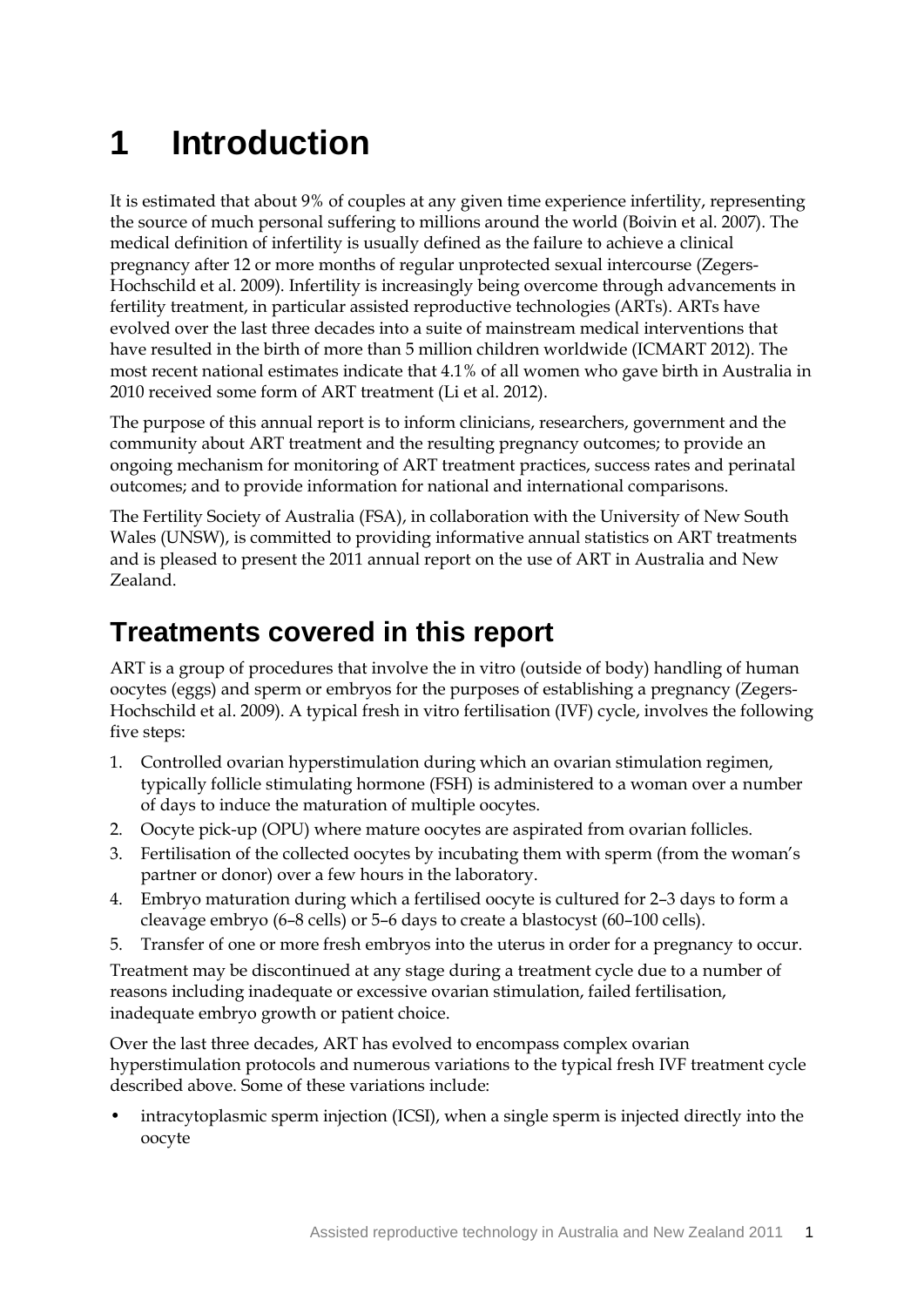- assisted hatching, when the outer layer of the embryo, the zona pellucida, is either thinned or perforated in the laboratory to aid 'hatching' of the embryo
- gamete intrafallopian transfer (GIFT), when mature oocytes and sperm are placed directly into a woman's fallopian tubes so that fertilisation may take place in vivo (inside the body). While once popular, this procedure now accounts for only a very small percentage of ART cycles
- preimplantation genetic diagnosis (PGD), when one or more cells are removed from the embryo and analysed for chromosomal disorders or genetic diseases before embryo transfer
- donor/recipient arrangements, when donor oocytes from a woman are used to create embryos for transfer to another (recipient) woman
- cryopreservation and storage of embryos that are not transferred in the initial fresh treatment cycle. Once thawed or warmed, the embryos can be transferred in subsequent treatment cycles. Cryopreservation techniques include both the traditional slow freezing method and a newer technique called 'vitrification'. Vitrification can be used to cryopreserve gametes and embryos, and uses an ultra-rapid temperature change with exposure to higher concentrations of cryoprotectants
- surrogacy arrangements, where a woman, known as the 'gestational carrier', agrees to carry a child for another person or couple, known as the 'intended parent(s)', with the intention that the child will be raised by the intended parent(s).

Along with ART, a number of other fertility treatments are undertaken in Australia and New Zealand. Artificial insemination is one such treatment by which sperm are placed into the female genital tract (for example, intracervical or intrauterine), and can be used with controlled ovarian hyperstimulation or in natural cycles. Artificial insemination can be undertaken using a partner's sperm, or donated sperm, also known as 'donor sperm insemination' (DI).

## **Data used in this report**

This report provides information on ART and DI treatments and the resulting pregnancy and birth outcomes. Also included is an analysis of trends in ART treatments and outcomes in the five years from 2007 to 2011.

As a joint initiative of the NPESU at UNSW and FSA, the Australian and New Zealand Assisted Reproduction Database (ANZARD) was upgraded in 2009 to accommodate new ART treatment types and to transform ANZARD from a cycle-based data collection to a woman-based data collection (ANZARD2.0). A more detailed description of ANZARD2.0 can be found in Appendices B and C. The expanded treatment information in the collection includes data fields for oocyte/embryo vitrification, and duration of oocytes and embryos in storage. The upgrade to a woman-based data collection was achieved by introducing a statistical linkage key (SLK) that links successive treatment cycles undertaken by one woman. The SLK is a combination of the first two letters of a woman's first name, the first two letters of her surname and her date of birth. The SLK enables the number of women undergoing treatment across time to be reported. For the first time, the 2011 annual report presents cumulative success rates for women who started their first autologous fresh cycle during 2009 to 2011.

The 2011 data presented in this report were supplied by all 37 fertility centres (72 fertility clinics in Australia and 7 fertility clinics in New Zealand), and compiled into ANZARD2.0.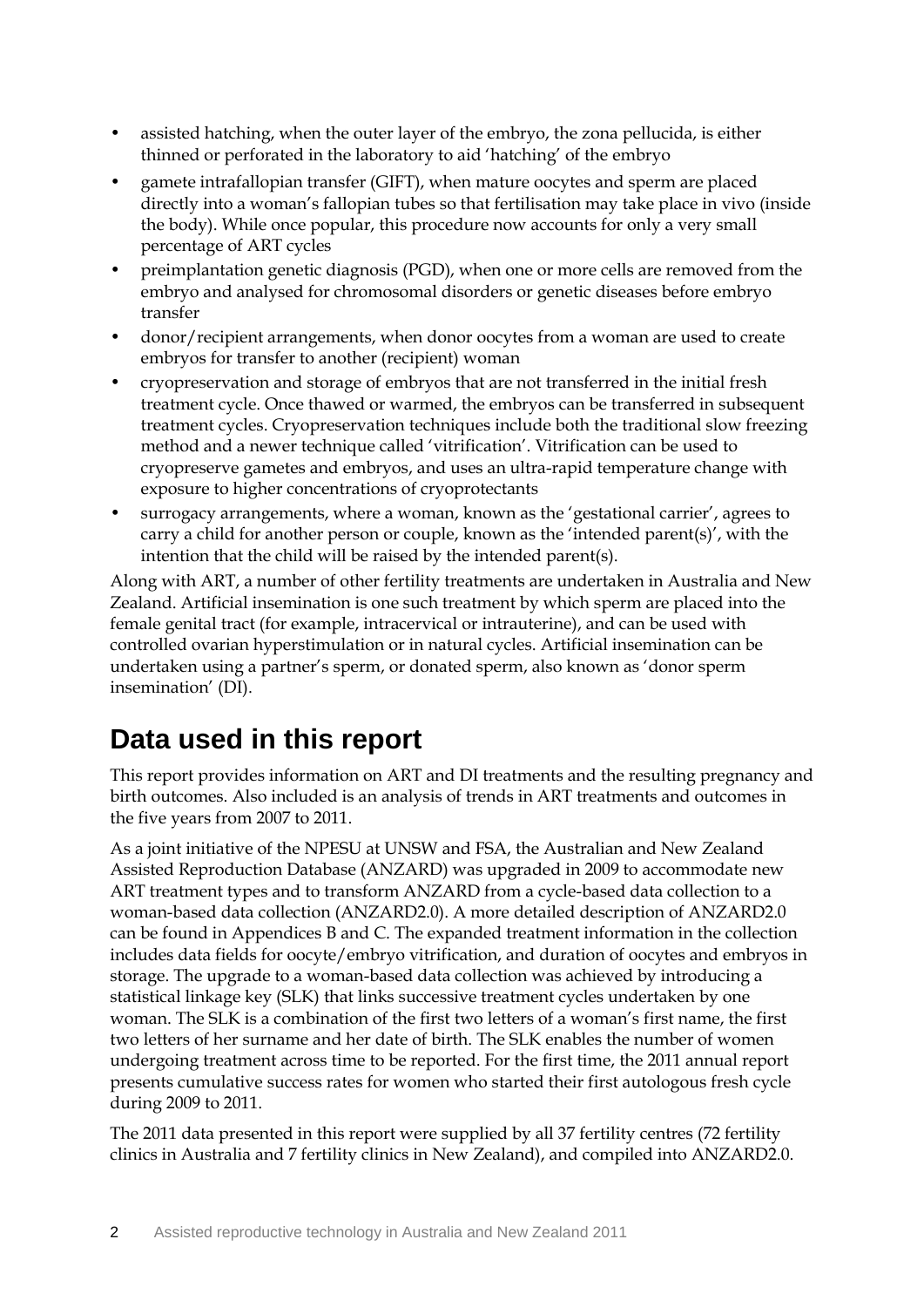*Note:* The 2007 and 2008 ANZARD data have been updated to correct the previously reported misclassification error of cleavage and blastocyst transfer. In this report, the numbers and percentages of cleavage embryo and blastocyst transfer cycles for 2007 and 2008 are different from previous annual reports.

## **Structure of this report**

This report has nine chapters, including this introductory chapter (Chapter 1).

Chapter 2—'Overview of ART treatment in 2011', provides an outline of the numbers and outcomes of all ART treatments undertaken in Australia and New Zealand.

Chapter 3—'Autologous and donation/recipient cycles in 2011', presents data on the number of cycles, cycle types, and the outcomes of treatment in terms of discontinued treatment, clinical pregnancies and deliveries.

Chapter 4—' Pregnancy and birth outcomes following autologous and recipient embryo transfer cycles in 2011', presents data on the outcomes of clinical pregnancies and deliveries following autologous and recipient cycles including a description of perinatal outcomes.

Chapter 5—'Other cycle types, procedures and treatment complications in 2011', includes information on cycles, procedures and complications that do not fit into the chapters already described.

Chapter 6—'Donor sperm insemination cycles in 2011', presents data on DI cycles and their outcomes, including a description of pregnancy and perinatal outcomes.

Chapter 7—'Trends in ART treatment and outcomes: 2007–2011', presents trends in ART treatments during the last five years of data collection in Australia and New Zealand.

Chapter 8—'Women undertaking autologous treatment in 2011', presents information on the number of women undergoing ART treatment in 2011.

Chapter 9—'Cumulative success rates for women undertaking autologous treatment 2009- 2011', presents information on the pregnancies and live deliveries per women for a cohort of women who undertook their first autologous fresh cycle during 2009 to 2011.

Appendices—Appendix A lists the contributing fertility clinics. Appendix B provides an overview of the ANZARD2.0 data collection that was used to prepare this report. Appendix C provides a detailed list of the data items in the collection.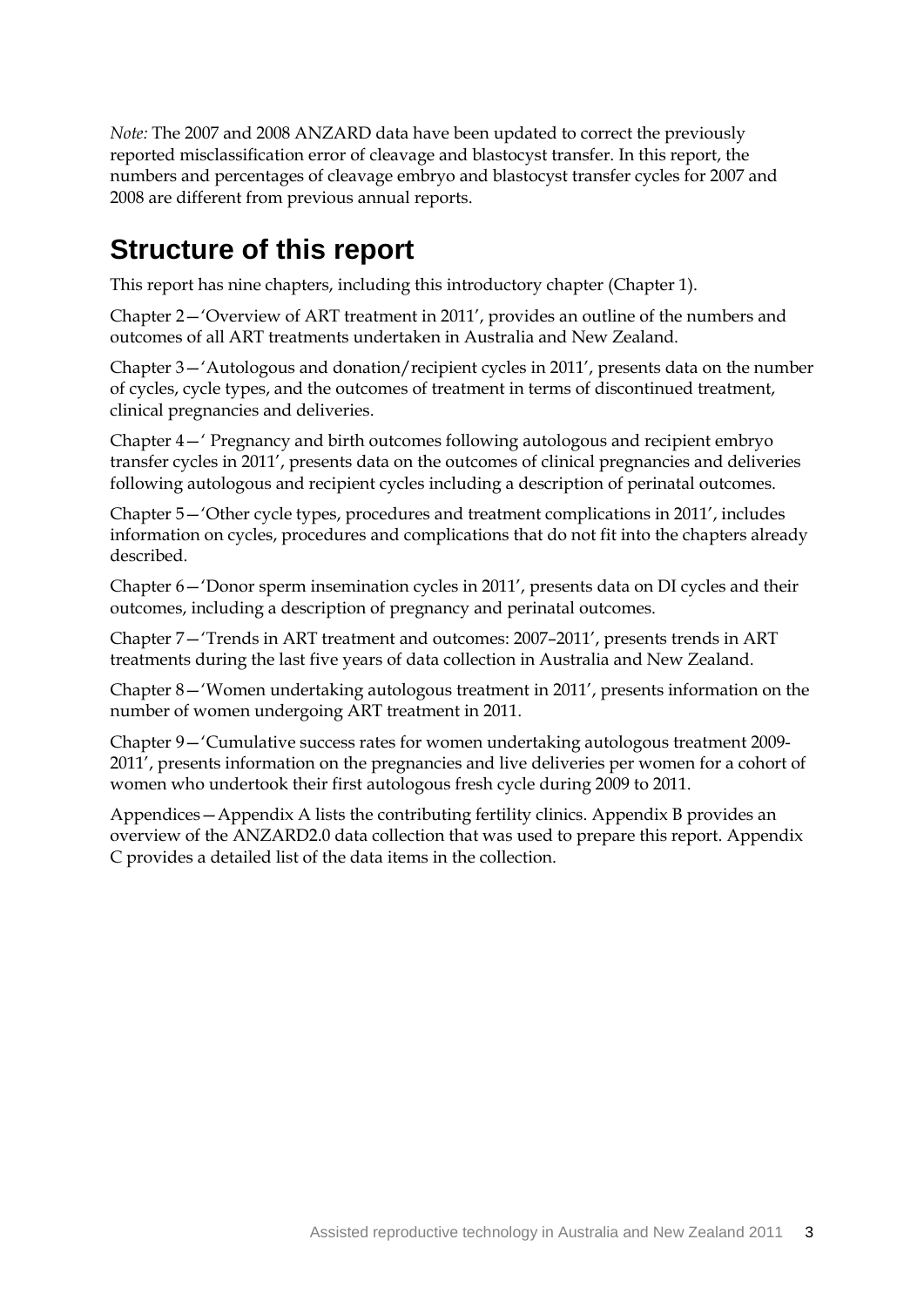# <span id="page-10-0"></span>**2 Overview of ART treatment in 2011**

There were 66,347 ART treatment cycles reported from Australian and New Zealand clinics in 2011 (Table 1). Of these, 92.2% (61,158) were from Australian clinics and 7.8% (5,189) were from New Zealand clinics. The number of ART treatment cycles in 2011 increased by 7.4% from the 61,774 cycles in 2010, with an 8.3% increase in Australia and 1.8% decrease in New Zealand. In 2011, the number of ART treatment cycles represented 12.9 cycles per 1,000 women of reproductive age (15–44 years) in Australia, compared with 5.7 cycles per 1,000 women of reproductive age in New Zealand (Australian Bureau of Statistics 2013; Statistics New Zealand 2012).

More than 95% of cycles in 2011 were autologous cycles (where a woman intended to use, or used her own oocytes or embryos). Of the 63,064 autologous cycles, 40,696 (64.5%) were fresh cycles and 22,368 (35.5%) were frozen/thaw cycles. Other treatment cycles accounted for small proportions: 2.7% were oocyte recipient cycles, 0.5% were embryo recipient cycles, 1.4% were oocyte donation cycles and 0.3% were surrogacy arrangement cycles (Table 1).

Of all ART treatments in 2011, 23.1% (15,319) resulted in a clinical pregnancy and 17.5% (11,640) in a live delivery (Table 1). Of these clinical pregnancies, 13,790 (90%) were from Australian clinics and 1,529 (10%) from New Zealand clinics. There were 12,623 babies born (including 12,443 liveborn) following ART treatment in 2011. Of these, 11,314 (89.6%) were from Australian clinics and 1,309 (10.4%) from New Zealand clinics. Of the liveborn babies, 76.2% (9,477) were singletons at term (gestational age of 37–41 weeks) with normal birthweight ( $\geq 2,500$  grams). The multiple delivery rate was 6.9%.

**Table 1: Number of initiated ART treatment cycles by treatment type, Australia and New Zealand, 2011**

|                                           | Number of<br>initiated ART<br>cycles | Per cent of<br>treatment<br>types | Number of<br>clinical<br>pregnancies | Number of<br>live<br>deliveries | <b>Number</b><br>οf<br>liveborn<br>babies | Number of<br>liveborn<br>singletons<br>at term<br>with<br>normal<br>birthweight |
|-------------------------------------------|--------------------------------------|-----------------------------------|--------------------------------------|---------------------------------|-------------------------------------------|---------------------------------------------------------------------------------|
| Autologous                                | 63,064                               | 95.1                              | 14,747                               | 11,219                          | 11,992                                    | 9,162                                                                           |
| Fresh                                     | 40,696                               | 61.3                              | 9,100                                | 6,928                           | 7,417                                     | 5,606                                                                           |
| Thaw                                      | 22,368                               | 33.7                              | 5,647                                | 4,291                           | 4,575                                     | 3,556                                                                           |
| Oocyte recipient                          | 1,776                                | 2.7                               | 452                                  | 336                             | 363                                       | 247                                                                             |
| Embryo recipient                          | 358                                  | 0.5                               | 85                                   | 63                              | 65                                        | 52                                                                              |
| Oocyte donation                           | 961                                  | 1.4                               |                                      |                                 |                                           |                                                                                 |
| GIFT <sup>(a)</sup>                       | 11                                   | 0.0                               | 1                                    | 1                               |                                           | 1                                                                               |
| Surrogacy arrangement cycles              | 177                                  | 0.3                               | 34                                   | 21                              | 22                                        | 15                                                                              |
| Intended parent cycles <sup>(b)</sup>     | 46                                   | 0.1                               |                                      |                                 |                                           |                                                                                 |
| Gestational carrier cycles <sup>(c)</sup> | 131                                  | 0.2                               | 34                                   | 21                              | 22                                        | 15                                                                              |
| <b>Total</b>                              | 66,347                               | 100.0                             | 15,319                               | 11,640                          | 12,443                                    | 9,477                                                                           |

(a) GIFT cycles were classified separately from autologous cycles.

(b) A cycle undertaken by a person or couple who intends to raise a child that will be, or is intended to be, carried by a gestational carrier during pregnancy.

(c) A cycle undertaken by a woman who carries, or intends to carry, a pregnancy on behalf of the intended parents with an agreement that the child will be raised by the intended parent(s).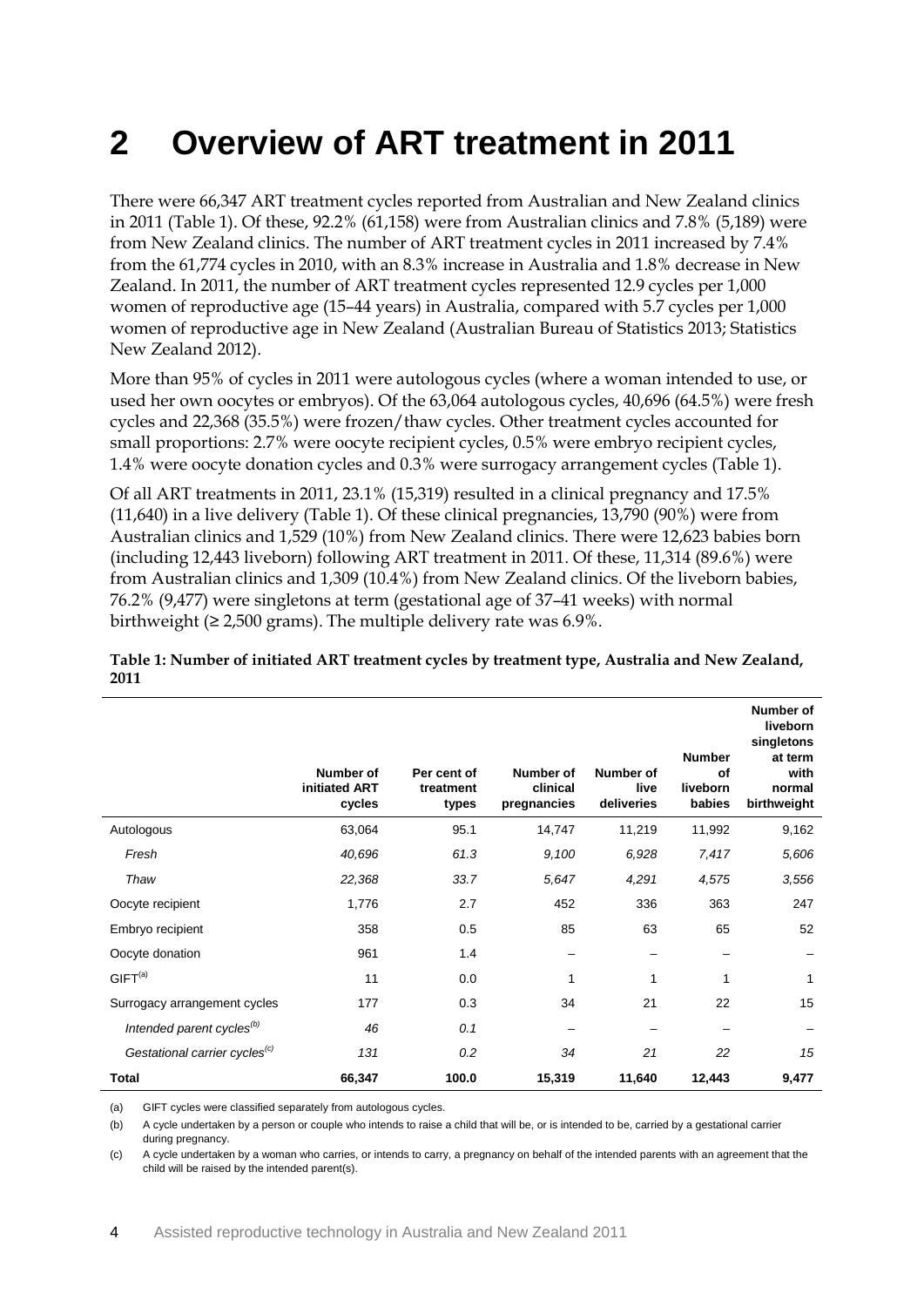## <span id="page-11-0"></span>**3 Autologous and donation/recipient cycles in 2011**

This chapter presents data on initiated autologous cycles, oocyte donation cycles and oocyte/embryo recipient cycles. Surrogacy cycles and GIFT cycles are presented separately in Chapter 5.

An autologous cycle is defined as an ART treatment cycle in which a woman intends to use, or uses her own oocytes.

A donation cycle is defined as an ART treatment cycle in which a woman intends to donate, or donates her oocytes to others. A donation cycle may result in the donation of either oocytes or embryos to a recipient woman. The use of donor sperm does not influence the donor status of the cycle.

A recipient cycle is defined as an ART treatment cycle in which a woman receives oocytes or embryos from another woman.

Autologous and donor/recipient cycles can involve the use of, or intended use of, either fresh or frozen/thawed embryos.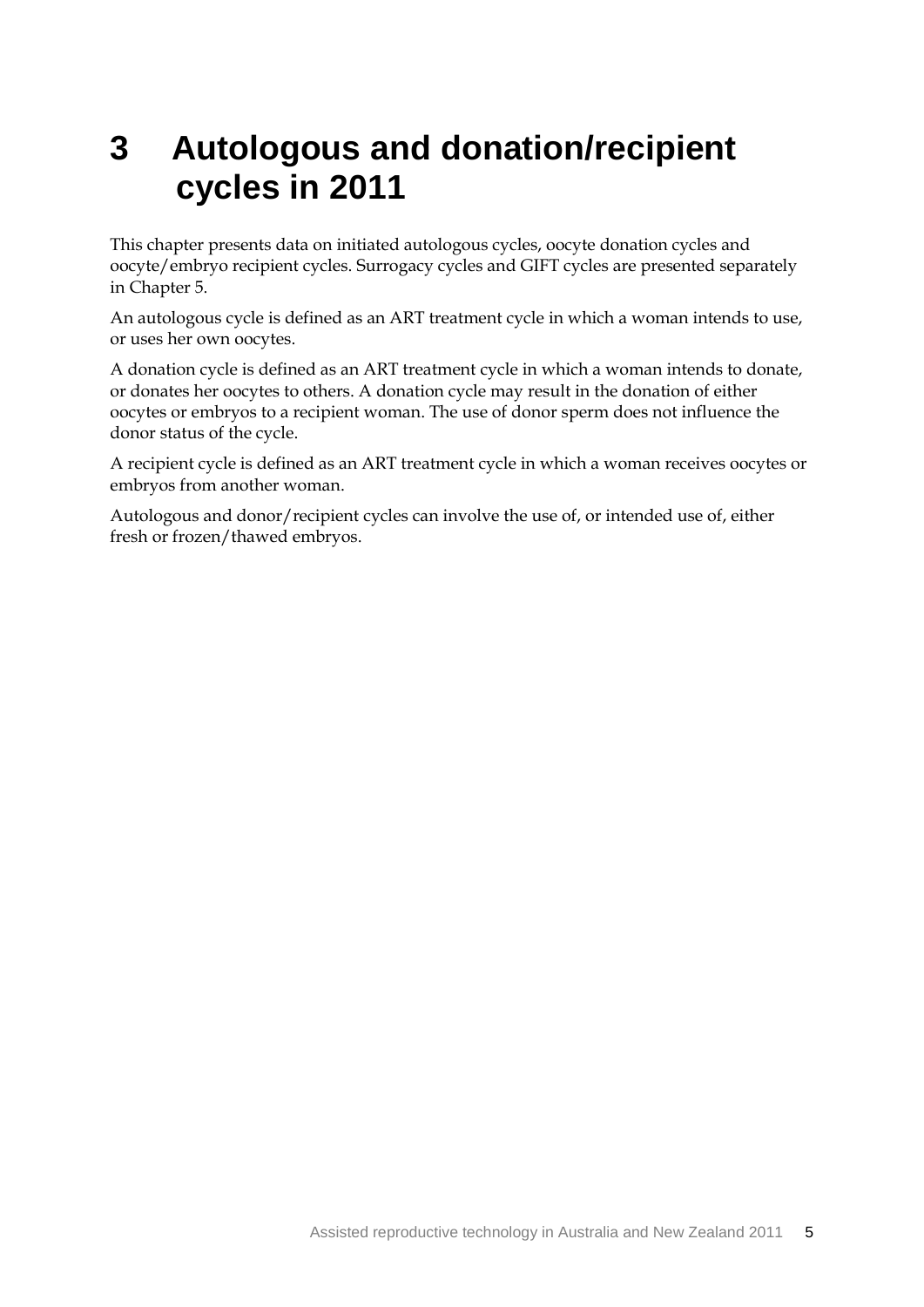## <span id="page-12-0"></span>**3.1 Overview of autologous and recipient cycles**

#### **Age of women and their partners**

The average age of women undergoing autologous and oocyte/embryo recipient cycles was 36. For women undergoing oocyte/embryo recipient cycles, the mean age was 40.8, five years older than for autologous cycles (35.9). Of all autologous and oocyte/embryo recipient cycles, one in four (26.5%) was undertaken by women aged 40 or older (Table 2). The average age of partners was 38.3, with one-third (35.3%) aged 40 or older. For 13.3% of oocyte/embryo cycles, the partner's age was not stated or no partner was involved (Table 3).

|                 |               |          | <b>Autologous</b> |             |               | Oocyte/embryo |               |          |  |
|-----------------|---------------|----------|-------------------|-------------|---------------|---------------|---------------|----------|--|
| Age group       | Fresh         |          |                   | <b>Thaw</b> |               | recipient     |               | All      |  |
| $(years)^{(a)}$ | <b>Number</b> | Per cent | <b>Number</b>     | Per cent    | <b>Number</b> | Per cent      | <b>Number</b> | Per cent |  |
| < 30            | 4,262         | 10.5     | 2,458             | 11.0        | 78            | 3.7           | 6.798         | 10.4     |  |
| $30 - 34$       | 10,285        | 25.3     | 6,844             | 30.6        | 200           | 9.4           | 17,329        | 26.6     |  |
| $35 - 39$       | 14.641        | 36.0     | 8,673             | 38.8        | 461           | 21.6          | 23,775        | 36.5     |  |
| $40 - 44$       | 10.599        | 26.0     | 4.071             | 18.2        | 850           | 39.8          | 15.520        | 23.8     |  |
| $\geq 45$       | 909           | 2.2      | 322               | 1.4         | 545           | 25.5          | 1.776         | 2.7      |  |
| <b>Total</b>    | 40,696        | 100.0    | 22.368            | 100.0       | 2,134         | 100.0         | 65,198        | 100.0    |  |

#### **Table 2: Number of autologous and recipient cycles by women's age group and treatment type, Australia and New Zealand, 2011**

(a) Age at start of a treatment cycle.

*Note*: Data are collected for each treatment cycle; therefore, some individuals may be counted more than once.

| Table 3: Number of autologous and recipient cycles by women's partners' age group and treatment |  |  |
|-------------------------------------------------------------------------------------------------|--|--|
| type, Australia and New Zealand, 2011                                                           |  |  |

|                 |               |          | <b>Autologous</b> |             |               | Oocyte /embryo |               |          |  |
|-----------------|---------------|----------|-------------------|-------------|---------------|----------------|---------------|----------|--|
| Age group       |               | Fresh    |                   | <b>Thaw</b> |               | recipient      |               | All      |  |
| $(years)^{(a)}$ | <b>Number</b> | Per cent | <b>Number</b>     | Per cent    | <b>Number</b> | Per cent       | <b>Number</b> | Per cent |  |
| < 30            | 2.443         | 6.0      | 1,267             | 5.7         | 63            | 3.0            | 3.773         | 5.8      |  |
| $30 - 34$       | 8,540         | 21.0     | 5,224             | 23.4        | 211           | 9.9            | 13,975        | 21.4     |  |
| $35 - 39$       | 12,139        | 29.8     | 7.308             | 32.7        | 500           | 23.4           | 19.947        | 30.6     |  |
| $40 - 44$       | 8,825         | 21.7     | 4,645             | 20.8        | 557           | 26.1           | 14,027        | 21.5     |  |
| $\geq 45$       | 5,837         | 14.3     | 2,643             | 11.8        | 519           | 24.3           | 8,999         | 13.8     |  |
| Not stated      | 2,912         | 7.2      | 1,281             | 5.7         | 284           | 13.3           | 4,477         | 6.9      |  |
| <b>Total</b>    | 40,696        | 100.0    | 22,368            | 100.0       | 2134          | 100.0          | 65,198        | 100.0    |  |

(a) Age at start of a treatment cycle.

*Note*: Data are collected for each treatment cycle; therefore, some individuals may be counted more than once.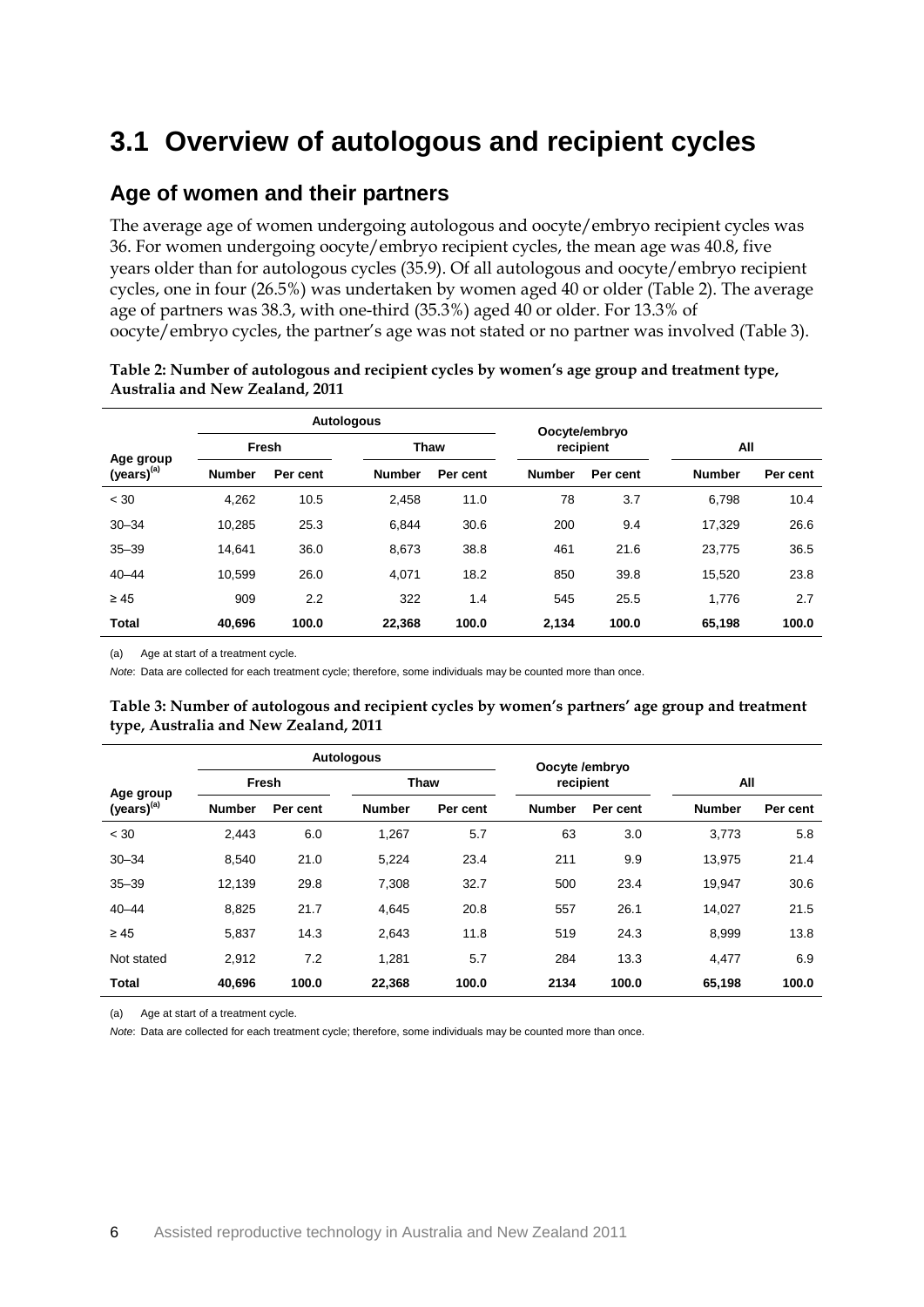## **Parity**

Parity is the number of previous pregnancies of 20 weeks or more gestation experienced by a woman. A woman who has had no previous pregnancies of 20 or more weeks gestation is called 'nulliparous'. A woman who has had at least one previous pregnancy of 20 weeks or more gestation is described as 'parous'.

Of the 65,198 initiated autologous and recipient cycles undertaken in 2011, 64.1% were undertaken by nulliparous women. Of autologous cycles (fresh and thaw), 63.9% were undertaken by nulliparous women, compared with 69.3% for oocyte/embryo recipient cycles (Table 4).

**Table 4: Number of autologous and recipient cycles by parity and treatment type, Australia and New Zealand, 2011**

|                    |               | <b>Autologous</b> |               |          | Oocyte/embryo |          |               |          |
|--------------------|---------------|-------------------|---------------|----------|---------------|----------|---------------|----------|
|                    | Fresh         |                   | Thaw          |          | recipient     |          | All           |          |
| Parity             | <b>Number</b> | Per cent          | <b>Number</b> | Per cent | <b>Number</b> | Per cent | <b>Number</b> | Per cent |
| <b>Nulliparous</b> | 27.916        | 68.6              | 12.369        | 55.3     | 1.478         | 69.3     | 41.763        | 64.1     |
| Parous             | 8.190         | 20.1              | 7.130         | 31.9     | 512           | 24.0     | 15,832        | 24.3     |
| Not stated         | 4.590         | 11.3              | 2,869         | 12.8     | 144           | 6.7      | 7.603         | 11.7     |
| <b>Total</b>       | 40.696        | 100.0             | 22,368        | 100.0    | 2.134         | 100.0    | 65.198        | 100.0    |

*Note*: Data are collected for each treatment cycle; therefore, some individuals may be counted more than once.

## **Cause of infertility**

Causes of infertility may be known to relate to either the woman or her male partner, or both, or may be unexplained. The reported causes of infertility are based on clinical diagnosis by the treating clinician. However, the diagnostic definitions may vary among fertility centres.

Of the 65,198 initiated autologous and recipient cycles, 22.5% reported male infertility factors as the only cause of infertility; 28.5% reported only female infertility factors; 14.3% reported combined male–female factors; 22.7% reported unexplained infertility; and 11.7% were not stated.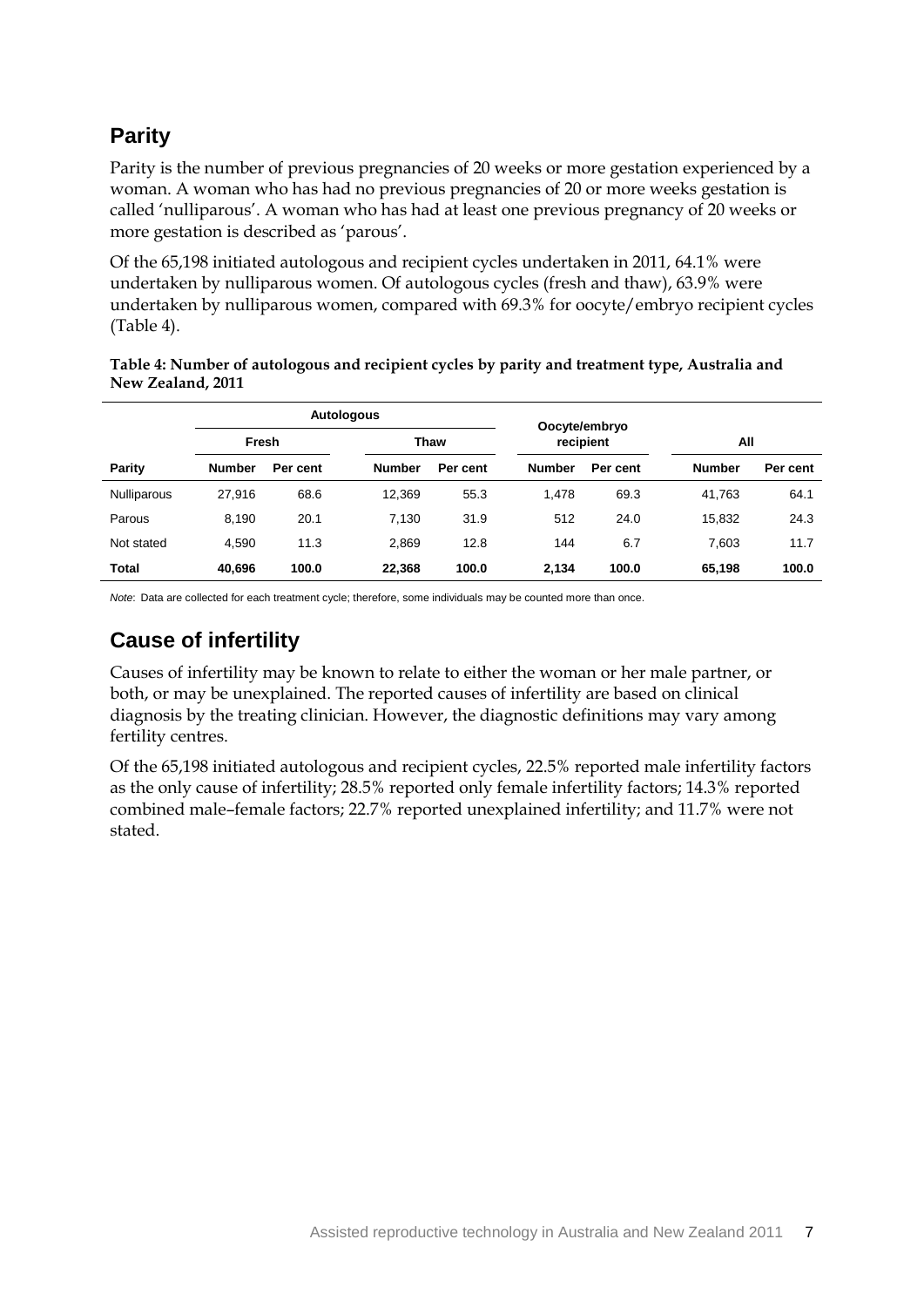#### **Intracytoplasmic sperm injection procedures**

Of the 35,913 autologous fresh cycles where fertilisation was attempted, 67.8% used ICSI procedures and 32.2% used IVF procedures. Of fresh oocyte recipient cycles where fertilisation was attempted, 75.4% used ICSI procedures and 24.6% used IVF procedures (Table 5).

|                     |                      |          | <b>Autologous</b>   |          | Oocyte/embryo recipient |          |                     |          |
|---------------------|----------------------|----------|---------------------|----------|-------------------------|----------|---------------------|----------|
|                     | Fresh <sup>(a)</sup> |          | Thaw <sup>(b)</sup> |          | Fresh <sup>(a)</sup>    |          | Thaw <sup>(b)</sup> |          |
| <b>Procedure</b>    | <b>Number</b>        | Per cent | <b>Number</b>       | Per cent | <b>Number</b>           | Per cent | <b>Number</b>       | Per cent |
| <b>IVF</b>          | 11,572               | 32.2     | 7,998               | 38.6     | 220                     | 24.6     | 445                 | 38.2     |
| ICSI <sup>(c)</sup> | 24.341               | 67.8     | 11.807              | 57.0     | 673                     | 75.4     | 702                 | 60.3     |
| Not stated          |                      |          | 905                 | 4.4      | $\qquad \qquad$         | -        | 18                  | 1.5      |
| <b>Total</b>        | 35,913               | 100.0    | 20,710              | 100.0    | 893                     | 100.0    | 1,165               | 100.0    |

**Table 5: Number of autologous and recipient cycles with fertilisation attempted by treatment type and procedure, Australia and New Zealand, 2011**

(a) Fresh cycles where fertilisation was attempted.

(b) Thaw cycles where embryos were transferred.

(c) Mixed IVF/ICSI cycles were classed as ICSI cycles.

#### **Number of embryos transferred**

Of the 53,688 fresh and thawed embryo transfer cycles, nearly three-quarters (73.2%) were single embryo transfer (SET) cycles and 26.1% were double embryo transfer (DET). In women aged under 35, 82.3% of embryo transfer cycles were SET cycles and 17.6% were DET cycles. In women aged 35 or older, two-thirds (67.5%) of cycles were SET cycles and 31.3% were DET cycles (Table 6).

| Table 6: Number of fresh and thawed embryos transferred per cycle and women's age group, |  |
|------------------------------------------------------------------------------------------|--|
| Australia and New Zealand, 2011                                                          |  |

|                        | Number of embryos transferred |          |               |          |               |          |               |          |  |
|------------------------|-------------------------------|----------|---------------|----------|---------------|----------|---------------|----------|--|
| Age group              | <b>One</b>                    |          | Two           |          | Three or more |          |               | All      |  |
| (years) <sup>(a)</sup> | <b>Number</b>                 | Per cent | <b>Number</b> | Per cent | <b>Number</b> | Per cent | <b>Number</b> | Per cent |  |
| < 30                   | 4,788                         | 84.6     | 869           | 15.4     | 4             | 0.1      | 5,661         | 100.0    |  |
| $30 - 34$              | 12,069                        | 81.5     | 2,737         | 18.5     | 11            | 0.1      | 14.817        | 100.0    |  |
| $35 - 39$              | 14.567                        | 73.4     | 5.246         | 26.4     | 44            | 0.2      | 19,857        | 100.0    |  |
| $40 - 44$              | 7,004                         | 58.3     | 4,709         | 39.2     | 298           | 2.5      | 12,011        | 100.0    |  |
| $\geq 45$              | 862                           | 64.2     | 436           | 32.5     | 44            | 3.3      | 1,342         | 100.0    |  |
| <b>Total</b>           | 39,290                        | 73.2     | 13.997        | 26.1     | 401           | 0.7      | 53.688        | 100.0    |  |

(a) Age at start of a treatment cycle.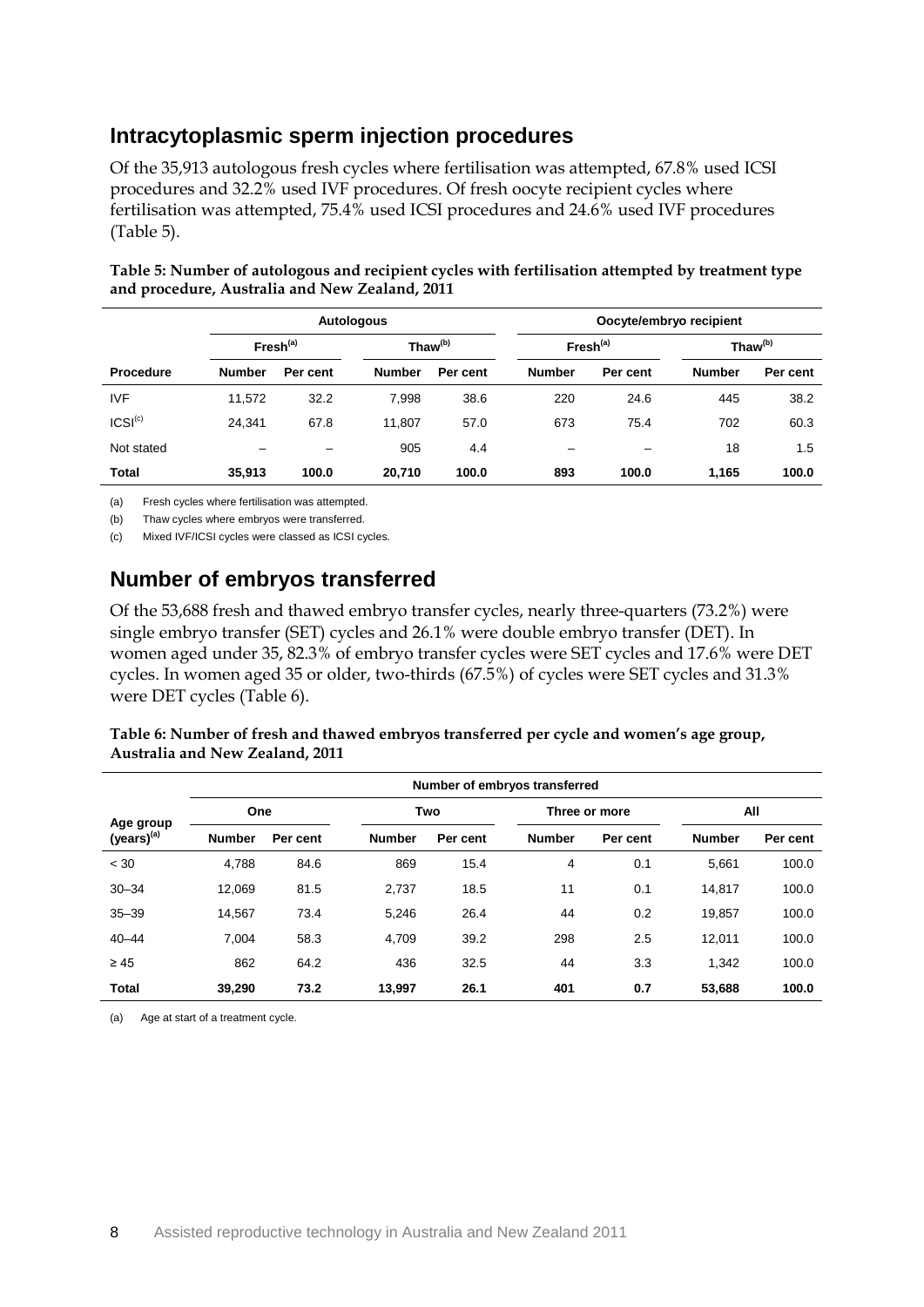#### **Stage of embryo development**

Of the 53,688 embryo transfer cycles, 57.7% involved the transfer of day 5–6 embryos (blastocysts) with the remainder day 2–3 embryos (cleavage embryos). Of autologous cycles, blastocyst transfers made up 64.1% of thaw cycles compared with 53.5% of fresh cycles (Table 7).

|                   |               |          | Autologous    |          | Oocyte/embryo recipient |          |               |          |  |
|-------------------|---------------|----------|---------------|----------|-------------------------|----------|---------------|----------|--|
| Type and          |               | Fresh    | Thaw          |          |                         | Fresh    |               | Thaw     |  |
| procedure         | <b>Number</b> | Per cent | <b>Number</b> | Per cent | <b>Number</b>           | Per cent | <b>Number</b> | Per cent |  |
| Cleavage embryo   | 14.448        | 46.5     | 7.433         | 35.9     | 345                     | 45.4     | 497           | 42.7     |  |
| <b>Blastocyst</b> | 16.605        | 53.5     | 13.277        | 64.1     | 415                     | 54.6     | 668           | 57.3     |  |
| Total             | 31,053        | 100.0    | 20.710        | 100.0    | 760                     | 100.0    | 1.165         | 100.0    |  |

**Table 7: Number of embryo transfer cycles by treatment type and stage of embryo development, Australia and New Zealand, 2011**

#### **Transfer of cryopreserved embryos**

Embryos created in a fresh cycle can be cryopreserved by either slow freezing or ultra-rapid (vitrification) methods. Slow frozen and vitrified embryos can be thawed/warmed and then transferred in subsequent cycles.

Of the 21,875 frozen/thawed embryo transfer cycles, almost half (49.2%) involved the transfer of vitrified embryos. Nearly three-quarters (73.1%) of frozen/thawed blastocyst transfer cycles had vitrified blastocysts transferred. By comparison, 7.2% of frozen/thawed cleavage embryo transfer cycles used vitrified embryos (Table 8).

#### **Table 8: Number of embryo transfer cycles by freezing method and stage of embryo development, Australia and New Zealand, 2011**

|                              |                 |          | <b>Autologous</b> |          | Oocyte/embryo recipient |          |                   |          |
|------------------------------|-----------------|----------|-------------------|----------|-------------------------|----------|-------------------|----------|
|                              | Cleavage embryo |          | <b>Blastocyst</b> |          | Cleavage embryo         |          | <b>Blastocyst</b> |          |
| Type and<br>procedure        | <b>Number</b>   | Per cent | <b>Number</b>     | Per cent | <b>Number</b>           | Per cent | <b>Number</b>     | Per cent |
| Slow frozen                  | 6.904           | 92.9     | 3,511             | 26.4     | 454                     | 91.3     | 241               | 36.1     |
| Vitrification <sup>(a)</sup> | 529             | 7.1      | 9.766             | 73.6     | 41                      | 8.2      | 425               | 63.6     |
| Not stated                   |                 | -        |                   | -        | 2                       | 0.4      | 2                 | 0.3      |
| <b>Total</b>                 | 7,433           | 100.0    | 13.277            | 100.0    | 497                     | 100.0    | 668               | 100.0    |

(a) Ultra-rapid cryopreservation.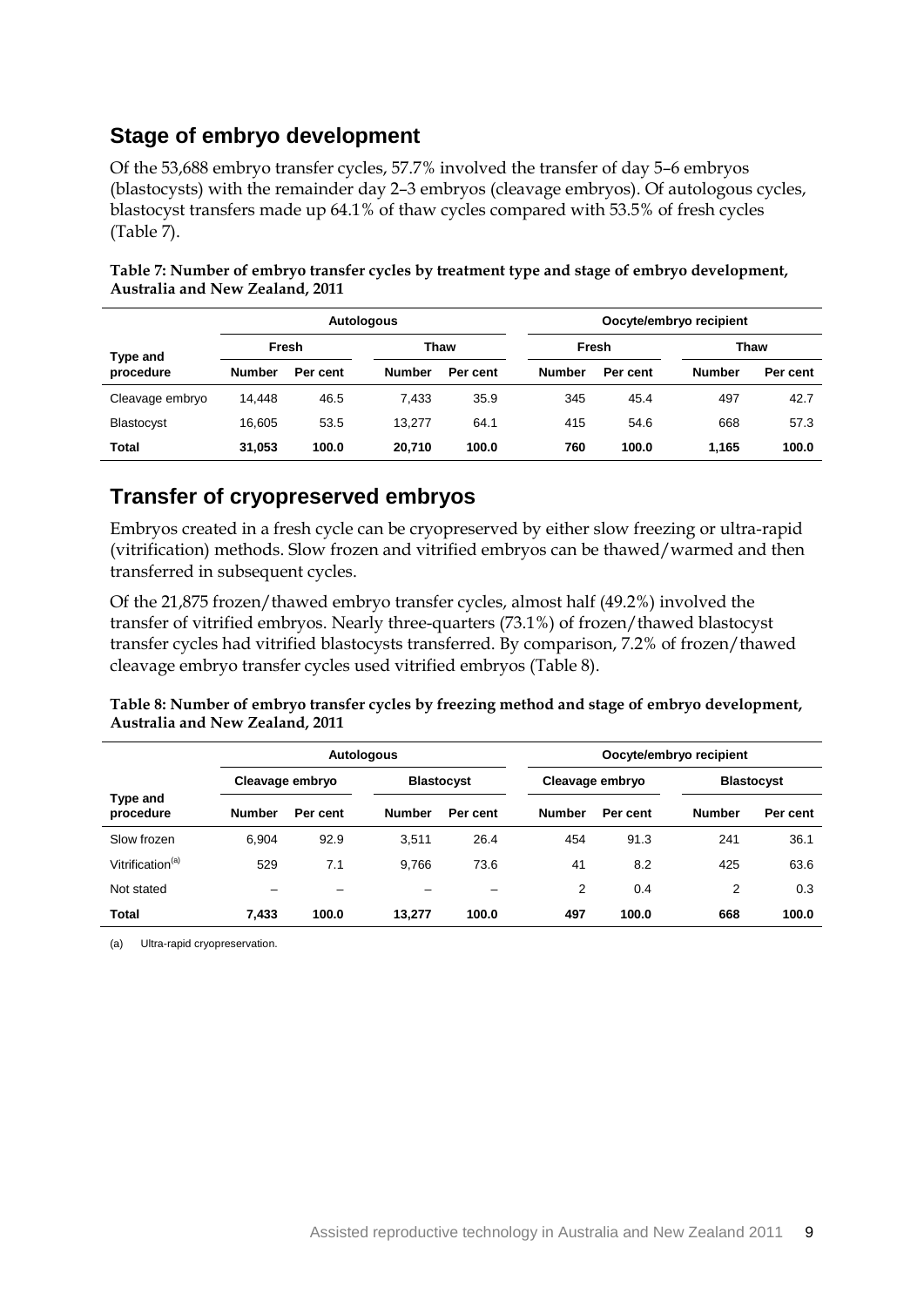## <span id="page-16-0"></span>**3.2 Autologous fresh cycles**

In 2011, there were 40,696 initiated autologous fresh cycles, comprising 40,210 (98.8%) ovarian stimulated cycles and 486 (1.2%) unstimulated cycles. There were 116 cycles in which thawed oocytes were used.

Of the 40,696 initiated autologous fresh cycles, 92.1% (37,475) were in Australian clinics and 7.9% (3,221) were in New Zealand clinics.

## **Progression of autologous fresh cycles**

Figure 1 shows the main stages of autologous fresh cycles and the resulting treatment outcomes.

Of the 40,696 initiated autologous fresh cycles in 2011, 91.6% had OPU performed; 76.3% had embryos transferred; 22.4% resulted in a clinical pregnancy; and 17.0% resulted in a live delivery (Figure 1). A live delivery is the delivery of one or more liveborn infants, with the birth of twins and triplets counted as one live delivery.

A treatment can be discontinued for a variety of reasons, including inadequate response of ovaries to medication, excessive ovarian stimulation, failure to obtain oocytes, failure of oocyte fertilisation, inadequate embryo growth or patient choice.

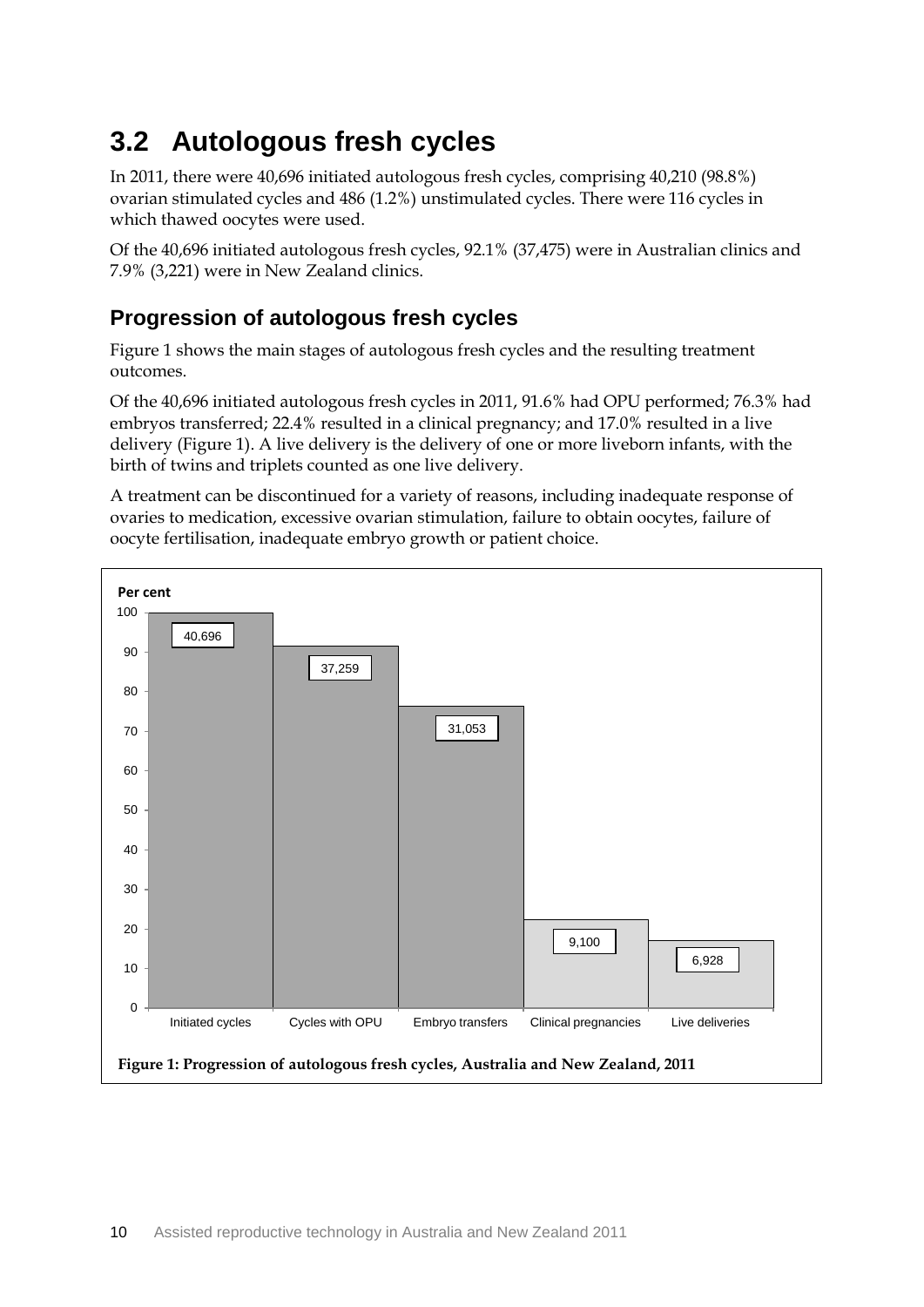### **Clinical pregnancies and live deliveries by women's age**

Maternal age is one of the key factors associated with the outcomes of autologous fresh cycles. The highest live delivery rate per embryo transfer cycle was in women aged under 30 (34.6%). The rate declined with advancing women's age, with a rate of 9.3% for women aged 40–44 and 1.9% for women aged 45 or older (Table 9).

| Table 9: Outcomes of autologous fresh cycles by women's age group, Australia and New Zealand, |  |
|-----------------------------------------------------------------------------------------------|--|
| 2011                                                                                          |  |

|                                                  | Age group (years) <sup>(a)</sup> |           |           |           |           |        |  |  |
|--------------------------------------------------|----------------------------------|-----------|-----------|-----------|-----------|--------|--|--|
| Stage/outcome of treatment                       | < 30                             | $30 - 34$ | $35 - 39$ | $40 - 44$ | $\geq 45$ | All    |  |  |
| Initiated cycles                                 | 4,262                            | 10,285    | 14,641    | 10,599    | 909       | 40,696 |  |  |
| Cycles with OPU                                  | 3,934                            | 9,577     | 13,508    | 9,448     | 792       | 37,259 |  |  |
| Embryo transfer cycles                           | 3,275                            | 8,259     | 11,413    | 7,541     | 565       | 31,053 |  |  |
| Clinical pregnancies                             | 1,361                            | 3,191     | 3,325     | 1,197     | 26        | 9,100  |  |  |
| Live deliveries                                  | 1,133                            | 2,607     | 2,478     | 699       | 11        | 6,928  |  |  |
| Live deliveries per initiated cycle (%)          | 26.6                             | 25.3      | 16.9      | 6.6       | 1.2       | 17.0   |  |  |
| Live deliveries per embryo transfer<br>cycle (%) | 34.6                             | 31.6      | 21.7      | 9.3       | 1.9       | 22.3   |  |  |
| Live deliveries per clinical<br>pregnancy (%)    | 83.2                             | 81.7      | 74.5      | 58.4      | 42.3      | 76.1   |  |  |

(a) Age at start of a treatment cycle.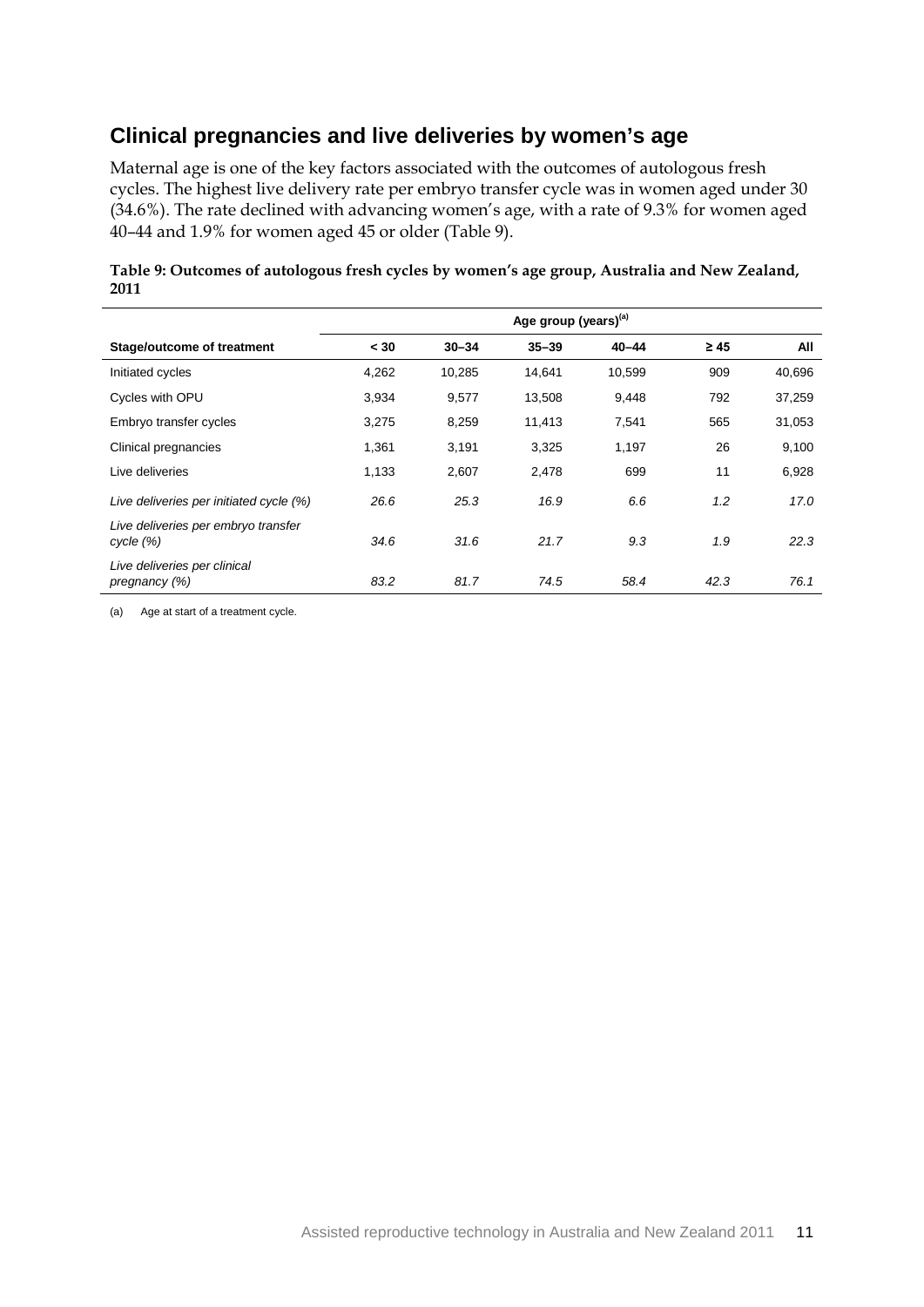Figure 2 shows age-specific live delivery rates per initiated autologous fresh cycle by twoyear age groups. The highest live delivery rates were for women aged between 23 and 32. The live delivery rate declined steadily for women older than 30. For women aged 45 or older, only one delivery resulted from every 100 initiated cycles compared with 26 live deliveries from every 100 initiated cycles in women aged between 23 and 32.

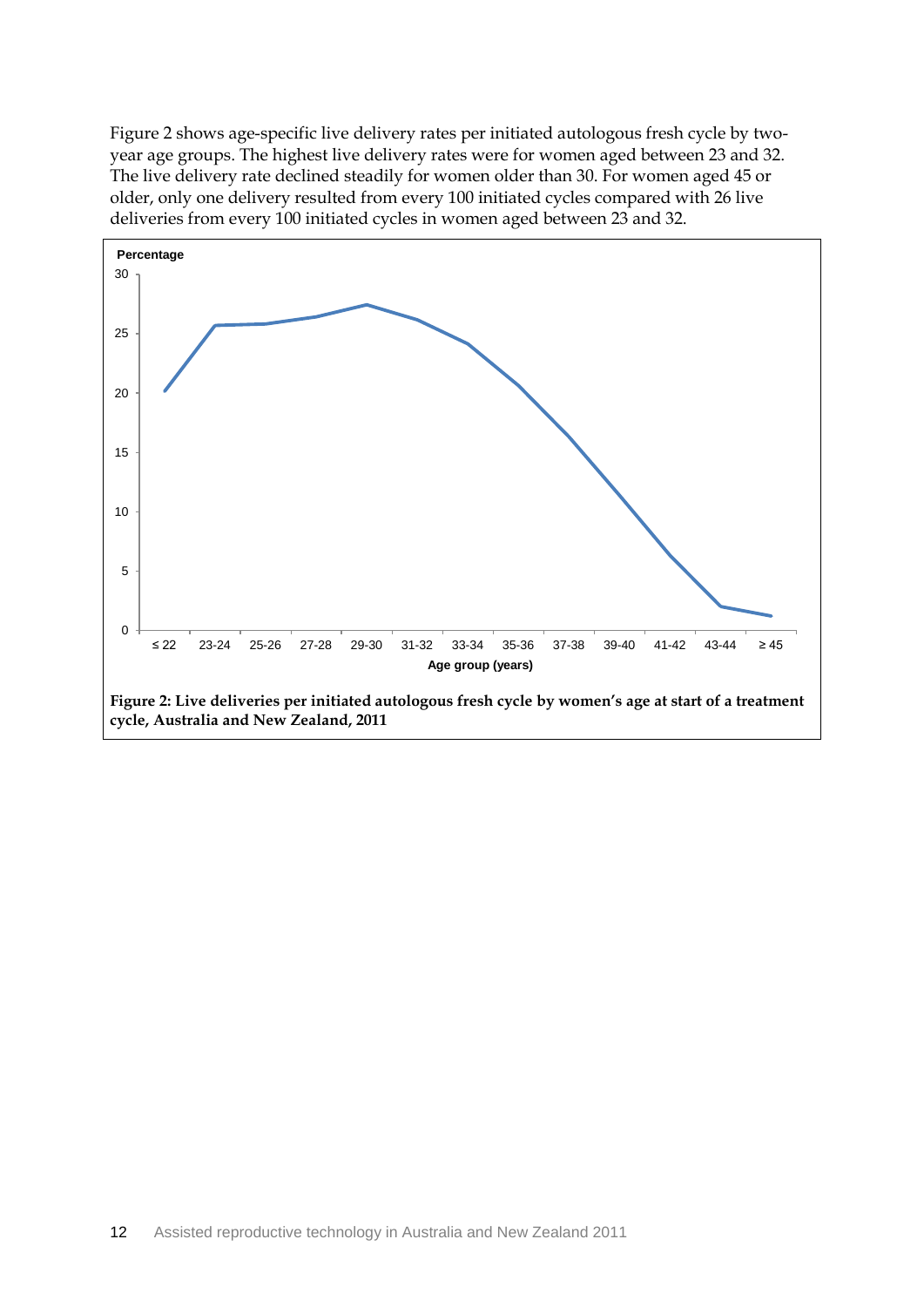### **Clinical pregnancies and live deliveries by cause of infertility**

Cycles reported with male factor as the only cause of infertility had higher rates of clinical pregnancy and live delivery than cycles that reported female factor-only infertility (Table 10).

|                              | Initiated cycles | <b>Embryo transfer</b><br>cycles per<br>initiated cycle | <b>Clinical</b><br>pregnancies per<br>initiated cycle | Live deliveries<br>per initiated<br>cycle |
|------------------------------|------------------|---------------------------------------------------------|-------------------------------------------------------|-------------------------------------------|
| <b>Cause of infertility</b>  | (number)         | (per cent)                                              | (per cent)                                            | (per cent)                                |
| Male factor only             | 9,252            | 80.6                                                    | 25.0                                                  | 19.5                                      |
| Female factor                | 11,639           | 73.2                                                    | 21.6                                                  | 16.3                                      |
| Tubal disease only           | 1,678            | 79.2                                                    | 22.3                                                  | 17.1                                      |
| Endometriosis only           | 2,327            | 79.8                                                    | 23.7                                                  | 18.1                                      |
| Other female factor only     | 6,176            | 69.2                                                    | 20.5                                                  | 15.5                                      |
| Combined female factor       | 1,458            | 72.5                                                    | 21.7                                                  | 16.0                                      |
| Combined male-female factors | 6,205            | 75.4                                                    | 23.3                                                  | 18.2                                      |
| Unexplained                  | 9,201            | 78.1                                                    | 22.6                                                  | 17.2                                      |
| Not stated                   | 4,399            | 73.1                                                    | 17.0                                                  | 11.7                                      |
| Total                        | 40,696           | 76.3                                                    | 22.4                                                  | 17.0                                      |

#### **Table 10: Outcomes of autologous fresh cycles by cause of infertility, Australia and New Zealand, 2011**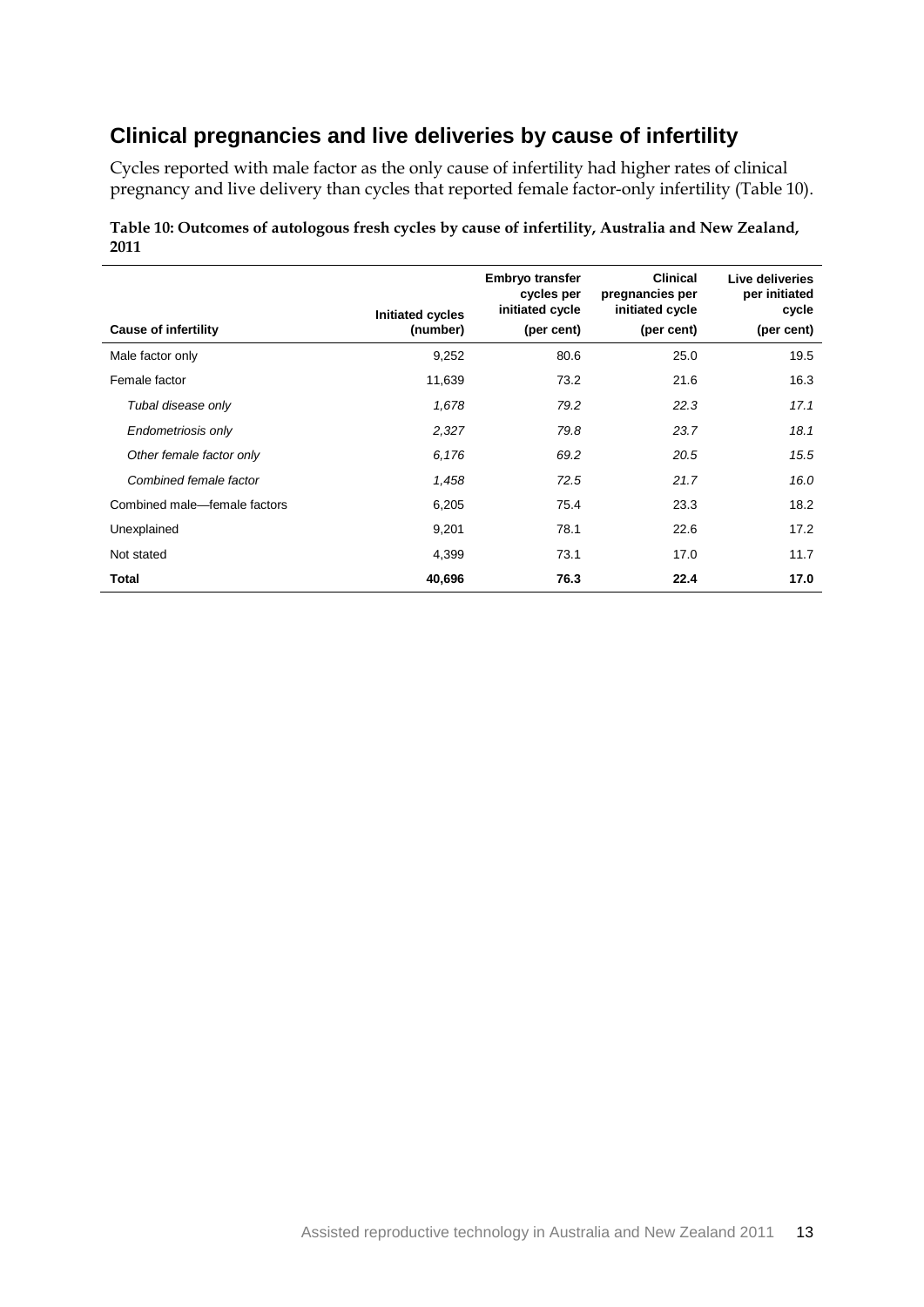### **Clinical pregnancies and live deliveries by number of embryos transferred**

Overall, 68.7% of autologous fresh embryo transfer cycles were SET cycles, 30.3% were DET cycles and 1.0% had three or more embryos transferred. In women aged under 35, three or more embryos transferred accounted for less than 0.1% of embryo transfer cycles. This increased to 3.4% in women aged 40 or older.

Overall, the live delivery rate was 23.9% for SET cycles and 19.1% for DET cycles (Table 11). Of embryo transfer cycles in women aged under 35, the live delivery rate was slightly higher for SET cycles than DET cycles (32.9% and 30.3% respectively). Of embryo transfer cycles in women aged 35 or older, the live delivery rate was lower for SET cycles than DET cycles (21.6% and 22.1% respectively for women aged 35 to 39, and 7.5% and 10.1% respectively for women aged 40 or older).

**Table 11: Outcomes of autologous fresh embryo transfer cycles by women's age and number of embryos transferred, Australia and New Zealand, 2011**

|                                                       | Age group (years) <sup>(a)</sup> |                    |                    |                    |                    |                    |                    |                    |  |
|-------------------------------------------------------|----------------------------------|--------------------|--------------------|--------------------|--------------------|--------------------|--------------------|--------------------|--|
|                                                       | < 35                             |                    | $35 - 39$          |                    |                    | $\geq 40$          |                    | All                |  |
| Stage/outcome of treatment                            | SET <sup>(b)</sup>               | DET <sup>(c)</sup> | SET <sup>(b)</sup> | DEF <sup>(c)</sup> | SET <sup>(b)</sup> | DEF <sup>(c)</sup> | SET <sup>(b)</sup> | DEF <sup>(c)</sup> |  |
| Embryo transfer cycles                                | 9,482                            | 2,042              | 7,760              | 3,621              | 4,089              | 3.742              | 21,331             | 9,405              |  |
| Clinical pregnancies                                  | 3.784                            | 765                | 2.230              | 1.087              | 526                | 650                | 6.540              | 2,502              |  |
| Live deliveries                                       | 3.120                            | 618                | 1.674              | 800                | 306                | 378                | 5.100              | 1,796              |  |
| Clinical pregnancies per embryo<br>transfer cycle (%) | 39.9                             | 37.5               | 28.7               | 30.0               | 12.9               | 17.4               | 30.7               | 26.6               |  |
| Live deliveries per embryo<br>transfer cycle (%)      | 32.9                             | 30.3               | 21.6               | 22.1               | 7.5                | 10.1               | 23.9               | 19.1               |  |

(a) Age at start of a treatment cycle.

(b) SET: single embryo transfer.

(c) DET: double embryo transfer.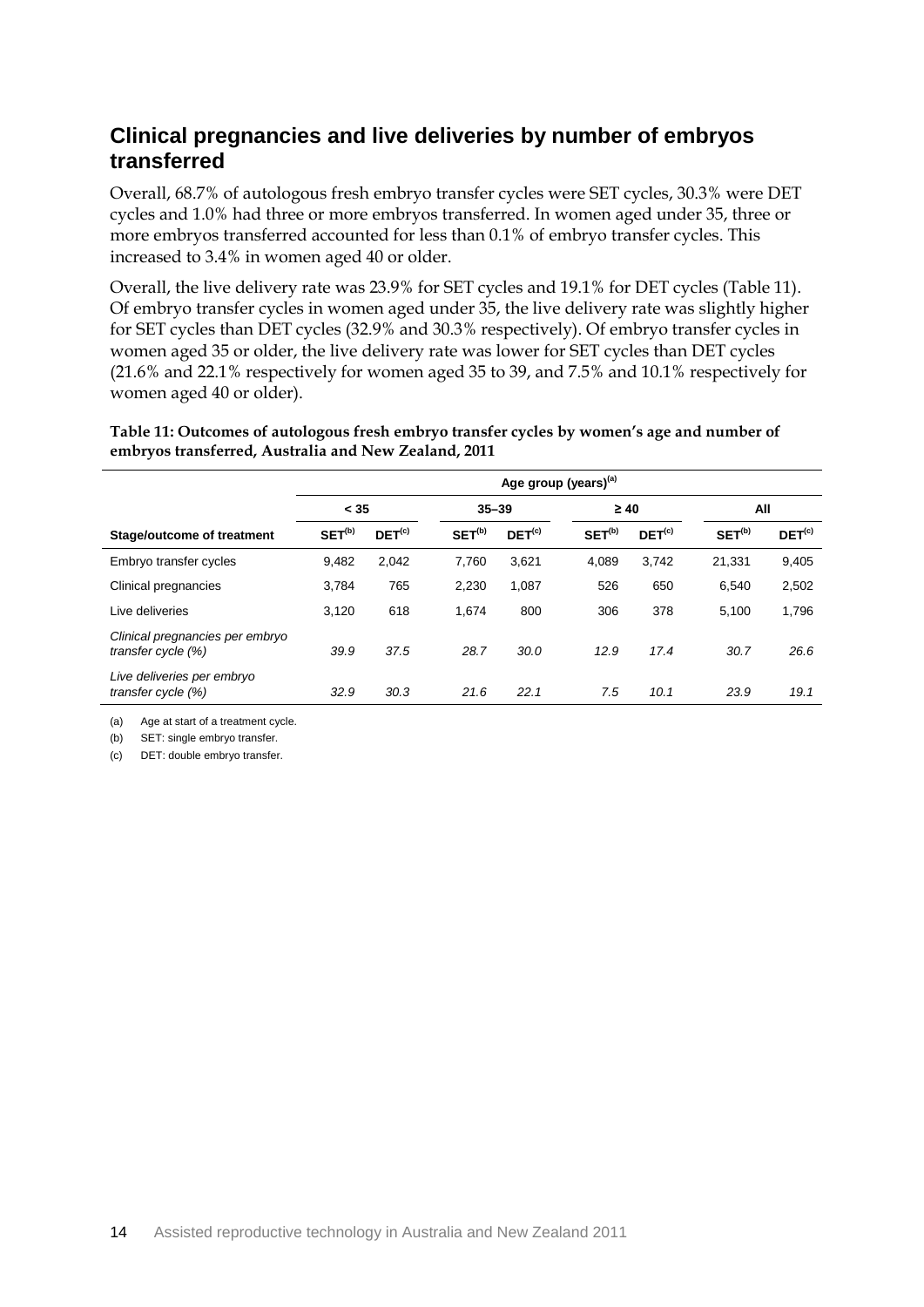## **Clinical pregnancies and live deliveries by stage of embryo development**

Overall, the rates of clinical pregnancy and live delivery were higher in blastocyst transfer cycles than in cleavage stage embryo transfer cycles regardless of a woman's age (Table 12). The live delivery rate for blastocyst transfer cycles was 10.5 percentage points higher than for cleavage stage embryo transfer cycles.

|                                                       | Age group (years) <sup>(a)</sup> |                   |                   |                   |                   |                   |                   |                   |  |
|-------------------------------------------------------|----------------------------------|-------------------|-------------------|-------------------|-------------------|-------------------|-------------------|-------------------|--|
|                                                       | < 35                             |                   |                   | $35 - 39$         |                   | $\geq 40$         |                   | All               |  |
| <b>Stage/outcome of treatment</b>                     | CL <sub>(b)</sub>                | BL <sup>(c)</sup> | CL <sub>(b)</sub> | BL <sup>(c)</sup> | CL <sub>(b)</sub> | BL <sup>(c)</sup> | CL <sub>(b)</sub> | BL <sup>(c)</sup> |  |
| Embryo transfer cycles                                | 4,479                            | 7,055             | 5,279             | 6,134             | 4.690             | 3.416             | 14,448            | 16,605            |  |
| Clinical pregnancies                                  | 1,440                            | 3,112             | 1,253             | 2,072             | 585               | 638               | 3,278             | 5,822             |  |
| Live deliveries                                       | 1,163                            | 2,577             | 916               | 1,562             | 334               | 376               | 2,413             | 4,515             |  |
| Clinical pregnancies per embryo<br>transfer cycle (%) | 32.2                             | 44.1              | 23.7              | 33.8              | 12.5              | 18.7              | 22.7              | 35.1              |  |
| Live deliveries per embryo<br>transfer cycle (%)      | 26.0                             | 36.5              | 17.4              | 25.5              | 7.1               | 11.0              | 16.7              | 27.2              |  |

#### **Table 12: Outcomes of autologous fresh embryo transfer cycles by women's age and stage of embryo development, Australia and New Zealand, 2011**

(a) Age at start of a treatment cycle.

(b) CL: cleavage embryo.

(c) BL: blastocyst.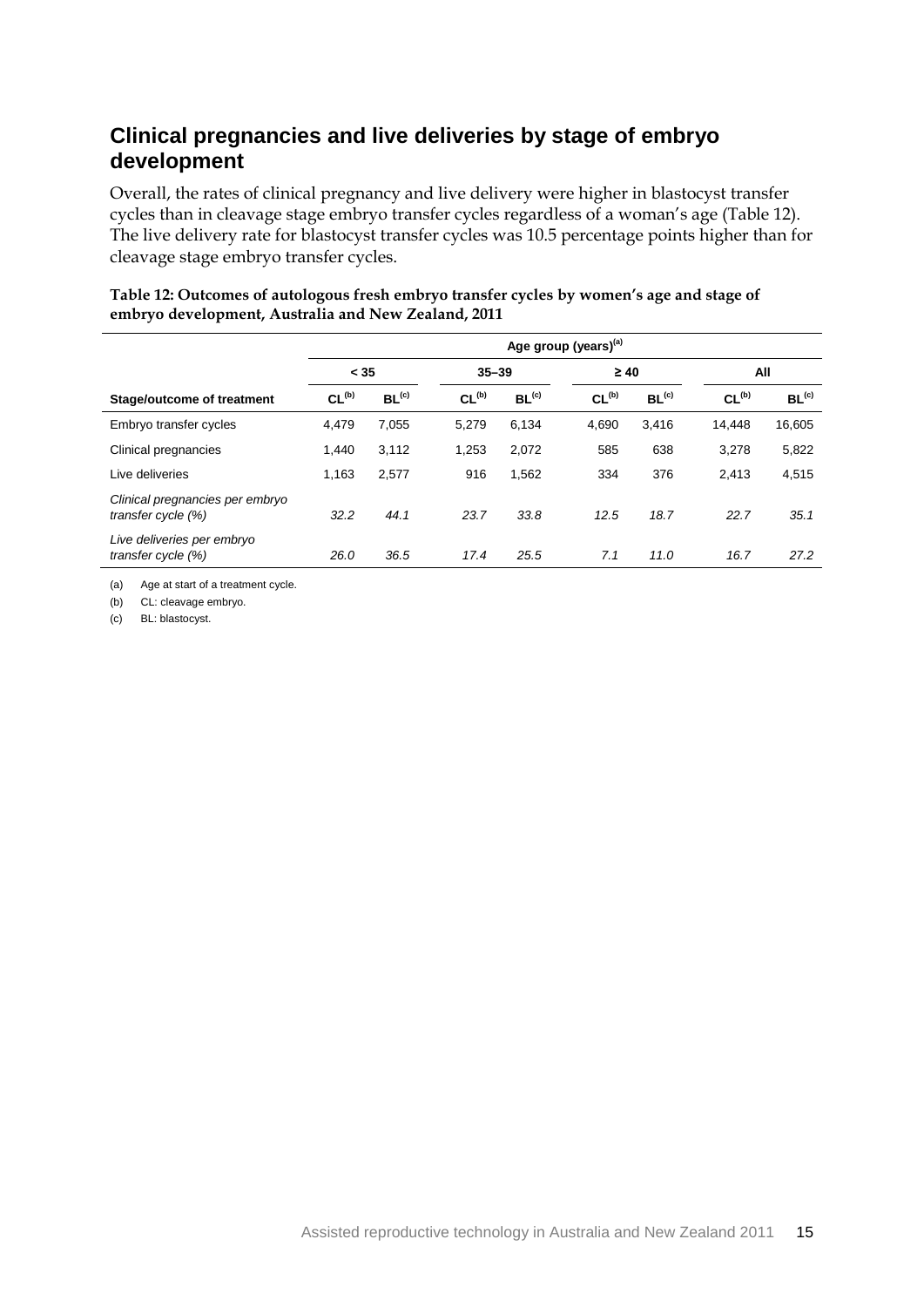### **Live deliveries among fertility centres**

The live delivery rate per initiated autologous fresh cycle varied among the 35 fertility centres that performed at least 30 autologous fresh treatment cycles in 2011. This variation is measured using quartiles that rank a centre's live delivery rate within the top and bottom 25% or the middle 50% of centres. There were eight or nine centres in each quartile.

The live delivery rate per initiated autologous fresh cycle ranged from 3.6% to 25.9% among fertility centres. The middle 50% of fertility centres (second and third quartiles) had live delivery rates between 14.5% and 20.5% (Table 13).

These data should be interpreted with caution because of the small number of women who underwent autologous fresh treatments in some centres coupled with potential variation in patient characteristics that may influence the live delivery rate of an individual centre.

|                                  | Live deliveries per initiated autologous fresh cycle (per cent) |                       |                        |                |                        |  |  |  |
|----------------------------------|-----------------------------------------------------------------|-----------------------|------------------------|----------------|------------------------|--|--|--|
| Age group (years) <sup>(a)</sup> | Overall                                                         | <b>First quartile</b> | <b>Second quartile</b> | Third quartile | <b>Fourth quartile</b> |  |  |  |
| < 35                             | 25.7%                                                           | $29.7 - 36.8$         | $24.0 - 29.6$          | $19.7 - 23.9$  | $4.8 - 19.6$           |  |  |  |
| $35 - 39$                        | 16.9%                                                           | $21.6 - 25.7$         | $17.2 - 21.5$          | $14.0 - 17.1$  | $3.7 - 13.9$           |  |  |  |
| $\geq 40$                        | 6.2%                                                            | $8.0 - 13.0$          | $6.0 - 7.9$            | $4.3 - 5.9$    | $0.0 - 4.2$            |  |  |  |
| All                              | 17.0%                                                           | $20.6 - 25.9$         | $17.2 - 20.5$          | $14.5 - 17.1$  | $3.6 - 14.4$           |  |  |  |

#### **Table 13: Live delivery rate of autologous fresh cycles by women's age group among fertility centres, Australia and New Zealand, 2011**

(a) Age at start of a treatment cycle.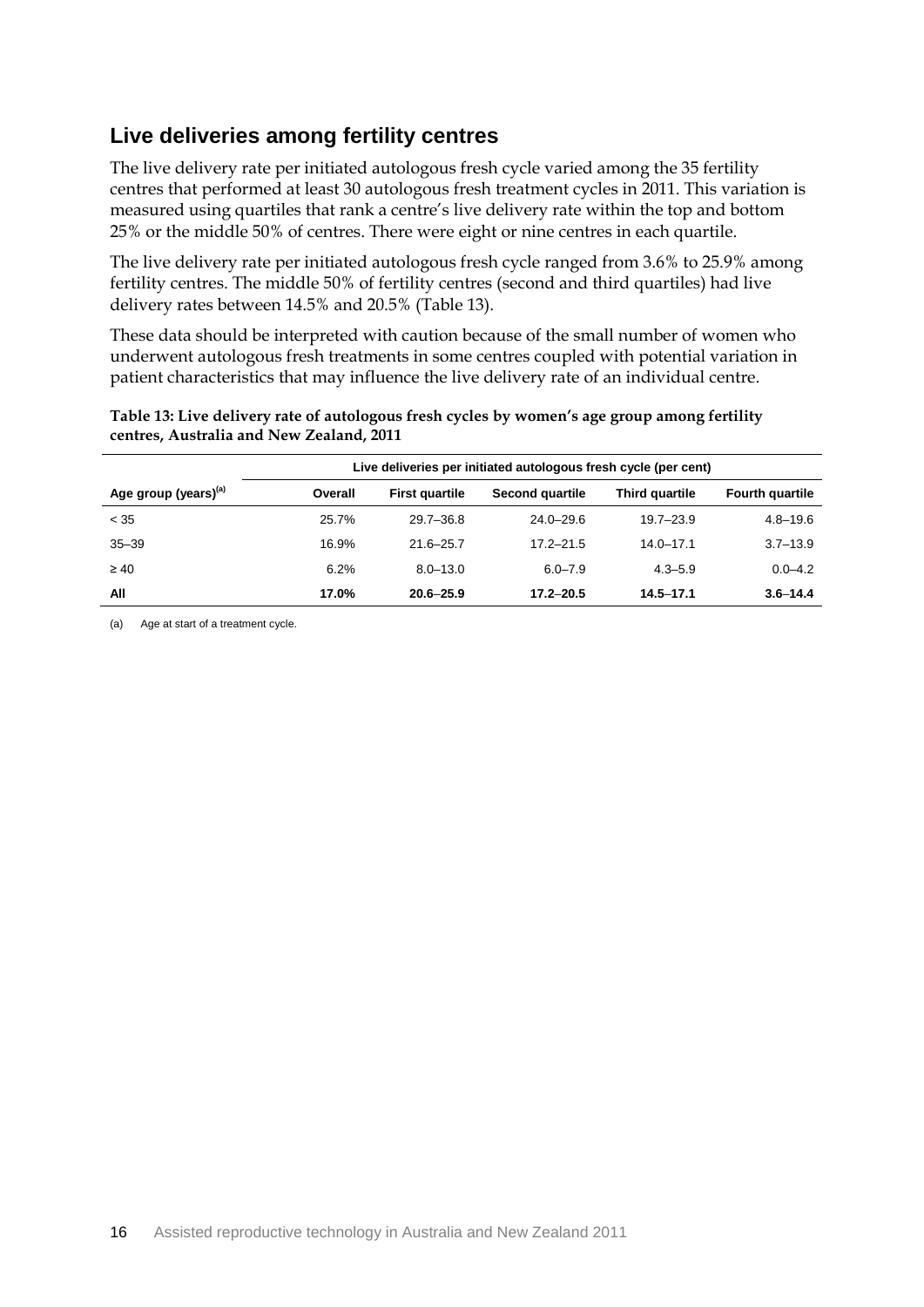There was also variation in the outcomes of autologous fresh cycles by number of embryos transferred and stage of embryo development. Figure 3 shows the median live delivery rate and interquartile range among the 35 fertility centres that performed autologous fresh cleavage stage embryo or blastocyst transfers. For example, 50% of the clinics that performed single blastocyst transfers achieved a live delivery rate between 22.0% and 34.3%.

These data should be interpreted with caution because of the small number of patients who underwent autologous fresh cleavage embryo or blastocyst transfers in some centres coupled with potential variation in patient characteristics which may influence the live delivery rate of an individual centre. A woman's age, parity, cause of infertility and embryo quality may influence whether one or two embryos are transferred, and whether embryos are transferred at the cleavage or blastocyst stage.

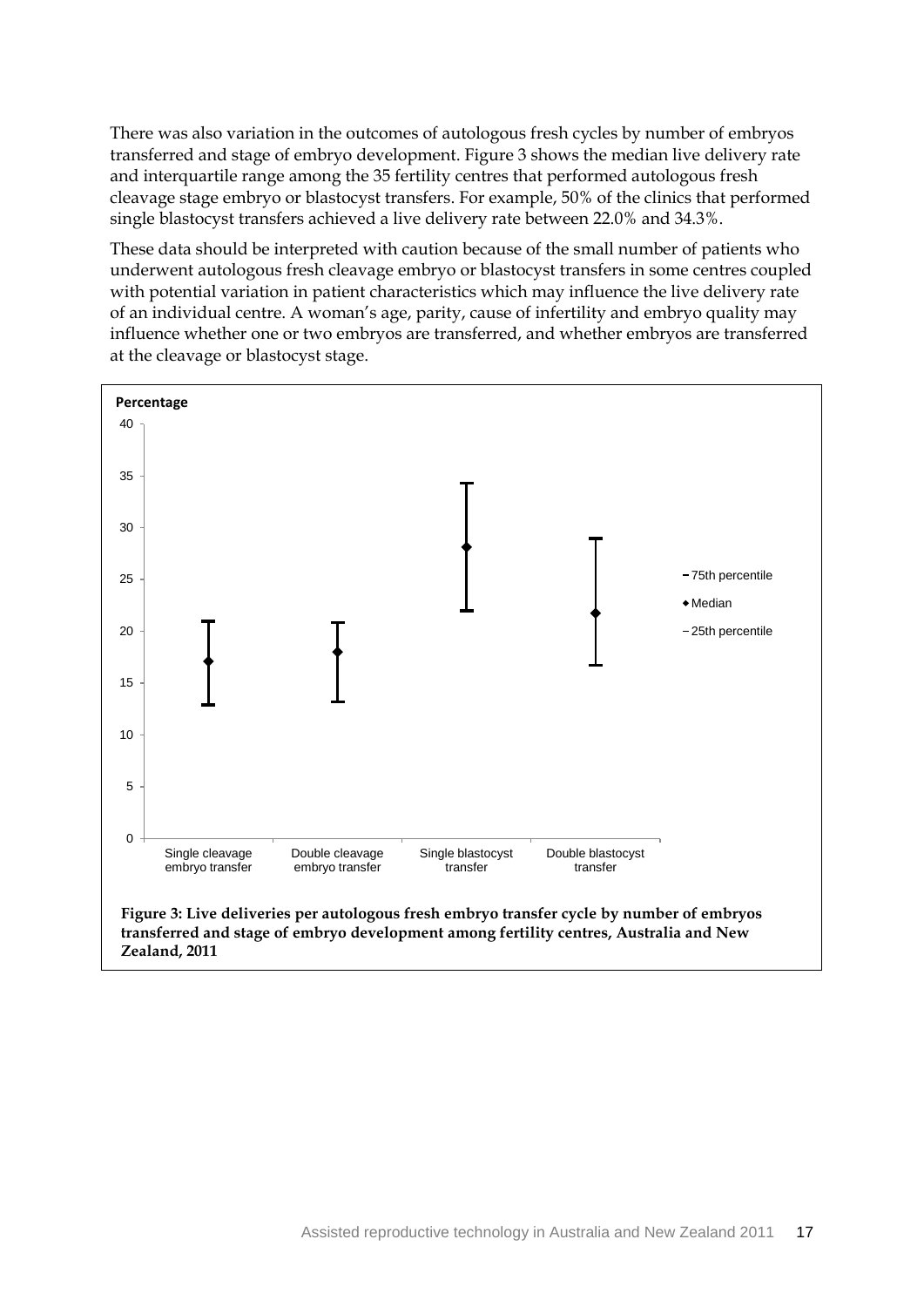## <span id="page-24-0"></span>**3.3 Autologous thaw cycles**

There were 22,368 autologous thaw cycles reported in 2011 (Figure 4). Of these, 93% (20,805) were in Australian clinics and 7% (1,563) in New Zealand clinics.

## **Progression of autologous thaw cycles**

Figure 4 shows the main stages of autologous thaw cycles and the resulting treatment outcomes.

Of the 22,368 initiated autologous thaw cycles, 92.6% had embryos transferred, 25.2% resulted in a clinical pregnancy and 19.2% resulted in a live delivery (Figure 4). Almost 1 in 13 initiated autologous thaw cycles did not progress to embryo transfer, principally due to non-viability following thawing of cryopreserved (frozen) embryo(s).

The rate of live deliveries per initiated cycle was higher for autologous thaw cycles than for autologous fresh cycles in 2011 (19.2% and 17.0% respectively) (Figures 1 and 4).

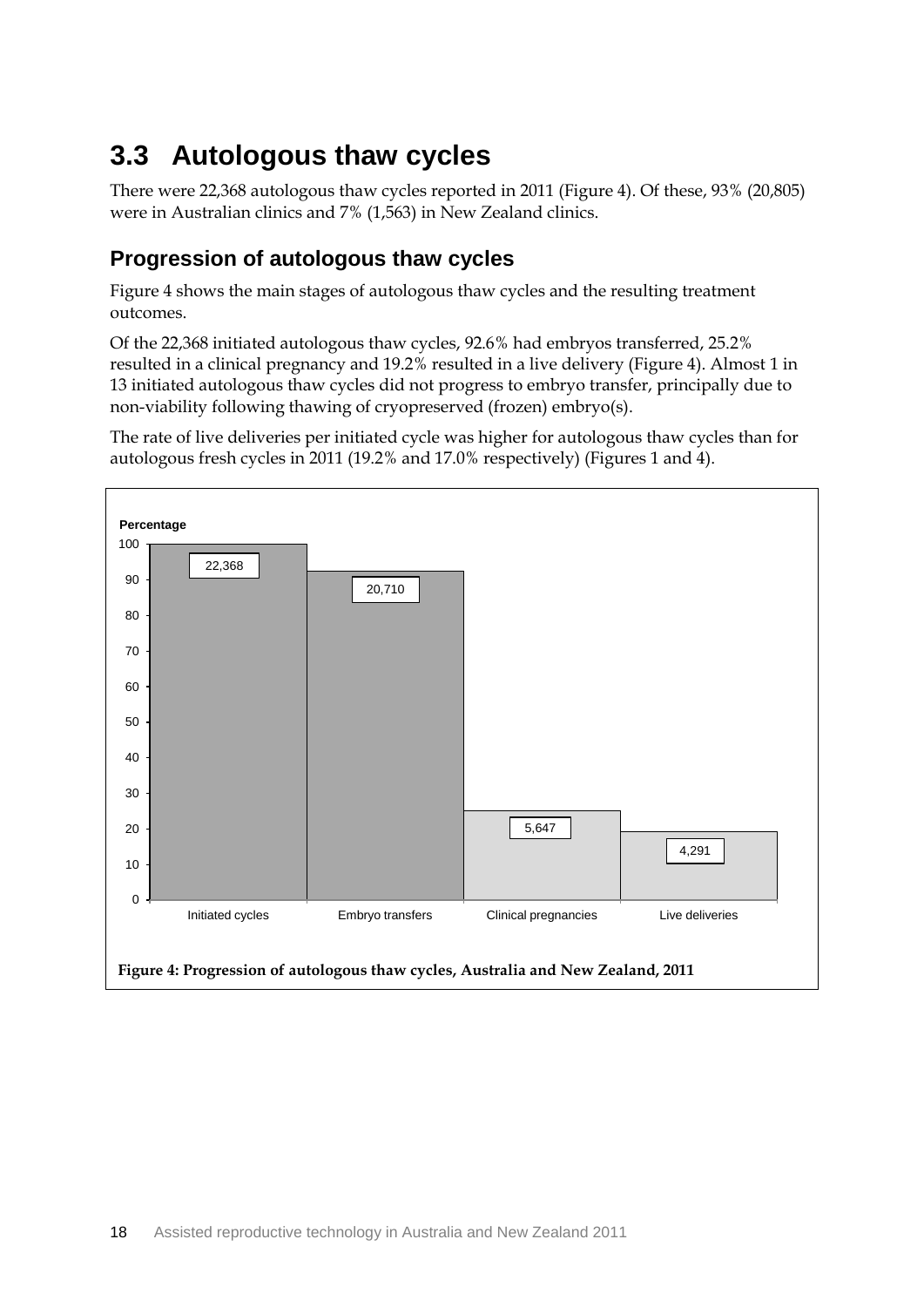## **Clinical pregnancies and live deliveries from autologous thaw cycles by women's age**

Similar to autologous fresh embryo transfer cycles, the live delivery rate per thawed embryo transfer cycle declined with advancing women's age (Table 14). It is important to note that embryos thawed during a thaw cycle were created at an earlier initiated fresh cycle; therefore, a woman's age at the start of a thaw cycle is older than her age at the start of the initiated fresh cycle.

|                                               | Age group (years) <sup>(a)</sup> |           |           |           |           |        |  |  |
|-----------------------------------------------|----------------------------------|-----------|-----------|-----------|-----------|--------|--|--|
| Stage/outcome of treatment                    | < 30                             | $30 - 34$ | $35 - 39$ | $40 - 44$ | $\geq 45$ | All    |  |  |
| Initiated cycles                              | 2.458                            | 6.844     | 8.673     | 4,071     | 322       | 22,368 |  |  |
| Embryo transfer cycles                        | 2.317                            | 6,377     | 8.048     | 3.700     | 268       | 20,710 |  |  |
| Clinical pregnancies                          | 719                              | 1,988     | 2.199     | 712       | 29        | 5,647  |  |  |
| Live deliveries                               | 562                              | 1.570     | 1,692     | 451       | 16        | 4,291  |  |  |
| Live deliveries per initiated cycle (%)       | 22.9                             | 22.9      | 19.5      | 11.1      | 5.0       | 19.2   |  |  |
| Live deliveries per embryo transfer cycle (%) | 24.3                             | 24.6      | 21.0      | 12.2      | 6.0       | 20.7   |  |  |
| Live deliveries per clinical pregnancy (%)    | 78.2                             | 79.0      | 76.9      | 63.3      | 55.2      | 76.0   |  |  |

#### **Table 14: Outcomes of autologous thaw cycles by women's age group, Australia and New Zealand, 2011**

(a) Age at start of the thaw treatment cycle.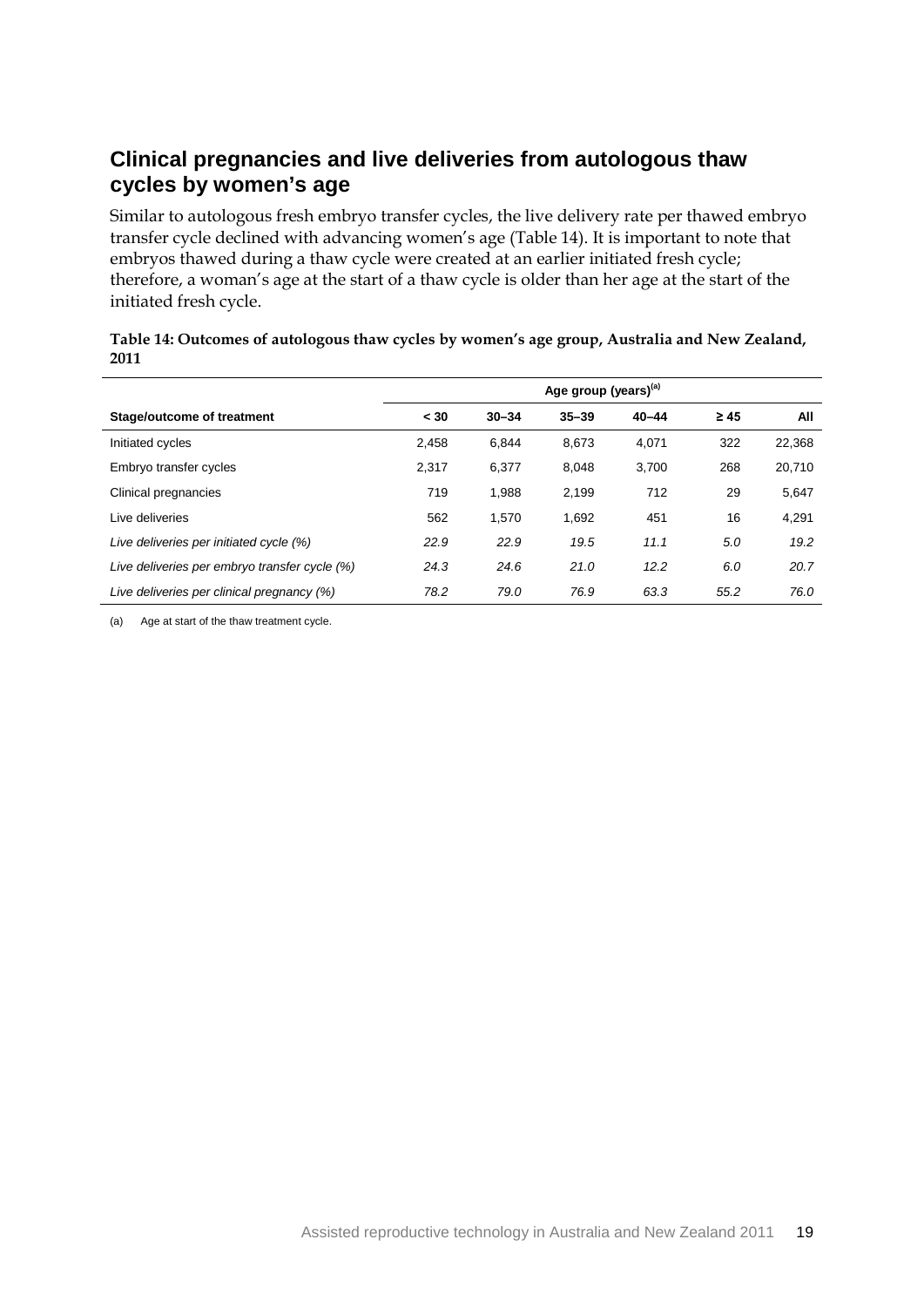Figure 5 shows age-specific live delivery rates per initiated autologous thaw cycle by twoyear age groups. The highest live delivery rates were for women in their mid-20s to mid-30s. The live delivery rate declined steadily for women aged 35 and older. For women aged 45 or older, 5% of initiated autologous thaw cycles resulted in a live delivery, which is higher than the live delivery rate per initiated autologous fresh cycle in this age group (1.2%) (Figures 2 and 5).

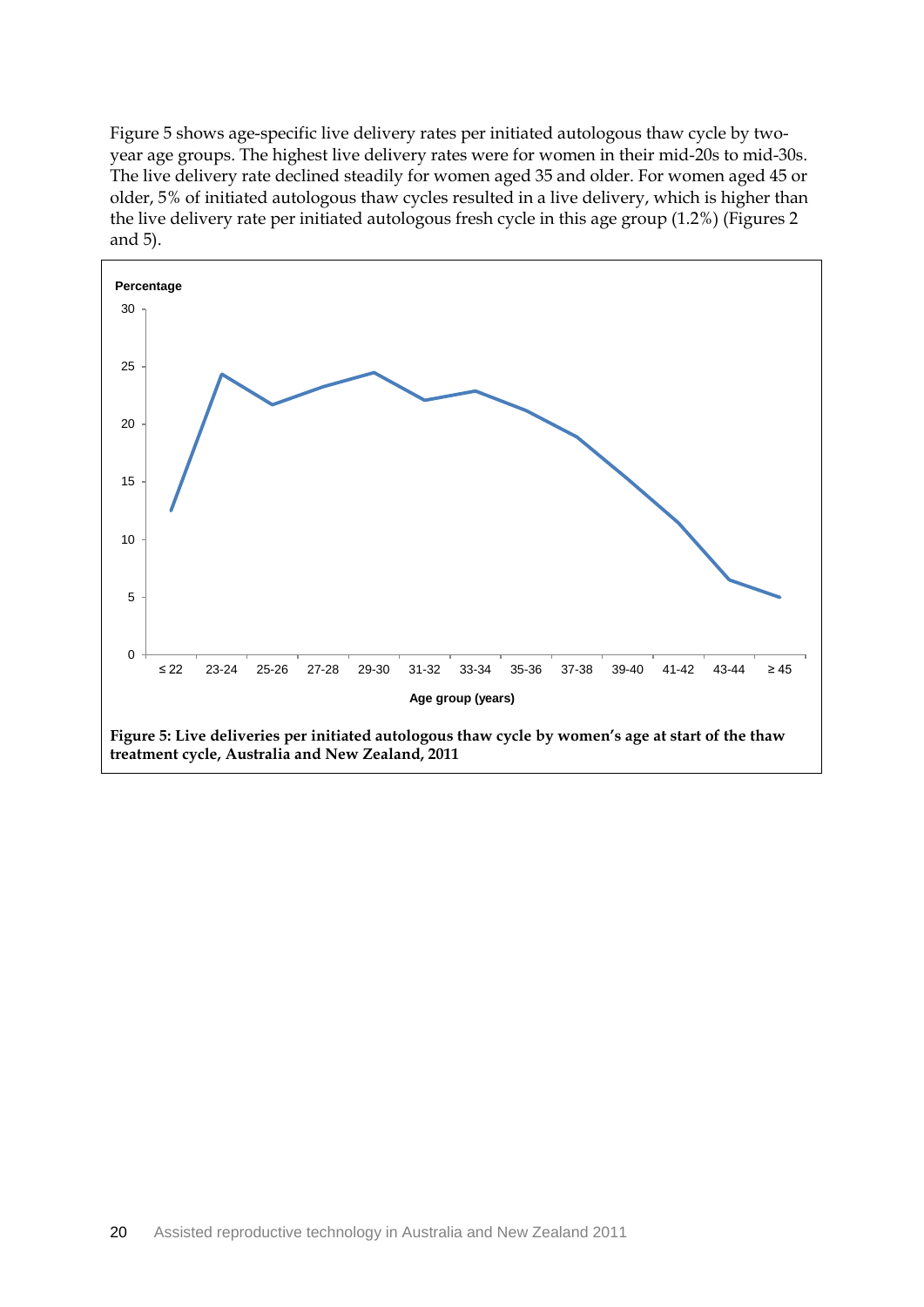## **Clinical pregnancies and live deliveries by cause of infertility**

Cycles reported with male factor as the only cause of infertility had a higher rate of live delivery per initiated cycle (20.5%) than those with female factor-only infertility (18.5%) (Table 15).

#### **Table 15: Outcomes of autologous thaw cycles by cause of infertility, Australia and New Zealand, 2011**

| <b>Cause of infertility</b>  | Initiated cycles<br>(number) | Embryo<br>transfer cycles<br>per initiated<br>cycle<br>(per cent) | <b>Clinical</b><br>pregnancies per<br>initiated cycle<br>(per cent) | Live deliveries<br>per initiated<br>cycle<br>(per cent) |
|------------------------------|------------------------------|-------------------------------------------------------------------|---------------------------------------------------------------------|---------------------------------------------------------|
| Male factor only             | 5,200                        | 92.5                                                              | 26.3                                                                | 20.5                                                    |
| Female factor                | 5,949                        | 91.7                                                              | 24.9                                                                | 18.5                                                    |
| Tubal disease only           | 1,012                        | 92.1                                                              | 25.3                                                                | 19.6                                                    |
| Endometriosis only           | 1,161                        | 92.7                                                              | 25.3                                                                | 18.9                                                    |
| Other female factor only     | 3,102                        | 91.6                                                              | 24.9                                                                | 17.9                                                    |
| Combined female factor       | 674                          | 90.4                                                              | 23.9                                                                | 18.8                                                    |
| Combined male-female factors | 2,761                        | 93.2                                                              | 25.7                                                                | 19.7                                                    |
| Unexplained                  | 5,275                        | 93.1                                                              | 27.4                                                                | 20.9                                                    |
| Not stated                   | 3,183                        | 93.0                                                              | 20.0                                                                | 15.0                                                    |
| Total                        | 22,368                       | 92.6                                                              | 25.2                                                                | 19.2                                                    |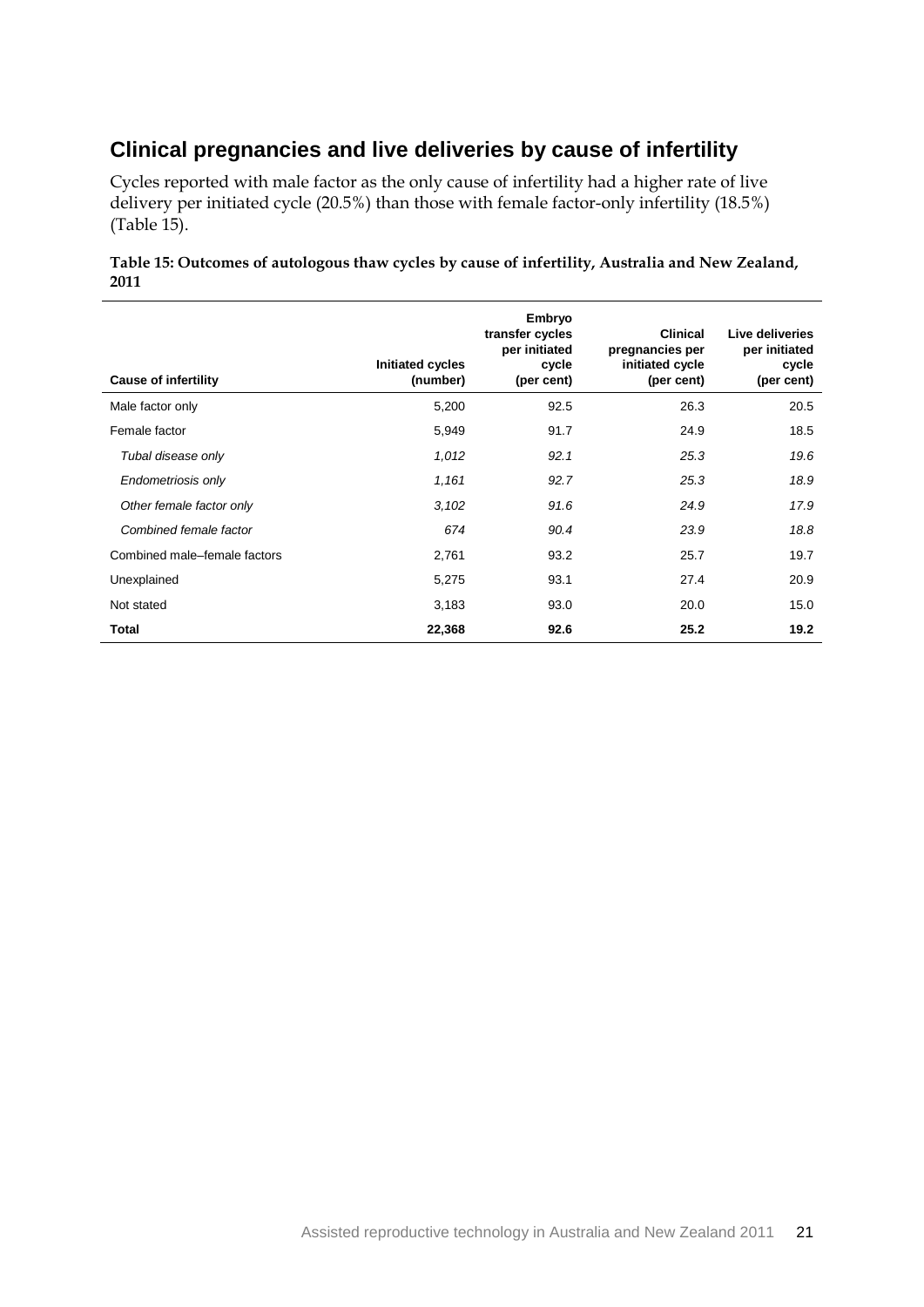### **Clinical pregnancies and live deliveries by number of embryos transferred**

Overall, of the 20,710 embryo transfer cycles, 80.0% were SET cycles, 19.6% were DET cycles and 0.4% transferred three or more embryos. In women aged under 40, three or more frozen/thawed embryos were transferred in less than 0.1% of embryo transfer cycles, compared with 1.5% in women aged 40 or older.

The overall live delivery rates for SET and DET in autologous thaw cycles were 20.7% and 21.1% respectively. For cycles in women aged under 40, the live delivery rate was higher for DET than for SET. For cycles in women aged  $\geq 40$ , the live delivery rate was slightly lower for DET than for SET (Table 16).

**Table 16: Outcomes of autologous thaw embryo transfer cycles by women's age and number of embryos transferred, Australia and New Zealand, 2011**

|                                                       | Age group (years) <sup>(a)</sup> |                    |                    |             |                    |             |                    |                    |  |
|-------------------------------------------------------|----------------------------------|--------------------|--------------------|-------------|--------------------|-------------|--------------------|--------------------|--|
|                                                       | < 35                             |                    |                    | $35 - 39$   |                    | $\geq 40$   |                    | All                |  |
| <b>Stage/outcome of treatment</b>                     | SET <sup>(b)</sup>               | DEF <sup>(c)</sup> | SET <sup>(b)</sup> | $DEF^{(c)}$ | SET <sup>(b)</sup> | $DEF^{(c)}$ | SET <sup>(b)</sup> | DEF <sup>(c)</sup> |  |
| Embryo transfer cycles                                | 7,182                            | 1,507              | 6,533              | 1,503       | 2,852              | 1,057       | 16.567             | 4,067              |  |
| Clinical pregnancies                                  | 2,181                            | 525                | 1,754              | 443         | 528                | 201         | 4,463              | 1,169              |  |
| Live deliveries                                       | 1,722                            | 409                | 1,361              | 330         | 341                | 120         | 3,424              | 859                |  |
| Clinical pregnancies per embryo<br>transfer cycle (%) | 30.4                             | 34.8               | 26.8               | 29.5        | 18.5               | 19.0        | 26.9               | 28.7               |  |
| Live deliveries per embryo<br>transfer cycle (%)      | 24.0                             | 27.1               | 20.8               | 22.0        | 12.0               | 11.4        | 20.7               | 21.1               |  |

(a) Age at start of a treatment cycle.

(b) SET: single embryo transfer.

(c) DET: double embryo transfer.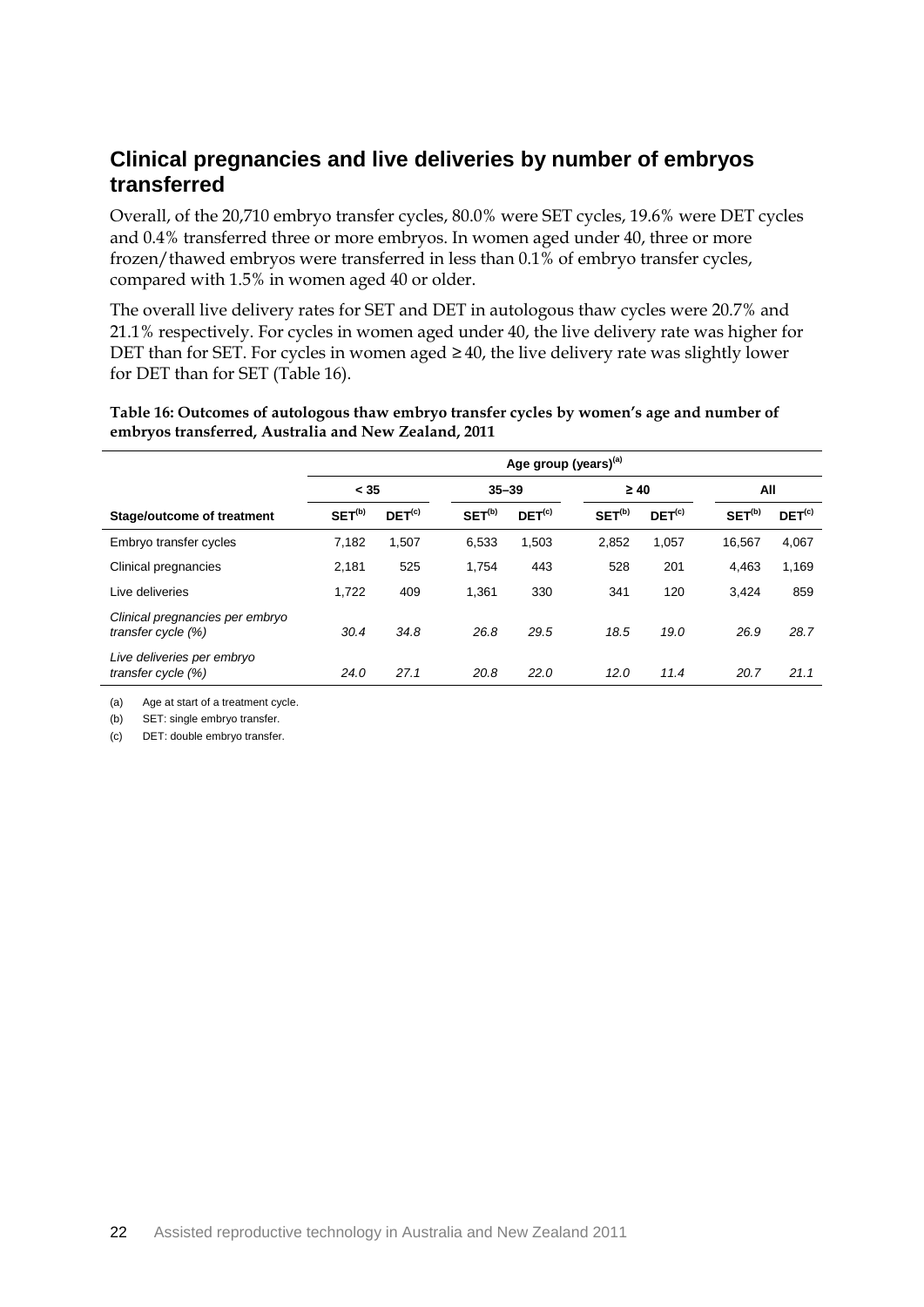## **Clinical pregnancies and live deliveries by stage of embryo development**

The rates of clinical pregnancy and live delivery were higher for blastocyst transfer cycles than for cleavage embryo transfer cycles, regardless of a woman's age (Table 17). The rate of live delivery for blastocyst transfer cycles was 59.3% higher than for cleavage stage embryo transfer cycles.

|                                                       | Age group (years) <sup>(a)</sup> |                   |                   |                   |                   |                   |                   |                   |  |
|-------------------------------------------------------|----------------------------------|-------------------|-------------------|-------------------|-------------------|-------------------|-------------------|-------------------|--|
|                                                       | < 35                             |                   |                   | $35 - 39$         |                   | $\geq 40$         |                   | All               |  |
| Stage/outcome of treatment                            | CL <sub>(b)</sub>                | BL <sup>(c)</sup> | CL <sub>(b)</sub> | BL <sup>(c)</sup> | CL <sub>(b)</sub> | BL <sup>(c)</sup> | CL <sub>(b)</sub> | BL <sup>(c)</sup> |  |
| Embryo transfer cycles                                | 2,728                            | 5,966             | 2.902             | 5,146             | 1,803             | 2.165             | 7.433             | 13,277            |  |
| Clinical pregnancies                                  | 638                              | 2,069             | 613               | 1,586             | 228               | 513               | 1.479             | 4,168             |  |
| Live deliveries                                       | 522                              | 1,610             | 464               | 1,228             | 131               | 336               | 1,117             | 3,174             |  |
| Clinical pregnancies per embryo<br>transfer cycle (%) | 23.4                             | 34.7              | 21.1              | 30.8              | 12.6              | 23.7              | 19.9              | 31.4              |  |
| Live deliveries per embryo<br>transfer cycle (%)      | 19.1                             | 27.0              | 16.0              | 23.9              | 7.3               | 15.5              | 15.0              | 23.9              |  |

#### **Table 17: Outcomes of autologous thaw embryo transfer cycles by women's age and stage of embryo development, Australia and New Zealand, 2011**

(a) Age at start of a treatment cycle.

(b) CL: cleavage embryo.

(c) BL: blastocyst.

j.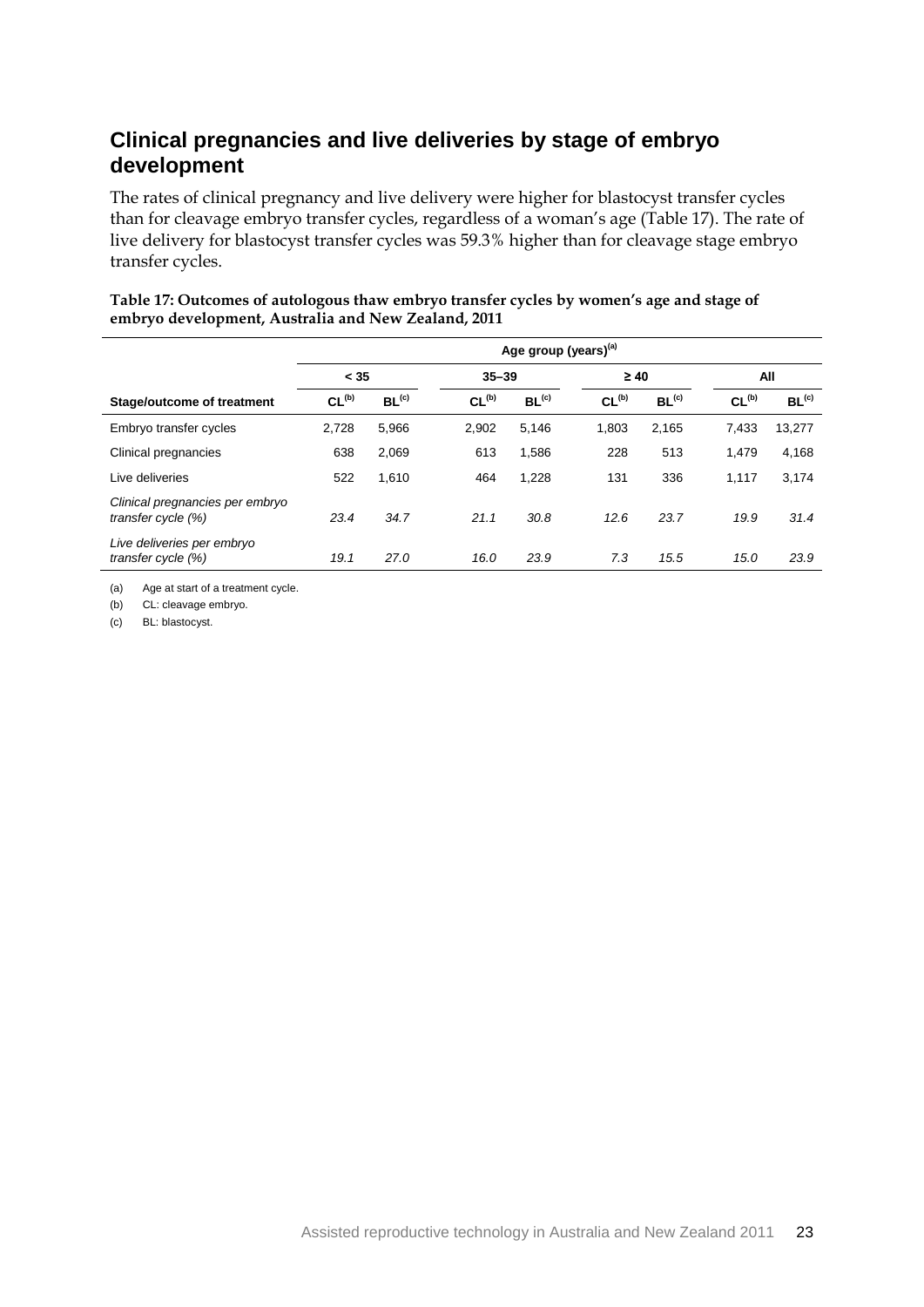## **Clinical pregnancies and live deliveries by embryo freezing methods**

Almost three-quarters (73.6%) of autologous thaw cycles where a blastocyst was transferred used vitrified embryos, compared with 7.1% of cycles where a cleavage embryo was transferred. The rates of clinical pregnancy and live delivery were higher for the transfer of vitrified blastocysts than slow frozen blastocysts. In contrast, the rates of clinical pregnancy and live delivery were higher for slow frozen cleavage stage embryos than vitrified cleavage stage embryos (Table 18).

|                                                       | Stage of embryo development |                              |                         |                              |                  |                              |  |  |  |
|-------------------------------------------------------|-----------------------------|------------------------------|-------------------------|------------------------------|------------------|------------------------------|--|--|--|
|                                                       |                             | Cleavage embryo              |                         | <b>Blastocyst</b>            |                  | All                          |  |  |  |
| Stage/outcome of<br>treatment                         | Slow<br>freezing            | Vitrification <sup>(a)</sup> | <b>Slow</b><br>freezing | Vitrification <sup>(a)</sup> | Slow<br>freezing | Vitrification <sup>(a)</sup> |  |  |  |
| Embryo transfer cycles                                | 6.904                       | 529                          | 3.511                   | 9.766                        | 10.415           | 10,295                       |  |  |  |
| Clinical pregnancies                                  | 1,389                       | 90                           | 917                     | 3,251                        | 2,306            | 3,341                        |  |  |  |
| I ive deliveries                                      | 1.057                       | 60                           | 689                     | 2.485                        | 1.746            | 2,545                        |  |  |  |
| Clinical pregnancies per<br>embryo transfer cycle (%) | 20.1                        | 17.0                         | 26.1                    | 33.3                         | 22.1             | 32.5                         |  |  |  |
| Live deliveries per embryo<br>transfer cycle (%)      | 15.3                        | 11.3                         | 19.6                    | 25.4                         | 16.8             | 24.7                         |  |  |  |

**Table 18: Outcomes of autologous thaw embryo transfer cycles by stage of embryo development and embryo freezing methods, Australia and New Zealand, 2011**

(a) Ultra-rapid cryopreservation.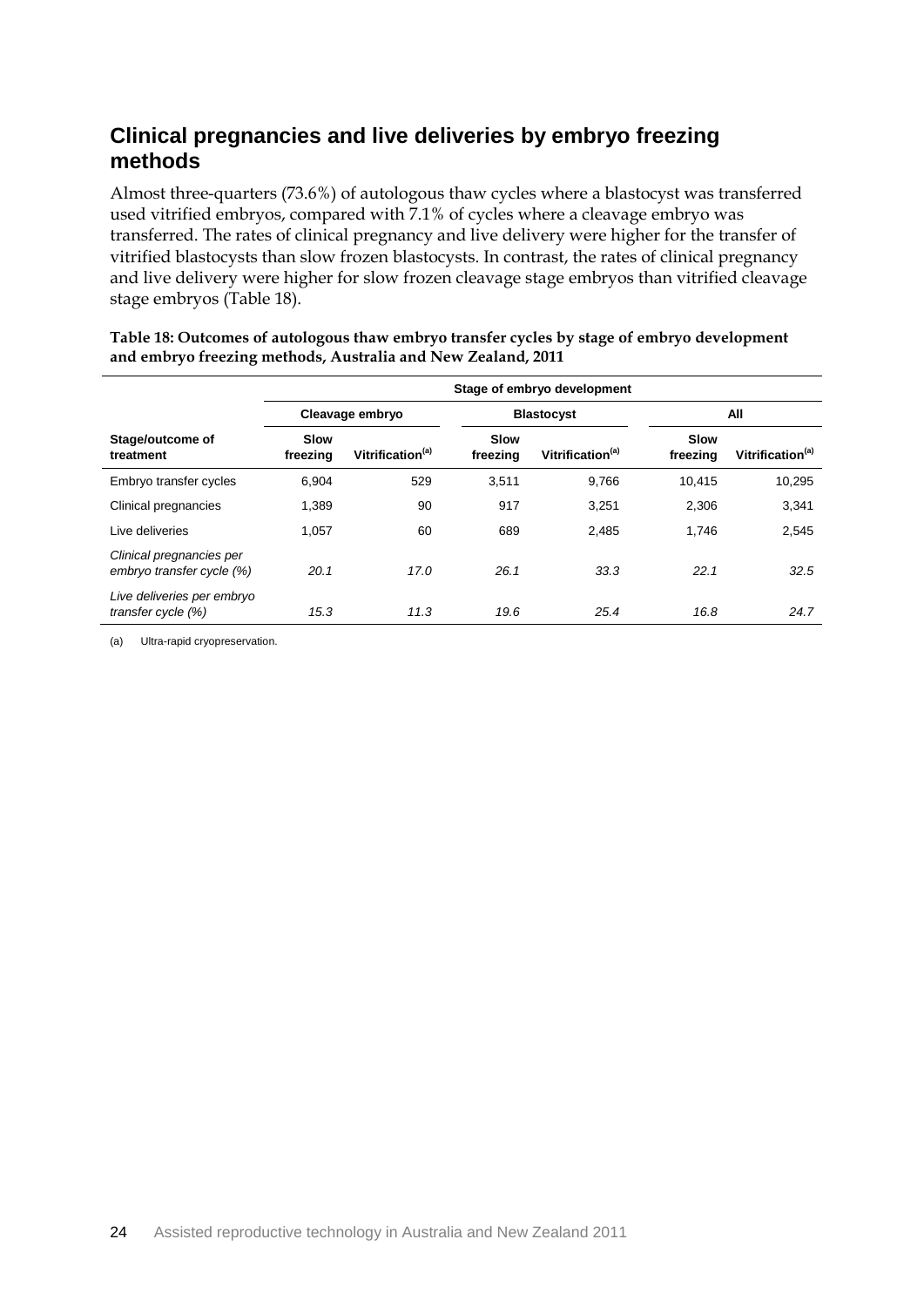### **Live deliveries from autologous thaw cycles among fertility centres**

The live delivery rate per initiated autologous thaw cycle ranged from 3.5% to 29.4% among the 35 fertility centres that performed at least 30 autologous thaw cycles in 2011. The middle 50% of fertility centres (second and third quartiles) achieved rates between 13.5% and 20.7% (Table 19).

These data should be interpreted with caution because of the small number of patients who underwent autologous thaw cycles in some centres and potential variation in patient characteristics which may influence the live delivery rate of an individual centre.

|                                  | Live deliveries per initiated autologous thaw cycle (per cent) |                       |                 |                |                        |  |  |  |  |
|----------------------------------|----------------------------------------------------------------|-----------------------|-----------------|----------------|------------------------|--|--|--|--|
| Age group (years) <sup>(a)</sup> | Overall                                                        | <b>First quartile</b> | Second quartile | Third quartile | <b>Fourth quartile</b> |  |  |  |  |
| < 35                             | 22.9                                                           | $25.3 - 34.9$         | $19.0 - 25.2$   | $16.1 - 18.9$  | $5.4 - 16.0$           |  |  |  |  |
| $35 - 39$                        | 19.5                                                           | $21.6 - 30.2$         | $17.8 - 21.5$   | $12.3 - 17.7$  | $0.0 - 12.2$           |  |  |  |  |
| $\geq 40$                        | 10.6                                                           | $14.5 - 23.7$         | $9.1 - 14.4$    | $7.4 - 9.0$    | $0.0 - 7.3$            |  |  |  |  |
| All                              | 19.2                                                           | $20.8 - 29.4$         | $16.1 - 20.7$   | $13.5 - 16.0$  | $3.5 - 13.4$           |  |  |  |  |

#### **Table 19: Live delivery rate of autologous thaw cycles by women's age group among fertility centres, Australia and New Zealand, 2011**

(a) Age at start of the thaw treatment cycle.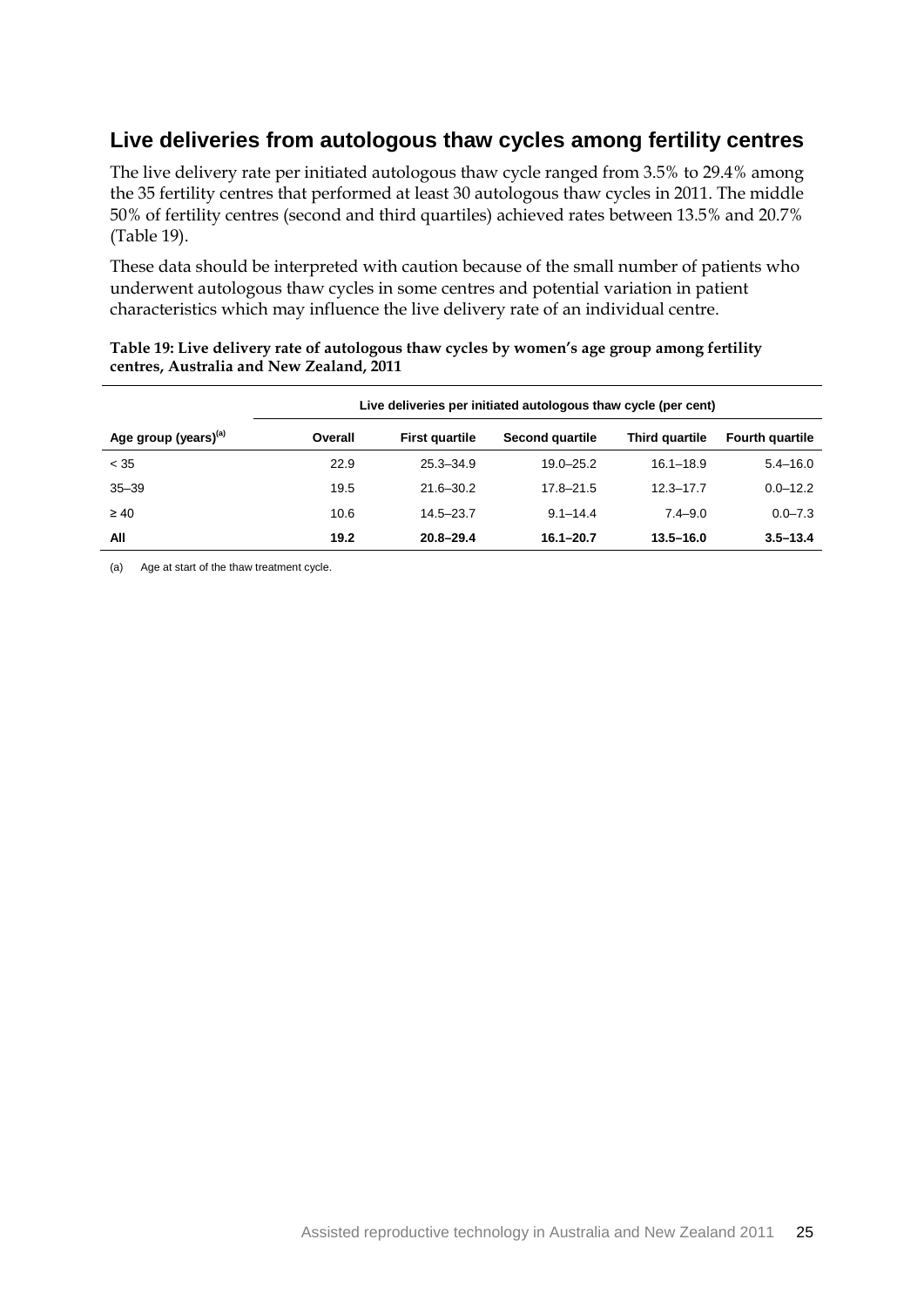There was also variation among the 36 fertility centres in the outcomes of autologous thaw cycles by number and type of embryos transferred. Figure 6 shows the median live delivery rate for autologous thaw embryo transfer cycles and the interquartile range by number of embryos transferred and stage of embryo development among the fertility centres. For example, 50% of the clinics who performed single frozen/thawed blastocyst transfers achieved a live delivery rate of between 15.2% and 24.6%.

These data should be interpreted with caution because of the small number of patients who underwent autologous thaw cleavage stage embryo or blastocyst transfers in some centres, and potential variation in patient characteristics which may influence the live delivery rate of an individual centre.

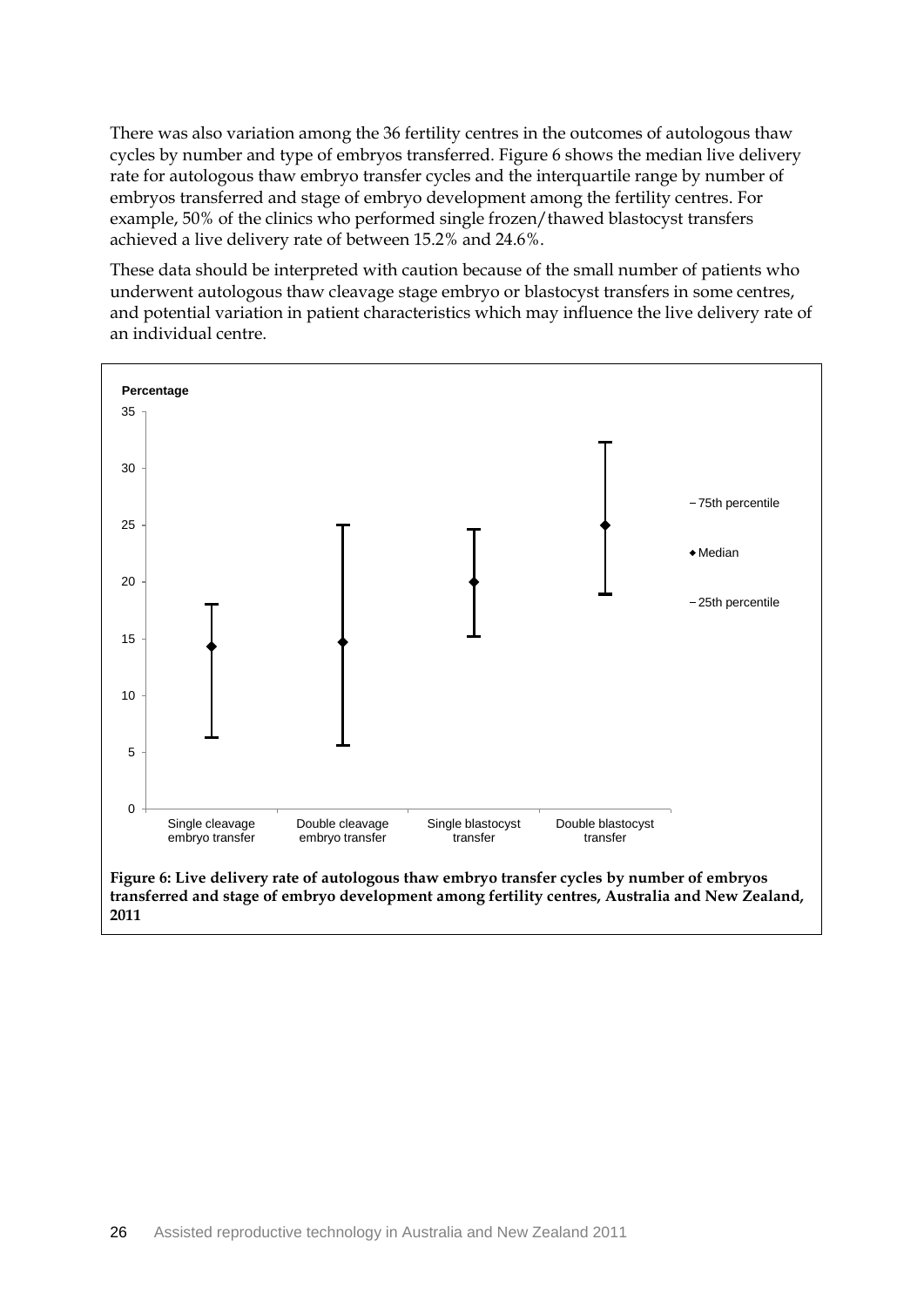## <span id="page-33-0"></span>**3.4 Donation and recipient cycles**

A donation cycle is defined as an ART treatment cycle in which a woman intends to donate, or donates her oocytes to another woman. A donation cycle may result in either oocytes or embryos being donated to a recipient woman. A recipient cycle is defined as an ART treatment cycle in which a woman receives oocytes or embryos. The use of donor sperm does not alter the donor status of the cycle.

In 2011, donation and recipient cycles accounted for 4.7% (3,095) of all treatment cycles in Australia and New Zealand. There were 961 initiated cycles where the intention was to donate oocytes, consisting of 831 (86.5%) cycles in Australia and 130 (13.5%) in New Zealand. There were 2,134 oocyte/embryo recipient cycles (Table 1), including 1,907 cycles in Australia and 227 cycles in New Zealand.

### **Oocyte donation cycles**

Of the 961 cycles in Australia and New Zealand where the intention was to donate oocytes to a recipient, 40 (4.1%) cycles were cancelled before OPU, and a further 13 did not result in oocytes being donated.

The average age of women donating oocytes was 32.9 years, with 42.8% of cycles in women aged 35 or older (Table 20).

#### **Table 20: Number of oocyte donation cycles by donor's age group, Australia and New Zealand, 2011**

| Age group (years) <sup>(a)</sup> | Initiated cycles<br>(number) | <b>Cycles with OPU</b><br>performed<br>(number) | <b>Cycles with</b><br><b>OPU</b> performed<br>(per cent) | <b>Cycles with</b><br>oocytes<br>donated<br>(number) | <b>Cycles with</b><br>oocytes<br>donated<br>(per cent) |
|----------------------------------|------------------------------|-------------------------------------------------|----------------------------------------------------------|------------------------------------------------------|--------------------------------------------------------|
| < 30                             | 239                          | 225                                             | 94.1                                                     | 224                                                  | 93.7                                                   |
| $30 - 34$                        | 311                          | 303                                             | 97.4                                                     | 294                                                  | 94.5                                                   |
| $35 - 39$                        | 343                          | 330                                             | 96.2                                                     | 327                                                  | 95.3                                                   |
| $\geq 40$                        | 68                           | 63                                              | 92.6                                                     | 63                                                   | 92.6                                                   |
| Total                            | 961                          | 921                                             | 95.8                                                     | 908                                                  | 94.5                                                   |

(a) Donor's age at start of a treatment cycle.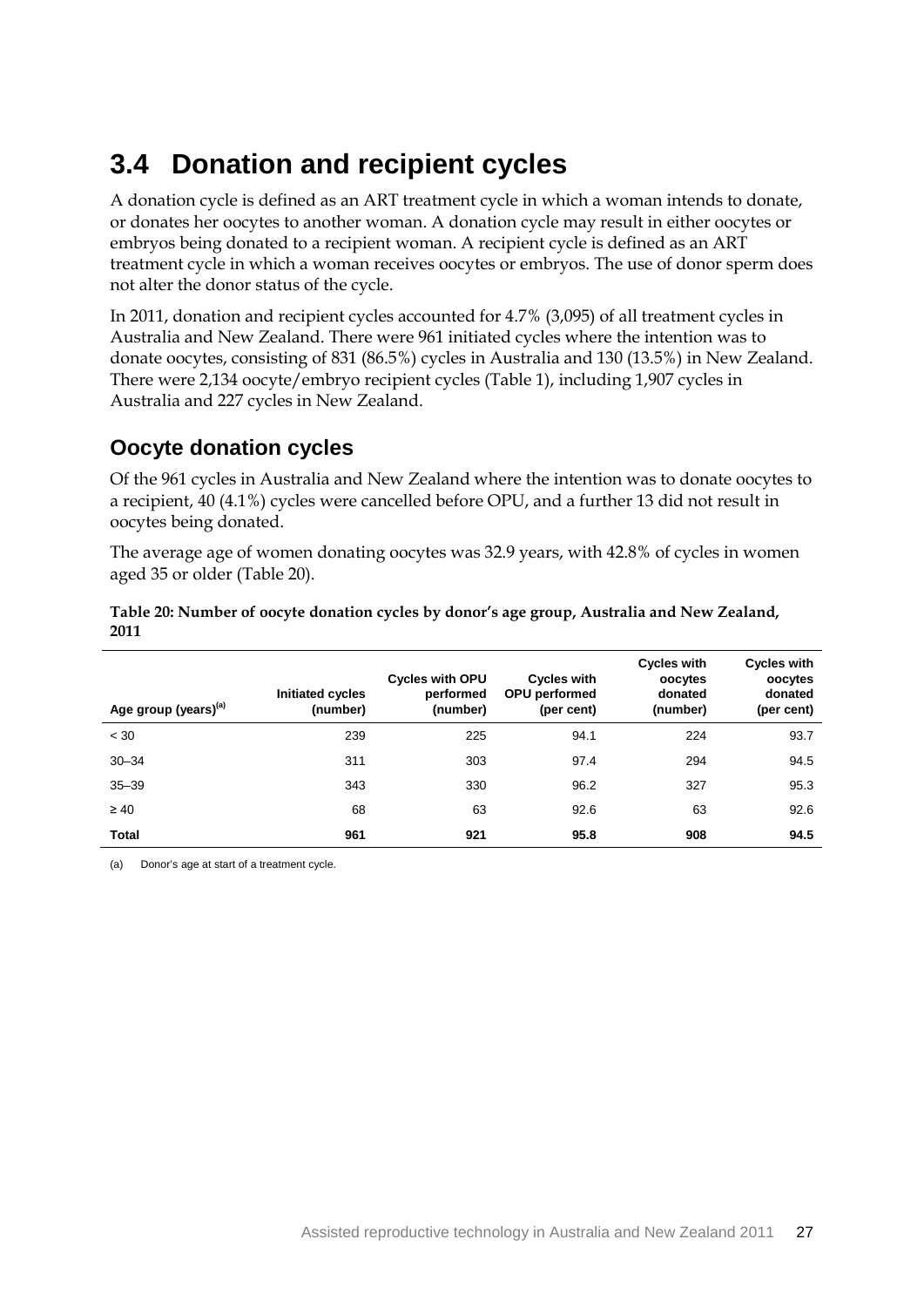## **Oocyte/embryo recipient cycles**

There were 2,134 oocyte/embryo recipient cycles in 2011. Of these, 83.2% (1,776) were oocyte recipient cycles and 16.8% (358) were embryo recipient cycles (Table 1). The average age of women having an oocyte/embryo recipient cycle was 40.8 years.

### **Progression of oocyte/embryo recipient cycles**

Figure 7 shows the main stages of oocyte/embryo recipient cycles and the treatment outcomes. Of the 2,134 initiated oocyte/embryo recipient cycles undertaken in 2011, 25.2% resulted in a clinical pregnancy and 18.7% in a live delivery.

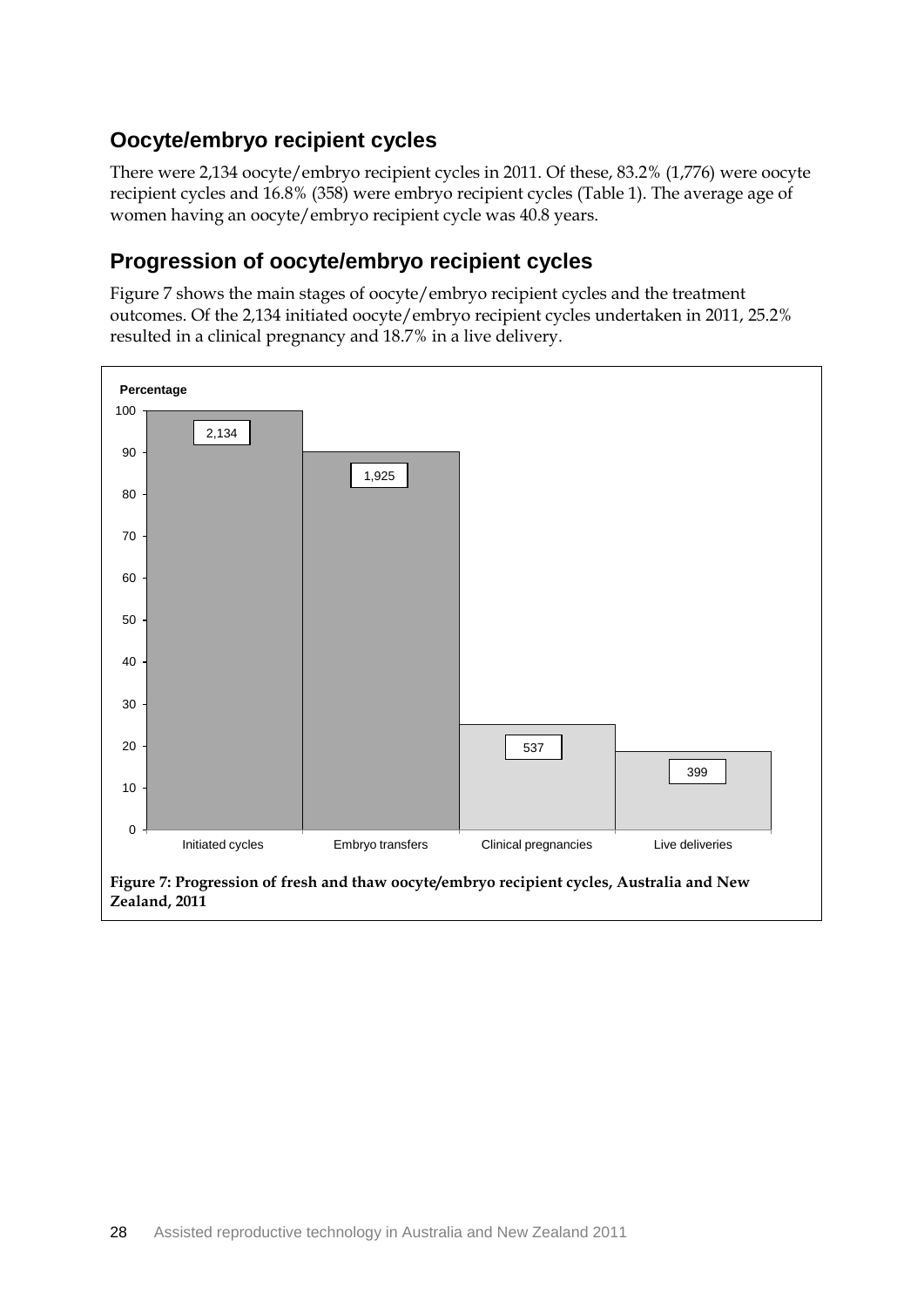### **Clinical pregnancies and live deliveries from oocyte/embryo recipient cycles by type of recipient cycle**

Of the 1,776 oocyte recipient cycles, 50.9% were fresh cycles and 49.1% were thaw cycles. The live delivery rate was 20.4% for fresh oocyte recipient cycles, higher than for thawed oocyte recipient cycles (17.4%).

Of the 358 embryo recipient cycles, only one was a fresh cycle. The overall live delivery rate was 17.6% for embryo recipient cycles (Table 21).

|                                               | Oocyte recipient |             | Embryo    |       |
|-----------------------------------------------|------------------|-------------|-----------|-------|
| Stage/outcome of treatment                    | Fresh            | <b>Thaw</b> | recipient | All   |
| Initiated cycles                              | 904              | 872         | 358       | 2,134 |
| Embryo transfer cycles                        | 759              | 837         | 329       | 1,925 |
| Clinical pregnancies                          | 240              | 212         | 85        | 537   |
| Live deliveries                               | 184              | 152         | 63        | 399   |
| Live deliveries per initiated cycle (%)       | 20.4             | 17.4        | 17.6      | 18.7  |
| Live deliveries per embryo transfer cycle (%) | 24.2             | 18.2        | 19.1      | 20.7  |
| Live deliveries per clinical pregnancy (%)    | 76.7             | 71.7        | 74.1      | 74.3  |

#### **Table 21: Outcomes of oocyte/embryo recipient cycles by treatment type, Australia and New Zealand, 2011**

## **Clinical pregnancies and live deliveries from oocyte/embryo recipient cycles by recipient's age**

The clinical pregnancy and live delivery rates of recipient cycles varied by recipient's age group. The overall live delivery rate per initiated cycle was 18.7%, varying between 17.4% and 20.5% by recipient's age (Table 22). However, the live delivery rate of oocyte/embryo recipient cycles in recipients aged  $\geq 45$  (17.8%) was markedly higher than the rate for autologous fresh cycles (1.2%) and the rate of autologous thaw cycles (5.0%) in women aged  $\geq$  45 (Tables 9 and 14).

| Table 22: Outcomes of oocyte/embryo recipient cycles by recipient's age group, Australia and New<br>Zealand, 2011 |  |
|-------------------------------------------------------------------------------------------------------------------|--|
| Recipient's age group (years) <sup>(a)</sup>                                                                      |  |

|                                               | Recipient's age group (years) <sup>(a)</sup> |           |           |           |           |       |
|-----------------------------------------------|----------------------------------------------|-----------|-----------|-----------|-----------|-------|
| Stage/outcome of treatment                    | < 30                                         | $30 - 34$ | $35 - 39$ | $40 - 44$ | $\geq 45$ | All   |
| Initiated cycles                              | 78                                           | 200       | 461       | 850       | 545       | 2,134 |
| Embryo transfer cycles                        | 69                                           | 181       | 396       | 770       | 509       | 1,925 |
| Clinical pregnancies                          | 16                                           | 56        | 110       | 223       | 132       | 537   |
| Live deliveries                               | 14                                           | 41        | 80        | 167       | 97        | 399   |
| Live deliveries per initiated cycle (%)       | 17.9                                         | 20.5      | 17.4      | 19.6      | 17.8      | 18.7  |
| Live deliveries per embryo transfer cycle (%) | 20.3                                         | 22.7      | 20.2      | 21.7      | 19.1      | 20.7  |
| Live deliveries per clinical pregnancy (%)    | 87.5                                         | 73.2      | 72.7      | 74.9      | 73.5      | 74.3  |

(a) Age at start of a treatment cycle.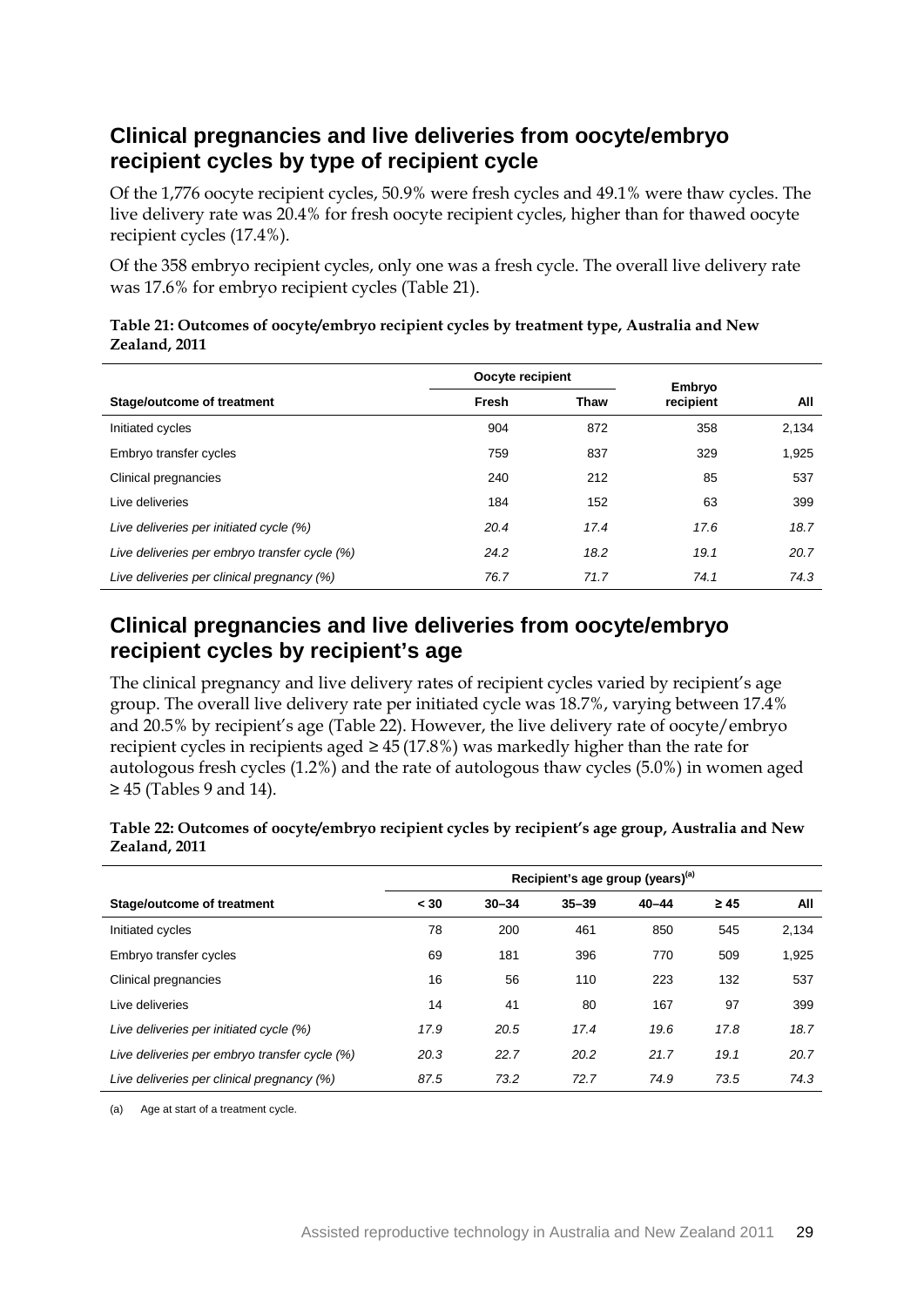### **Clinical pregnancies and live deliveries from oocyte/embryo recipient cycles by donor's age**

The clinical pregnancy and live delivery rates were higher for recipient cycles where donors were in their 20s and early 30s than for cycles with donors in all other age groups.

Advancing donor's age was associated with a decrease in the live delivery rate (Table 23). The live delivery rate for cycles in donors aged under 40 was 19.4% compared to 4.9% for cycles in donors aged  $\geq 40$  (Table 23).

#### **Table 23: Outcomes of oocyte/embryo recipient cycles by donor's age group, Australia and New Zealand, 2011**

|                                               | Donor's age group (years) <sup>(a)</sup> |           |           |           |                    |
|-----------------------------------------------|------------------------------------------|-----------|-----------|-----------|--------------------|
| Stage/outcome of treatment                    | < 30                                     | $30 - 34$ | $35 - 39$ | $\geq 40$ | All <sup>(b)</sup> |
| Initiated cycles                              | 463                                      | 686       | 656       | 122       | 2,134              |
| Embryo transfer cycles                        | 409                                      | 633       | 572       | 106       | 1,925              |
| Clinical pregnancies                          | 126                                      | 191       | 149       | 13        | 537                |
| Live deliveries                               | 92                                       | 146       | 113       | 6         | 399                |
| Live deliveries per initiated cycle (%)       | 19.9                                     | 21.3      | 17.2      | 4.9       | 18.7               |
| Live deliveries per embryo transfer cycle (%) | 22.5                                     | 23.1      | 19.8      | 5.7       | 20.7               |
| Live deliveries per clinical pregnancy (%)    | 73.0                                     | 76.4      | 75.8      | 46.2      | 74.3               |

(a) Age at start of a treatment cycle.

(b) Includes cycles where donor's age was not stated.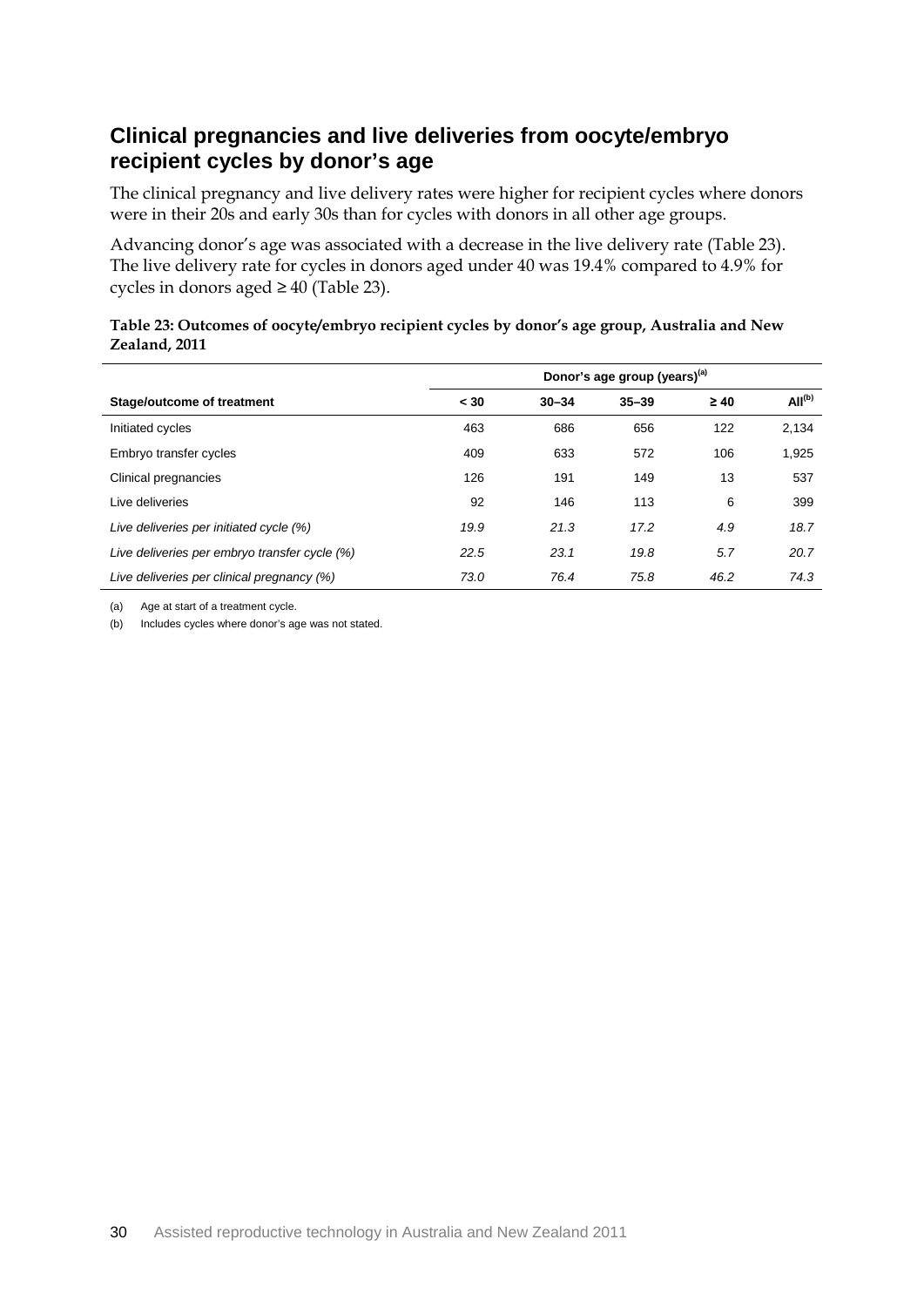### **Clinical pregnancies and live deliveries from oocyte/embryo recipient cycles by number of embryos transferred**

Of the 1,925 oocyte/embryo recipient cycles where embryos were transferred, 72.3% were SET, 27.3% were DET and 8 cycles (0.4%) transferred three or more embryos.

The overall live delivery rate per oocyte/embryo recipient cycle where embryos were transferred was 27.4% for SET cycles and 29.7% for DET cycles. For cycles in recipients aged under 40, the live delivery rate was similar for SET and DET cycles. For cycles in recipients aged ≥ 40, the live delivery rate was higher for DET cycles compared to SET cycles (23.1% and 19.9% respectively) (Table 24).

| Table 24: Outcomes of oocyte/embryo recipient cycles by recipient's age and number of embryos |  |
|-----------------------------------------------------------------------------------------------|--|
| transferred, Australia and New Zealand, 2011                                                  |  |

|                                                       | Age group (years) <sup>(a)</sup> |                    |                    |                    |                    |                    |                    |                    |
|-------------------------------------------------------|----------------------------------|--------------------|--------------------|--------------------|--------------------|--------------------|--------------------|--------------------|
|                                                       | < 35                             |                    | $35 - 39$          |                    | $\geq 40$          |                    | All                |                    |
| Stage/outcome of treatment                            | SET <sup>(b)</sup>               | DET <sup>(c)</sup> | SET <sup>(b)</sup> | DEF <sup>(c)</sup> | SET <sup>(b)</sup> | DET <sup>(c)</sup> | SET <sup>(b)</sup> | DET <sup>(c)</sup> |
| Embryo transfer cycles                                | 193                              | 57                 | 274                | 122                | 925                | 346                | 1,392              | 525                |
| Clinical pregnancies                                  | 54                               | 18                 | 71                 | 39                 | 256                | 99                 | 381                | 156                |
| Live deliveries                                       | 42                               | 13                 | 56                 | 24                 | 184                | 80                 | 282                | 117                |
| Clinical pregnancies per embryo<br>transfer cycle (%) | 28.0                             | 31.6               | 25.9               | 32.0               | 27.7               | 28.6               | 27.4               | 29.7               |
| Live deliveries per embryo<br>transfer cycle (%)      | 21.8                             | 22.8               | 20.4               | 19.7               | 19.9               | 23.1               | 20.3               | 22.3               |

(a) Age at start of a treatment cycle.

(b) SET: single embryo transfer.

(c) DET: double embryo transfer.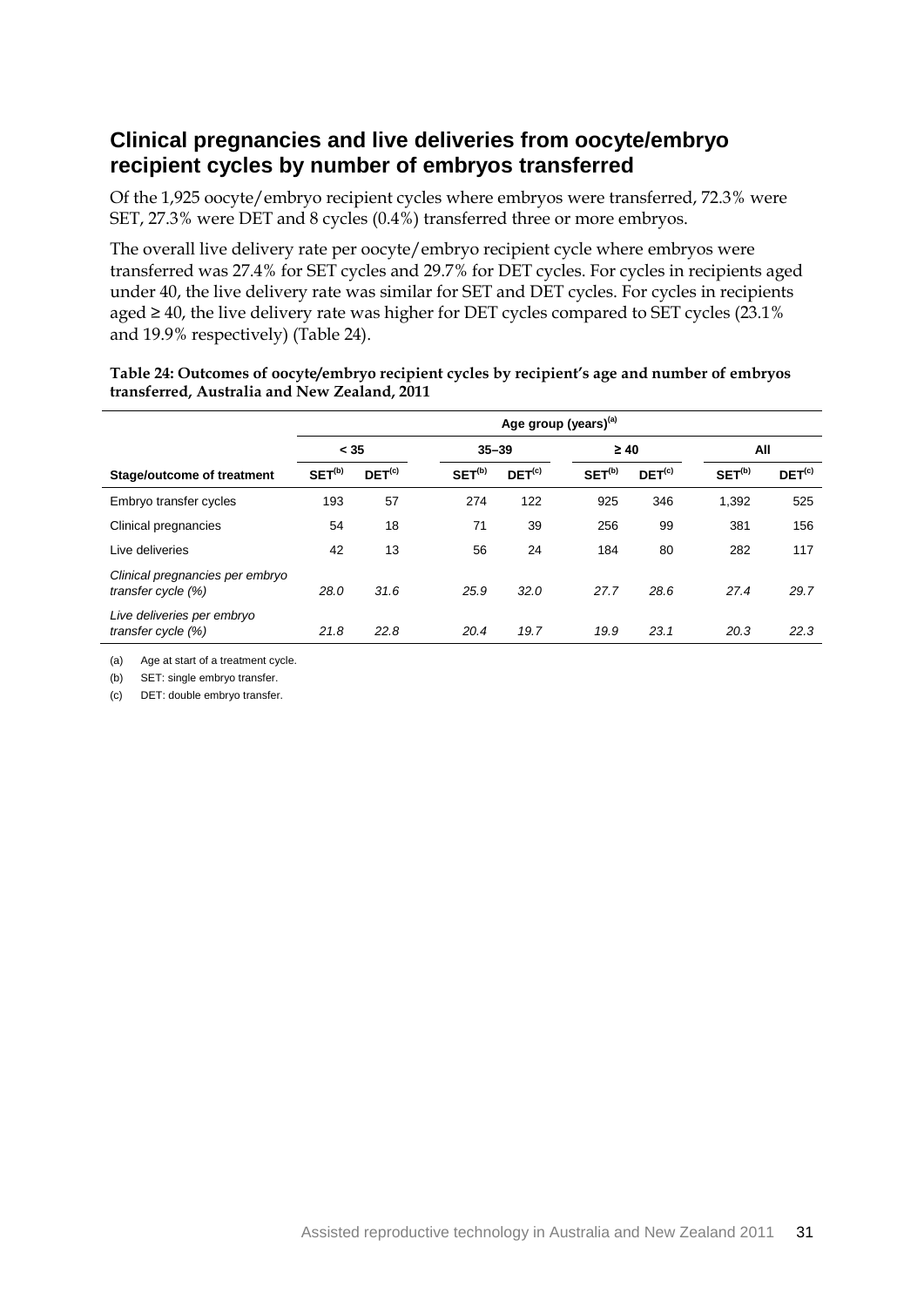### **Clinical pregnancies and live deliveries from oocyte/embryo recipient cycles by stage of embryo development**

The live delivery rate per oocyte/embryo recipient cycle with embryos transferred was higher for blastocyst transfer cycles than cleavage embryo transfer cycles regardless of recipient's age. Overall, the difference in live delivery rates for cleavage stage embryo and blastocyst transfer cycles was 7.1 percentage points (16.7% and 23.8% respectively) (Table 25).

#### **Table 25: Outcomes of oocyte/embryo recipient cycles by recipient's age and stage of embryo development, Australia and New Zealand, 2011**

|                                                       | Age group (years) <sup>(a)</sup> |                   |                   |                   |                   |                   |                   |                   |
|-------------------------------------------------------|----------------------------------|-------------------|-------------------|-------------------|-------------------|-------------------|-------------------|-------------------|
|                                                       | < 35                             |                   | $35 - 39$         |                   | $\geq 40$         |                   | All               |                   |
| Stage/outcome of treatment                            | CL <sub>(b)</sub>                | BL <sup>(c)</sup> | CL <sub>(b)</sub> | BL <sup>(c)</sup> | CL <sub>(b)</sub> | BL <sup>(c)</sup> | CL <sub>(b)</sub> | BL <sup>(c)</sup> |
| Embryo transfer cycles                                | 106                              | 144               | 176               | 220               | 560               | 719               | 842               | 1,083             |
| Clinical pregnancies                                  | 18                               | 54                | 43                | 67                | 133               | 222               | 194               | 343               |
| Live deliveries                                       | 16                               | 39                | 30                | 50                | 95                | 169               | 141               | 258               |
| Clinical pregnancies per embryo<br>transfer cycle (%) | 17.0                             | 37.5              | 24.4              | 30.5              | 23.8              | 30.9              | 23.0              | 31.7              |
| Live deliveries per embryo<br>transfer cycle (%)      | 15.1                             | 27.1              | 17.0              | 22.7              | 17.0              | 23.5              | 16.7              | 23.8              |

(a) Age at start of a treatment cycle.

(b) CL: cleavage embryo.

(c) BL: blastocyst.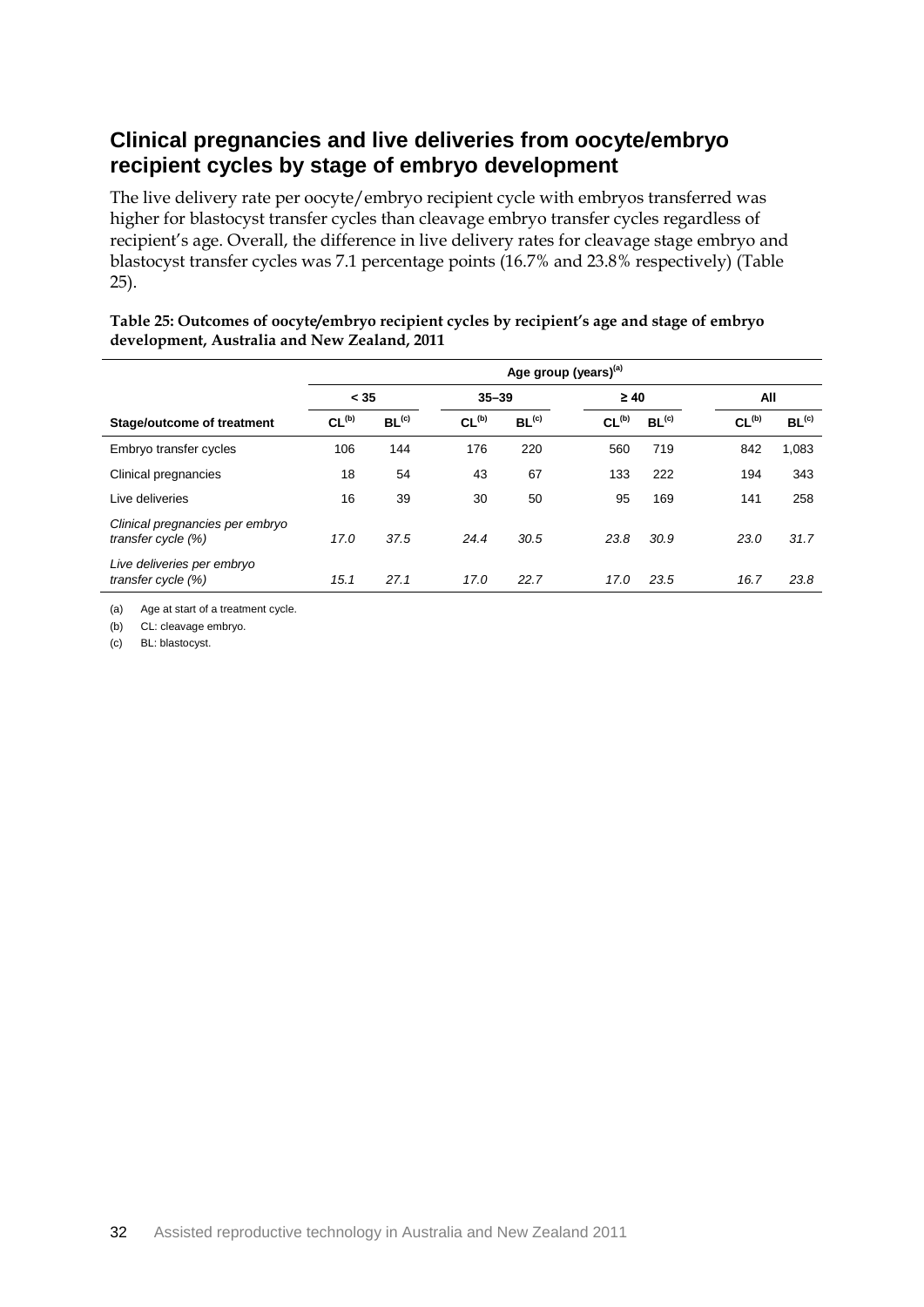### **Clinical pregnancies and live deliveries from oocyte/embryo recipient cycles by stage of embryo development and embryo freezing methods**

Almost two-thirds of oocyte/embryo recipient thaw cycles where a blastocyst was transferred used vitrified embryos, compared with just over 8% of cycles where a cleavage embryo was transferred. Overall, the difference in the live delivery rate of oocyte/embryo recipient thaw cycles was 8.1 percentage points for slow frozen and vitrified embryos (15.3% and 23.4% respectively) (Table 26).

|                                                       | Stage of embryo development |                      |                         |                      |                         |                      |  |  |
|-------------------------------------------------------|-----------------------------|----------------------|-------------------------|----------------------|-------------------------|----------------------|--|--|
|                                                       | Cleavage embryo             |                      |                         | <b>Blastocyst</b>    |                         | All                  |  |  |
| Stage/outcome of<br>treatment                         | <b>Slow</b><br>freezing     | <b>Vitrification</b> | <b>Slow</b><br>freezing | <b>Vitrification</b> | <b>Slow</b><br>freezing | <b>Vitrification</b> |  |  |
| Embryo transfer cycles                                | 454                         | 41                   | 241                     | 425                  | 695                     | 466                  |  |  |
| Clinical pregnancies                                  | 93                          | 12                   | 55                      | 137                  | 148                     | 149                  |  |  |
| Live deliveries                                       | 69                          | 7                    | 37                      | 102                  | 106                     | 109                  |  |  |
| Clinical pregnancies per<br>embryo transfer cycle (%) | 20.5                        | 29.3                 | 22.8                    | 32.2                 | 21.3                    | 32.0                 |  |  |
| Live deliveries per embryo<br>transfer cycle (%)      | 15.2                        | 17.1                 | 15.4                    | 24.0                 | 15.3                    | 23.4                 |  |  |

**Table 26: Outcomes of oocyte/embryo recipient thaw cycles by stage of embryo development and embryo freezing methods, Australia and New Zealand, 2011**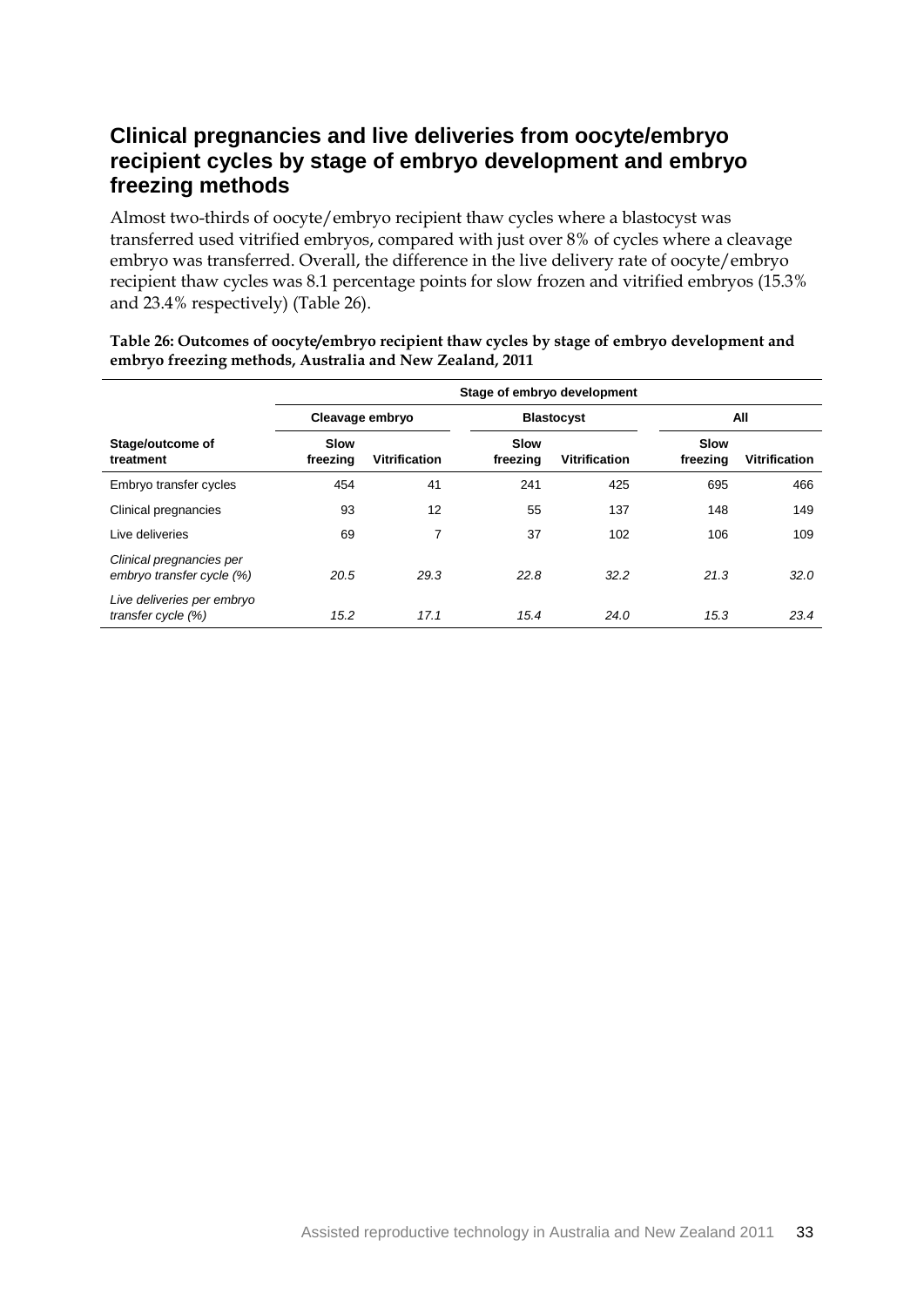# **4 Pregnancy and birth outcomes following autologous and recipient embryo transfer cycles in 2011**

### **4.1 Clinical pregnancies**

### **Clinical pregnancies overview**

Of the 53,688 autologous and recipient embryo transfer cycles undertaken in Australian and New Zealand fertility centres, 15,284 resulted in a clinical pregnancy. Of these, 13,760 (90.0%) were reported from fertility centres in Australia and 1,524 (10.0%) from New Zealand centres. Clinical pregnancies that resulted from other cycles are described in Chapter 5.

Of the 15,284 clinical pregnancies, over three-quarters (77.0%) resulted in a delivery and 22.1% resulted in early pregnancy loss (less than 20 weeks gestation and less than 400 grams birthweight). The outcomes of 135 (0.9%) clinical pregnancies were not known because women could not be followed up or contacted by fertility centres.

Nearly three-quarters (74.5%) of clinical pregnancies followed SET, while one-quarter followed DET (25.0%). Just 0.5% of clinical pregnancies followed the transfer of three or more embryos.

### **Fetal hearts by number of embryos transferred**

Of the 15,284 clinical pregnancies, 81.1% had one fetal heart (single fetus) detected, 6.6% had multiple fetal hearts (multiple fetuses) detected and 10.4% had no fetal heart detected at the time of ultrasound (Table 27). Multiple fetuses are closely related to the number of embryos transferred in ART treatment. Two fetal hearts were detected in 18.6% of clinical pregnancies following DET cycles and in 2.3% of clinical pregnancies following SET cycles (Table 27).

| Number of    |               | Three or more<br>One embryo<br>Two embryos<br>embryos |               |          |               | <b>Total</b> |               |          |
|--------------|---------------|-------------------------------------------------------|---------------|----------|---------------|--------------|---------------|----------|
| fetal hearts | <b>Number</b> | Per cent                                              | <b>Number</b> | Per cent | <b>Number</b> | Per cent     | <b>Number</b> | Per cent |
| $0^{(a)}$    | 1,128         | 9.9                                                   | 452           | 11.8     | 13            | 17.8         | 1,593         | 10.4     |
| $\mathbf{1}$ | 9,776         | 85.9                                                  | 2,564         | 67.0     | 53            | 72.6         | 12,393        | 81.1     |
| 2            | 258           | 2.3                                                   | 711           | 18.6     | 5             | 6.8          | 974           | 6.4      |
| 3 or 4       | 6             | 0.1                                                   | 23            | 0.6      | 0             | 0.0          | 29            | 0.2      |
| Not stated   | 216           | 1.9                                                   | 77            | 2.0      | 2             | 2.7          | 295           | 1.9      |
| <b>Total</b> | 11,384        | 100.0                                                 | 3,827         | 100.0    | 73            | 100.0        | 15.284        | 100.0    |

|                                 | Table 27: Clinical pregnancies by number of fetal hearts and number of embryos transferred, |
|---------------------------------|---------------------------------------------------------------------------------------------|
| Australia and New Zealand, 2011 |                                                                                             |

(a) No fetal heart detected at the time of ultrasound.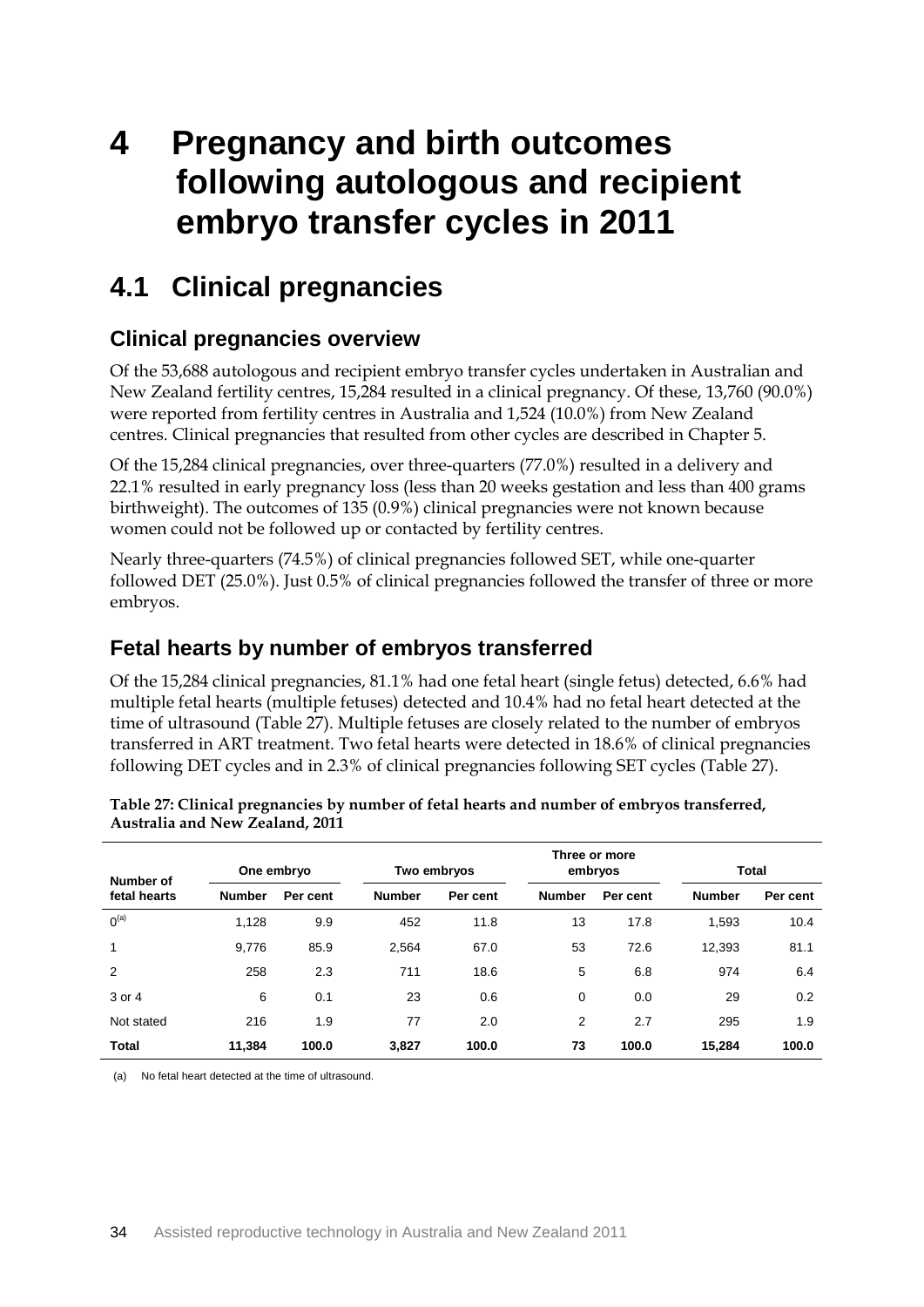### **Early pregnancy loss**

There were 3,380 early pregnancy losses (less than 20 weeks gestation and less than 400 grams birthweight) following embryo transfers, representing 22.1% of clinical pregnancies (Table 28).

Pregnancies following SET result in a lower rate of early pregnancy loss (20.8%) and higher delivery rate (78.3%) than pregnancies following DET and three or more embryos (Table 28).

| Table 28: Early pregnancy losses by pregnancy outcome and number of embryos transferred, |  |
|------------------------------------------------------------------------------------------|--|
| Australia and New Zealand, 2011                                                          |  |

|                         | Number of embryos transferred |          |               |          |               |               |               |          |  |
|-------------------------|-------------------------------|----------|---------------|----------|---------------|---------------|---------------|----------|--|
| Pregnancy               | One                           |          | Two           |          |               | Three or more |               | All      |  |
| outcome                 | <b>Number</b>                 | Per cent | <b>Number</b> | Per cent | <b>Number</b> | Per cent      | <b>Number</b> | Per cent |  |
| Early pregnancy<br>loss | 2,373                         | 20.8     | 974           | 25.5     | 33            | 45.2          | 3,380         | 22.1     |  |
| Miscarriage             | 2,170                         | 19.1     | 867           | 22.7     | 30            | 41.1          | 3.067         | 20.1     |  |
| Termination             | 72                            | 0.6      | 27            | 0.7      | 0             | 0.0           | 99            | 0.6      |  |
| Ectopic                 | 131                           | 1.2      | 80            | 2.1      | 3             | 4.1           | 214           | 1.4      |  |
| Delivery                | 8,914                         | 78.3     | 2,815         | 73.6     | 40            | 54.8          | 11,769        | 77.0     |  |
| Not stated              | 97                            | 0.9      | 38            | 1.0      | 0             | 0.0           | 135           | 0.9      |  |
| <b>Total</b>            | 11,384                        | 100.0    | 3,827         | 100.0    | 73            | 100.0         | 15,284        | 100.0    |  |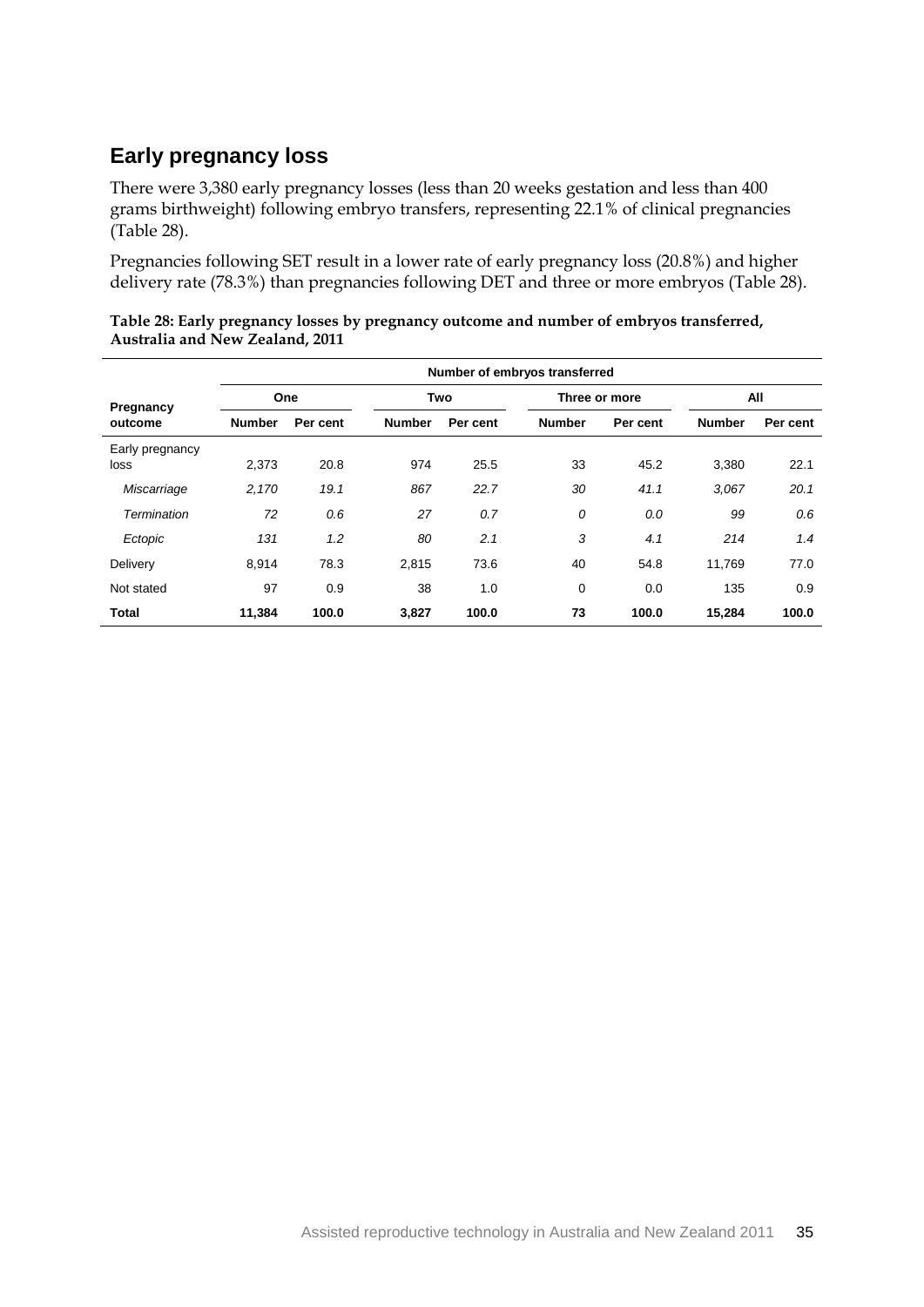# **4.2 Deliveries**

There were 11,769 women who gave birth to at least one baby of 20 weeks or more gestation or at least 400 grams birthweight following embryo transfer cycles. Of these, 98.7% (11,618) gave birth to at least one liveborn baby (live delivery). The proportion of term live deliveries among all deliveries was higher for autologous cycles than for oocyte/embryo recipient cycles (Table 29).

|                                            |               |          | <b>Autologous</b> | Oocyte /embryo |               |           |               |          |  |
|--------------------------------------------|---------------|----------|-------------------|----------------|---------------|-----------|---------------|----------|--|
| Pregnancy                                  |               | Fresh    |                   | Thaw           |               | recipient |               | All      |  |
| outcome                                    | <b>Number</b> | Per cent | <b>Number</b>     | Per cent       | <b>Number</b> | Per cent  | <b>Number</b> | Per cent |  |
| Live delivery                              | 6,928         | 98.6     | 4,291             | 99.0           | 399           | 98.8      | 11,618        | 98.7     |  |
| < 37 weeks                                 | 923           | 13.1     | 501               | 11.6           | 83            | 20.5      | 1,507         | 12.8     |  |
| $\geq$ 37 weeks                            | 6.005         | 85.4     | 3.790             | 87.4           | 316           | 78.2      | 10.111        | 85.9     |  |
| Fetal death<br>(stillbirth) <sup>(a)</sup> | 77            | 1.1      | 34                | 0.8            | 5             | 1.2       | 116           | 1.0      |  |
| Not stated                                 | 24            | 0.3      | 11                | 0.3            | 0             | 0.0       | 35            | 0.3      |  |
| Total                                      | 7.029         | 100.0    | 4,336             | 100.0          | 404           | 100.0     | 11,769        | 100.0    |  |

| Table 29: Deliveries by delivery outcome and treatment type, Australia and New Zealand, 2011 |  |  |
|----------------------------------------------------------------------------------------------|--|--|
|                                                                                              |  |  |

(a) Fetal death (stillbirth) is reported by patients to fertility centre staff. These data are not official vital statistics.

### **Deliveries by the number of embryos transferred**

Of the 11,769 deliveries, 6.9% had multiple deliveries (Table 30), a lower proportion than in 2010 (7.9%) (Macaldowie et al. 2012). By comparison, the proportion of multiple deliveries in Australia from all conceptions in 2010 was 1.6% (Li et al. 2012).

Twin deliveries accounted for 6.8% of deliveries following embryo transfer cycles in 2011. Of twin deliveries, three-quarters were from DET (593/798) and one-quarter were from SET cycles (201/798). Of the 2,815 deliveries following DET cycles, 21.1% were twins, markedly higher than the proportion following SET cycles (2.3%) (Table 30).

| Table 30: Deliveries by gestation and number of embryos transferred, Australia and New Zealand, |  |
|-------------------------------------------------------------------------------------------------|--|
| 2011                                                                                            |  |

|                          |               | One embryo | Three or more<br>embryos<br>Two embryos |          |                | Total    |               |          |
|--------------------------|---------------|------------|-----------------------------------------|----------|----------------|----------|---------------|----------|
| Gestation                | <b>Number</b> | Per cent   | <b>Number</b>                           | Per cent | <b>Number</b>  | Per cent | <b>Number</b> | Per cent |
| Singleton                | 8,709         | 97.7       | 2,210                                   | 78.5     | 36             | 90.0     | 10,955        | 93.1     |
| <b>Multiple</b>          | 205           | 2.3        | 605                                     | 21.5     | $\overline{4}$ | 10.0     | 814           | 6.9      |
| Twin                     | 201           | 2.3        | 593                                     | 21.1     | 4              | 10.0     | 798           | 6.8      |
| Higher order<br>multiple | 4             | 0.0        | 12                                      | 0.4      | 0              | 0.0      | 16            | 0.1      |
| <b>Total</b>             | 8,914         | 100.0      | 2,815                                   | 100.0    | 40             | 100.0    | 11,769        | 100.0    |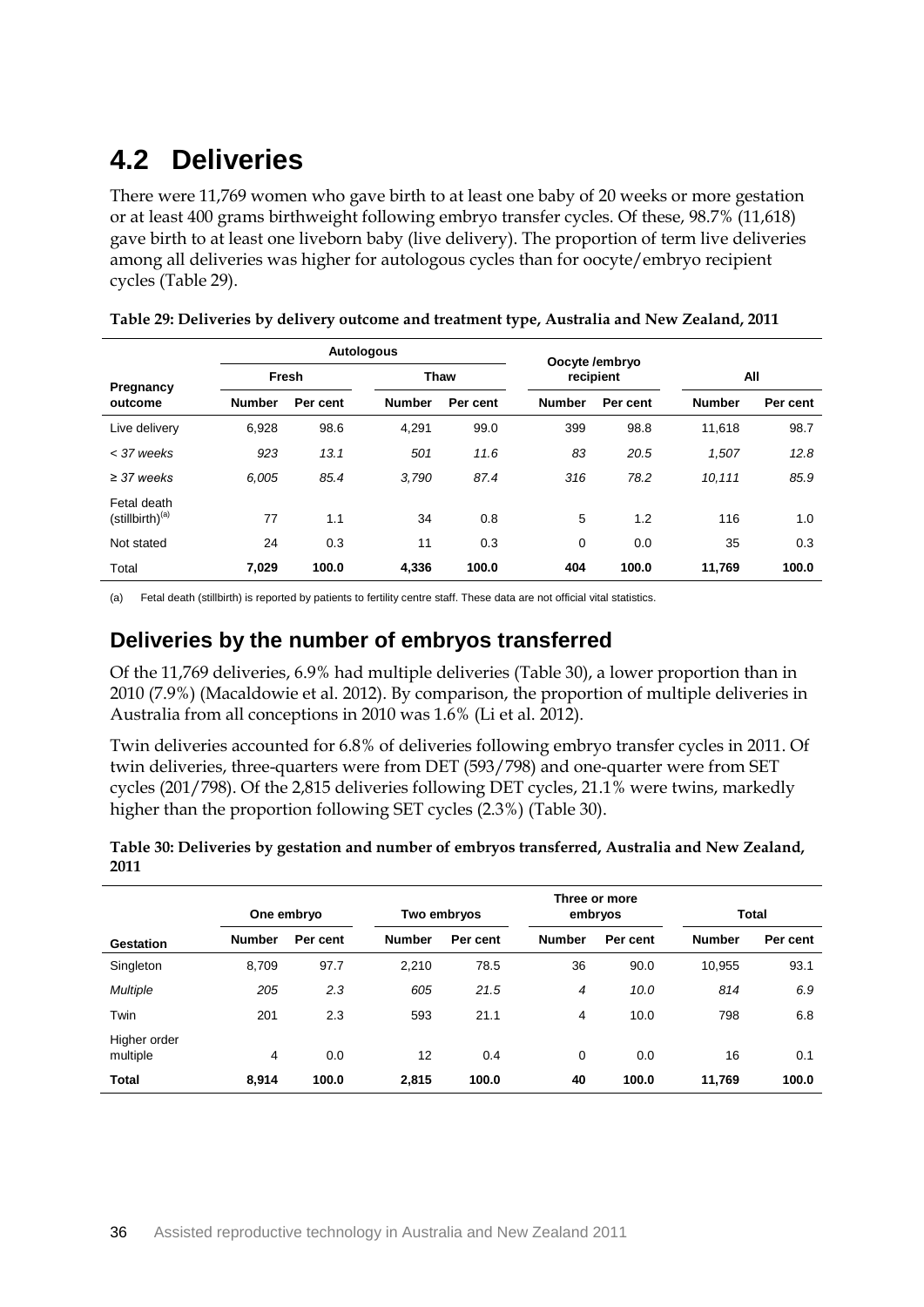### **Deliveries by maternal age**

The average age of women at the time of delivery was 35.1. This is five years older than the average age (30) of women who gave birth in Australia in 2010 (Li et al. 2012).

Women aged 40 or older had a lower proportion (5.1%) of multiple deliveries compared with women aged under 35 (7.3%) and women aged 35–39 (7.2%). Of deliveries following DET, the proportion of multiple deliveries was higher for women aged under 35 (29.6%) compared with women aged 35–39 (22.4%) and women aged 40 or older (10.5%) (Table 31).

|                       | Age group (years) <sup>(a)</sup> |                    |                    |                    |                    |                    |                    |                    |                    |
|-----------------------|----------------------------------|--------------------|--------------------|--------------------|--------------------|--------------------|--------------------|--------------------|--------------------|
|                       |                                  | < 35               |                    |                    | $35 - 39$          |                    |                    | $\geq 40$          |                    |
| <b>Gestation</b>      | SET <sup>(b)</sup>               | DET <sup>(c)</sup> | All <sup>(d)</sup> | SET <sup>(b)</sup> | DET <sup>(c)</sup> | All <sup>(d)</sup> | SET <sup>(b)</sup> | DET <sup>(c)</sup> | All <sup>(d)</sup> |
|                       |                                  |                    |                    |                    | <b>Number</b>      |                    |                    |                    |                    |
| Singleton             | 4,248                            | 642                | 4,892              | 3,314              | 878                | 4,197              | 1,147              | 690                | 1,866              |
| <b>Multiple</b>       | 117                              | 270                | 388                | 71                 | 254                | 325                | 17                 | 81                 | 101                |
| Twin                  | 114                              | 265                | 380                | 70                 | 249                | 319                | 17                 | 79                 | 99                 |
| Higher order multiple | 3                                | 5                  | 8                  | 1                  | 5                  | 6                  | $\mathbf 0$        | $\overline{2}$     | $\overline{2}$     |
| <b>Total</b>          | 4,365                            | 912                | 5,280              | 3,385              | 1,132              | 4,522              | 1,164              | 771                | 1,967              |
|                       |                                  |                    |                    |                    | Per cent           |                    |                    |                    |                    |
| Singleton             | 97.3                             | 70.4               | 92.7               | 97.9               | 77.6               | 92.8               | 98.5               | 89.5               | 94.9               |
| <b>Multiple</b>       | 2.7                              | 29.6               | 7.3                | 2.1                | 22.4               | 7.2                | 1.5                | 10.5               | 5.1                |
| Twin                  | 2.6                              | 29.1               | 7.2                | 2.1                | 22.0               | 7.1                | 1.5                | 10.2               | 5.0                |
| Higher order multiple | 0.1                              | 0.5                | 0.2                | 0.0                | 0.4                | 0.1                | 0.0                | 0.3                | 0.1                |
| Total                 | 100.0                            | 100.0              | 100.0              | 100.0              | 100.0              | 100.0              | 100.0              | 100.0              | 100.0              |

|  | Table 31: Deliveries by gestation and maternal age group, Australia and New Zealand, 2011 |  |  |  |
|--|-------------------------------------------------------------------------------------------|--|--|--|
|  |                                                                                           |  |  |  |

(a) Age at time of delivery.

(b) SET: single embryo transfer.

(c) DET: double embryo transfer.

(d) Included three or more embryos.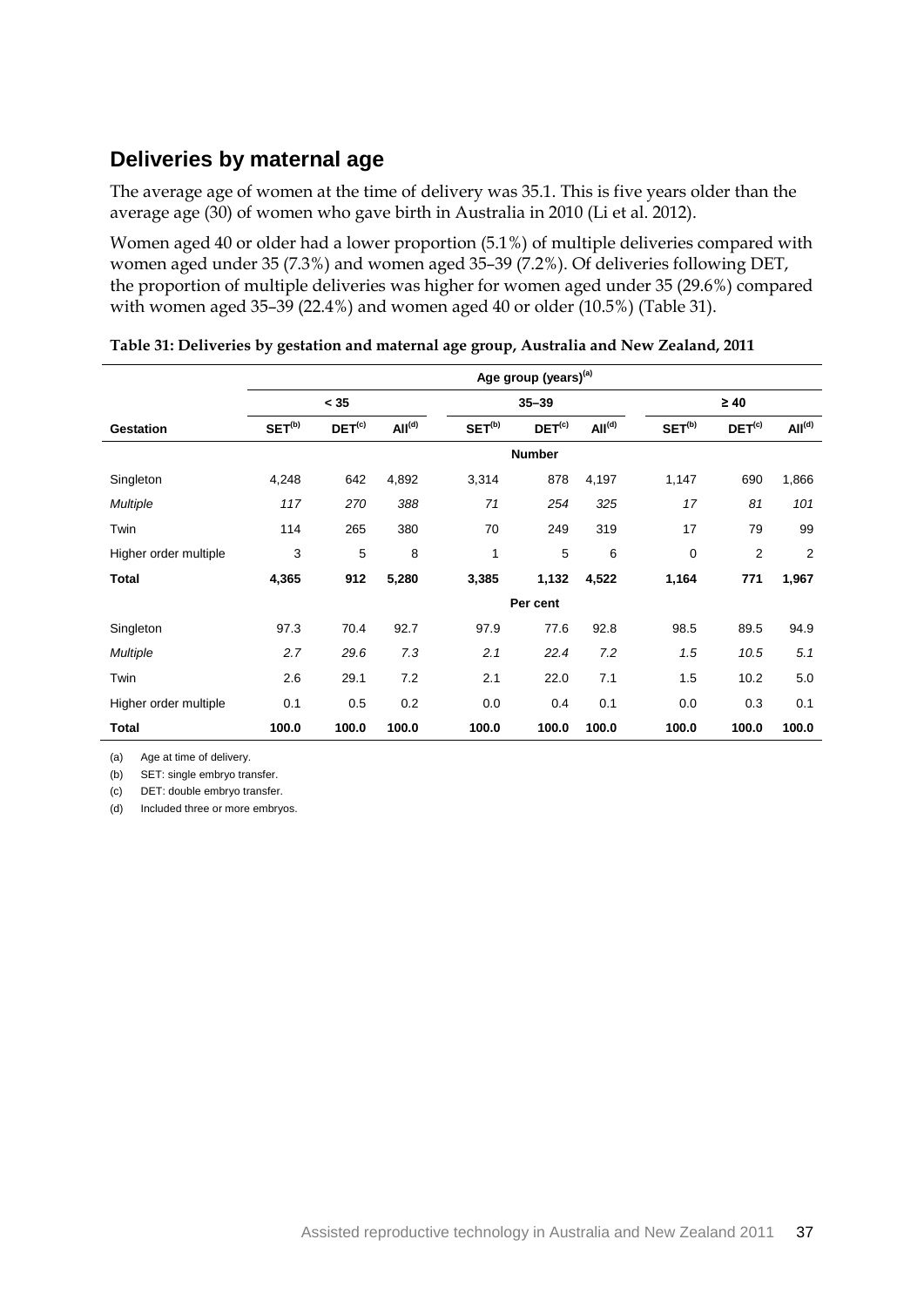### **Caesarean section**

Almost half (49.5%) of deliveries following embryo transfer cycles were by caesarean section (Table 32). This is a markedly higher rate than for all deliveries in Australia in 2010 (31.6%) (Li et al. 2012). The higher rate of caesarean section following ART treatment may be related to the fact that women were five years older on average and that there were more multiple births following ART treatment.

The caesarean section rate increased with advancing women's age at delivery: 38.8% of women aged less than 30 years had a caesarean section compared with 76.3% of women aged 45 years or older (Table 32).

The caesarean section rate varied by plurality, with 47.3% for singleton deliveries, 78.8% for twin deliveries and 100% for triplet deliveries.

#### **Table 32: Deliveries by method of delivery and maternal age group, Australia and New Zealand, 2011**

|                           | Age group (years) <sup>(a)</sup> |           |           |           |           |              |  |  |  |  |
|---------------------------|----------------------------------|-----------|-----------|-----------|-----------|--------------|--|--|--|--|
| <b>Method of delivery</b> | < 30                             | $30 - 34$ | $35 - 39$ | $40 - 44$ | $\geq 45$ | <b>Total</b> |  |  |  |  |
|                           | <b>Number</b>                    |           |           |           |           |              |  |  |  |  |
| Caesarean section         | 517                              | 1,745     | 2,299     | 1,128     | 135       | 5,824        |  |  |  |  |
| Other                     | 812                              | 2,188     | 2,198     | 651       | 42        | 5,891        |  |  |  |  |
| Not stated                | 4                                | 14        | 25        | 11        | 0         | 54           |  |  |  |  |
| <b>Total</b>              | 1,333                            | 3,947     | 4,522     | 1,790     | 177       | 11,769       |  |  |  |  |
|                           |                                  |           | Per cent  |           |           |              |  |  |  |  |
| Caesarean section         | 38.8                             | 44.2      | 50.8      | 63.0      | 76.3      | 49.5         |  |  |  |  |
| Other                     | 60.9                             | 55.4      | 48.6      | 36.4      | 23.7      | 50.1         |  |  |  |  |
| Not stated                | 0.3                              | 0.4       | 0.6       | 0.6       | 0.0       | 0.5          |  |  |  |  |
| Total                     | 100.0                            | 100.0     | 100.0     | 100.0     | 100.0     | 100.0        |  |  |  |  |

(a) Age at time of delivery.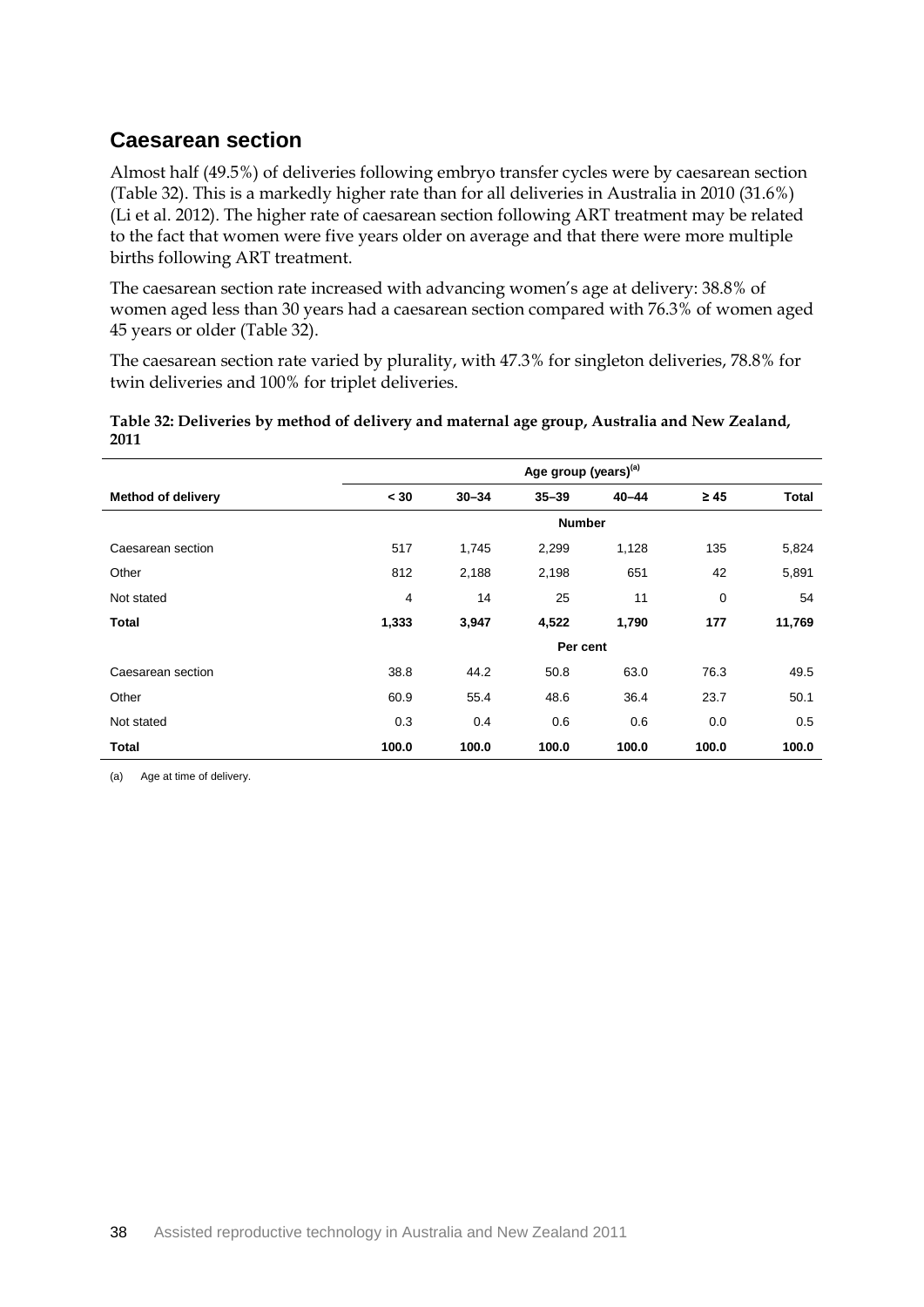## **4.3 Perinatal outcomes of babies**

The babies described in this section were those born at 20 weeks or more gestational age or at least 400 grams birthweight following autologous and recipient embryo transfer cycles. The outcomes of babies born from other cycles are described in Chapter 5.

There were 12,599 babies born to women who had autologous and recipient embryo transfer cycles— 89.6% (11,294) were reported from fertility centres in Australia and 10.4% (1,305) from fertility centres in New Zealand. Of the 12,599 babies, 87.0% were singletons, 12.7% were twins and 0.4% were triplets. There were 12,420 liveborn babies (98.6%). The birth status was not reported for 0.3% of babies.

### **Sex distribution in liveborn babies**

There were 6,446 (51.9%) liveborn male babies, 5,936 (47.8%) liveborn female babies and 38 (0.3%) liveborn babies where sex was not stated. For the 12,382 liveborn babies where the baby's sex was stated, the sex ratio was 108.6 male babies for every 100 female babies, higher than the ratio for all Australian liveborn babies born in 2010 (104.8) (Li et al. 2012). The difference in sex ratio between ART liveborn babies and all Australian liveborn babies is likely related to the ART procedures as sex selection is not permitted in Australia.

Liveborn babies following cleavage embryo transfers had a sex ratio of 96.8 male babies for every 100 female babies. In comparison, liveborn babies following blastocyst transfers had a sex ratio of 114.6 male babies for every 100 female babies. In comparison, in 2010, liveborn babies following cleavage embryo transfers had a sex ratio of 100.1 male babies for every 100 female babies, and liveborn babies following blastocyst transfers had a sex ratio of 114.3 male babies for every 100 female babies (Macaldowie et al. 2012).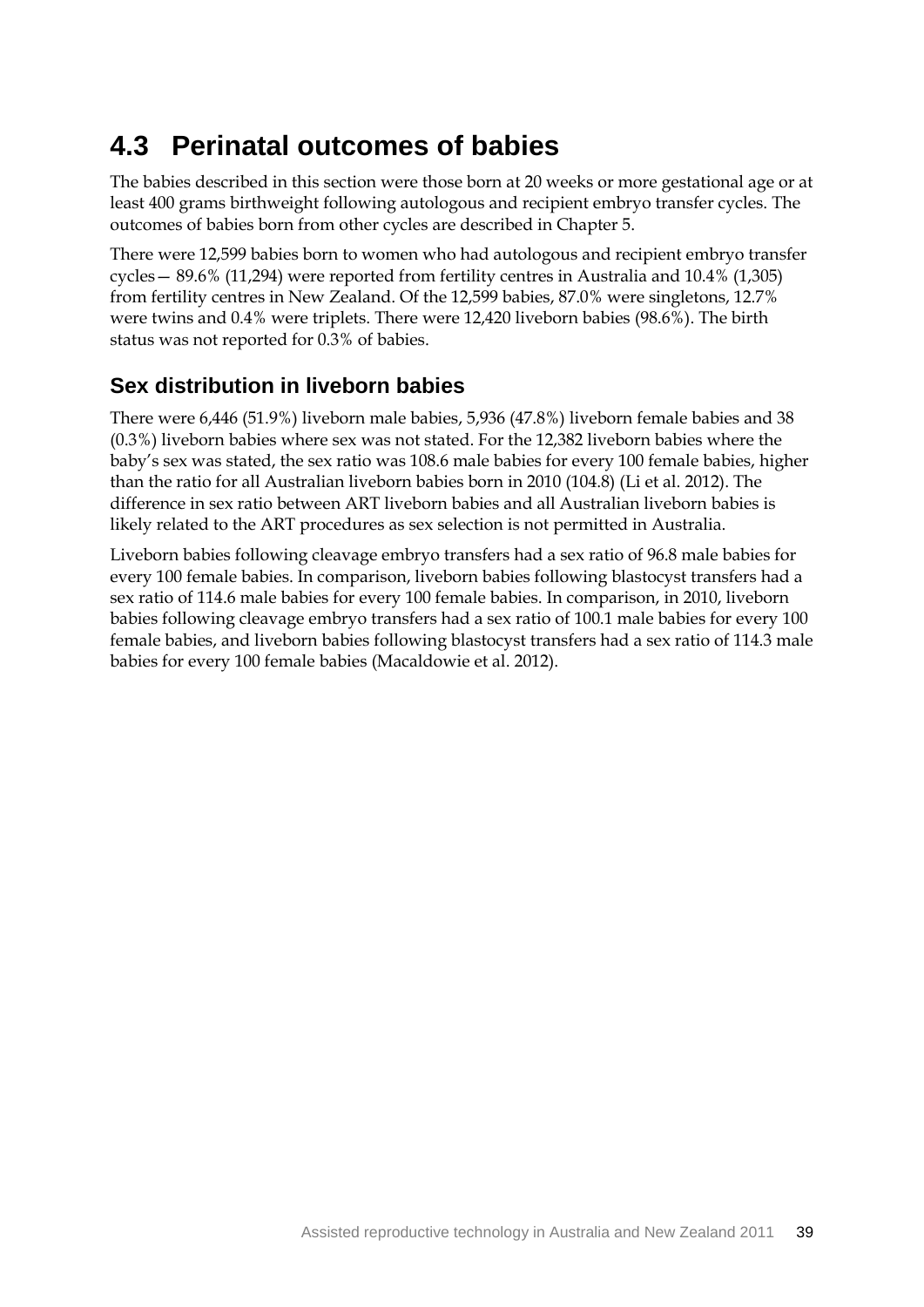### **Gestational age of babies**

The average gestational age of babies born following autologous and recipient embryo transfer cycles was 37.9 weeks (Table 33). This is lower than the average gestational age of 38.7 weeks for all babies born in Australia in 2010 (Li et al. 2012).

Over 17% of babies were preterm (less than 37 weeks gestation), which was markedly higher than the proportion of preterm babies (8.3%) born in Australia in 2010 (Li et al. 2012). The average gestational age of ART singletons was 38.4 weeks, marginally shorter than the average gestational age of 38.9 weeks for all singletons born in Australia in 2010 (Li et al. 2012). The average gestational age for ART twins was 34.7 weeks, marginally less than the average gestational age of 35.1 weeks for all twins born in Australia in 2010 (Li et al. 2012).

| <b>Gestational age</b> | <b>Singletons</b> |          |               | <b>Twins</b> |               | <b>Higher order</b><br>multiples |               | <b>Total</b> |  |
|------------------------|-------------------|----------|---------------|--------------|---------------|----------------------------------|---------------|--------------|--|
| (weeks)                | <b>Number</b>     | Per cent | <b>Number</b> | Per cent     | <b>Number</b> | Per cent                         | <b>Number</b> | Per cent     |  |
| Mean                   |                   | 38.4     | 34.7          |              |               | 31.9                             |               | 37.9         |  |
| $\leq$ 27              | 149               | 1.4      | 94            | 5.9          | 0             | 0.0                              | 243           | 1.9          |  |
| $28 - 31$              | 107               | 1.0      | 126           | 7.9          | 21            | 43.8                             | 254           | 2.0          |  |
| $32 - 36$              | 828               | 7.6      | 822           | 51.5         | 27            | 56.3                             | 1,677         | 13.3         |  |
| $\geq 37$              | 9,871             | 90.1     | 554           | 34.7         | 0             | 0.0                              | 10,425        | 82.7         |  |
| <b>Total</b>           | 10,955            | 100.0    | 1,596         | 100.0        | 48            | 100.0                            | 12,599        | 100.0        |  |
| $\leq 36$              | 1.084             | 9.9      | 1.042         | 65.3         | 48            | 100.0                            | 2.174         | 17.3         |  |

**Table 33: Babies by gestational age and plurality, Australia and New Zealand, 2011**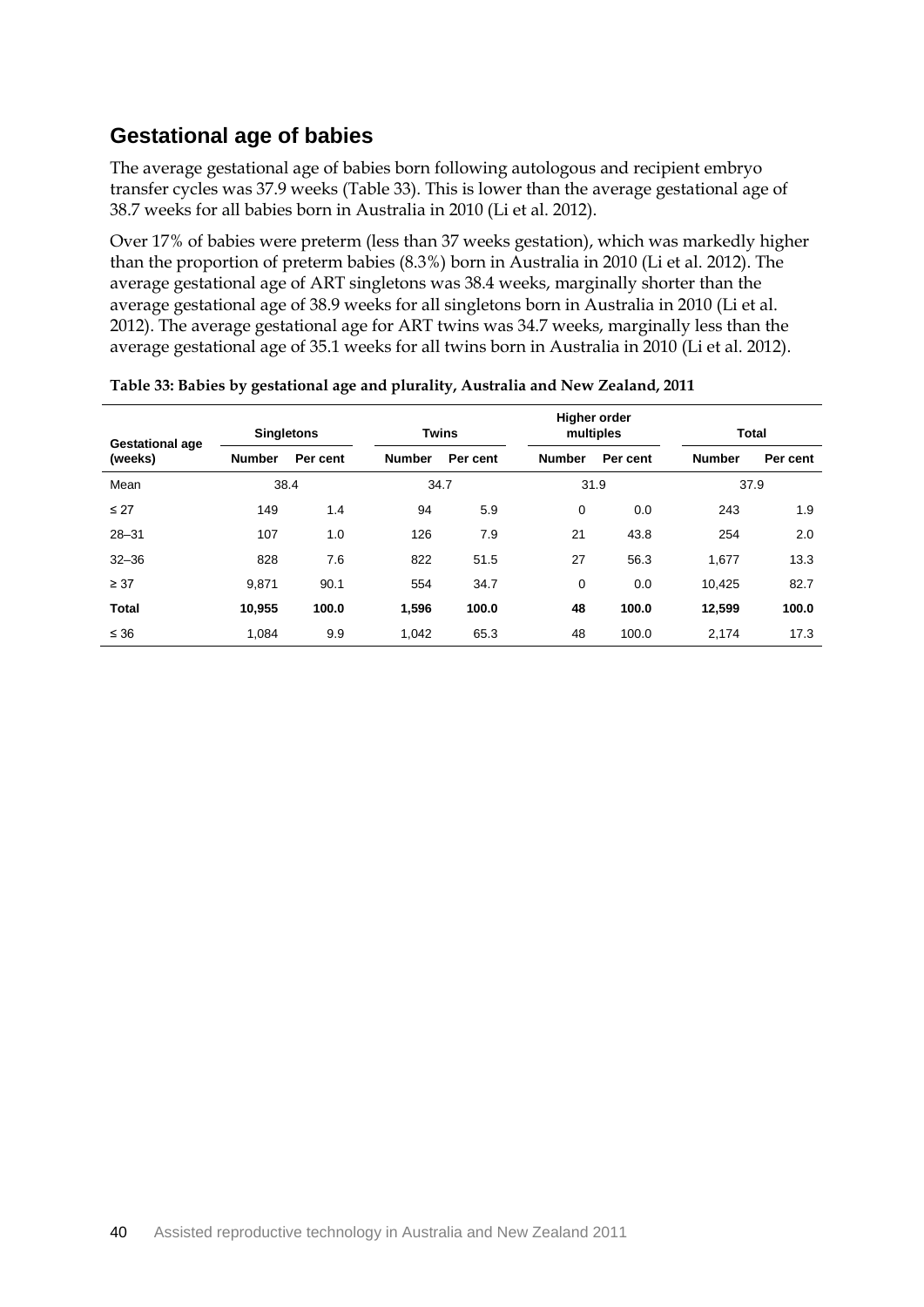Figure 8 shows the distribution of gestational age for singletons and twins born to women who had autologous and recipient embryo transfer cycles in 2011. Singletons following SET cycles had a lower proportion of preterm birth (9.4%) than singletons following DET cycles (11.7%). The overall proportions of preterm singletons (9.9%) and twins (65.3%) born to women who had embryo transfer cycles in 2011 were higher than the overall proportions of preterm singletons and twins born in Australia in 2010 (6.7% and 56.7% respectively) (Li et al. 2012).



**New Zealand, 2011**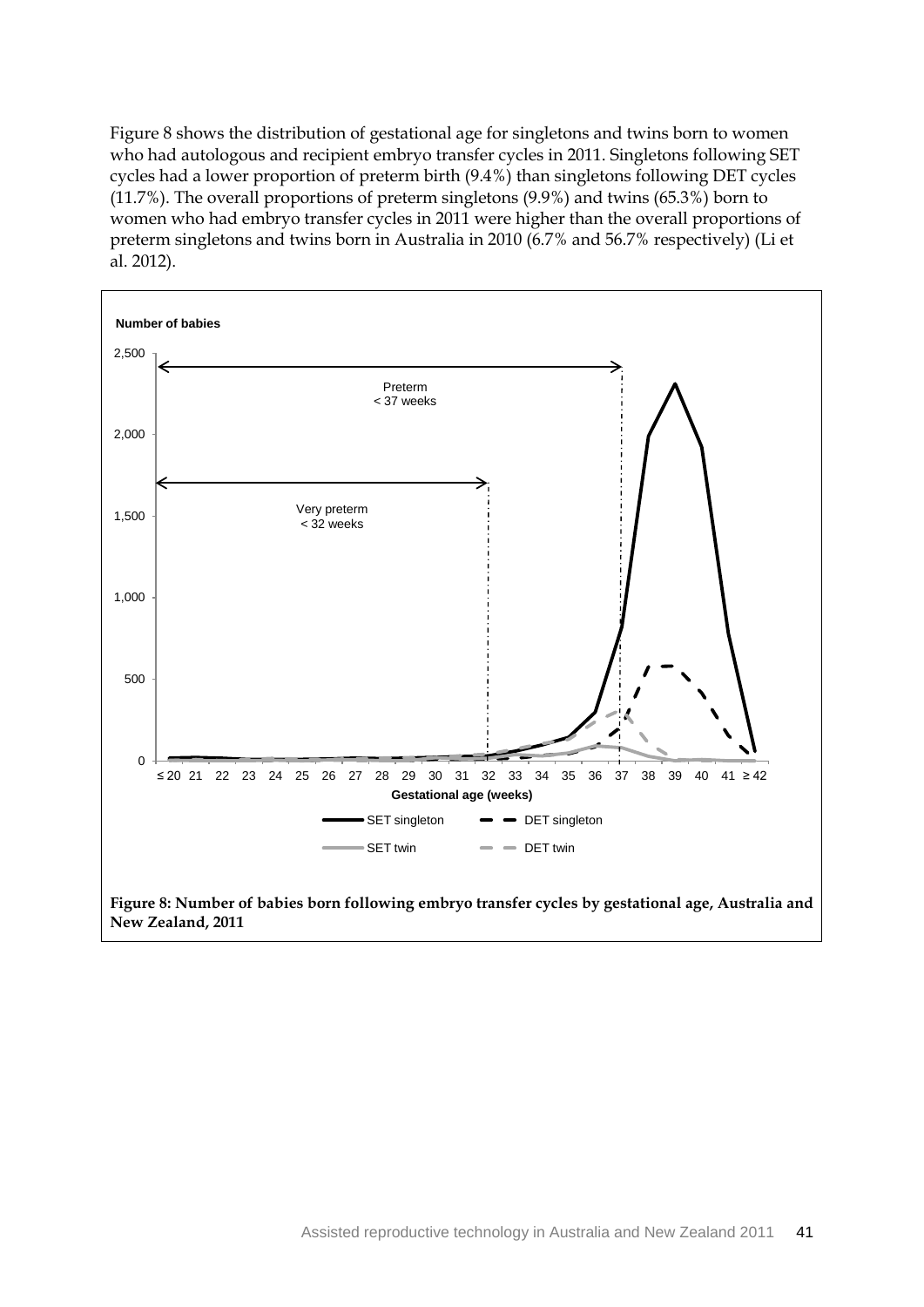### **Birthweight of liveborn babies**

The average birthweight for liveborn babies to women who had autologous and recipient embryo transfer cycles was 3,207 grams. More than 13% of these babies were low birthweight (less than 2,500 grams) (Table 34).

The average birthweight was 3,342 grams and 2,316 grams for liveborn ART singletons and twins respectively. These were lower than the mean birthweight of all liveborn singletons (3,401 grams) and twins (2,390 grams) in Australia in 2010 (Li et al. 2012). Low birthweight was reported for 6.1% of liveborn singletons following SET, lower than the 7.9% of those following DET.

|                            | <b>Singletons</b>  |             |                  | <b>Higher order</b> |                      |
|----------------------------|--------------------|-------------|------------------|---------------------|----------------------|
| <b>Birthweight (grams)</b> | SET <sup>(a)</sup> | $DEF^{(b)}$ | <b>Twins</b>     | multiples           | Total <sup>(c)</sup> |
|                            |                    |             | <b>Number</b>    |                     |                      |
| < 1,000                    | 47                 | 12          | 54               | $\mathbf 2$         | 115                  |
| 1,000-1,499                | 40                 | 20          | 111              | 19                  | 190                  |
| 1,500-1,999                | 97                 | 36          | 208              | 12                  | 355                  |
| 2,000-2,499                | 338                | 104         | 505              | 11                  | 961                  |
| 2,500-2,999                | 1,350              | 366         | 489              | $\mathbf 2$         | 2,215                |
| 3,000-3,499                | 3,122              | 780         | 142              | $\pmb{0}$           | 4,051                |
| 3,500-3,999                | 2,559              | 598         | 21               | $\mathsf 0$         | 3,190                |
| $\geq 4,000$               | 962                | 225         | $\boldsymbol{2}$ | $\pmb{0}$           | 1,193                |
| Not stated                 | 91                 | 32          | 27               | $\pmb{0}$           | 150                  |
| <b>Total</b>               | 8,606              | 2,173       | 1,559            | 46                  | 12,420               |
| < 2,500                    | 522                | 172         | 878              | 44                  | 1,621                |
|                            |                    |             | Per cent         |                     |                      |
| < 1,000                    | 0.5                | 0.6         | 3.5              | 4.3                 | 0.9                  |
| 1,000-1,499                | 0.5                | 0.9         | 7.1              | 41.3                | 1.5                  |
| 1,500-1,999                | $1.1$              | 1.7         | 13.3             | 26.1                | 2.9                  |
| 2,000-2,499                | 3.9                | 4.8         | 32.4             | 23.9                | 7.7                  |
| 2,500-2,999                | 15.7               | 16.8        | 31.4             | 4.3                 | 17.8                 |
| $3,000 - 3,499$            | 36.3               | 35.9        | 9.1              | 0.0                 | 32.6                 |
| 3,500-3,999                | 29.7               | 27.5        | 1.3              | 0.0                 | 25.7                 |
| $\geq 4,000$               | 11.2               | 10.4        | 0.1              | 0.0                 | 9.6                  |
| Not stated                 | 1.1                | 1.5         | 1.7              | 0.0                 | 1.2                  |
| <b>Total</b>               | 100.0              | 100.0       | 100.0            | 100.0               | 100.0                |
| < 2,500                    | 6.1                | 7.9         | 56.3             | 95.7                | 13.1                 |

(a) SET: single embryo transfer.

(b) DET: double embryo transfer.

(c) Included singletons following transfer of three or more embryos.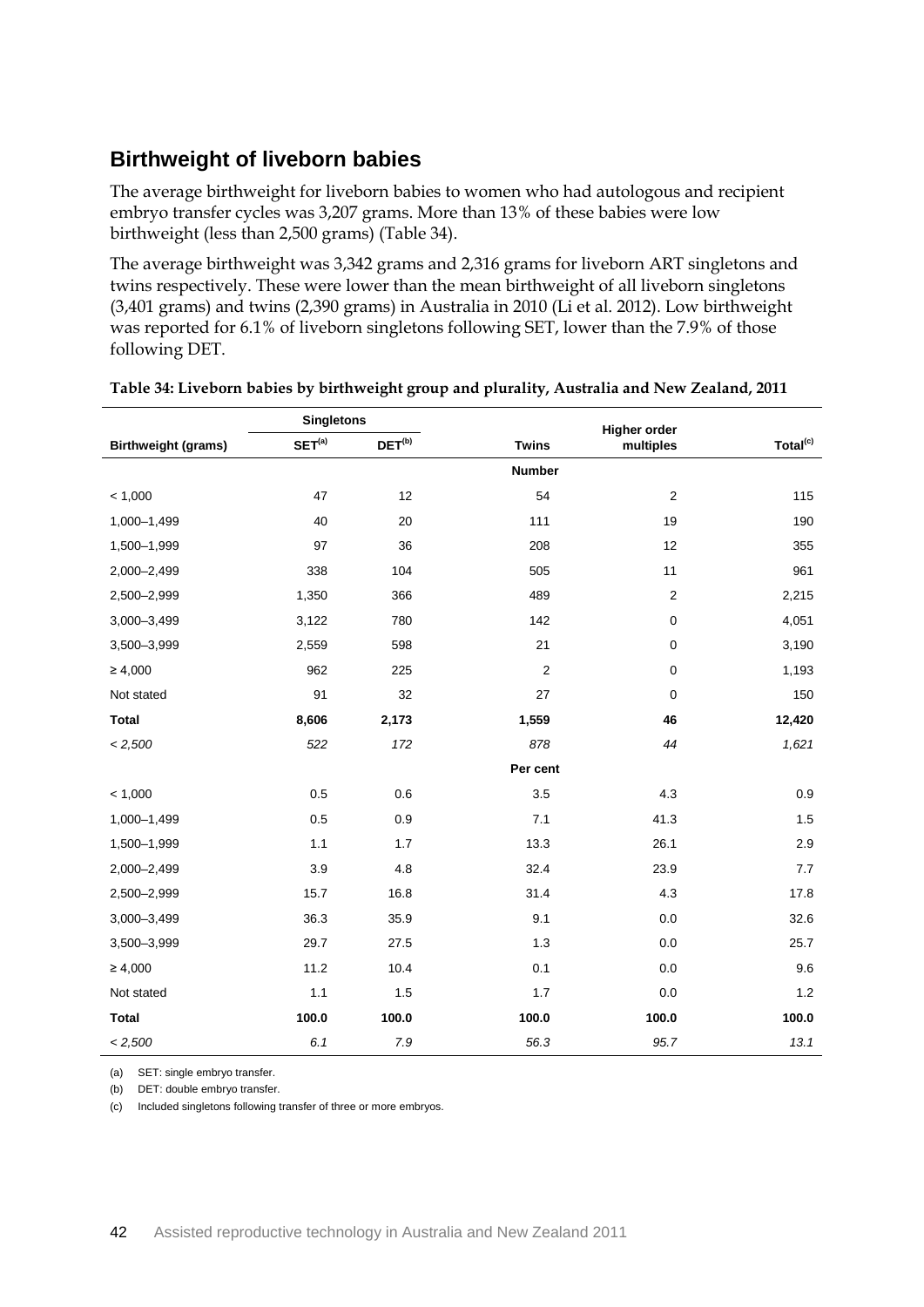### **Perinatal mortality**

Perinatal mortality is a summary measure of fetal deaths (stillbirths) and neonatal deaths (defined as the death of liveborn infants within 28 days of birth).

There were 182 reported perinatal deaths, including 143 fetal deaths and 39 neonatal deaths. The perinatal mortality rate in 2011 was 14.4 deaths per 1,000 births (Table 35), which was higher than the rate of 9.3 per 1,000 births for all births in Australia in 2010 (Li et al. 2012). Singletons had a lower perinatal mortality rate (12.0 deaths per 1,000 births) compared with multiples (30.4 deaths per 1,000 births) (Table 35).

These data should be interpreted with caution because of the small numbers and potential variability in case reporting, which is compounded by the self-reported nature of ART birth outcome data. In 2011, information relating to pregnancy outcomes was not stated for 0.9% of clinical pregnancies.

#### **Table 35: Perinatal mortality of babies by type of death and plurality, Australia and New Zealand, 2011**

| <b>Birth outcome</b>                  | <b>Singletons</b> | <b>Multiples</b>    | <b>Total</b> |
|---------------------------------------|-------------------|---------------------|--------------|
|                                       |                   | <b>Number</b>       |              |
| Fetal death (stillbirth)              | 106               | 37                  | 143          |
| Neonatal death                        | 26                | 13                  | 39           |
| Perinatal death <sup>(a)</sup>        | 132               | 50                  | 182          |
| All births                            | 10,955            | 1,644               | 12,599       |
| All live births                       | 10,815            | 1,605               | 12,420       |
|                                       |                   | Rate <sup>(b)</sup> |              |
| Fetal deaths per 1,000 births         | 9.7               | 22.5                | 11.4         |
| Neonatal deaths per 1,000 live births | 2.4               | 8.1                 | 3.1          |
| Perinatal deaths per 1,000 births     | 12.0              | 30.4                | 14.4         |

(a) Perinatal deaths are reported by patients to fertility centre staff. These data are not official vital statistics.

(b) Fetal and perinatal mortality rates were calculated using all births (live births and fetal deaths) as the denominator. The neonatal mortality rate was calculated using live births as the denominator.

*Note*: The birth status was not reported for 36 babies.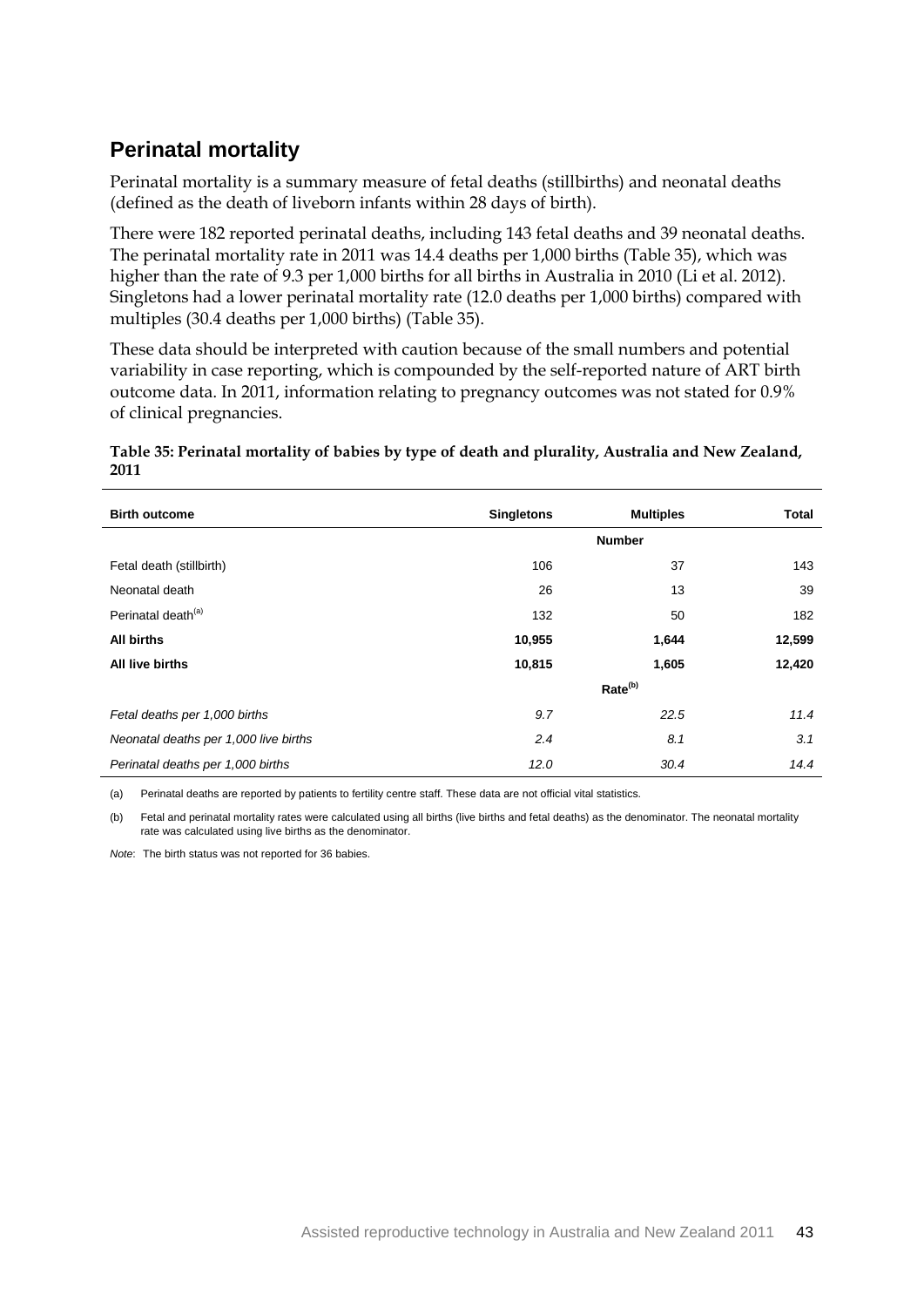# **5 Other cycle types, procedures and treatment complications in 2011**

### **5.1 Gestational surrogacy cycles**

Gestational surrogacy is an arrangement where a woman, known as the 'gestational carrier', agrees to carry a child for another person or couple, known as the 'intended parent(s)', with the intention that the child will be raised by the intended parent(s). The oocytes and/or sperm used to create the embryo(s) in the surrogacy cycle can be either from the intended parents or from a donor(s).

There were 177 gestational surrogacy cycles in 2011, including 131 gestational carrier cycles and 46 cycles undertaken by intended parents. Among the 131 gestational carrier cycles, 34 (26.0%) resulted in a clinical pregnancy and 21 (16.0%) resulted in a delivery. Of all 23 babies born to gestational carriers (21 singletons and one set of twins), 22 were liveborn and one singleton's outcome was unknown.

# **5.2 GIFT cycles**

Gamete intrafallopian transfer (GIFT) is an ART treatment where mature oocytes and sperm are placed directly into a woman's fallopian tubes. The use of GIFT has been declining in Australia and New Zealand in recent years. In 2011, there were 11 GIFT cycles that resulted in one singleton pregnancy and one liveborn baby.

# **5.3 Assisted hatching**

Assisted hatching is an ART procedure where the outer layer of the embryo, the zona pellucida, is either thinned or perforated in the laboratory to aid 'hatching' of the embryo.

There were 2,733 assisted hatching cycles reported in 2011. Of these, 2,475 (90.6%) had embryos transferred, resulting in 719 (26.3%) clinical pregnancies and 539 (19.7%) live deliveries. There were 585 births following assisted hatching cycles, including 504 singletons, 78 twins and 3 triplets.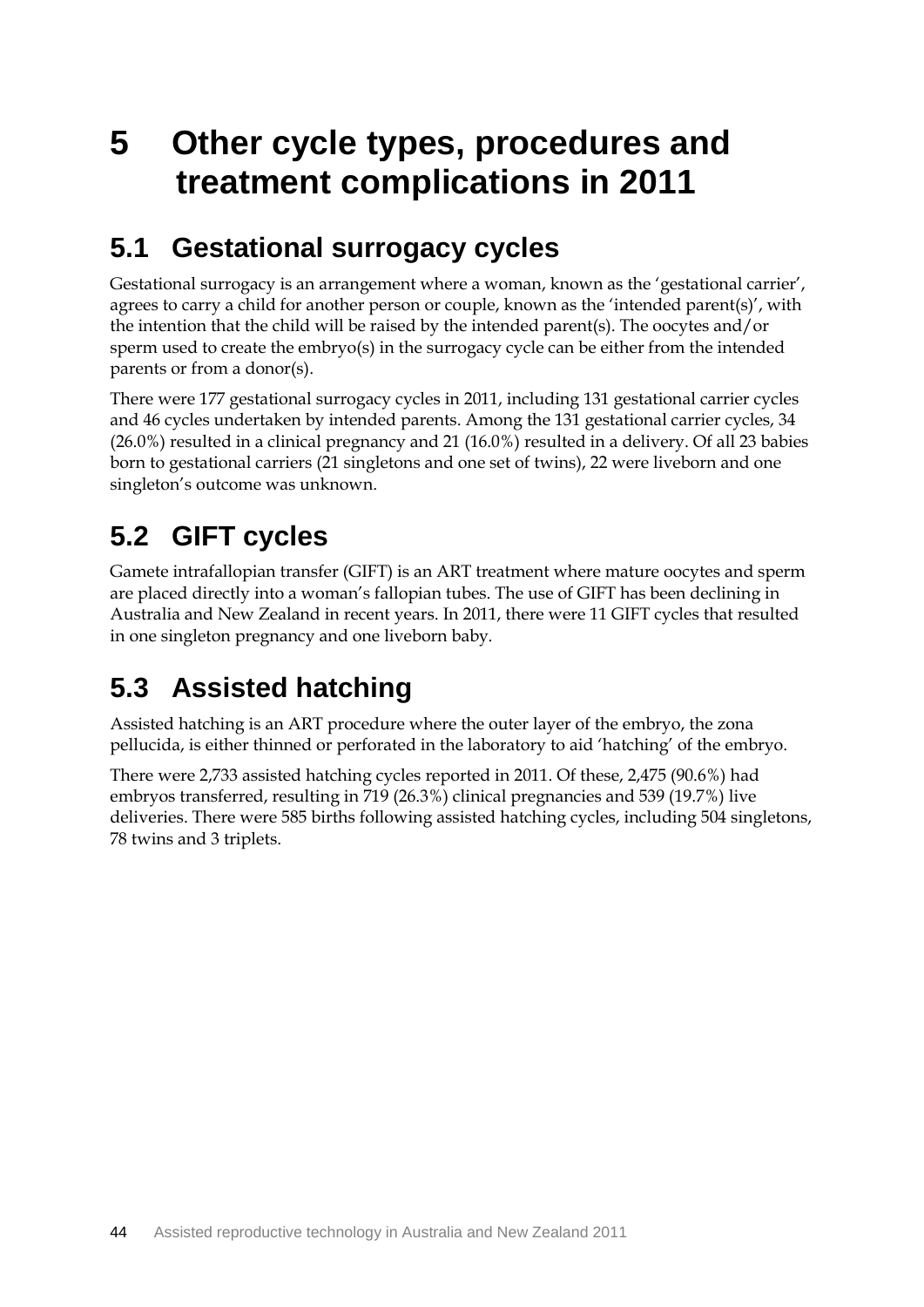# **5.4 Preimplantation genetic diagnosis**

Preimplantation genetic diagnosis (PGD) is a procedure in which one or more cells are removed from the embryo and analysed for chromosomal disorders or genetic diseases before embryo transfer. In 2011, PGD was performed in 1,182 cycles, representing 2.0% of cycles in which embryos were created or thawed. Most PGD cycles (908/1,182) were fresh cycles (Table 36).

Of the 1,182 PGD cycles, 65.7% (777) had embryos transferred and resulted in 262 (22.2%) clinical pregnancies and 210 (17.8%) live deliveries.

|                | <b>Stage of treatment</b>                      |                                     |                                                    |  |  |  |  |
|----------------|------------------------------------------------|-------------------------------------|----------------------------------------------------|--|--|--|--|
| Type of embryo | Number of cycles with<br>embryo created/thawed | Number of cycles with<br><b>PGD</b> | PGD per cycle with embryo<br>fertilised/thawed (%) |  |  |  |  |
| Fresh          | 35,077                                         | 908                                 | 2.6                                                |  |  |  |  |
| Thawed         | 23,200                                         | 274                                 | 1.2                                                |  |  |  |  |
| Total          | 58,277                                         | 1,182                               | 2.0                                                |  |  |  |  |

#### **Table 36: Number of cycles with PGD by type of embryo, Australia and New Zealand, 2011**

## **5.5 Ovarian hyperstimulation syndrome**

Ovarian hyperstimulation syndrome (OHSS) is a complication of controlled ovarian hyperstimulation where excessive follicles are produced with high levels of oestrogen secretion.

Cases of OHSS that require hospitalisation are reported by patients and clinicians, and validated against hospital records by fertility centre staff. There were 229 OHSS cases reported in 2011 that were admitted to hospital. It is possible this information is underreported as there is no nationally agreed definition for OHSS.

A higher number of oocytes retrieved at OPU is associated with OHSS (Table 37).

| Australia and New Zealand, 2011 |             |         |         |                             |           |           |        |
|---------------------------------|-------------|---------|---------|-----------------------------|-----------|-----------|--------|
|                                 |             |         |         | Number of oocytes collected |           |           |        |
|                                 | <b>None</b> | $1 - 4$ | $5 - 9$ | $10 - 14$                   | $15 - 19$ | $\geq 20$ | All    |
| Cycles with OHSS                |             |         | 27      | 40                          | 56        | 103       | 229    |
| Cycles with OPU                 | 756         | 9.142   | 13,655  | 8,507                       | 3,895     | 2,390     | 38,345 |

OHSS per OPU cycle (%) 0.0 0.0 0.0 0.2 0.5 1.4 4.3 0.6

**Table 37: Number of cycles with OPU performed and OHSS by number of oocytes collected, Australia and New Zealand, 2011**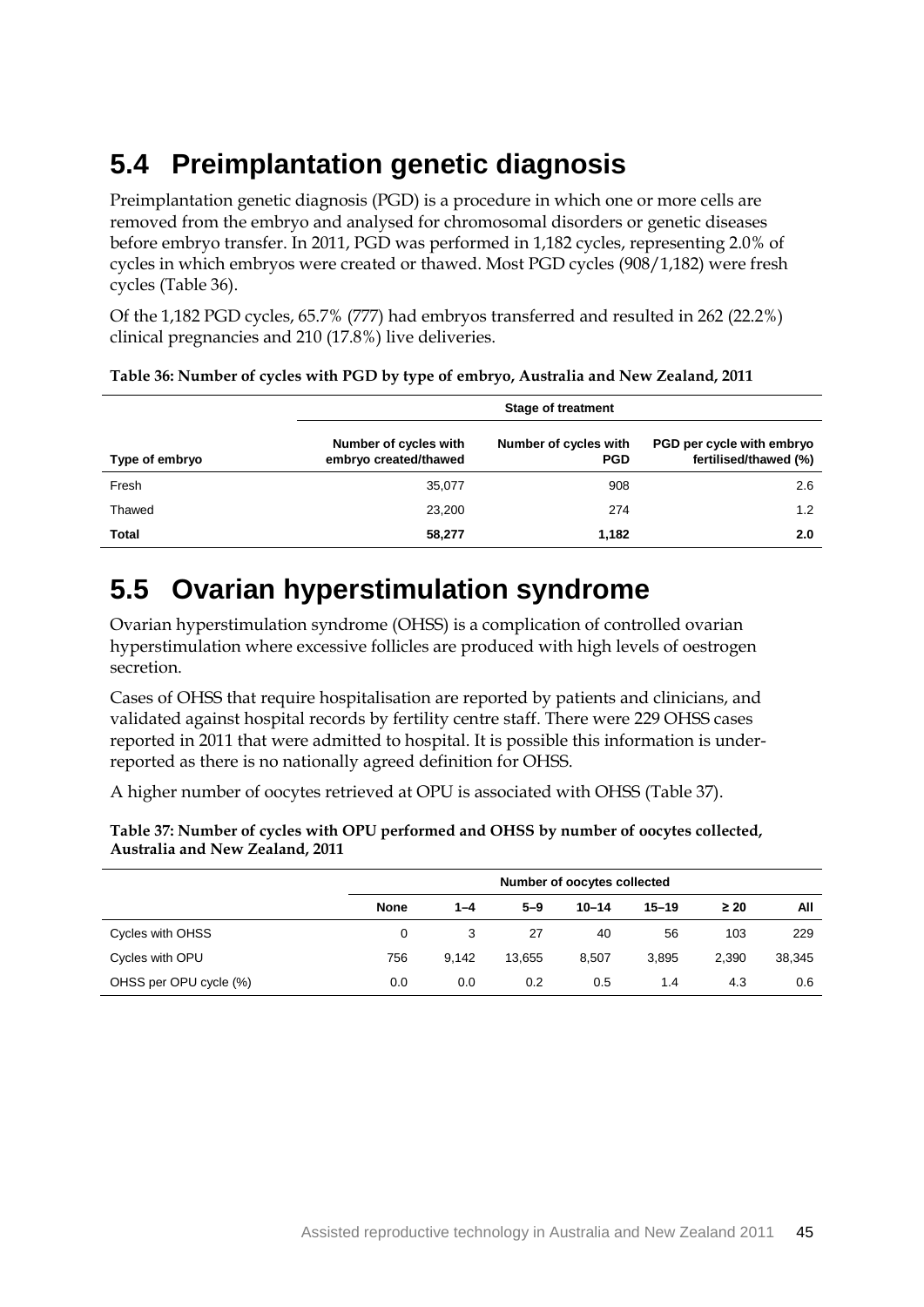# **6 Donor sperm insemination cycles in 2011**

Donor sperm insemination (DI) covers a range of techniques of placing sperm into the female genital tract using donated sperm from a man who is not the woman's partner. The information presented in this section only describes DI cycles undertaken in fertility centres in Australia and New Zealand, and does not include DI undertaken outside of this setting.

### **Number and outcomes of DI cycles**

In 2011, there were 2,538 DI cycles reported, which included 27.7% (703) undertaken with controlled ovarian hyperstimulation and 72.3% (1,835) undertaken in unstimulated cycles. Of all DI cycles, 14.3% resulted in a clinical pregnancy and 11.5% resulted in a live delivery (Table 38).

The average age of women who had a DI cycle was 35.2. The clinical pregnancy rate and live delivery rate decreased with advancing women's age. Of the DI cycles in women aged under 30, 16.8% resulted in a live delivery, compared with 3.7% of DI cycles in women aged 40 or older (Table 38).

|                                            | Age group (years) <sup>(a)</sup> |           |           |           |              |
|--------------------------------------------|----------------------------------|-----------|-----------|-----------|--------------|
| Stage/outcome of treatment                 | < 30                             | $30 - 34$ | $35 - 39$ | $\geq 40$ | <b>Total</b> |
| DI cycles                                  | 380                              | 698       | 972       | 488       | 2,538        |
| Clinical pregnancies                       | 73                               | 122       | 138       | 31        | 364          |
| Live deliveries                            | 64                               | 102       | 107       | 18        | 291          |
| Clinical pregnancies per DI cycle (%)      | 19.2                             | 17.5      | 14.2      | 6.4       | 14.3         |
| Live deliveries per DI cycle (%)           | 16.8                             | 14.6      | 11.0      | 3.7       | 11.5         |
| Live deliveries per clinical pregnancy (%) | 87.7                             | 83.6      | 77.5      | 58.1      | 79.9         |

#### **Table 38: Outcomes of DI cycles by women's age group, Australia and New Zealand, 2011**

(a) Age at start of a treatment cycle.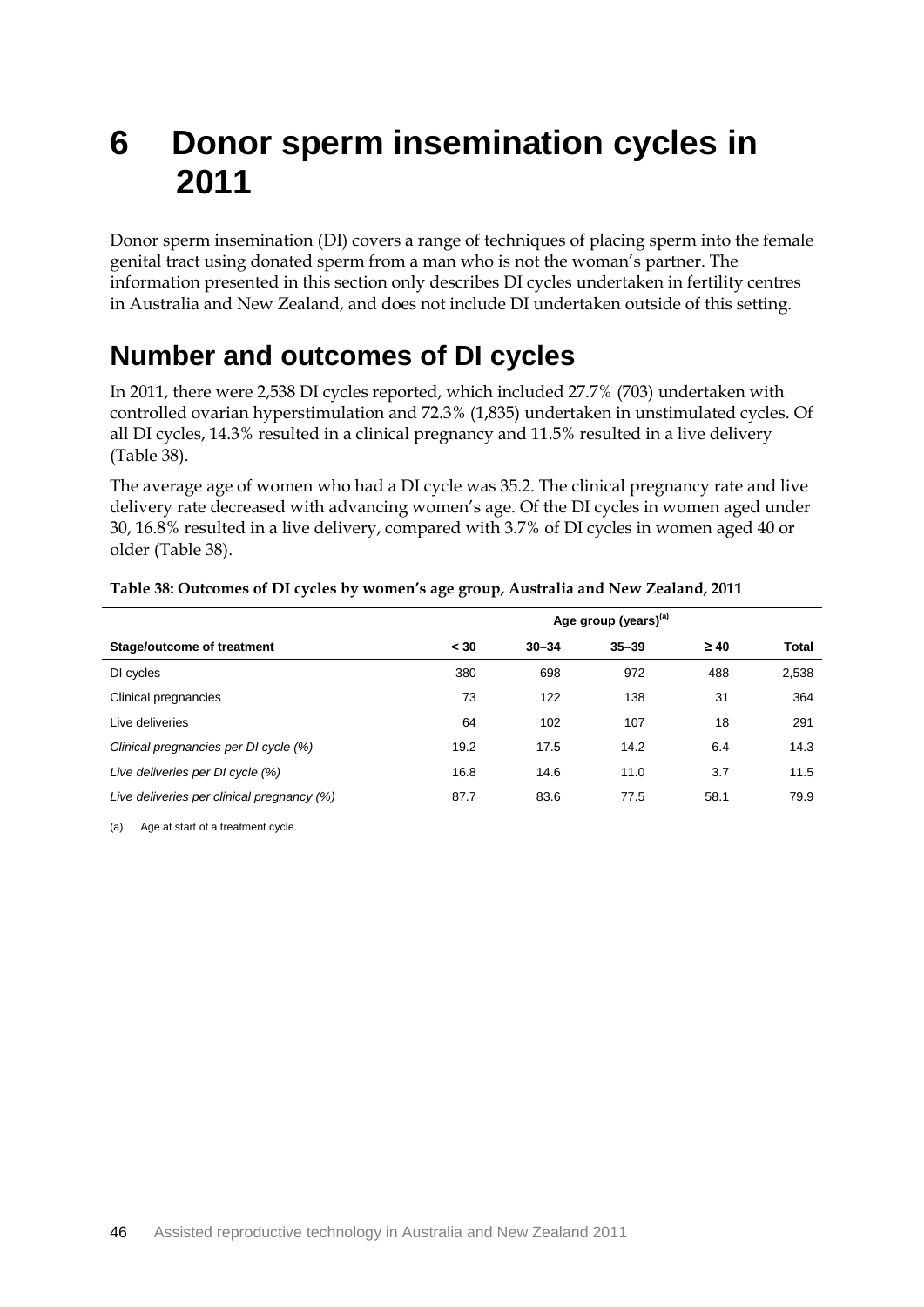## **Clinical pregnancies following DI cycles**

Of the 364 clinical pregnancies following DI cycles, 81.0% resulted in a delivery, 17.6% ended in early pregnancy loss (including 17.0% miscarriages, 0.3% ectopic/heterotopic pregnancies and 0.3% terminations/reductions), and 1.4% were unknown pregnancy outcomes. Of the 295 deliveries, 279 (94.6%) were singleton deliveries and 16 (5.4%) were multiple deliveries including one set of triplets.

### **Perinatal outcomes of babies**

There were 312 babies born to women who had DI treatment, including 307 liveborn babies and five stillborn babies. Of these liveborn babies, 43 (14.0%) were born preterm (less than 37 weeks gestation). The mean birthweight of liveborn babies following DI treatment was 3,290 grams. This was higher than the mean birthweight (3,207 grams) of liveborn babies following embryo transfer cycles. Thirty liveborn babies (9.8%) were born with low birthweight (less than 2,500 grams).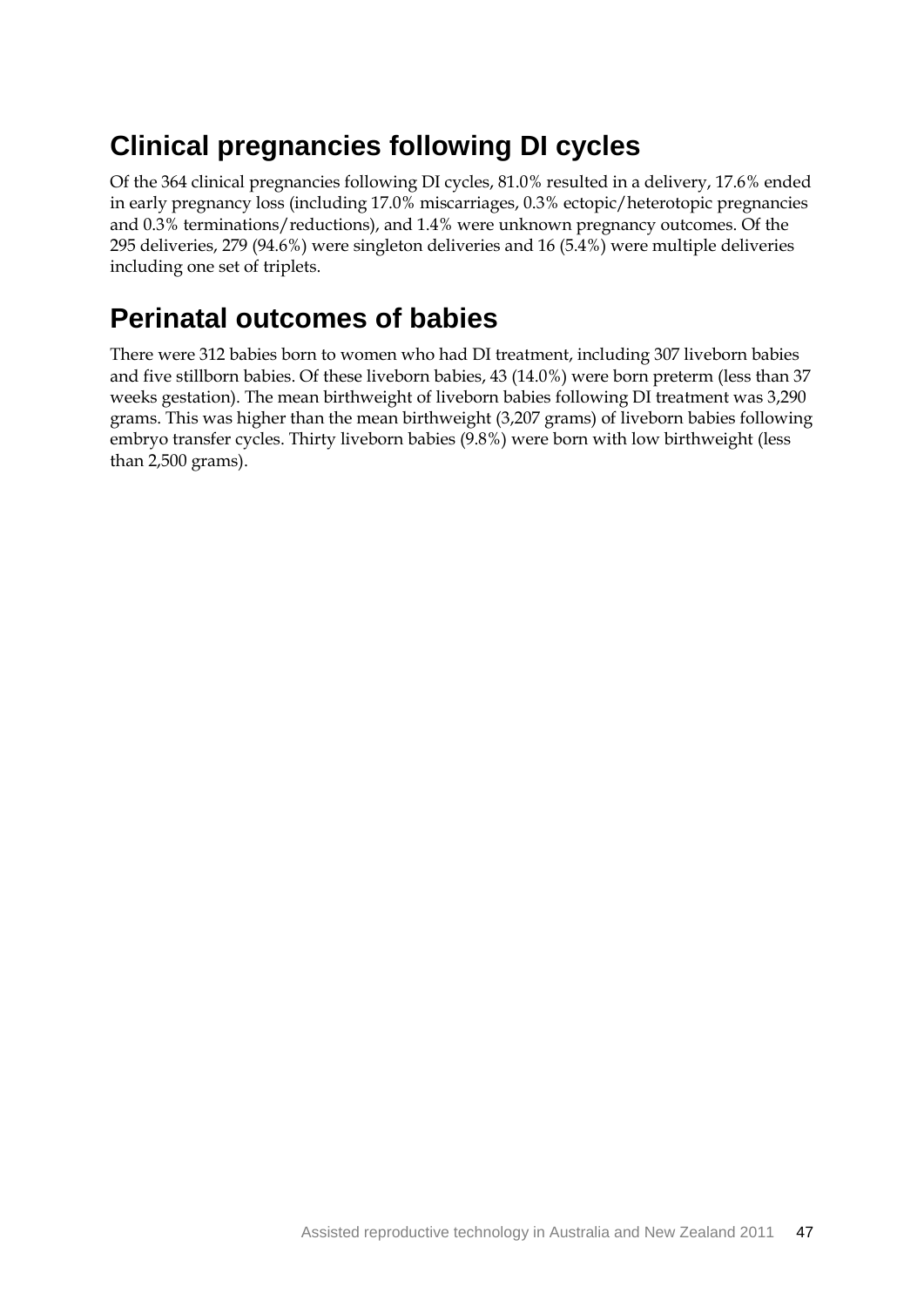# **7 Trends in ART treatment and outcomes: 2007–2011**

This section includes autologous cycles, donation/recipient cycles, surrogacy cycles and GIFT cycles undertaken in Australia and New Zealand from 2007 to 2011. It does not include DI cycles.

### **ART treatment and outcomes**

In 2011, 42,629 initiated fresh ART treatment cycles were undertaken in Australia and New Zealand. This is an increase of 9.8% on 2010 and an increase of 19.9% on 2007 (Table 39). Between 2007 and 2011, the pregnancy and live delivery rates per initiated fresh cycle ranged from 21.9% to 23.8% and from 16.7% to 18.3% respectively (Table 39).

**Table 39: Number of fresh cycles by stage/outcome of treatment, Australia and New Zealand, 2007 to 2011**

| Stage/outcome of treatment                   | 2007   | 2008   | 2009   | 2010   | 2011   |
|----------------------------------------------|--------|--------|--------|--------|--------|
| Initiated cycles <sup>(a)</sup>              | 35.566 | 39.309 | 45.400 | 38.796 | 42,629 |
| Embryo transfers                             | 27.240 | 30.112 | 34.765 | 29,775 | 31,837 |
| Clinical pregnancies                         | 8,355  | 9.047  | 10.501 | 9,236  | 9,346  |
| Live deliveries                              | 6,498  | 6,935  | 8.009  | 7.014  | 7,117  |
| Clinical pregnancies per initiated cycle (%) | 23.5   | 23.0   | 23.1   | 23.8   | 21.9   |
| Live deliveries per initiated cycle (%)      | 18.3   | 17.6   | 17.6   | 18.1   | 16.7   |

(a) Included autologous cycles, oocyte donation cycles, oocyte/embryo recipient cycles, GIFT cycles, and surrogacy cycles.

In comparison, 23,718 autologous thaw cycles was reported in 2011, an increase of 3.2% on 2010 and an increase of 11.6% on 2007 (Table 40). The live delivery rate following thaw cycles have increased from 15.9% in 2007 to 19.1% in 2011 (Table 40).

#### **Table 40: Number of thaw cycles by stage/outcome of treatment, Australia and New Zealand, 2007 to 2011**

| Stage/outcome of treatment                   | 2007   | 2008   | 2009   | 2010   | 2011   |
|----------------------------------------------|--------|--------|--------|--------|--------|
| Initiated cycles <sup>(a)</sup>              | 21,251 | 22,620 | 25.141 | 22.978 | 23,718 |
| Embryo transfers                             | 19.380 | 20,533 | 22.555 | 20.805 | 21,974 |
| Clinical pregnancies                         | 4,460  | 4.936  | 5.474  | 5.516  | 5,973  |
| Live deliveries                              | 3,376  | 3,698  | 4.118  | 4,155  | 4,523  |
| Clinical pregnancies per initiated cycle (%) | 21.0   | 21.8   | 21.8   | 24.0   | 25.2   |
| Live deliveries per initiated cycle (%)      | 15.9   | 16.3   | 16.4   | 18.1   | 19.1   |

(a) Included autologous cycles, oocyte/embryo recipient cycles, and surrogacy cycles.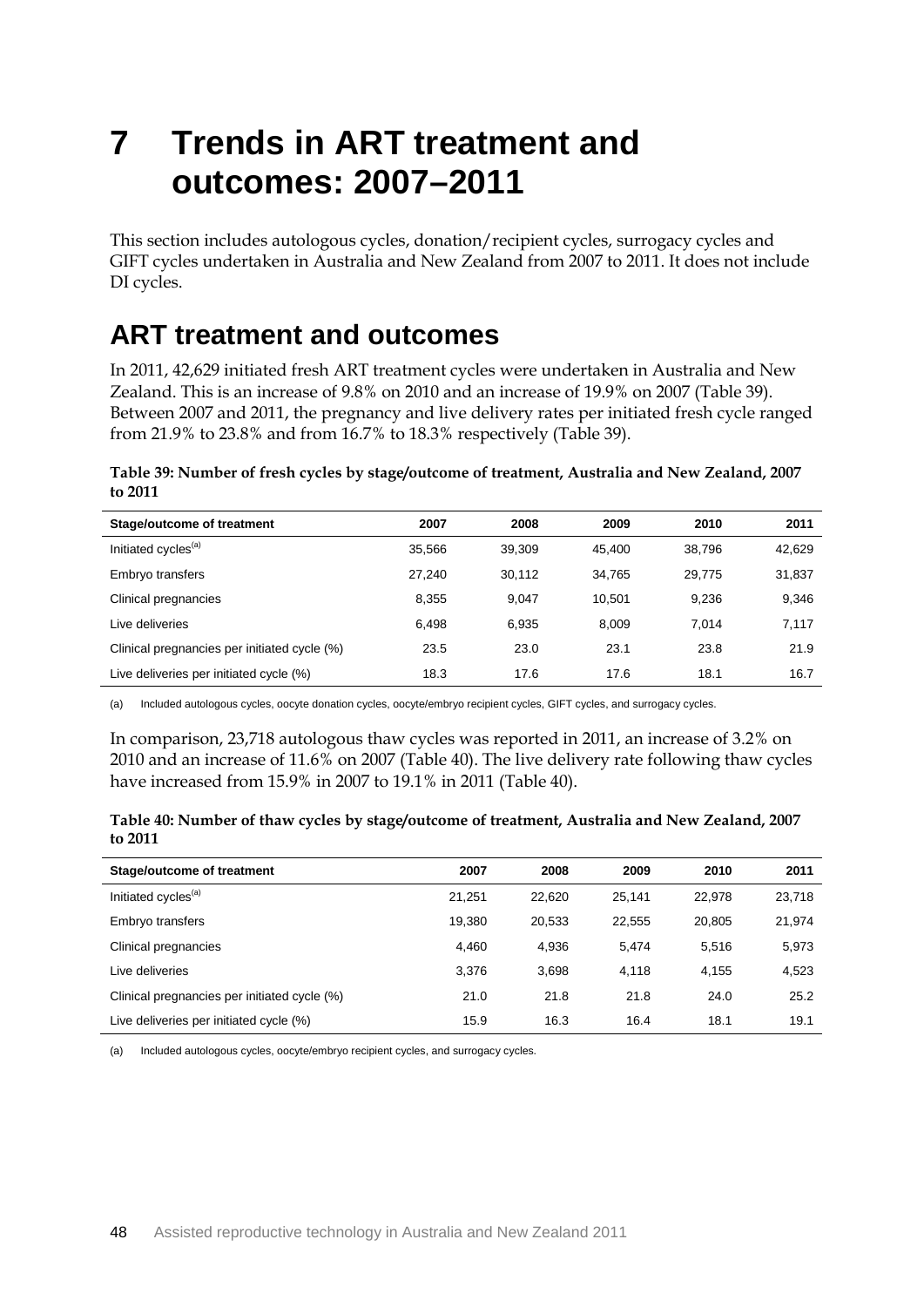## **Multiple gestation deliveries**

The decline in multiple gestation deliveries resulting from ART treatment continued in 2011. The proportion of multiple deliveries decreased from 10.0% in 2007 to 6.9% in 2011 (Table 41). The decline is primarily the result of increasing uptake of SET (Table 44).

| Table 41: Number of deliveries following ART treatment by gestation, Australia and New Zealand, |  |
|-------------------------------------------------------------------------------------------------|--|
| 2007 to 2011                                                                                    |  |

|                             | 2007          |             | 2008          |             |               | 2009        |               | 2010        |               | 2011        |  |
|-----------------------------|---------------|-------------|---------------|-------------|---------------|-------------|---------------|-------------|---------------|-------------|--|
| Gestation                   | <b>Number</b> | Per<br>cent | <b>Number</b> | Per<br>cent | <b>Number</b> | Per<br>cent | <b>Number</b> | Per<br>cent | <b>Number</b> | Per<br>cent |  |
| Singleton                   | 8,990         | 90          | 9,880         | 91.6        | 11,272        | 91.8        | 10,382        | 92.1        | 10,977        | 93.1        |  |
| <b>Multiple</b>             | 994           | 10.0        | 903           | 8.4         | 1,006         | 8.2         | 890           | 7.9         | 815           | 6.9         |  |
| Twin                        | 978           | 9.8         | 879           | 8.2         | 987           | 8           | 874           | 7.8         | 799           | 6.8         |  |
| Higher<br>order<br>multiple | 16            | 0.2         | 24            | 0.2         | 19            | 0.2         | 16            | 0.1         | 16            | 0.1         |  |
| Total <sup>(a)</sup>        | 9,984         | 100         | 10,783        | 100         | 12,278        | 100         | 11,272        | 100         | 11,792        | 100         |  |

(a) Includes cycles in which gestation was unknown.

### **Women's age for autologous cycles**

While the majority of autologous cycles undertaken between 2007 and 2011 were in women aged 30 to 40, the proportion of autologous cycles in women aged 40 and older increased from 21.4% in 2007 to 25.3% in 2011. The average age of women having autologous cycles increased from 35.5 in 2007 to 35.9 in 2011 (Table 42).

| Table 42: Number of fresh and thaw autologous cycles by women's age group, Australia and New |  |
|----------------------------------------------------------------------------------------------|--|
| Zealand, 2007 to 2011                                                                        |  |

|                              | 2007          |             | 2008          |             | 2009   |             | 2010          |             | 2011          |             |  |
|------------------------------|---------------|-------------|---------------|-------------|--------|-------------|---------------|-------------|---------------|-------------|--|
| Age group<br>$(years)^{(a)}$ | <b>Number</b> | Per<br>cent | <b>Number</b> | Per<br>cent | Number | Per<br>cent | <b>Number</b> | Per<br>cent | <b>Number</b> | Per<br>cent |  |
| Mean                         | 35.5          |             |               | 35.7        |        | 35.8        |               | 35.8        |               | 35.9        |  |
| < 30                         | 6,021         | 11.2        | 6,373         | 10.8        | 7,303  | 10.9        | 6,469         | 11          | 6,720         | 10.7        |  |
| $30 - 34$                    | 15,376        | 28.6        | 16,154        | 27.5        | 17,979 | 26.7        | 15,641        | 26.7        | 17,129        | 27.2        |  |
| $35 - 39$                    | 20,799        | 38.7        | 22.572        | 38.4        | 25,953 | 38.6        | 22,224        | 37.9        | 23.314        | 37.0        |  |
| $40 - 44$                    | 10.680        | 19.9        | 12,663        | 21.6        | 14,853 | 22.1        | 13,194        | 22.5        | 14,670        | 23.3        |  |
| $\geq 45$                    | 819           | 1.5         | 977           | 1.7         | 1,141  | 1.7         | 1.046         | 1.8         | 1,231         | 2.0         |  |
| Not stated                   | $\mathbf{1}$  | $\mathbf 0$ | 1             | 0           | 0      | 0           | 0             | 0           | 0             | 0.0         |  |
| <b>Total</b>                 | 53.696        | 100         | 58.740        | 100         | 67.229 | 100         | 58,574        | 100         | 63.064        | 100         |  |

(a) Age at start of a treatment cycle.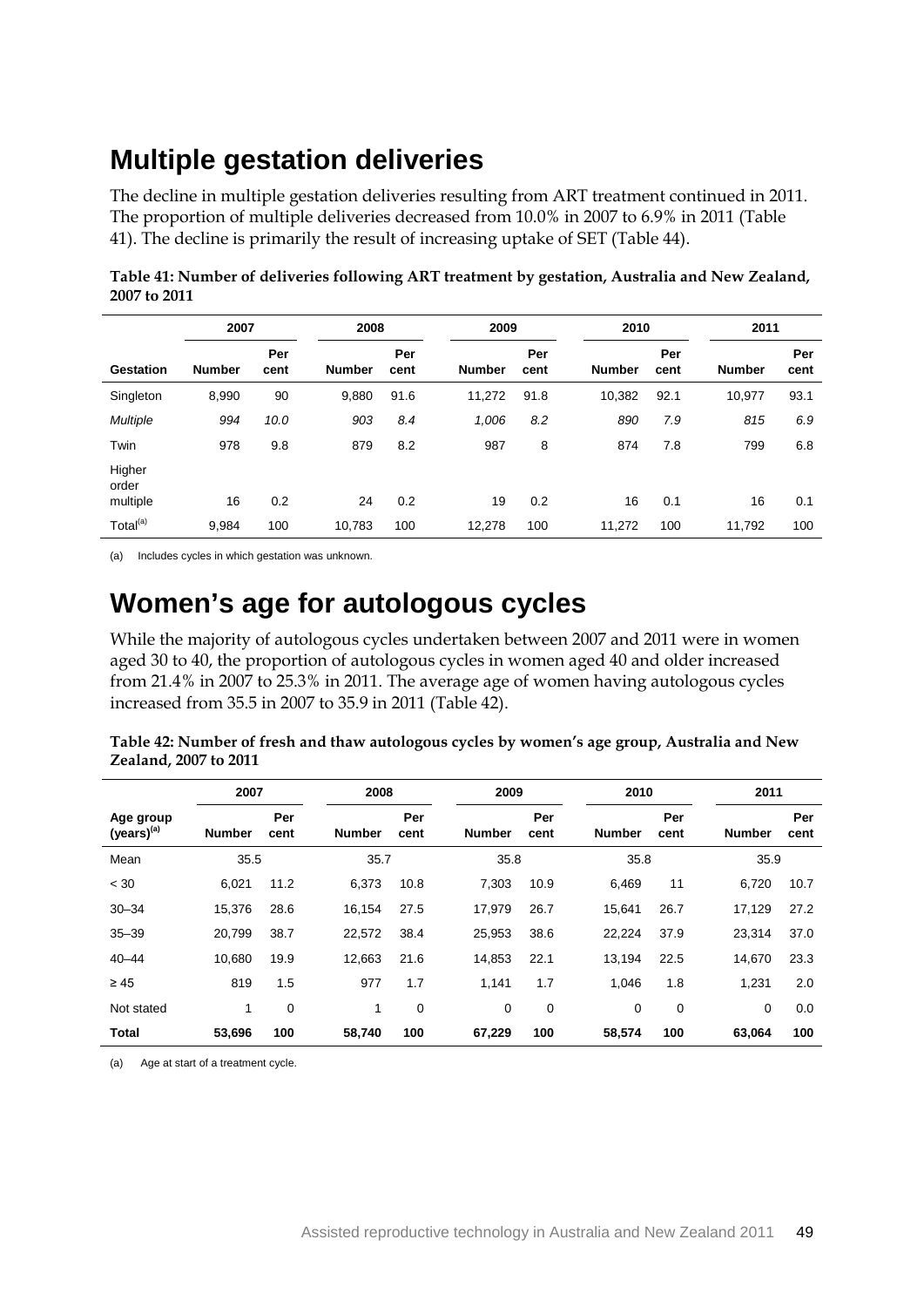## **Types of ART treatment and stage of embryo development**

In Australia and New Zealand, the proportion of ART treatment cycles that used ICSI continued to increase, from 57.2% of cycles in 2007 to 63.2% in 2011 (Table 43). The number and proportion of blastocyst transfer cycles increased from 33.7% in 2007 to 57.7% in 2011 (Table 43).

| Table 43: Number of embryo transfer cycles by treatment type, Australia and New Zealand, 2007 to |  |
|--------------------------------------------------------------------------------------------------|--|
| 2011                                                                                             |  |

|                                    | 2007          |             | 2008<br>2009  |             | 2010          |             | 2011          |             |               |             |
|------------------------------------|---------------|-------------|---------------|-------------|---------------|-------------|---------------|-------------|---------------|-------------|
| <b>Treatment</b><br>type/procedure | <b>Number</b> | Per<br>cent | <b>Number</b> | Per<br>cent | <b>Number</b> | Per<br>cent | <b>Number</b> | Per<br>cent | <b>Number</b> | Per<br>cent |
| <b>Fertilisation procedure</b>     |               |             |               |             |               |             |               |             |               |             |
| <b>IVF</b>                         | 18.774        | 40.4        | 19.761        | 39.1        | 21,790        | 38          | 18.237        | 36.1        | 18,873        | 35.1        |
| <b>ICSI</b>                        | 26.611        | 57.2        | 29.864        | 59          | 34.489        | 60.2        | 31.564        | 62.4        | 34.006        | 63.2        |
| Not stated                         | 1.128         | 2.4         | 944           | 1.9         | 1.028         | 1.8         | 769           | 1.5         | 922           | 1.7         |
| Stage of embryo development        |               |             |               |             |               |             |               |             |               |             |
| Cleavage stage                     | 30.846        | 66.3        | 29.352        | 58.0        | 28.780        | 50.2        | 24.200        | 47.9        | 22,760        | 42.3        |
| <b>Blastocyst</b>                  | 15,667        | 33.7        | 21.217        | 42.0        | 28,527        | 49.8        | 26.370        | 52.1        | 31,041        | 57.7        |

*Note*: The 2007 and 2008 ANZARD data have been updated to correct the previously reported misclassification error of cleavage and blastocyst transfer. The numbers and percentages of cleavage embryo and blastocyst transfer cycles for 2007 and 2008 are different from previous annual reports.

### **Number of embryos transferred per embryo transfer cycle**

There has been an ongoing shift in ART practice to SET cycles in Australia and New Zealand. In 2007, the proportion of SET cycles accounted for 63.7% of embryo transfer cycles and by 2011 this proportion had increased to 73.2% (Table 44).

**Table 44: Proportion of embryo transfer cycles by number of embryos transferred, Australia and New Zealand, 2007 to 2011**

| Number of embryos transferred | 2007 | 2008 | 2009 | 2010 | 2011 |
|-------------------------------|------|------|------|------|------|
| One embryo                    | 63.7 | 67.8 | 69.7 | 69.6 | 73.2 |
| Two embryos                   | 35.7 | 31.6 | 29.6 | 29.5 | 26.0 |
| Three or more embryos         | 0.6  | 0.6  | 0.7  | 0.8  | 0.7  |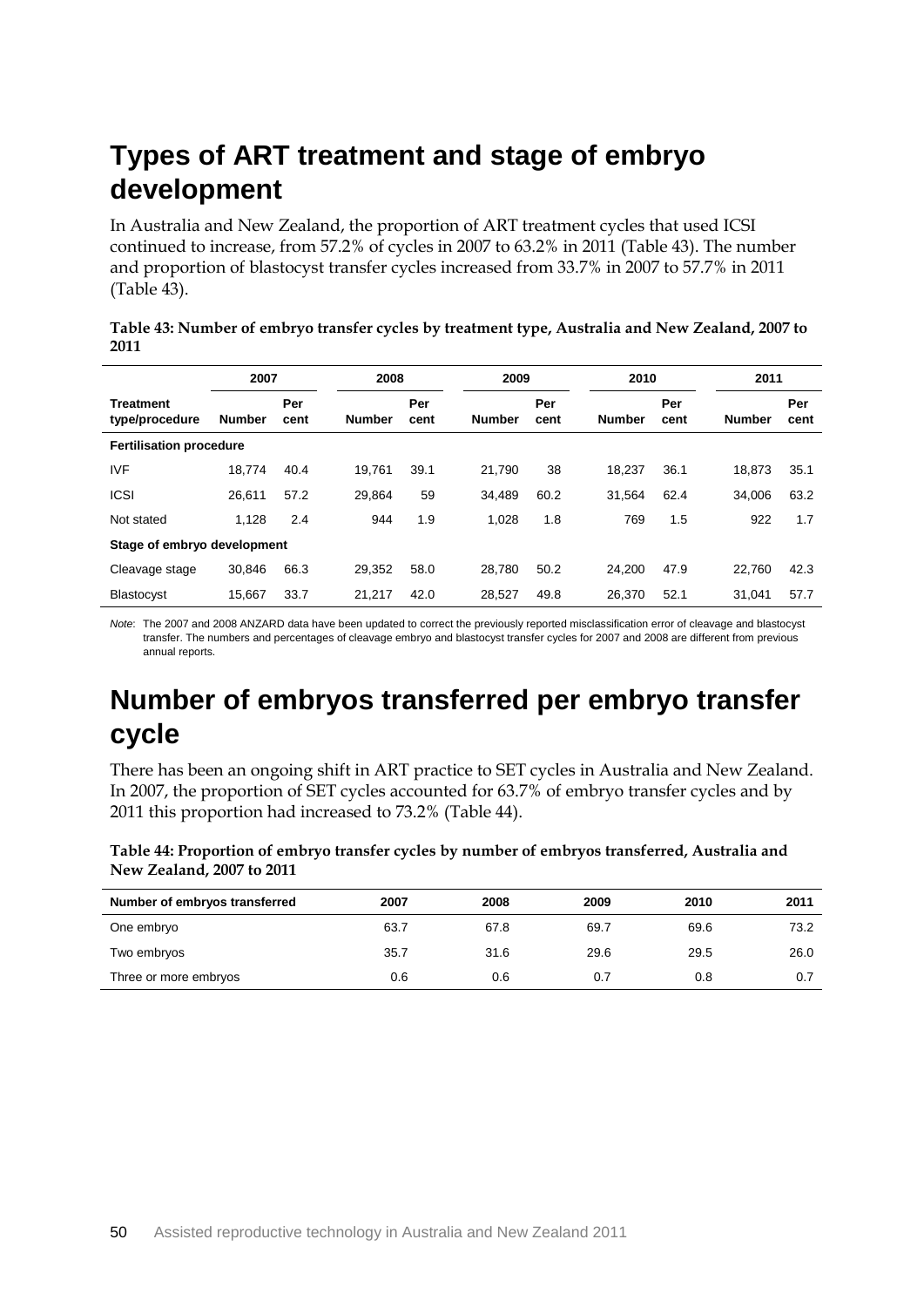# **8 Women undertaking autologous treatment in 2011**

ANZARD was upgraded from a cycle-based data collection to a woman-based data collection for treatments undertaken from 2009 onwards (ANZARD2.0). This allows reporting of the number of women undergoing treatment and number of cycles per woman over time.

This section presents the number of women who underwent autologous ART treatment in 2011. The number of cycles undertaken by a woman included both fresh and thaw cycles. For some women, if their fresh cycles were undertaken in previous years, only thaw cycles were reported and presented.

### **Women who undertook autologous treatment**

There were 34,490 women who undertook 63,064 autologous fresh and/or thaw cycles in Australia and New Zealand in 2011. Of these women, 31,111 had treatment in Australia, 3,390 in New Zealand, and 11 had treatment in both Australia and New Zealand.

On average, 1.8 fresh and/or thaw cycles per woman were undertaken in 2011, with more cycles per woman in Australia (1.9 cycles per woman) than in New Zealand (1.4 cycles per woman). More than half (50.7%) of the women in Australia had one autologous treatment cycle compared with 68.9% of women in New Zealand. In line with this, 9.6% of women in Australia had four or more cycles in 2011 compared with 1.8% of women in New Zealand (Table 45).

|                         | <b>Australia</b> |          | New Zealand   |          |               | All      |  |  |
|-------------------------|------------------|----------|---------------|----------|---------------|----------|--|--|
| <b>Number of cycles</b> | <b>Number</b>    | Per cent | <b>Number</b> | Per cent | <b>Number</b> | Per cent |  |  |
| One                     | 15.781           | 50.7     | 2,337         | 68.9     | 18.100        | 52.5     |  |  |
| Two                     | 8.320            | 26.7     | 791           | 23.3     | 9.115         | 26.4     |  |  |
| Three                   | 4,028            | 12.9     | 202           | 6.0      | 4,233         | 12.3     |  |  |
| Four or more            | 2,982            | 9.6      | 60            | 1.8      | 3,042         | 8.8      |  |  |
| Total                   | 31,111           | 100.0    | 3,390         | 100.0    | 34,490        | 100.0    |  |  |

**Table 45: Women undertaking autologous fresh and/or thaw cycles by number of cycles, Australia and New Zealand, 2011**

*Note*: Only women who undertook cycles in 2011 are included.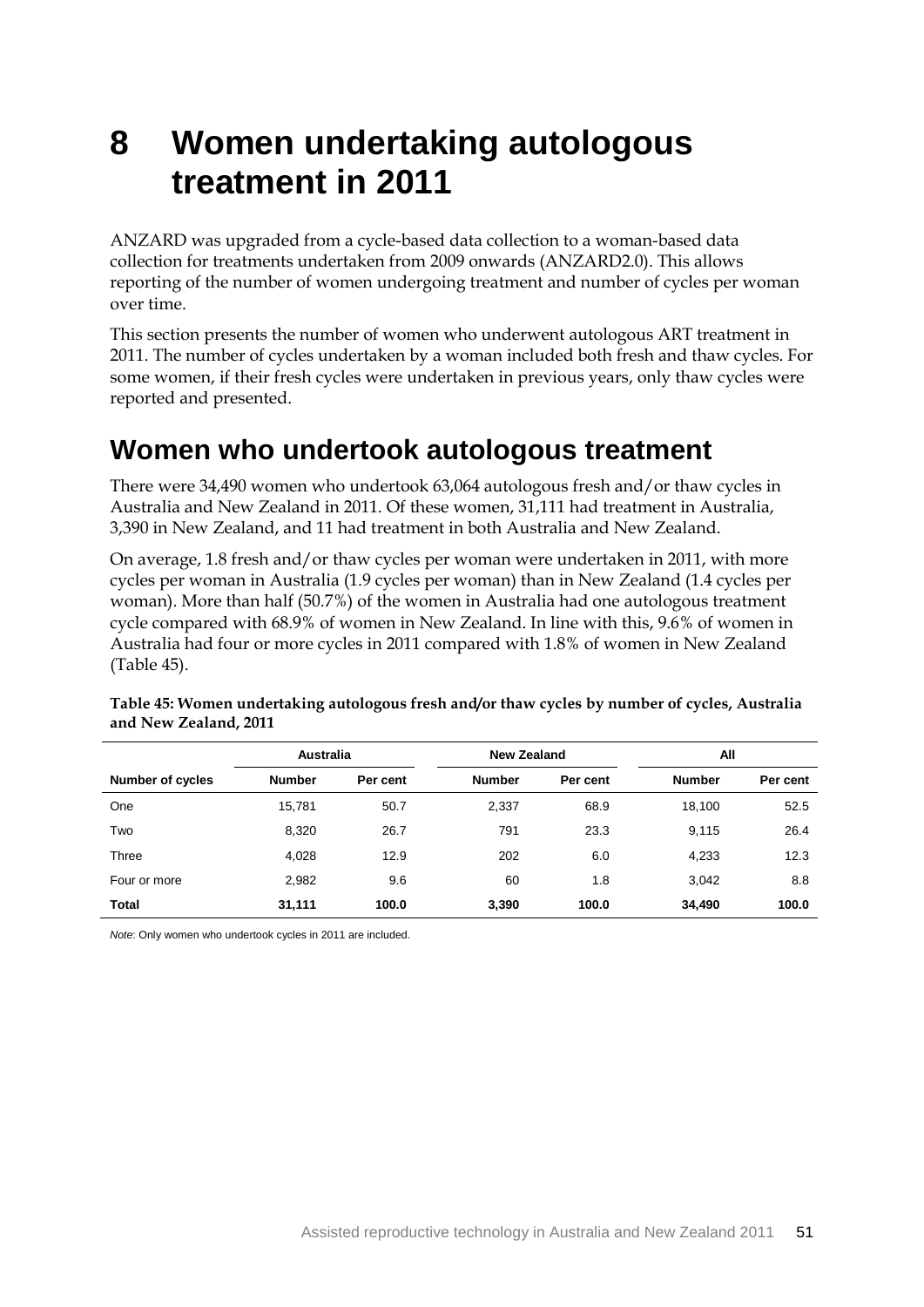### **Women who undertook autologous fresh cycles**

There were 40,696 fresh cycles undertaken by 28,053 women in Australia and New Zealand in 2011, an average of 1.5 fresh cycles per woman. Younger women had fewer fresh cycles with about 78% of women aged under 30 having only one autologous fresh cycle. This partly reflects the higher success rate per initiated fresh autologous cycle among younger women, and the fact that younger women tend to have more cryopreserved embryos available for subsequent thaw cycles. Less than 1% of women aged under 30 had four or more cycles. This proportion increased to 5.6% for women aged 40 to 44 and 7.4% for women aged 45 or older (Table 46).

|                  | Age group (years) <sup>(a)</sup> |           |               |           |           |        |  |
|------------------|----------------------------------|-----------|---------------|-----------|-----------|--------|--|
| Number of cycles | < 30                             | $30 - 34$ | $35 - 39$     | $40 - 44$ | $\geq 45$ | All    |  |
|                  |                                  |           | <b>Number</b> |           |           |        |  |
| One              | 2,676                            | 5,728     | 6,852         | 3,658     | 280       | 19,194 |  |
| Two              | 630                              | 1,555     | 2,317         | 1,590     | 108       | 6,200  |  |
| Three            | 112                              | 362       | 706           | 637       | 48        | 1,865  |  |
| Four or more     | 18                               | 117       | 277           | 347       | 35        | 794    |  |
| <b>Total</b>     | 3,436                            | 7,762     | 10,152        | 6,232     | 471       | 28,053 |  |
|                  |                                  |           | Per cent      |           |           |        |  |
| One              | 77.9                             | 73.8      | 67.5          | 58.7      | 59.4      | 68.4   |  |
| Two              | 18.3                             | 20.0      | 22.8          | 25.5      | 22.9      | 22.1   |  |
| Three            | 3.3                              | 4.7       | 7.0           | 10.2      | 10.2      | 6.6    |  |
| Four or more     | 0.5                              | 1.5       | 2.7           | 5.6       | 7.4       | 2.8    |  |
| Total            | 100.0                            | 100.0     | 100.0         | 100.0     | 100.0     | 100.0  |  |

#### **Table 46: Women undertaking autologous fresh cycles by number of cycles, Australia and New Zealand, 2011**

(a) Age at start of first autologous fresh cycle in 2011.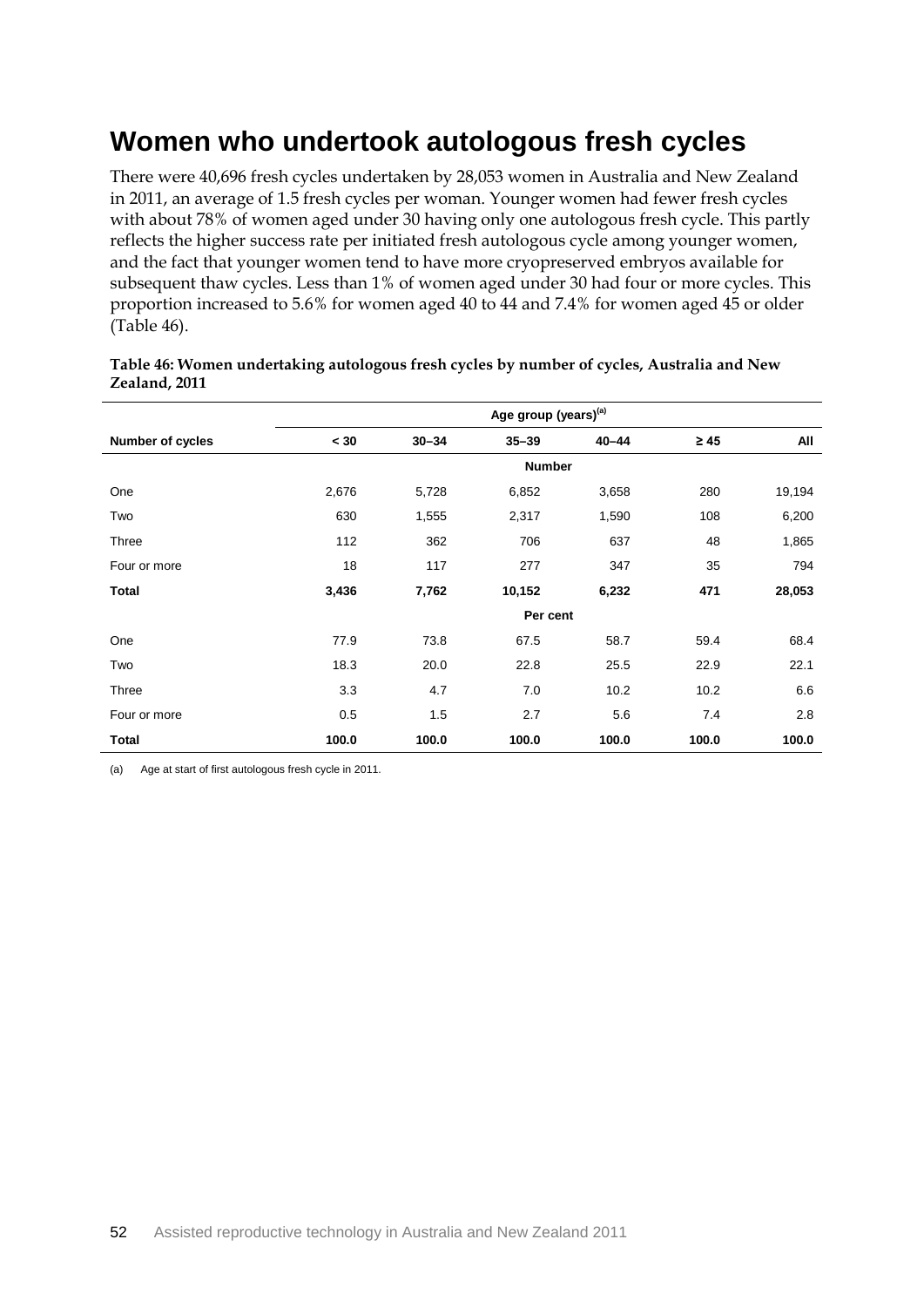### **Women who undertook autologous thaw cycles**

There were 22,368 thaw cycles undertaken by 15,063 women in Australia and New Zealand in 2011, representing an average of 1.5 thaw cycles per woman. The proportion of women who had only one thaw cycle increased from 65.4% for women aged under 30 to 81.5% in women aged 45 or older (Table 47). A higher proportion of younger women had two or more thaw cycles, while a higher proportion of older women underwent two or more fresh cycles (Tables 46 and 47).

|                  | Age group (years) <sup>(a)</sup> |           |               |           |                |        |  |
|------------------|----------------------------------|-----------|---------------|-----------|----------------|--------|--|
| Number of cycles | < 30                             | $30 - 34$ | $35 - 39$     | $40 - 44$ | $\geq 45$      | All    |  |
|                  |                                  |           | <b>Number</b> |           |                |        |  |
| One              | 1,101                            | 3,018     | 3,799         | 1,965     | 203            | 10,086 |  |
| Two              | 396                              | 1,082     | 1,338         | 542       | 33             | 3,391  |  |
| Three            | 127                              | 323       | 440           | 171       | 11             | 1,072  |  |
| Four or more     | 60                               | 175       | 189           | 88        | $\overline{2}$ | 514    |  |
| <b>Total</b>     | 1,684                            | 4,598     | 5,766         | 2,766     | 249            | 15,063 |  |
|                  |                                  |           | Per cent      |           |                |        |  |
| One              | 65.4                             | 65.6      | 65.9          | 71.0      | 81.5           | 67.0   |  |
| Two              | 23.5                             | 23.5      | 23.2          | 19.6      | 13.3           | 22.5   |  |
| <b>Three</b>     | 7.5                              | 7.0       | 7.6           | 6.2       | 4.4            | 7.1    |  |
| Four or more     | 3.6                              | 3.8       | 3.3           | 3.2       | 0.8            | 3.4    |  |
| Total            | 100.0                            | 100.0     | 100.0         | 100.0     | 100.0          | 100.0  |  |

#### **Table 47: Women undertaking autologous thaw cycles by number of cycles, Australia and New Zealand, 2011**

(a) Age at start of first autologous thaw cycle in 2011.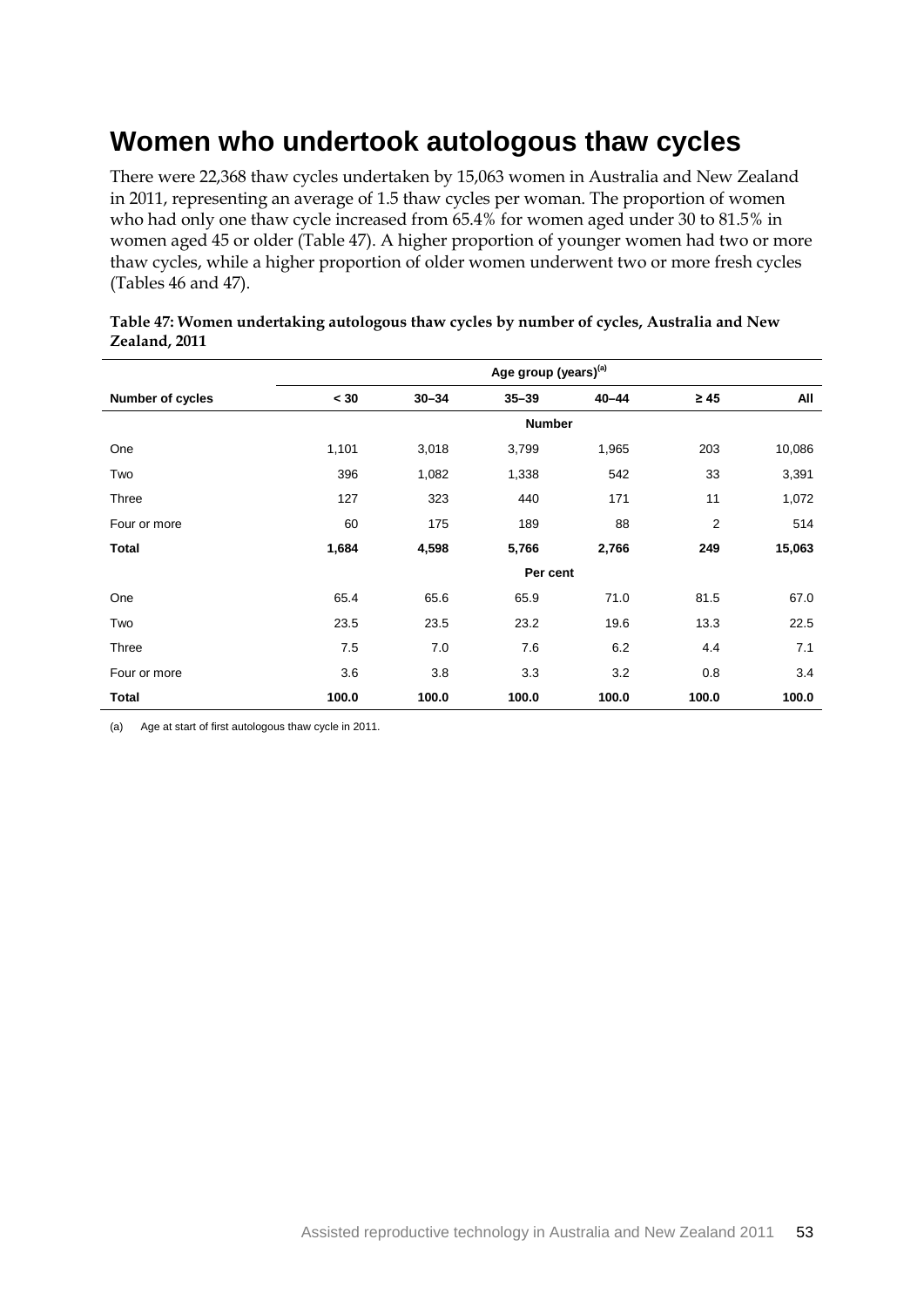# **9 Cumulative success rates for women undertaking autologous treatment 2009–2011**

Previous chapters in this report have measured the outcomes of ART treatment on a per cycle basis. A limitation of this measurement is that it does not account for the potential need for multiple ART cycles to achieve a live birth. In contrast, cumulative success (clinical pregnancy and live delivery) rates are a longitudinal measure of ART treatment outcomes over a number of treatment cycles or over a specific time period, and provide more comprehensive information on the efficacy of ART treatment than cycle-based measures.

This chapter presents the cumulative success rates for a cohort of women who started their first autologous fresh ART treatment cycle during 2009–2011. Women in this cohort were followed from the start of their first fresh cycle through subsequent fresh and thaw cycles until 31 December 2011 or delivery of a liveborn baby before 31 October 2012. Women without a live delivery following an ART treatment cycle during 2009–2011 might or might not have returned for subsequent treatment cycles during this period. These women might have had additional treatment cycles after 2011 and their treatment information and resulting outcomes will be captured in subsequent annual reports. Therefore, in this dynamic cohort of women undergoing their first autologous fresh ART treatment during 2009–2011, the cumulative success rates may increase over time as more women return for treatment at a later date

The cumulative clinical pregnancy rate was calculated using total number of clinical pregnancies following fresh and frozen/thawed embryo transfer cycles divided by total number of women. The cumulative live delivery rate was calculated using total number of live deliveries following either fresh or frozen/thawed embryo transfer cycles divided by total number of women.

The following example demonstrates how the cumulative live delivery rate is calculated.

- There are 120 women who undertake their first fresh cycle. Of these, 36 women have live delivery and 84 women do not. The cumulative live delivery rate after the first cycle is 30.0% (36/120).
- If 80 of the remaining 84 women undertake their second fresh or thaw cycle, and 12 women have a live delivery and 68 women do not, the cumulative live delivery rate after two cycles is 40.0% ((36+12)/120).
- If 60 of the remaining 68 women undertake their third fresh or thaw cycle, and 8 women have a live delivery and 52 women do not, the cumulative live delivery rate after three cycles is 46.7% ((36+12+8)/120).
- If 45 of the remaining 52 women undertake their fourth fresh or thaw cycle, and 5 women have a live delivery and 40 women do not, the cumulative live delivery rate after four cycles is 50.8% ((36+12+8+5)/120).

Continuing the above calculation, the cumulative live delivery rate can be measured after five, six or even ten cycles. Note, that the above example only considers live deliveries following ART treatment. It does not include live deliveries following other fertility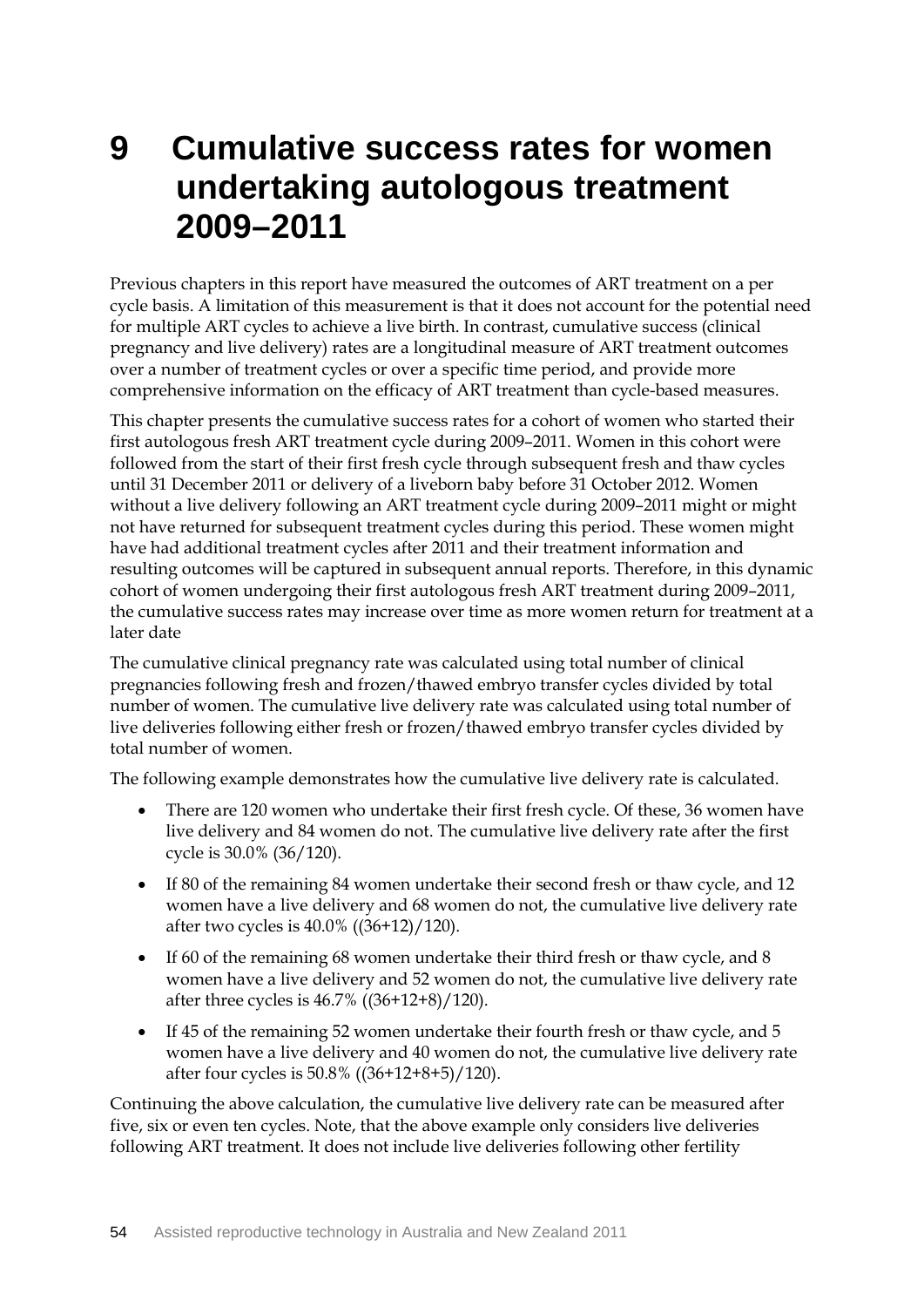treatment or spontaneous conception. For example, women who did not return for ART treatment and may then have conceived spontaneously and had a live delivery will not be captured in this data.

### **Number of cycles by women's age group**

For cycles where the SLK was available during 2009–2011, 44,668 women in Australia and New Zealand undertook their first autologous fresh cycle (Table 48). By the end of 2011, 100,820 cycles were undertaken by these women, giving an average of 2.3 cycles per woman. It is important to note that these only included cycles undertaken during 2009–2011.

More than 90% of women had less than five cycles during the three year period.

|                  |       |           | Age group (years) <sup>(a)</sup> |           |                  |        |
|------------------|-------|-----------|----------------------------------|-----------|------------------|--------|
| Number of cycles | < 30  | $30 - 34$ | $35 - 39$                        | $40 - 44$ | $\geq 45$        | All    |
|                  |       |           | <b>Number</b>                    |           |                  |        |
| One              | 3,280 | 6,339     | 6,698                            | 3,165     | 288              | 19,770 |
| Two              | 1,722 | 3,315     | 4,046                            | 2,019     | 127              | 11,229 |
| Three            | 844   | 1,731     | 2,244                            | 1,207     | 51               | 6,077  |
| Four             | 461   | 947       | 1,253                            | 669       | 38               | 3,368  |
| Five             | 240   | 482       | 679                              | 397       | 16               | 1,814  |
| Six              | 130   | 258       | 388                              | 219       | 10               | 1,005  |
| Seven            | 61    | 160       | 212                              | 140       | $\mathbf 5$      | 578    |
| Eight            | 42    | 107       | 112                              | 88        | 4                | 353    |
| Nine             | 23    | 51        | 78                               | 56        | $\overline{c}$   | 210    |
| Ten or more      | 24    | 48        | 102                              | 88        | $\boldsymbol{2}$ | 264    |
| <b>Total</b>     | 6,827 | 13,438    | 15,812                           | 8,048     | 543              | 44,668 |
|                  |       |           | Per cent                         |           |                  |        |
| One              | 48.0  | 47.2      | 42.4                             | 39.3      | 53.0             | 44.3   |
| Two              | 25.2  | 24.7      | 25.6                             | 25.1      | 23.4             | 25.1   |
| Three            | 12.4  | 12.9      | 14.2                             | 15.0      | 9.4              | 13.6   |
| Four             | 6.8   | $7.0\,$   | 7.9                              | 8.3       | 7.0              | 7.5    |
| Five             | 3.5   | 3.6       | 4.3                              | 4.9       | 2.9              | 4.1    |
| Six              | 1.9   | 1.9       | 2.5                              | 2.7       | 1.8              | 2.2    |
| Seven            | 0.9   | 1.2       | 1.3                              | 1.7       | 0.9              | $1.3$  |
| Eight            | 0.6   | 0.8       | 0.7                              | 1.1       | 0.7              | 0.8    |
| Nine             | 0.3   | 0.4       | 0.5                              | 0.7       | 0.4              | 0.5    |
| Ten or more      | 0.4   | 0.4       | 0.6                              | 1.1       | 0.4              | 0.6    |
| <b>Total</b>     | 100.0 | 100.0     | 100.0                            | 100.0     | 100.0            | 100.0  |

(a) Age at start of first autologous fresh cycle.

*Note*: Some women may return for additional treatments after 2011, so the number of subsequent treatment cycles may increase over time.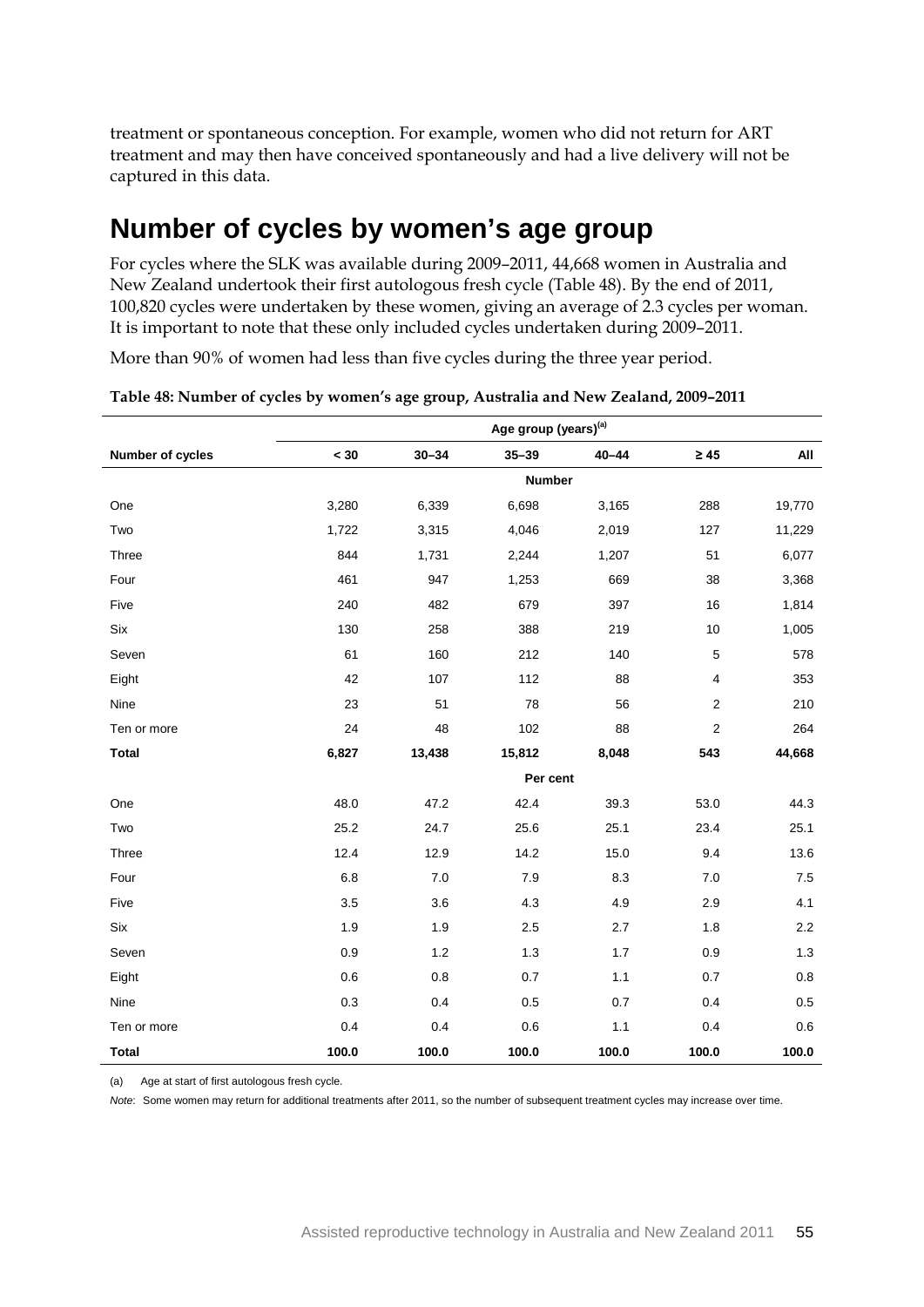### **Cumulative pregnancy and live delivery rates**

The overall cumulative pregnancy rate was 54.5% (Table 49). Women aged less than 30 and 30–34 had higher cumulative pregnancy rates (64.3% and 66.1% respectively) than older women. For women aged 45 or older, the cumulative pregnancy rate was 3.5%.

Similarly, the cumulative live delivery rate decreased with advancing women's age from over 50% for women aged less than 35, to 40.7% for women aged 35–39, 16.4% for women aged 40–44 and 1.7% for women aged 45 or older (Table 49).

|                               | Age group (years) <sup>(a)</sup> |           |           |           |           |        |
|-------------------------------|----------------------------------|-----------|-----------|-----------|-----------|--------|
| <b>Number of cycles</b>       | < 30                             | $30 - 34$ | $35 - 39$ | $40 - 44$ | $\geq 45$ | All    |
| Number of women               | 6,827                            | 13,438    | 15,812    | 8,048     | 543       | 44,668 |
| Number of pregnancies         | 4,391                            | 8,883     | 8,676     | 2,363     | 19        | 24,332 |
| By fresh embryo transfer      | 3,139                            | 6.514     | 6,438     | 1,843     | 18        | 17,952 |
| By thawed embryo transfer     | 1,252                            | 2,369     | 2,238     | 520       | 1         | 6,380  |
| Number of live deliveries     | 3,582                            | 7,222     | 6,443     | 1,323     | 9         | 18,579 |
| By fresh embryo transfer      | 2,598                            | 5,349     | 4,786     | 1,036     | 8         | 13,777 |
| By thawed embryo transfer     | 984                              | 1,873     | 1,657     | 287       | 1         | 4,802  |
| Cumulative pregnancy rate     | 64.3                             | 66.1      | 54.9      | 29.4      | 3.5       | 54.5   |
| Cumulative live delivery rate | 52.5                             | 53.7      | 40.7      | 16.4      | 1.7       | 41.6   |

#### **Table 49: Cumulative pregnancy and live delivery rates by women's age group, Australia and New Zealand, 2009–2011**

(a) Age at start of first autologous fresh cycle.

*Note*: Some women may return for subsequent treatment after 2011, so the cumulative pregnancy and live delivery rates may increase over time.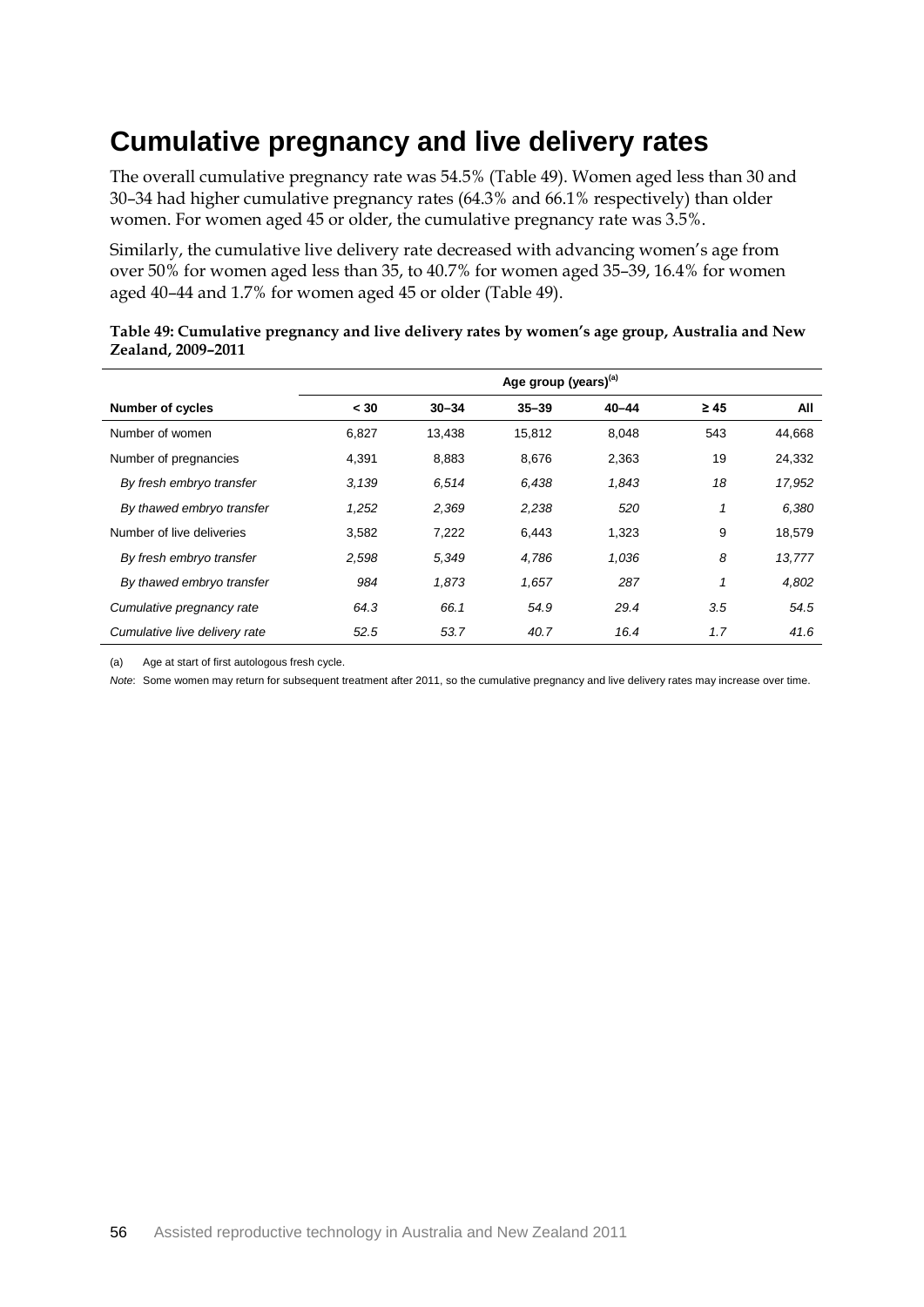## **Cumulative live delivery rate by number of cycles**

The cumulative live delivery rate was 21.1% after the first cycle, and increased to 31.1% after two cycles, 36.0% after three cycles, 38.6% after four cycles, and 40% after five cycles (Table 50). The cumulative live delivery rate did not increase markedly with additional treatments after five cycles.

|                          | Age group (years) <sup>(a)</sup> |           |                               |           |           |        |
|--------------------------|----------------------------------|-----------|-------------------------------|-----------|-----------|--------|
|                          | $<$ 30                           | $30 - 34$ | $35 - 39$                     | $40 - 44$ | $\geq 45$ | All    |
| Number of women          | 6,827                            | 13,438    | 15,812                        | 8,048     | 543       | 44,668 |
|                          |                                  |           | Number of live deliveries     |           |           |        |
| After one cycle          | 1,880                            | 3,824     | 3,120                         | 604       | 8         | 9,436  |
| After two cycles         | 2,742                            | 5,518     | 4,703                         | 935       | 8         | 13,906 |
| After three cycles       | 3,149                            | 6,322     | 5,508                         | 1,115     | 8         | 16,102 |
| After four cycles        | 3,357                            | 6,730     | 5,946                         | 1,204     | 8         | 17,245 |
| After five cycles        | 3,457                            | 6,945     | 6,183                         | 1,263     | 8         | 17,856 |
| After six cycles         | 3,517                            | 7,066     | 6,302                         | 1,287     | 9         | 18,181 |
| After seven cycles       | 3,549                            | 7,146     | 6,370                         | 1,306     | 9         | 18,380 |
| After eight cycles       | 3,568                            | 7,188     | 6,407                         | 1,310     | 9         | 18,482 |
| After nine cycles        | 3,575                            | 7,207     | 6,424                         | 1,317     | 9         | 18,532 |
| After ten or more cycles | 3,582                            | 7,222     | 6,443                         | 1,323     | 9         | 18,579 |
|                          |                                  |           | Cumulative live delivery rate |           |           |        |
| After one cycle          | 27.5                             | 28.5      | 19.7                          | 7.5       | 1.5       | 21.1   |
| After two cycles         | 40.2                             | 41.1      | 29.7                          | 11.6      | 1.5       | 31.1   |
| After three cycles       | 46.1                             | 47.0      | 34.8                          | 13.9      | 1.5       | 36.0   |
| After four cycles        | 49.2                             | 50.1      | 37.6                          | 15.0      | 1.5       | 38.6   |
| After five cycles        | 50.6                             | 51.7      | 39.1                          | 15.7      | 1.5       | 40.0   |
| After six cycles         | 51.5                             | 52.6      | 39.9                          | 16.0      | 1.7       | 40.7   |
| After seven cycles       | 52.0                             | 53.2      | 40.3                          | 16.2      | 1.7       | 41.1   |
| After eight cycles       | 52.3                             | 53.5      | 40.5                          | 16.3      | 1.7       | 41.4   |
| After nine cycles        | 52.4                             | 53.6      | 40.6                          | 16.4      | 1.7       | 41.5   |
| After ten or more cycles | 52.5                             | 53.7      | 40.7                          | 16.4      | 1.7       | 41.6   |

**Table 50: Cumulative live delivery rate by women's age group and number of cycles, Australia and New Zealand, 2009-2011**

(a) Age at start of first autologous fresh cycle.

*Note*: Some women may return for additional treatments after 2011, so the cumulative live delivery rate may increase over time.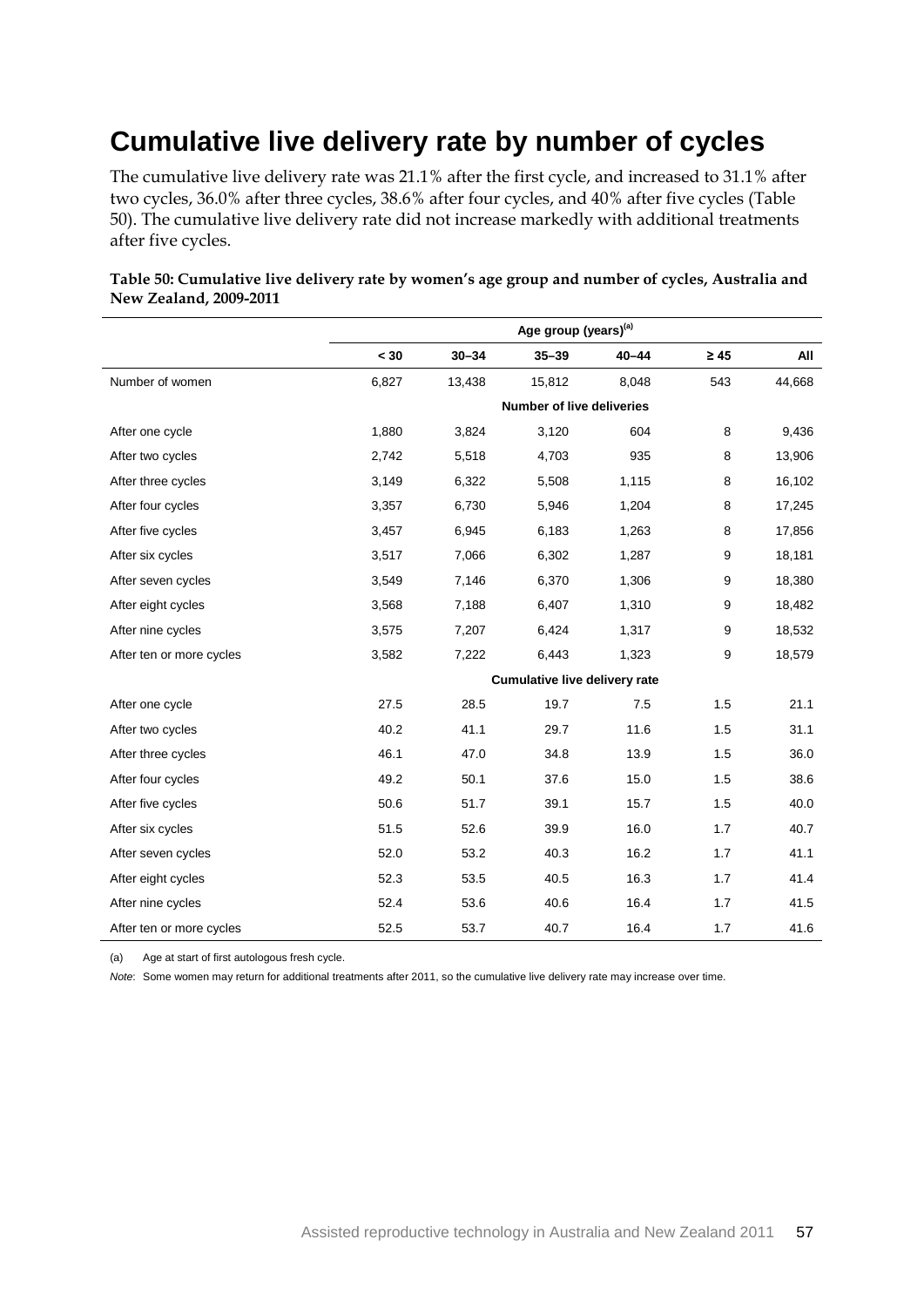# **Appendix A: Contributing fertility clinics**

### **Australian Capital Territory**

Canberra Fertility Centre, Deakin (Dr Martyn Stafford-Bell) ISIS Fertility, Barton (Dr Nicole Sides) Genea—Canberra, Deakin (Associate Professor Mark Bowman)

### **New South Wales**

Demeter Laboratories, Liverpool (Dr David Knight) Fertility East, Bondi Junction (Dr Joel Bernstein) Fertility First, Hurstville (Dr Anne Clark) IVF Australia—Hunter, New Lambton Heights (Dr Steven Raymond, Dr Andrew Hedges) IVF Australia—Central Coast, Gosford (Dr Malcolm Tucker) IVF Australia—East, Maroubra (Dr Graeme Hughes) IVF Australia—North, Greenwich (Dr Frank Quinn) IVF Australia—Southern Sydney, Kogarah (Dr Andrew Kan) IVF Australia—West, Westmead (Associate Professor Peter Illingworth) Next Generation Fertility, Parramatta (Dr Kim Matthews) Reproductive Medicine Albury, Albury (Dr Scott Giltrap) Royal Hospital for Women, Randwick (Dr Stephen Steigrad) Genea, Sydney (Associate Professor Mark Bowman) Genea—Coffs Harbour, Coffs Harbour (Associate Professor Mark Bowman) Genea—Illawarra, Wollongong (Associate Professor Mark Bowman Genea—Lismore, Lismore (Associate Professor Mark Bowman) Genea—Liverpool, Liverpool (Associate Professor Mark Bowman) Genea—Newcastle, Merewether (Associate Professor Mark Bowman) Genea—Northwest, Baulkham Hills (Associate Professor Mark Bowman) Genea—Orange, Orange (Associate Professor Mark Bowman) Genea—RPAH, Camperdown (Associate Professor Mark Bowman) Westmead Fertility Centre, Westmead (Dr Howard Smith)

## **Northern Territory**

Repromed Darwin, Tiwi (Dr Richard Henshaw)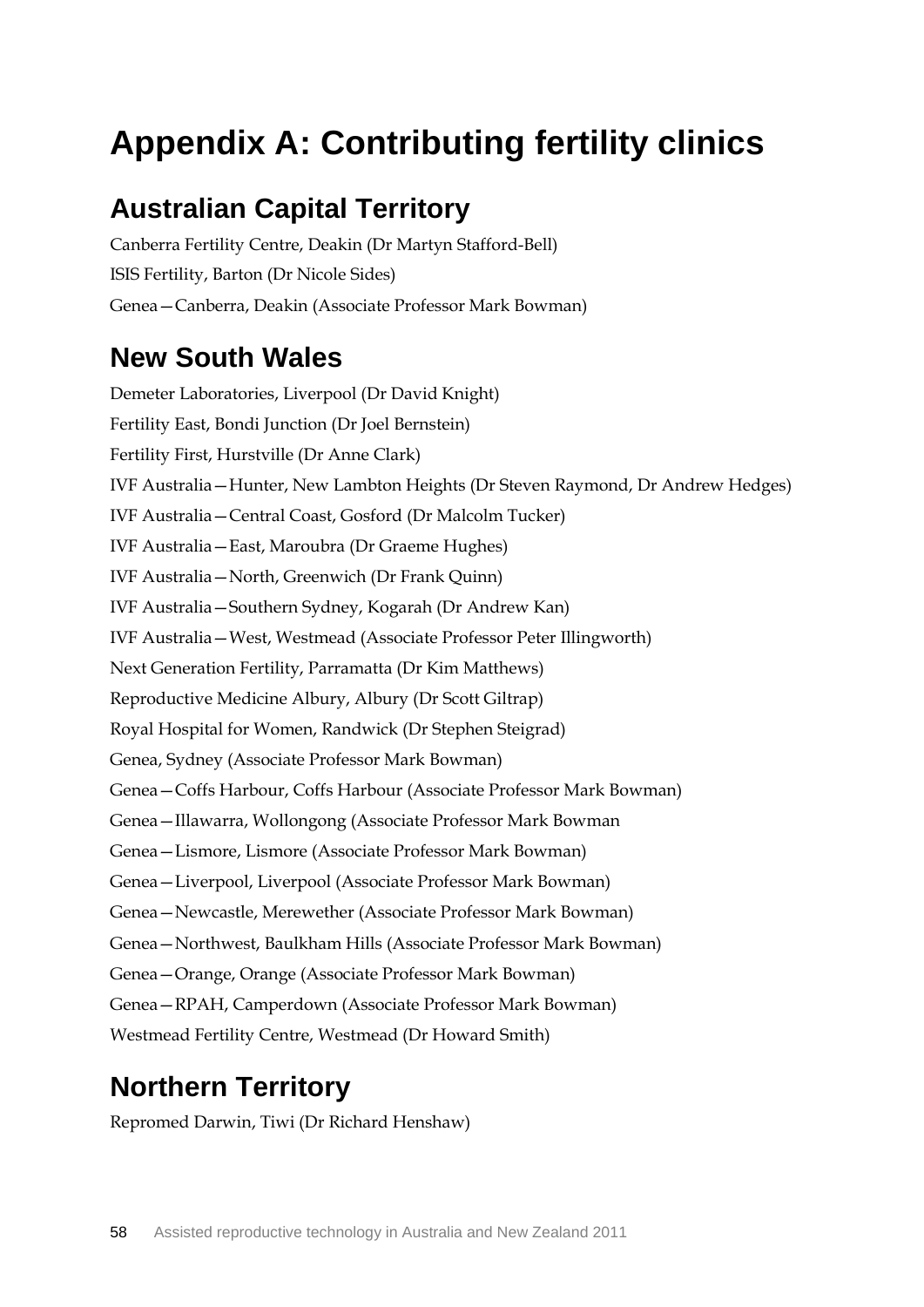# **Queensland**

Assisted Conception Australia, Greenslopes (Dr Clare Boothroyd) Cairns Fertility Centre, Cairns (Dr John Yovich) City Fertility Centre, Brisbane (Dr Ashish Das) City Fertility Centre Southside, Robina (Dr Ashish Das) City Fertility Centre Southside, Sunnybank (Dr Ashish Das) Coastal IVF, Maroochydore (Dr Paul Stokes) Fertility Solutions Sunshine Coast, Nambour (Dr James Orford) Fertility Solutions Bundaberg, Bundaberg (Dr James Orford) IVF Caboolture, Caboolture (Dr James Moir) IVF Sunshine Coast, Birtinya (Dr James Moir) Life Fertility Centre, Spring Hill (Dr Glenn Sterling) Monash IVF Gold Coast, Southport (Dr Irving Korman) Monash IVF Queensland, Sunnybank (Dr Bruce Dunphy) Monash IVF Rockhampton, Rockhampton (Professor Gab Kovacs) Monash IVF Townsville, Townsville (Professor Gab Kovacs) QFG Cairns, Cairns (Dr Robert Miller) QFG Gold Coast, Benowa (Dr Andrew Cary) QFG Mackay, North Mackay (Dr Lance Herron) QFG Toowoomba IVF, Toowoomba (Dr John Esler) QFG Townsville, Hyde Park (Dr Ron Chang) Queensland Fertility Group, Brisbane (Dr David Molloy) The Wesley/Monash IVF Services, Auchenflower (Dr John Allan)

## **South Australia**

City Fertility Centre Adelaide, Henly Beach (Dr Marcin Stankiewicz) Fertility SA, Adelaide (Dr Jodie Semmler) Flinders Reproductive Medicine, Bedford Park (Dr Enzo Lombardi) Repromed, Dulwich (Associate Professor Kelton Tremellen)

## **Tasmania**

Genea—Launceston, Launceston (Associate Professor Mark Bowman) TasIVF, Hobart (Dr Bill Watkins)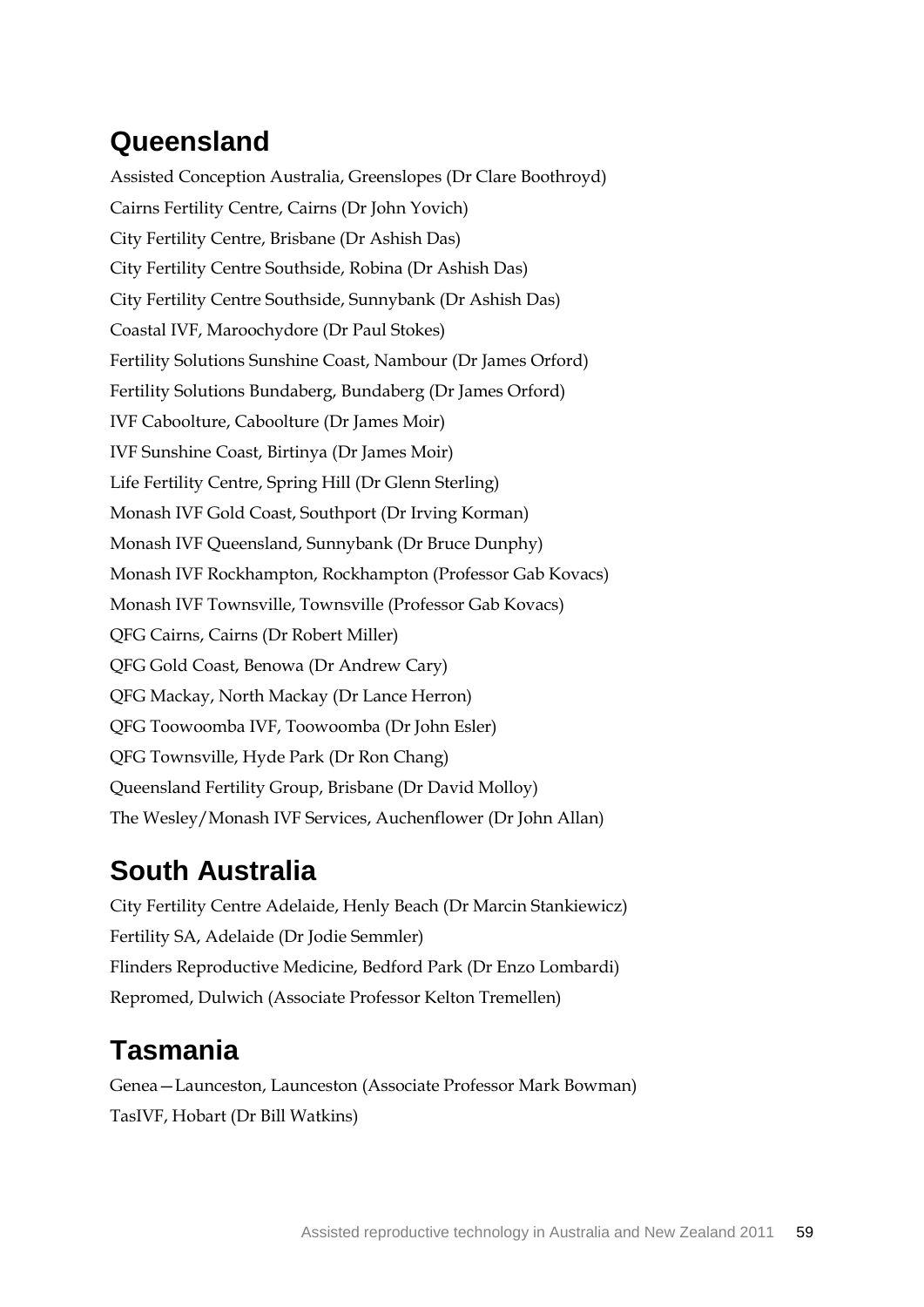# **Victoria**

Ballarat IVF, Wendouree (Dr Russell Dalton) City Fertility Centre Melbourne, Melbourne (Dr David Wilkinson) Melbourne IVF, East Melbourne (Dr Lyndon Hale) Monash IVF Hawthorn, Hawthorn Hospital, Richmond (Dr Peter Lutjen) Monash IVF, Bendigo (Dr Mark Jalland) Monash IVF Clayton, Clayton (Dr Peter Lutjen) Monash IVF Casterton, Casterton (Professor David Healy) Monash IVF Geelong, Geelong (Professor Gab Kovacs) Monash IVF Sale, Sale (Associate Professor Luk Rombauts) Monash IVF Sunshine, St Albans (Dr Gareth Weston) Reproductive Services, Parkville (Dr Lyndon Hale)

### **Western Australia**

Concept Fertility Centre, Subiaco (Dr Rob Mazzucchelli) Fertility North, Joondalup (Dr Vince Chapple) Fertility Specialists South, Attadale (Dr Roger Hart) Fertility Specialists WA, Claremont (Dr Roger Hart) Hollywood Fertility Centre, Hollywood (Dr Simon Turner) PIVET Medical Centre, Leederville (Dr John Yovich) The Keogh Institute for Medical Research, Nedlands (Dr Bronwyn Stuckey)

## **New Zealand**

Fertility Associates, Auckland (Dr Mary Birdsall) Fertility Associates Hamilton, Hamilton (Dr VP Singh) Fertility Associates Wellington, Wellington (Dr Andrew Murray) Fertility Plus, Auckland (Dr Barry Lowe) Repromed Auckland, Auckland (Dr Guy Gudex) Repromed Christchurch, Christchurch (Dr Greg Phillipson) The Otago Fertility Services, Dunedin (Associate Professor Wayne Gillett)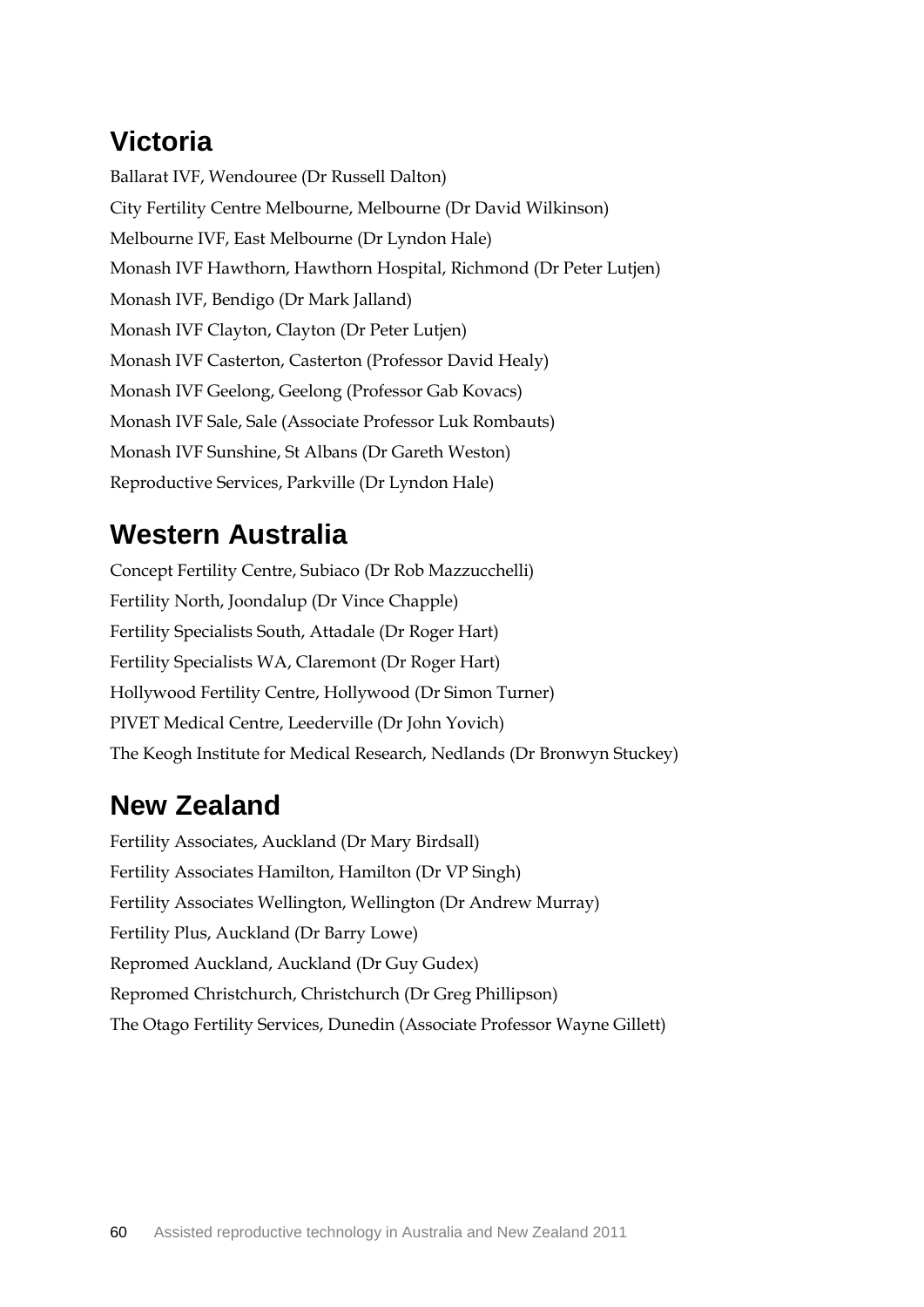# **Appendix B: Data used in this report**

The data presented in this report are supplied by 37 fertility centres in Australia and New Zealand and are compiled into ANZARD2.0. ANZARD2.0 includes autologous treatment cycles, treatment involving donated oocytes or embryos and treatment involving surrogacy arrangements. ANZARD2.0 collects data on the use of ART techniques such as ICSI, oocyte/embryo freezing methods, PGD and cleavage/blastocyst transfers. In addition to ART procedures, ANZARD2.0 also collects data on artificial insemination cycles using donated sperm from fertility centres. The outcomes of pregnancies, deliveries and babies born following ART and DI treatments are also maintained in ANZARD2.0. This includes the method of birth, birth status, birthweight, gestational age, plurality, perinatal mortality and selected information on maternal morbidity.

This report presents information on ART and DI treatment cycles that took place in fertility clinics in Australia and New Zealand in 2011, and the resulting pregnancies and births. The babies included in this report were conceived through treatment cycles undertaken in 2011, and were born in either 2011 or 2012.

### **Data validation**

Most fertility centres have computerised data information management systems and are able to provide NPESU with high quality data. All data processed by NPESU undergo a validation process, with data queries being followed up with fertility centre staff. In 2011, information relating to pregnancy and birth outcomes was not provided for 0.9% of clinical pregnancies.

The Reproductive Technology Accreditation Committee of FSA also plays a role in ensuring the quality of ANZARD2.0 data by validating selected records against clinic files in their annual inspections.

### **Data presentation**

Data presented in Chapters 2 to 7 are for treatment cycles and not women. It is possible for an individual woman to undergo more than one treatment cycle in a year or experience more than one pregnancy. This means that information reported about patient characteristics in Chapters 2 to 7, such as age, parity and cause of infertility, is based on calculations in which individuals may be counted more than once.

The rates of clinical pregnancy and live delivery in Chapters 2 to 7 were measured per initiated cycle. Where the number of initiated cycles was not available, the rates were calculated per embryo transfer cycle.

Where applicable, percentages in tables have been calculated including the 'Not stated' category. Throughout the report, for totals, percentages may not add up to 100.0 and, for subtotals, they may not add up to the sum of the percentages for the categories. This is due to rounding error.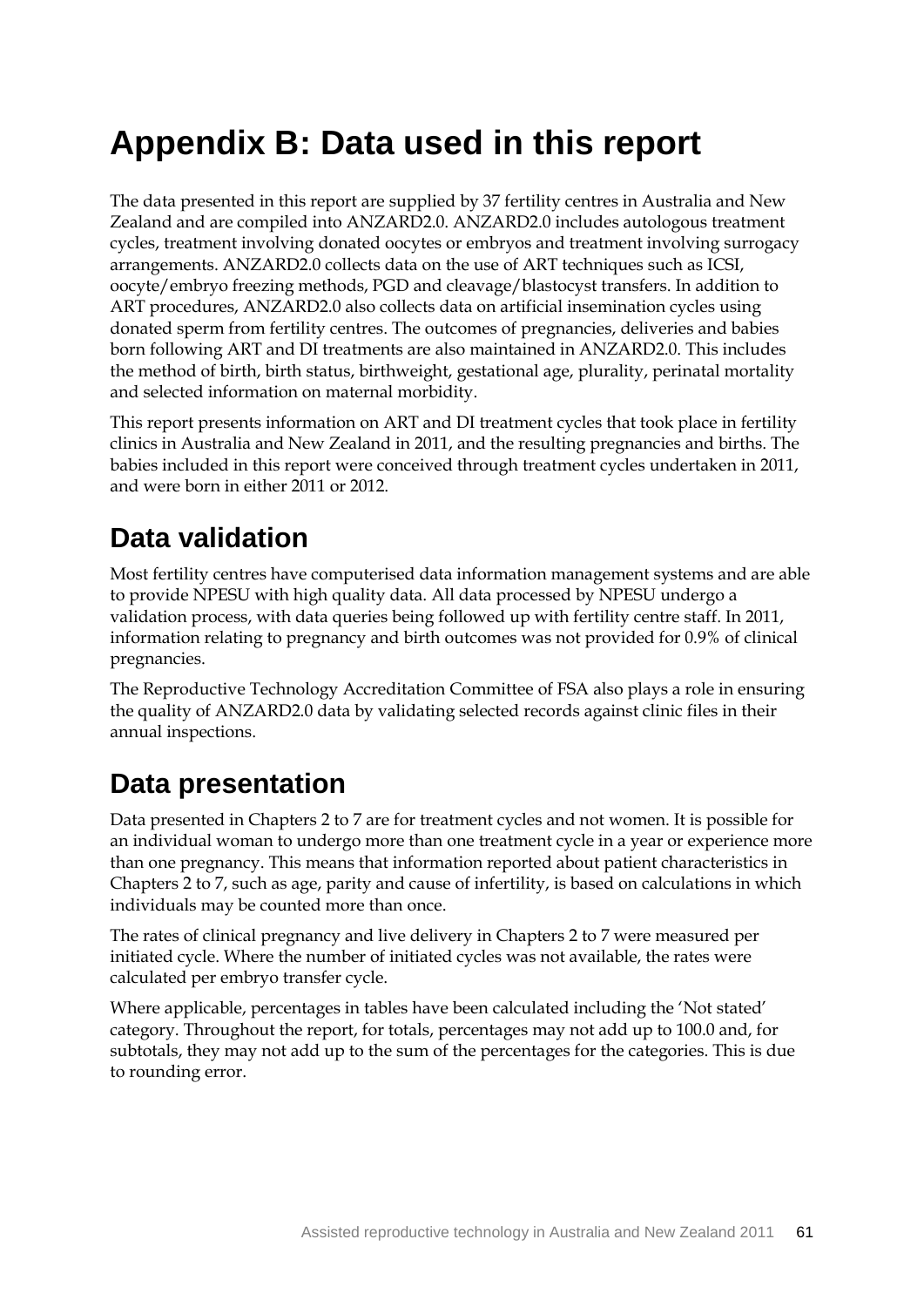# **Data limitations**

Follow-up of pregnancy and birth outcomes is limited because the ongoing care of pregnant patients is often carried out by non-ART practitioners. The method of follow-up varies by fertility centres and includes follow-up with the patient or clinician or the use of routine data sourced from a health department. In a small proportion of cases this information is not available. For pregnancies in which there is successful follow-up, data are limited by the selfreported nature of the information. Fertility centre staff invest great effort in validating such information by obtaining medical records from clinicians or hospitals.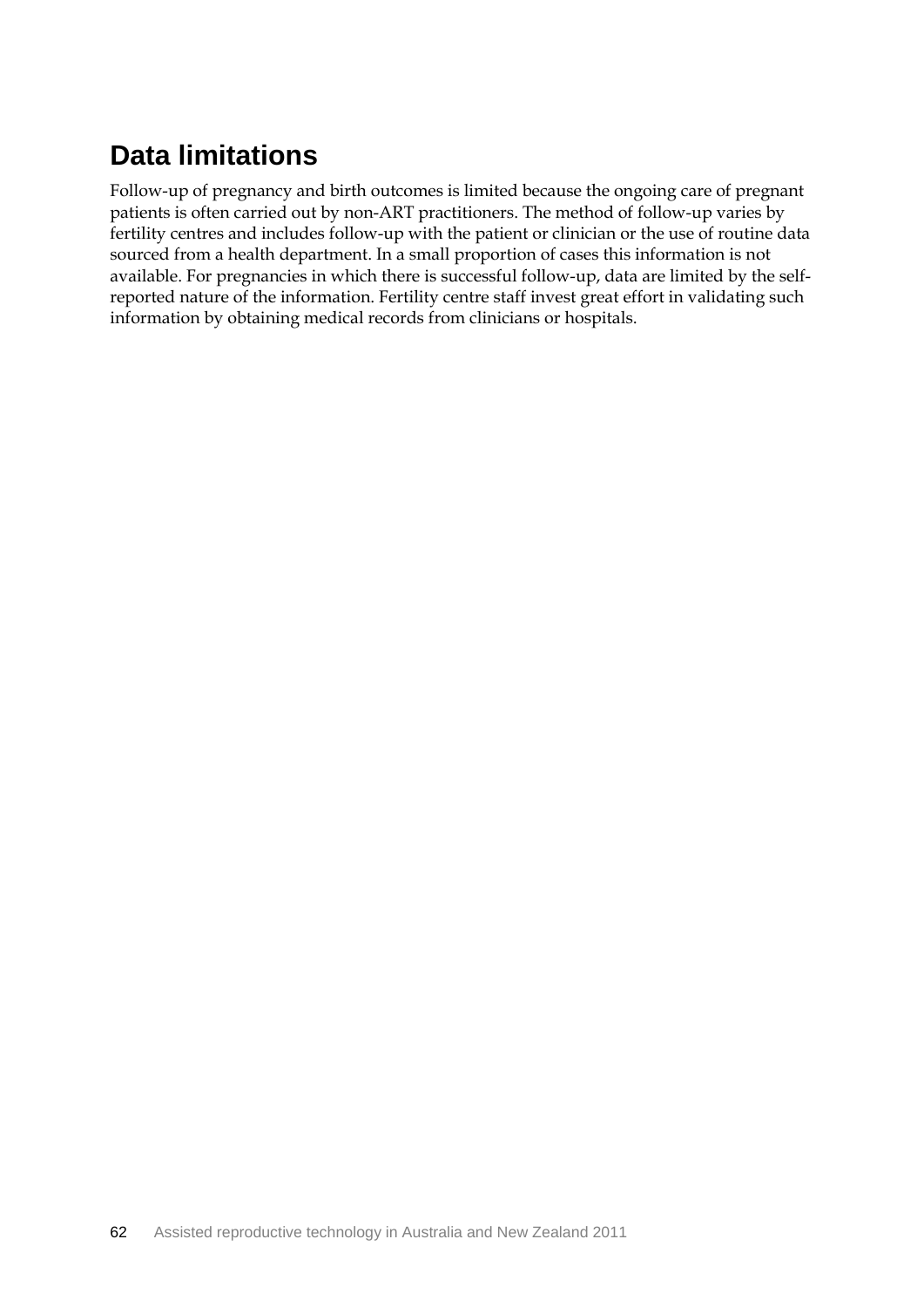# **Appendix C: ANZARD2.0 data items**

| Variable                                      | Data domain                                                                                                                                                                                                                                                          |  |
|-----------------------------------------------|----------------------------------------------------------------------------------------------------------------------------------------------------------------------------------------------------------------------------------------------------------------------|--|
| Unit identifier                               | 3-digit code for clinics provided by NPESU.                                                                                                                                                                                                                          |  |
| Site of the unit                              | Where the cycle was initiated.                                                                                                                                                                                                                                       |  |
| Unit patient ID/medical record<br>number      | Unique ID for patient.                                                                                                                                                                                                                                               |  |
| First two letters of first name               | First two letters of female patient first name.                                                                                                                                                                                                                      |  |
| First two letters of surname                  | First two letters of female patient surname.                                                                                                                                                                                                                         |  |
| Female patient date of birth                  | DD/MM/YYYY.                                                                                                                                                                                                                                                          |  |
| Husband/male partner date of birth            | DD/MM/YYYY.                                                                                                                                                                                                                                                          |  |
| Age of oocyte/embryo donor                    | Completed age at time of OPU.                                                                                                                                                                                                                                        |  |
| Cause of infertility: tubal disease           | Yes–in the opinion of the treating clinician or clinic there is sub-fertility due to tubal<br>disease.<br>No-other.                                                                                                                                                  |  |
| Cause of infertility: endometriosis           | Yes-in the opinion of the treating clinician or clinic there is sub-fertility due to<br>endometriosis.<br>No-other.                                                                                                                                                  |  |
| Cause of infertility: other female<br>factors | Yes-in the opinion of the treating clinician or clinic there is sub-fertility due to other<br>female factors apart from tubal disease and endometriosis. Possible examples could<br>include fibroids, ovulation disorders or premature ovarian failure.<br>No-other. |  |
| Cause of infertility: male factor             | Yes-in the opinion of the treating clinician or clinic there is a significant male factor<br>problem.<br>No-other.                                                                                                                                                   |  |
| Cause of infertility: unexplained             | Yes-in the opinion of the clinic or clinician there is sub-fertility without any apparent<br>explanation.                                                                                                                                                            |  |
|                                               | No-if yes answered to any of the previous cause of infertility fields.                                                                                                                                                                                               |  |
| Any pregnancies $\geq 20$ weeks               | Yes-if the female patient has had a pregnancy of 20 complete weeks or more by ART or<br>by a different partner.                                                                                                                                                      |  |
|                                               | No-if the female patient has had no previous pregnancy of 20 complete weeks or more.                                                                                                                                                                                 |  |
| Cycle ID                                      | Unique cycle identifier.                                                                                                                                                                                                                                             |  |
| Cycle date                                    | Cycle date is coded by:<br>1. The first date where FSH/stimulation drug is administered                                                                                                                                                                              |  |
|                                               | 2. The date of LMP for unstimulated cycles (including natural fresh cycles and thaw<br>cycles)                                                                                                                                                                       |  |
|                                               | 3. The date of embryos disposed for embryo disposal cycles                                                                                                                                                                                                           |  |
|                                               | 4. The date of oocytes/embryos imported or exported for oocyte/embryo import/export<br>cycles                                                                                                                                                                        |  |
|                                               | 5. The date of embryos donated for frozen embryos donation cycles<br>6. The date of embryos received for non-transfer embryo recipient cycles.                                                                                                                       |  |
| Surrogacy arrangement                         | Yes-if surrogacy arrangement is involved in this cycle.<br>No-if surrogacy arrangement is not involved in this cycle.                                                                                                                                                |  |
| Ovarian stimulation                           | Yes-FSH administered. Does not include clomiphene or hCG alone unless FSH was<br>also given.<br>No-other.                                                                                                                                                            |  |
| First ever FSH stimulated cycle for<br>OPU    | Yes-if the current cycle is the first ever FSH stimulated cycle with the intention of OPU.<br>No-other.                                                                                                                                                              |  |
| Date of intrauterine insemination             | DD/MM/YYYY.                                                                                                                                                                                                                                                          |  |
| Date of cancellation for cancelled<br>OPU     | Date of the last day FSH is administered in a cancelled cycle. DD/MM/YYYY.                                                                                                                                                                                           |  |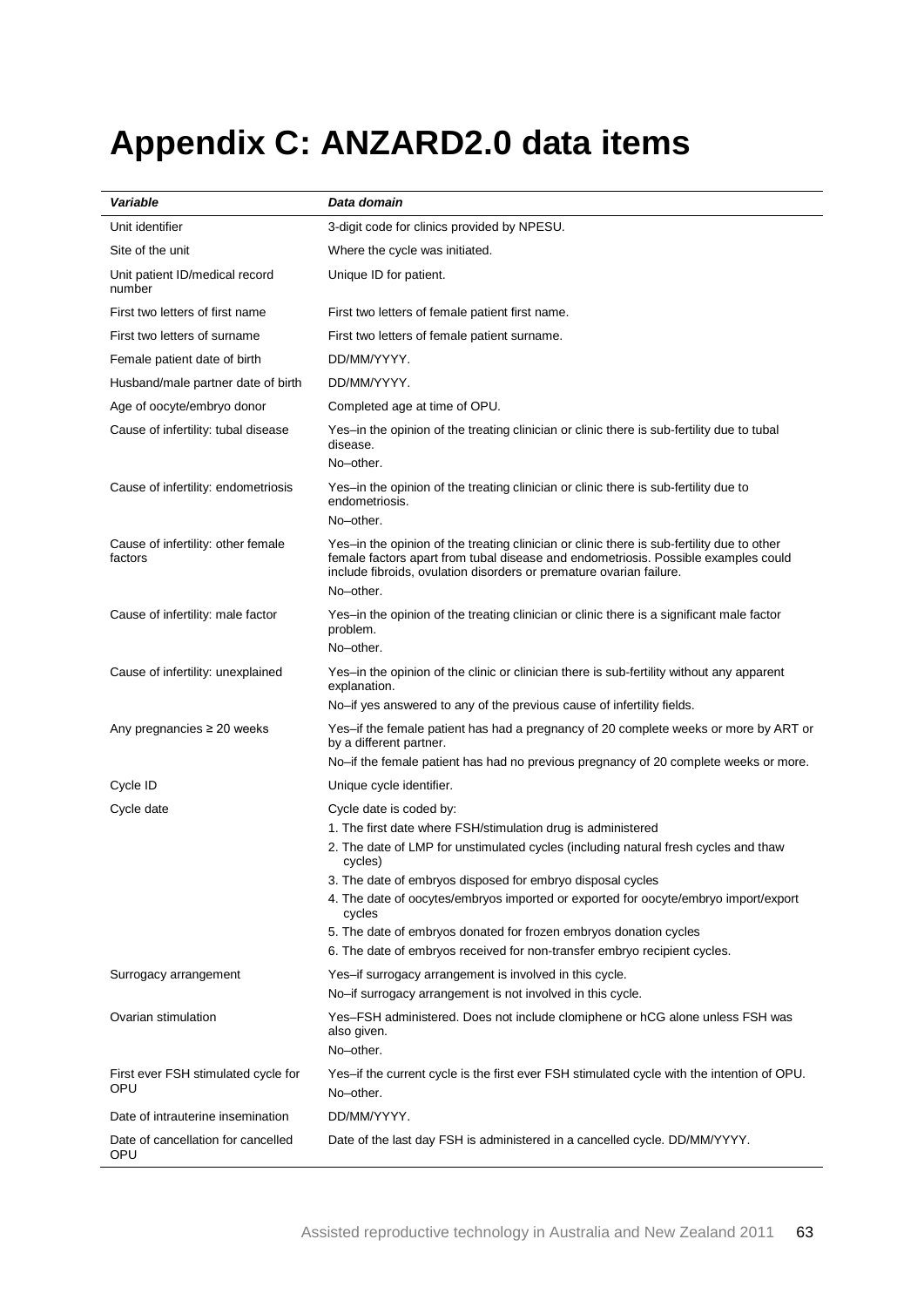| OPU date<br>Date of oocyte pickup.<br>Number of eggs retrieved<br>Number of eggs retrieved at OPU.<br>Number of eggs donated<br>Number of eggs donated to someone else.<br>Number of eggs received<br>Number of eggs received from someone else.<br>Number of eggs imported<br>Records number of oocytes imported into the current unit from another unit.<br>Number of eggs exported<br>Records number of oocytes exported from the current unit into another unit.<br>Number of oocytes slow frozen<br>Number of oocytes frozen by slow freezing method in this cycle.<br>Number of oocytes vitrified<br>Number of oocytes frozen by vitrification in this cycle.<br>Number of slow frozen oocytes<br>Number of slow frozen oocytes thawed in this cycle.<br>thawed<br>Number of vitrified oocytes warmed<br>Number of vitrified oocytes warmed in this cycle.<br>Freezing date of thawed/warmed<br>DD/MM/YYYY.<br>oocytes<br>Number of eggs GIFT<br>Number of eggs replaced in a GIFT procedure.<br>Number of eggs IVF<br>Number of eggs treated (inseminated) with IVF.<br>Number of eggs treated with ICSI.<br>Number of eggs ICSI<br>Site of sperm extraction: ejaculated, epididymal (whether by open biopsy or by PESA),<br>Site of sperm used<br>testicular or other.<br>Person who provided sperm<br>Husband/partner (h), known donor (k), anonymous donor (a), unknown (u).<br>Number of eggs fertilised normally.<br>Number of eggs fertilised normally<br>Yes-preimplantation genetic diagnosis in any form (including aneuploidy screening or<br>Preimplantation genetic diagnosis<br>sex selection) has been performed on any of the embryos (transferred or not).<br>No-PGD not performed.<br>Assisted hatching<br>Yes-where assisted hatching in any form has been performed on any of the embryos<br>(transferred or not).<br>No-assisted hatching not performed.<br>Records number of embryos imported into the unit from another unit.<br>Number of embryos imported from<br>another clinic<br>Number of embryos received from<br>Records the number of embryos that a patient/couple received from another<br>another patient/ clinic<br>patient/couple.<br>Number of slow frozen cleavage embryos thawed with the intention of performing an<br>Number of slow frozen cleavage<br>embryos thawed<br>embryo transfer.<br>Number of vitrified cleavage embryos warmed with the intention of performing an<br>Number of vitrified cleavage<br>embryos warmed<br>embryo transfer.<br>Number of slow frozen blastocysts<br>Number of slow frozen blastocysts thawed with the intention of performing an embryo<br>thawed<br>transfer.<br>Number of vitrified blastocyst embryos warmed with the intention of performing an<br>Number of vitrified blastocysts<br>embryo transfer.<br>warmed<br>Freezing date of thawed/warmed<br>Freezing date of thawed/warmed embryos.<br>embryos<br>Thawed/warmed embryos originally<br>o-embryo from donated oocyte.<br>from oocyte donor or embryo donor<br>e-donated embryo.<br>ET date<br>Embryo transfer date.<br>Number of cleavage stage embryos transferred.<br>Number of cleavage embryos<br>transferred<br>Number of blastocyst transferred<br>Number of blastocyst stage embryos transferred.<br>Yes-any embryos transferred were fertilised by ICSI.<br>Any embryos ICSI?<br>No-no transferred embryos were fertilised by ICSI. | Variable                        | Data domain                                                              |
|-------------------------------------------------------------------------------------------------------------------------------------------------------------------------------------------------------------------------------------------------------------------------------------------------------------------------------------------------------------------------------------------------------------------------------------------------------------------------------------------------------------------------------------------------------------------------------------------------------------------------------------------------------------------------------------------------------------------------------------------------------------------------------------------------------------------------------------------------------------------------------------------------------------------------------------------------------------------------------------------------------------------------------------------------------------------------------------------------------------------------------------------------------------------------------------------------------------------------------------------------------------------------------------------------------------------------------------------------------------------------------------------------------------------------------------------------------------------------------------------------------------------------------------------------------------------------------------------------------------------------------------------------------------------------------------------------------------------------------------------------------------------------------------------------------------------------------------------------------------------------------------------------------------------------------------------------------------------------------------------------------------------------------------------------------------------------------------------------------------------------------------------------------------------------------------------------------------------------------------------------------------------------------------------------------------------------------------------------------------------------------------------------------------------------------------------------------------------------------------------------------------------------------------------------------------------------------------------------------------------------------------------------------------------------------------------------------------------------------------------------------------------------------------------------------------------------------------------------------------------------------------------------------------------------------------------------------------------------------------------------------------------------------------------------------------------------------------------------------------------------------------------------------------------------------------------------------------------------------------------------------------------------------------------------------------------------------------------------------------------------------------------------|---------------------------------|--------------------------------------------------------------------------|
|                                                                                                                                                                                                                                                                                                                                                                                                                                                                                                                                                                                                                                                                                                                                                                                                                                                                                                                                                                                                                                                                                                                                                                                                                                                                                                                                                                                                                                                                                                                                                                                                                                                                                                                                                                                                                                                                                                                                                                                                                                                                                                                                                                                                                                                                                                                                                                                                                                                                                                                                                                                                                                                                                                                                                                                                                                                                                                                                                                                                                                                                                                                                                                                                                                                                                                                                                                                                 |                                 |                                                                          |
|                                                                                                                                                                                                                                                                                                                                                                                                                                                                                                                                                                                                                                                                                                                                                                                                                                                                                                                                                                                                                                                                                                                                                                                                                                                                                                                                                                                                                                                                                                                                                                                                                                                                                                                                                                                                                                                                                                                                                                                                                                                                                                                                                                                                                                                                                                                                                                                                                                                                                                                                                                                                                                                                                                                                                                                                                                                                                                                                                                                                                                                                                                                                                                                                                                                                                                                                                                                                 |                                 |                                                                          |
|                                                                                                                                                                                                                                                                                                                                                                                                                                                                                                                                                                                                                                                                                                                                                                                                                                                                                                                                                                                                                                                                                                                                                                                                                                                                                                                                                                                                                                                                                                                                                                                                                                                                                                                                                                                                                                                                                                                                                                                                                                                                                                                                                                                                                                                                                                                                                                                                                                                                                                                                                                                                                                                                                                                                                                                                                                                                                                                                                                                                                                                                                                                                                                                                                                                                                                                                                                                                 |                                 |                                                                          |
|                                                                                                                                                                                                                                                                                                                                                                                                                                                                                                                                                                                                                                                                                                                                                                                                                                                                                                                                                                                                                                                                                                                                                                                                                                                                                                                                                                                                                                                                                                                                                                                                                                                                                                                                                                                                                                                                                                                                                                                                                                                                                                                                                                                                                                                                                                                                                                                                                                                                                                                                                                                                                                                                                                                                                                                                                                                                                                                                                                                                                                                                                                                                                                                                                                                                                                                                                                                                 |                                 |                                                                          |
|                                                                                                                                                                                                                                                                                                                                                                                                                                                                                                                                                                                                                                                                                                                                                                                                                                                                                                                                                                                                                                                                                                                                                                                                                                                                                                                                                                                                                                                                                                                                                                                                                                                                                                                                                                                                                                                                                                                                                                                                                                                                                                                                                                                                                                                                                                                                                                                                                                                                                                                                                                                                                                                                                                                                                                                                                                                                                                                                                                                                                                                                                                                                                                                                                                                                                                                                                                                                 |                                 |                                                                          |
|                                                                                                                                                                                                                                                                                                                                                                                                                                                                                                                                                                                                                                                                                                                                                                                                                                                                                                                                                                                                                                                                                                                                                                                                                                                                                                                                                                                                                                                                                                                                                                                                                                                                                                                                                                                                                                                                                                                                                                                                                                                                                                                                                                                                                                                                                                                                                                                                                                                                                                                                                                                                                                                                                                                                                                                                                                                                                                                                                                                                                                                                                                                                                                                                                                                                                                                                                                                                 |                                 |                                                                          |
|                                                                                                                                                                                                                                                                                                                                                                                                                                                                                                                                                                                                                                                                                                                                                                                                                                                                                                                                                                                                                                                                                                                                                                                                                                                                                                                                                                                                                                                                                                                                                                                                                                                                                                                                                                                                                                                                                                                                                                                                                                                                                                                                                                                                                                                                                                                                                                                                                                                                                                                                                                                                                                                                                                                                                                                                                                                                                                                                                                                                                                                                                                                                                                                                                                                                                                                                                                                                 |                                 |                                                                          |
|                                                                                                                                                                                                                                                                                                                                                                                                                                                                                                                                                                                                                                                                                                                                                                                                                                                                                                                                                                                                                                                                                                                                                                                                                                                                                                                                                                                                                                                                                                                                                                                                                                                                                                                                                                                                                                                                                                                                                                                                                                                                                                                                                                                                                                                                                                                                                                                                                                                                                                                                                                                                                                                                                                                                                                                                                                                                                                                                                                                                                                                                                                                                                                                                                                                                                                                                                                                                 |                                 |                                                                          |
|                                                                                                                                                                                                                                                                                                                                                                                                                                                                                                                                                                                                                                                                                                                                                                                                                                                                                                                                                                                                                                                                                                                                                                                                                                                                                                                                                                                                                                                                                                                                                                                                                                                                                                                                                                                                                                                                                                                                                                                                                                                                                                                                                                                                                                                                                                                                                                                                                                                                                                                                                                                                                                                                                                                                                                                                                                                                                                                                                                                                                                                                                                                                                                                                                                                                                                                                                                                                 |                                 |                                                                          |
|                                                                                                                                                                                                                                                                                                                                                                                                                                                                                                                                                                                                                                                                                                                                                                                                                                                                                                                                                                                                                                                                                                                                                                                                                                                                                                                                                                                                                                                                                                                                                                                                                                                                                                                                                                                                                                                                                                                                                                                                                                                                                                                                                                                                                                                                                                                                                                                                                                                                                                                                                                                                                                                                                                                                                                                                                                                                                                                                                                                                                                                                                                                                                                                                                                                                                                                                                                                                 |                                 |                                                                          |
|                                                                                                                                                                                                                                                                                                                                                                                                                                                                                                                                                                                                                                                                                                                                                                                                                                                                                                                                                                                                                                                                                                                                                                                                                                                                                                                                                                                                                                                                                                                                                                                                                                                                                                                                                                                                                                                                                                                                                                                                                                                                                                                                                                                                                                                                                                                                                                                                                                                                                                                                                                                                                                                                                                                                                                                                                                                                                                                                                                                                                                                                                                                                                                                                                                                                                                                                                                                                 |                                 |                                                                          |
|                                                                                                                                                                                                                                                                                                                                                                                                                                                                                                                                                                                                                                                                                                                                                                                                                                                                                                                                                                                                                                                                                                                                                                                                                                                                                                                                                                                                                                                                                                                                                                                                                                                                                                                                                                                                                                                                                                                                                                                                                                                                                                                                                                                                                                                                                                                                                                                                                                                                                                                                                                                                                                                                                                                                                                                                                                                                                                                                                                                                                                                                                                                                                                                                                                                                                                                                                                                                 |                                 |                                                                          |
|                                                                                                                                                                                                                                                                                                                                                                                                                                                                                                                                                                                                                                                                                                                                                                                                                                                                                                                                                                                                                                                                                                                                                                                                                                                                                                                                                                                                                                                                                                                                                                                                                                                                                                                                                                                                                                                                                                                                                                                                                                                                                                                                                                                                                                                                                                                                                                                                                                                                                                                                                                                                                                                                                                                                                                                                                                                                                                                                                                                                                                                                                                                                                                                                                                                                                                                                                                                                 |                                 |                                                                          |
|                                                                                                                                                                                                                                                                                                                                                                                                                                                                                                                                                                                                                                                                                                                                                                                                                                                                                                                                                                                                                                                                                                                                                                                                                                                                                                                                                                                                                                                                                                                                                                                                                                                                                                                                                                                                                                                                                                                                                                                                                                                                                                                                                                                                                                                                                                                                                                                                                                                                                                                                                                                                                                                                                                                                                                                                                                                                                                                                                                                                                                                                                                                                                                                                                                                                                                                                                                                                 |                                 |                                                                          |
|                                                                                                                                                                                                                                                                                                                                                                                                                                                                                                                                                                                                                                                                                                                                                                                                                                                                                                                                                                                                                                                                                                                                                                                                                                                                                                                                                                                                                                                                                                                                                                                                                                                                                                                                                                                                                                                                                                                                                                                                                                                                                                                                                                                                                                                                                                                                                                                                                                                                                                                                                                                                                                                                                                                                                                                                                                                                                                                                                                                                                                                                                                                                                                                                                                                                                                                                                                                                 |                                 |                                                                          |
|                                                                                                                                                                                                                                                                                                                                                                                                                                                                                                                                                                                                                                                                                                                                                                                                                                                                                                                                                                                                                                                                                                                                                                                                                                                                                                                                                                                                                                                                                                                                                                                                                                                                                                                                                                                                                                                                                                                                                                                                                                                                                                                                                                                                                                                                                                                                                                                                                                                                                                                                                                                                                                                                                                                                                                                                                                                                                                                                                                                                                                                                                                                                                                                                                                                                                                                                                                                                 |                                 |                                                                          |
|                                                                                                                                                                                                                                                                                                                                                                                                                                                                                                                                                                                                                                                                                                                                                                                                                                                                                                                                                                                                                                                                                                                                                                                                                                                                                                                                                                                                                                                                                                                                                                                                                                                                                                                                                                                                                                                                                                                                                                                                                                                                                                                                                                                                                                                                                                                                                                                                                                                                                                                                                                                                                                                                                                                                                                                                                                                                                                                                                                                                                                                                                                                                                                                                                                                                                                                                                                                                 |                                 |                                                                          |
|                                                                                                                                                                                                                                                                                                                                                                                                                                                                                                                                                                                                                                                                                                                                                                                                                                                                                                                                                                                                                                                                                                                                                                                                                                                                                                                                                                                                                                                                                                                                                                                                                                                                                                                                                                                                                                                                                                                                                                                                                                                                                                                                                                                                                                                                                                                                                                                                                                                                                                                                                                                                                                                                                                                                                                                                                                                                                                                                                                                                                                                                                                                                                                                                                                                                                                                                                                                                 |                                 |                                                                          |
|                                                                                                                                                                                                                                                                                                                                                                                                                                                                                                                                                                                                                                                                                                                                                                                                                                                                                                                                                                                                                                                                                                                                                                                                                                                                                                                                                                                                                                                                                                                                                                                                                                                                                                                                                                                                                                                                                                                                                                                                                                                                                                                                                                                                                                                                                                                                                                                                                                                                                                                                                                                                                                                                                                                                                                                                                                                                                                                                                                                                                                                                                                                                                                                                                                                                                                                                                                                                 |                                 |                                                                          |
|                                                                                                                                                                                                                                                                                                                                                                                                                                                                                                                                                                                                                                                                                                                                                                                                                                                                                                                                                                                                                                                                                                                                                                                                                                                                                                                                                                                                                                                                                                                                                                                                                                                                                                                                                                                                                                                                                                                                                                                                                                                                                                                                                                                                                                                                                                                                                                                                                                                                                                                                                                                                                                                                                                                                                                                                                                                                                                                                                                                                                                                                                                                                                                                                                                                                                                                                                                                                 |                                 |                                                                          |
|                                                                                                                                                                                                                                                                                                                                                                                                                                                                                                                                                                                                                                                                                                                                                                                                                                                                                                                                                                                                                                                                                                                                                                                                                                                                                                                                                                                                                                                                                                                                                                                                                                                                                                                                                                                                                                                                                                                                                                                                                                                                                                                                                                                                                                                                                                                                                                                                                                                                                                                                                                                                                                                                                                                                                                                                                                                                                                                                                                                                                                                                                                                                                                                                                                                                                                                                                                                                 |                                 |                                                                          |
|                                                                                                                                                                                                                                                                                                                                                                                                                                                                                                                                                                                                                                                                                                                                                                                                                                                                                                                                                                                                                                                                                                                                                                                                                                                                                                                                                                                                                                                                                                                                                                                                                                                                                                                                                                                                                                                                                                                                                                                                                                                                                                                                                                                                                                                                                                                                                                                                                                                                                                                                                                                                                                                                                                                                                                                                                                                                                                                                                                                                                                                                                                                                                                                                                                                                                                                                                                                                 |                                 |                                                                          |
|                                                                                                                                                                                                                                                                                                                                                                                                                                                                                                                                                                                                                                                                                                                                                                                                                                                                                                                                                                                                                                                                                                                                                                                                                                                                                                                                                                                                                                                                                                                                                                                                                                                                                                                                                                                                                                                                                                                                                                                                                                                                                                                                                                                                                                                                                                                                                                                                                                                                                                                                                                                                                                                                                                                                                                                                                                                                                                                                                                                                                                                                                                                                                                                                                                                                                                                                                                                                 |                                 |                                                                          |
|                                                                                                                                                                                                                                                                                                                                                                                                                                                                                                                                                                                                                                                                                                                                                                                                                                                                                                                                                                                                                                                                                                                                                                                                                                                                                                                                                                                                                                                                                                                                                                                                                                                                                                                                                                                                                                                                                                                                                                                                                                                                                                                                                                                                                                                                                                                                                                                                                                                                                                                                                                                                                                                                                                                                                                                                                                                                                                                                                                                                                                                                                                                                                                                                                                                                                                                                                                                                 |                                 |                                                                          |
|                                                                                                                                                                                                                                                                                                                                                                                                                                                                                                                                                                                                                                                                                                                                                                                                                                                                                                                                                                                                                                                                                                                                                                                                                                                                                                                                                                                                                                                                                                                                                                                                                                                                                                                                                                                                                                                                                                                                                                                                                                                                                                                                                                                                                                                                                                                                                                                                                                                                                                                                                                                                                                                                                                                                                                                                                                                                                                                                                                                                                                                                                                                                                                                                                                                                                                                                                                                                 |                                 |                                                                          |
|                                                                                                                                                                                                                                                                                                                                                                                                                                                                                                                                                                                                                                                                                                                                                                                                                                                                                                                                                                                                                                                                                                                                                                                                                                                                                                                                                                                                                                                                                                                                                                                                                                                                                                                                                                                                                                                                                                                                                                                                                                                                                                                                                                                                                                                                                                                                                                                                                                                                                                                                                                                                                                                                                                                                                                                                                                                                                                                                                                                                                                                                                                                                                                                                                                                                                                                                                                                                 |                                 |                                                                          |
|                                                                                                                                                                                                                                                                                                                                                                                                                                                                                                                                                                                                                                                                                                                                                                                                                                                                                                                                                                                                                                                                                                                                                                                                                                                                                                                                                                                                                                                                                                                                                                                                                                                                                                                                                                                                                                                                                                                                                                                                                                                                                                                                                                                                                                                                                                                                                                                                                                                                                                                                                                                                                                                                                                                                                                                                                                                                                                                                                                                                                                                                                                                                                                                                                                                                                                                                                                                                 |                                 |                                                                          |
|                                                                                                                                                                                                                                                                                                                                                                                                                                                                                                                                                                                                                                                                                                                                                                                                                                                                                                                                                                                                                                                                                                                                                                                                                                                                                                                                                                                                                                                                                                                                                                                                                                                                                                                                                                                                                                                                                                                                                                                                                                                                                                                                                                                                                                                                                                                                                                                                                                                                                                                                                                                                                                                                                                                                                                                                                                                                                                                                                                                                                                                                                                                                                                                                                                                                                                                                                                                                 |                                 |                                                                          |
|                                                                                                                                                                                                                                                                                                                                                                                                                                                                                                                                                                                                                                                                                                                                                                                                                                                                                                                                                                                                                                                                                                                                                                                                                                                                                                                                                                                                                                                                                                                                                                                                                                                                                                                                                                                                                                                                                                                                                                                                                                                                                                                                                                                                                                                                                                                                                                                                                                                                                                                                                                                                                                                                                                                                                                                                                                                                                                                                                                                                                                                                                                                                                                                                                                                                                                                                                                                                 |                                 |                                                                          |
|                                                                                                                                                                                                                                                                                                                                                                                                                                                                                                                                                                                                                                                                                                                                                                                                                                                                                                                                                                                                                                                                                                                                                                                                                                                                                                                                                                                                                                                                                                                                                                                                                                                                                                                                                                                                                                                                                                                                                                                                                                                                                                                                                                                                                                                                                                                                                                                                                                                                                                                                                                                                                                                                                                                                                                                                                                                                                                                                                                                                                                                                                                                                                                                                                                                                                                                                                                                                 |                                 |                                                                          |
|                                                                                                                                                                                                                                                                                                                                                                                                                                                                                                                                                                                                                                                                                                                                                                                                                                                                                                                                                                                                                                                                                                                                                                                                                                                                                                                                                                                                                                                                                                                                                                                                                                                                                                                                                                                                                                                                                                                                                                                                                                                                                                                                                                                                                                                                                                                                                                                                                                                                                                                                                                                                                                                                                                                                                                                                                                                                                                                                                                                                                                                                                                                                                                                                                                                                                                                                                                                                 |                                 |                                                                          |
|                                                                                                                                                                                                                                                                                                                                                                                                                                                                                                                                                                                                                                                                                                                                                                                                                                                                                                                                                                                                                                                                                                                                                                                                                                                                                                                                                                                                                                                                                                                                                                                                                                                                                                                                                                                                                                                                                                                                                                                                                                                                                                                                                                                                                                                                                                                                                                                                                                                                                                                                                                                                                                                                                                                                                                                                                                                                                                                                                                                                                                                                                                                                                                                                                                                                                                                                                                                                 |                                 |                                                                          |
|                                                                                                                                                                                                                                                                                                                                                                                                                                                                                                                                                                                                                                                                                                                                                                                                                                                                                                                                                                                                                                                                                                                                                                                                                                                                                                                                                                                                                                                                                                                                                                                                                                                                                                                                                                                                                                                                                                                                                                                                                                                                                                                                                                                                                                                                                                                                                                                                                                                                                                                                                                                                                                                                                                                                                                                                                                                                                                                                                                                                                                                                                                                                                                                                                                                                                                                                                                                                 | Number of cleavage embryos slow | Number of cleavage embryos frozen by slow freezing method in this cycle. |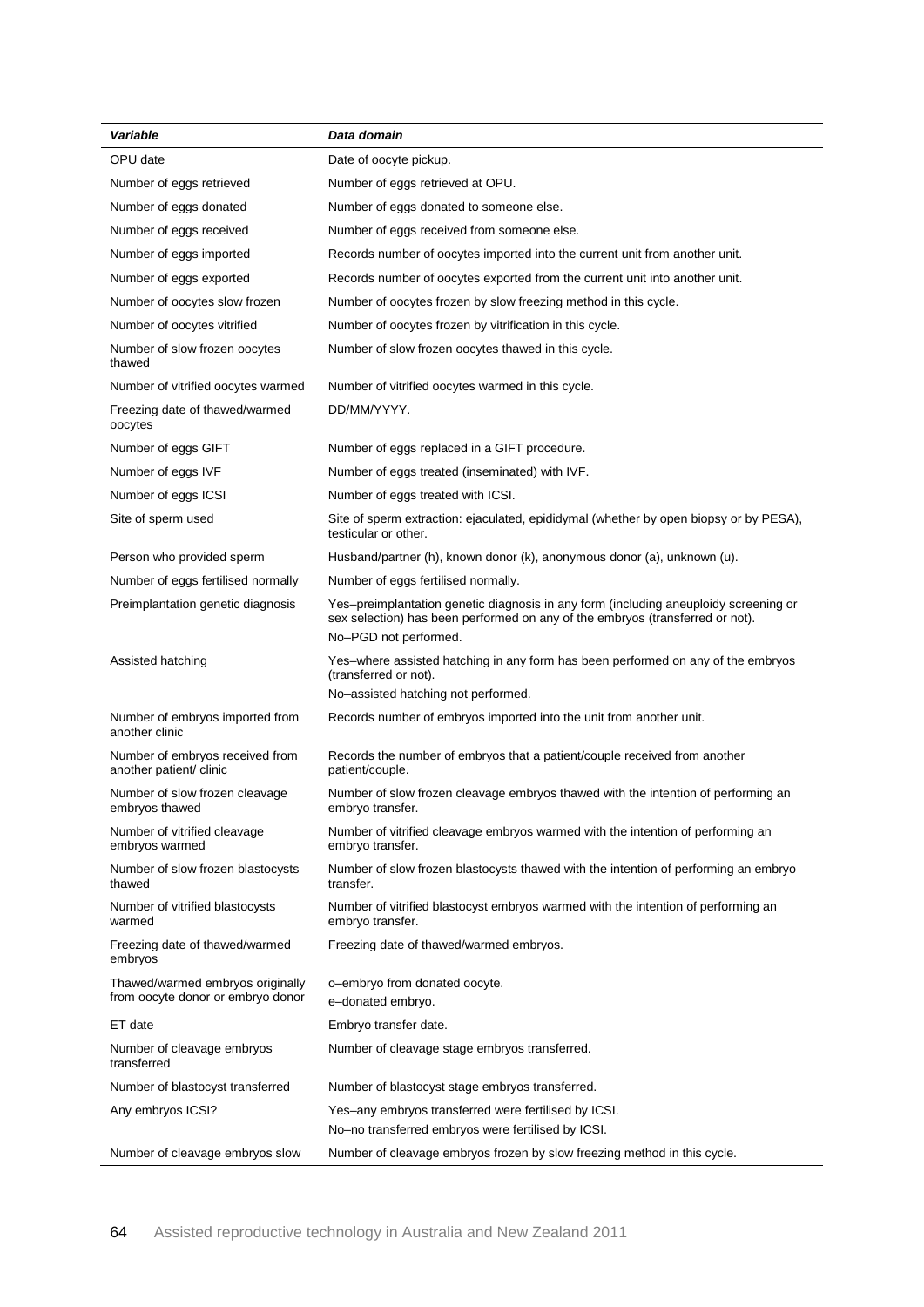| Variable                                                                           | Data domain                                                                                                                               |
|------------------------------------------------------------------------------------|-------------------------------------------------------------------------------------------------------------------------------------------|
| frozen                                                                             |                                                                                                                                           |
| Number of cleavage embryos<br>vitrified                                            | Number of cleavage embryos frozen by vitrification in this cycle.                                                                         |
| Number of blastocysts slow frozen                                                  | Number of blastocysts frozen by slow freezing method in this cycle.                                                                       |
| Number of blastocysts vitrified                                                    | Number of blastocysts frozen by vitrification method in this cycle.                                                                       |
| Number of embryos exported                                                         | Number of embryos exported from the current unit to another unit.                                                                         |
| Number of embryos donated                                                          | Number of embryos donated to another patient.                                                                                             |
| Number of potentially usable frozen<br>embryos discarded                           | Frozen embryos disposed in accordance with patient's request or Government<br>regulation.                                                 |
| Clinical pregnancy                                                                 | A pregnancy that fulfils one of the following criteria:<br>1. Known to be ongoing at 20 weeks                                             |
|                                                                                    | 2. Evidence by ultrasound of an intrauterine sac (with or without a fetal heart)                                                          |
|                                                                                    | 3. Examination of products of conception reveal chorionic villi                                                                           |
|                                                                                    | 4. A definite ectopic pregnancy that has been diagnosed laparoscopically or by<br>ultrasound.                                             |
| Date pregnancy ended                                                               | Date on which delivery, miscarriage or termination takes place.                                                                           |
| Number of fetal hearts                                                             | Number of fetal hearts seen on first ultrasound (intrauterine only).                                                                      |
| Ectopic pregnancy                                                                  | If this pregnancy is an ectopic pregnancy, or a combined ectopic and uterine pregnancy<br>(heterotopic).                                  |
|                                                                                    | n-No<br>e-Ectopic                                                                                                                         |
|                                                                                    | h-Heterotopic                                                                                                                             |
| Elective termination of pregnancy                                                  | Yes-pregnancy is terminated.                                                                                                              |
|                                                                                    | No-pregnancy not terminated.                                                                                                              |
| Selective reduction performed                                                      | Yes-If selective reduction has been performed due to fetal abnormality/other reasons.<br>No-If no selective reduction has been performed. |
| Fetal abnormality in a pregnancy<br>ending < 20 weeks or by selective<br>reduction | Fetal abnormality in a pregnancy ending < 20 weeks or by selective reduction.                                                             |
| Maternal complications of<br>pregnancy                                             | Maternal complications of pregnancy.                                                                                                      |
| Number of babies delivered                                                         | Include all liveborn and stillborn babies after 20 weeks gestation or at least 400 grams<br>birthweight.                                  |
| Caesarean delivery                                                                 | Yes-delivery by planned or emergency caesarean section.<br>No-other.                                                                      |
| Baby 1 outcome                                                                     | Liveborn, stillborn or neonatal death.                                                                                                    |
| Baby 1 sex                                                                         | Male or female.                                                                                                                           |
| Baby 1 birthweight                                                                 | Weight in grams.                                                                                                                          |
| Baby 1 abnormality                                                                 | Describes any known congenital malformation.                                                                                              |
| Baby 1 date of neonatal death                                                      | Date of neonatal death.                                                                                                                   |
| Baby 2 outcome                                                                     | Liveborn, stillborn or neonatal death.                                                                                                    |
| Baby 2 sex                                                                         | Male or female.                                                                                                                           |
| Baby 2 weight                                                                      | Weight in grams.                                                                                                                          |
| Baby 2 abnormality                                                                 | Describes any known congenital malformation.                                                                                              |
| Baby 2 date of neonatal death                                                      | Date of neonatal death.                                                                                                                   |
| Baby 3 outcome                                                                     | Liveborn, stillborn or neonatal death.                                                                                                    |
| Baby 3 sex                                                                         | Male or female.                                                                                                                           |
| Baby 3 weight                                                                      | Weight in grams.                                                                                                                          |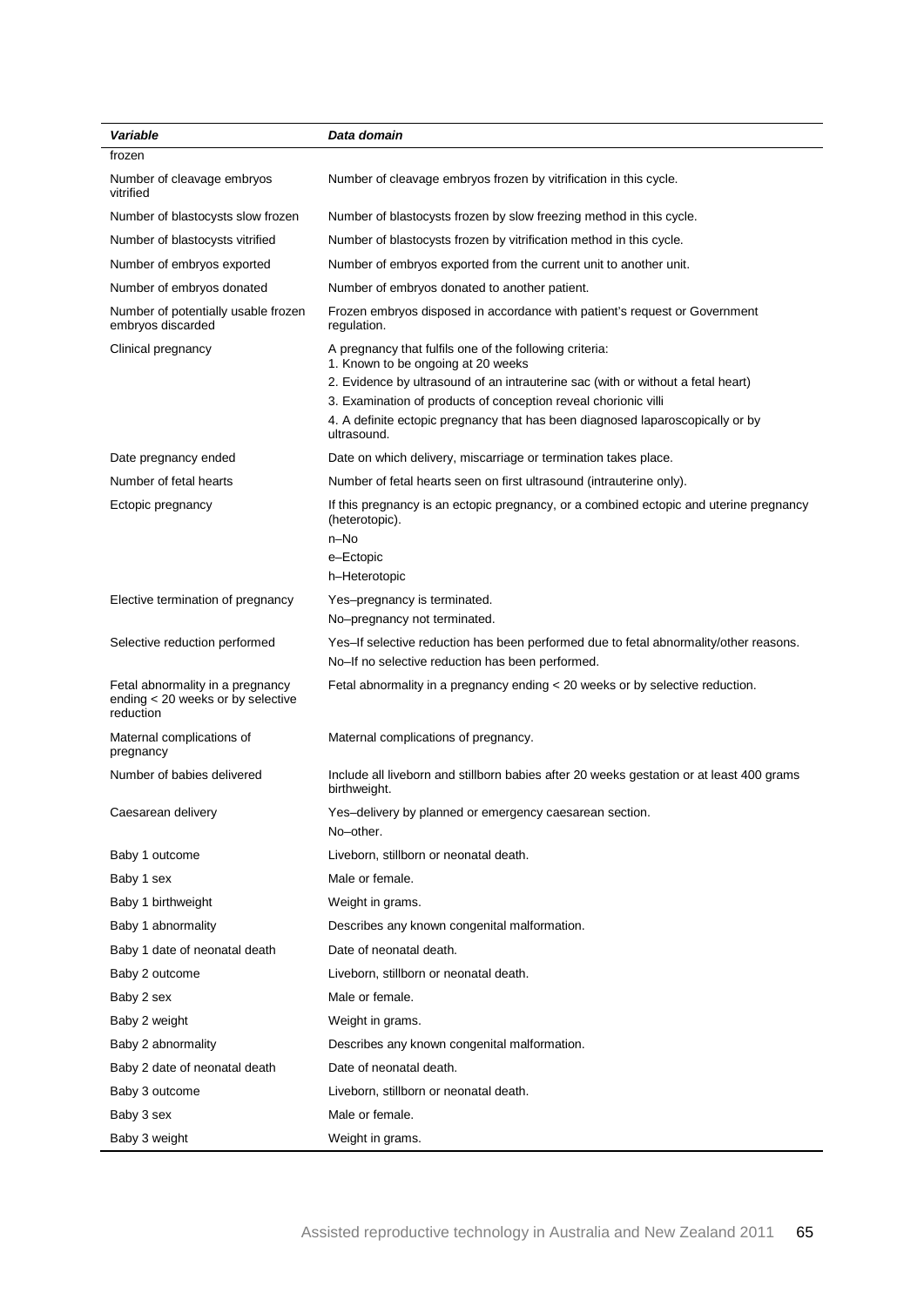| Variable                      | Data domain                                                                                                                                                                          |
|-------------------------------|--------------------------------------------------------------------------------------------------------------------------------------------------------------------------------------|
| Baby 3 abnormality            | Describes any known congenital malformation.                                                                                                                                         |
| Baby 3 date of neonatal death | Date of neonatal death.                                                                                                                                                              |
| Baby 4 outcome                | Liveborn, stillborn or neonatal death.                                                                                                                                               |
| Baby 4 sex                    | Male or female.                                                                                                                                                                      |
| Baby 4 weight                 | Weight in grams.                                                                                                                                                                     |
| Baby 4 abnormality            | Describes any known congenital malformation.                                                                                                                                         |
| Baby 4 date of neonatal death | Date of neonatal death.                                                                                                                                                              |
| Admitted with ART morbidity   | Yes-woman is admitted to hospital with any condition (excluding any pregnancy-related<br>issues, such as ectopic pregnancy) that could be in any way related to fertility treatment. |
| <b>OHSS</b>                   | Yes-admission to hospital is due to symptoms of OHSS.                                                                                                                                |
| Morbidity detail              | Describes symptoms of treatment-related morbidity.                                                                                                                                   |
| Postcode                      | Postcode of patient residential area.                                                                                                                                                |
| Comments                      | Any comments on this cycle.                                                                                                                                                          |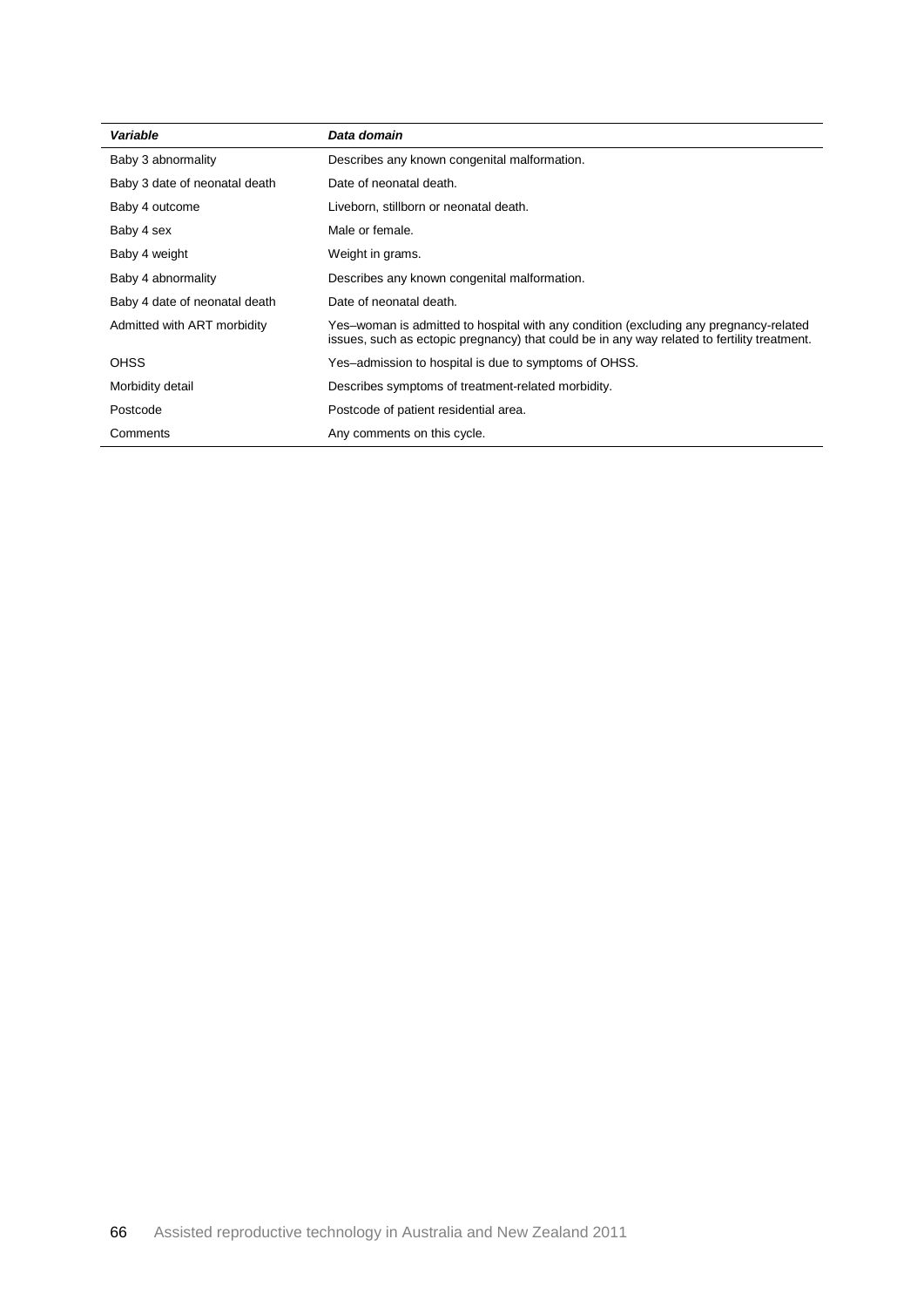## **Glossary**

This report categorises ART treatments according to whether a woman used her own oocytes or embryos, or oocytes/embryos were donated by another woman/couple, and whether the embryos were transferred soon after fertilisation or following cryopreservation.

**Artificial insemination:** a range of techniques of placing sperm into the female genital tract, and can be used with controlled ovarian hyperstimulation or in unstimulated cycles. These techniques are referred to as 'donor insemination' (DI) in this report.

**ART (assisted reproductive technology):** treatments or procedures that involve the in vitro handling of human oocytes (eggs) and sperm or embryos for the purposes of establishing a pregnancy. ART does not include artificial insemination.

**Assisted hatching:** when the outer layer of the embryo, the zona pellucida, is either thinned or perforated in the laboratory to aid 'hatching' of the embryo, the aim being to potentially improve the chance of implantation in the uterus.

**Autologous cycle:** an ART treatment cycle in which a woman intends to use, or uses her own oocytes or embryos. GIFT cycles are classified separately from autologous cycles.

**Blastocyst:** an embryo comprising about 100 cells usually developed by 5 or 6 days after fertilisation.

**Caesarean section:** an operative delivery by surgical incision through the abdominal wall and uterus.

**Cleavage stage embryo:** an embryo comprising about 8 cells usually developed by 2 or 3 days after fertilisation.

**Clinical pregnancy:** a pregnancy in which at least one of the following criteria is met:

- known to be ongoing at 20 weeks
- evidence by ultrasound of an intrauterine sac (with or without a fetal heart)
- examination of products of conception reveal chorionic villi, or
- an ectopic pregnancy has been diagnosed by laparoscope or by ultrasound.

**Controlled ovarian hyperstimulation:** medical treatment to induce the development of multiple ovarian follicles in order to obtain multiple oocytes at oocyte pick-up (OPU).

**Cryopreservation:** freezing embryos for potential future ART treatment.

**Delivery:** a birth event in which one or more babies of 20 weeks or more gestation or of 400 grams or more birthweight are born.

**DI (donor insemination) cycle:** an artificial insemination cycle in which sperm not from the woman's partner (donor sperm) is used.

**Discontinued cycle:** an ART cycle that does not proceed to oocyte pick-up (OPU) or embryo transfer.

**Donation cycle:** an ART treatment cycle where a woman intends to donate, or donates her oocytes to others. A donation cycle may result in the donation of either oocytes or embryos to a recipient woman. The use of donor sperm does not alter the donor status of the cycle.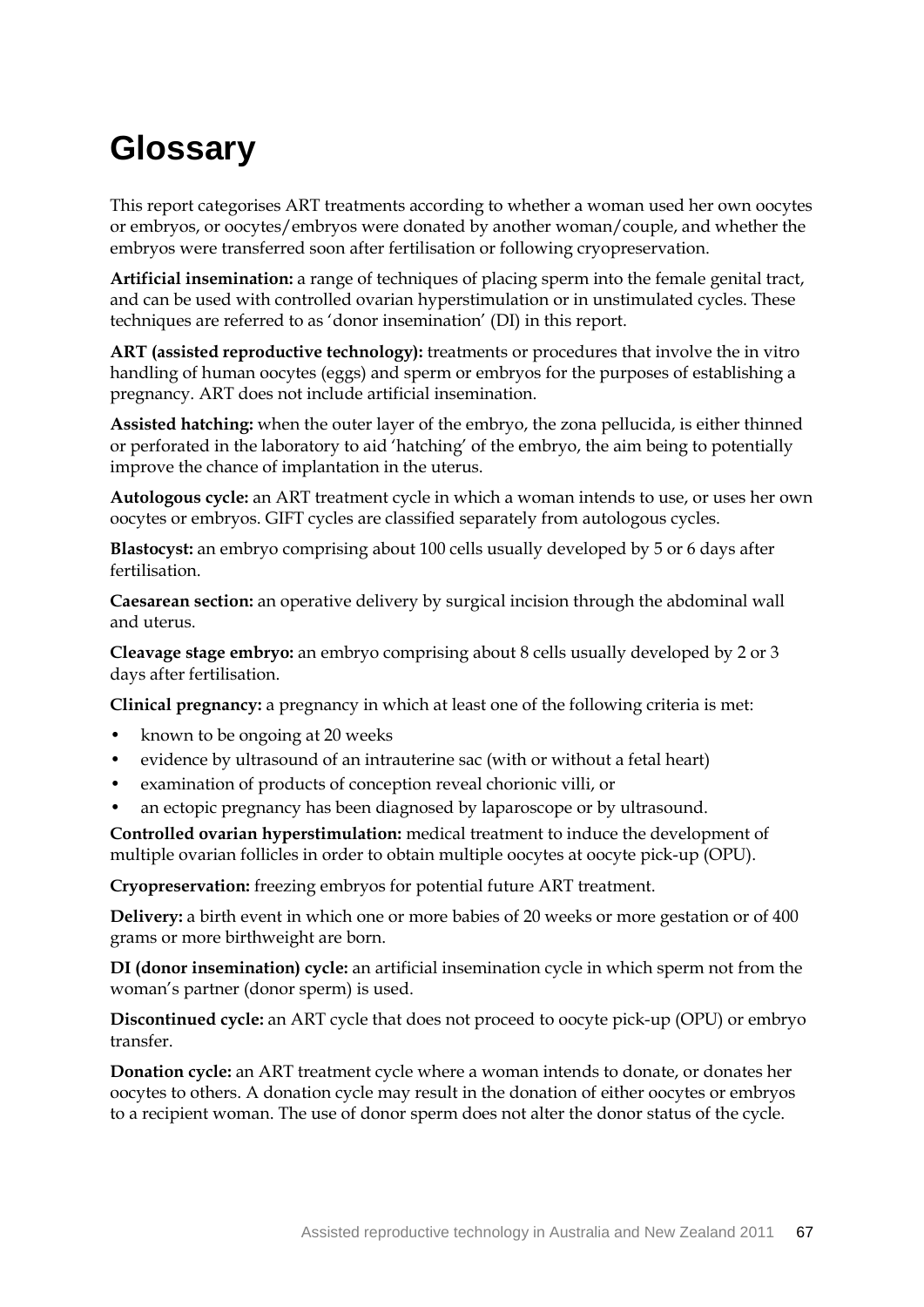**Ectopic pregnancy:** a pregnancy in which implantation takes place outside the uterine cavity.

**Embryo:** an egg that has been fertilised by a sperm and has undergone one or more divisions.

**Embryo transfer:** a procedure whereby embryo(s) are placed in the uterus or fallopian tube. The embryo(s) can be fresh or thawed following cryopreservation, and may include the transfer of cleavage stage embryos or blastocysts.

**Fetal death (stillbirth):** the birth of an infant after 20 or more weeks gestation or 400 grams or more birthweight that shows no signs of life.

**Fresh cycle:** an ART treatment cycle that intends to use, or uses embryo(s) that have not been cryopreserved (frozen).

**Gestational age:** the completed weeks of gestation of the fetus. This is calculated as follows:

- Cycles with embryos transferred: (pregnancy end date embryo transfer date + 16 days) for transfer of cleavage stage embryos and (pregnancy end date – embryo transfer date + 19 days) for transfer of blastocysts.
- GIFT cycles: (pregnancy end date OPU date) + 14 days.
- DI cycles: (pregnancy end date date of insemination) + 14 days.

**GIFT (gamete intrafallopian transfer):** an ART treatment where mature oocytes and sperm are placed directly into a woman's fallopian tubes so that in vivo fertilisation may take place. GIFT cycles are classified separately from autologous cycles.

**Heterotopic pregnancy:** a double gestation pregnancy in which implantation takes place both inside and outside the uterine cavity.

**ICSI (intracytoplasmic sperm injection):** a procedure whereby a single sperm is injected directly into the oocyte to aid fertilisation. If an embryo transfer cycle involves the transfer of at least one embryo created using ICSI, it is counted as an ICSI cycle.

**IVF (in vitro fertilisation):** an ART procedure that involves extracorporeal fertilisation.

**Live birth:** according to the World Health Organization (WHO) definition, a live birth is defined as the complete expulsion or extraction from its mother of a product of conception irrespective of the duration of the pregnancy, after such separation, breathes or shows any other evidence of life, such as beating of the heart, pulsation of the umbilical cord, or definite movement of the voluntary muscles, whether or not the umbilical cord has been cut or the placenta is attached; each product of such a birth is considered liveborn. In this report, live births are included if they meet the WHO definition and if they are of 20 weeks or more gestation or 400 grams or more birthweight.

**Live delivery:** a live delivery is the delivery of one or more liveborn infants, with the birth of twins, triplets or more counted as one live delivery.

**Low birthweight:** a birthweight of less than 2,500 grams.

**OHSS (ovarian hyperstimulation syndrome):** the complication of ovulation stimulation therapy, which involves the administration of follicle stimulating hormone (FSH). OHSS symptoms include abdominal pain and fluid retention.

**Oocyte (egg):** a female reproductive cell.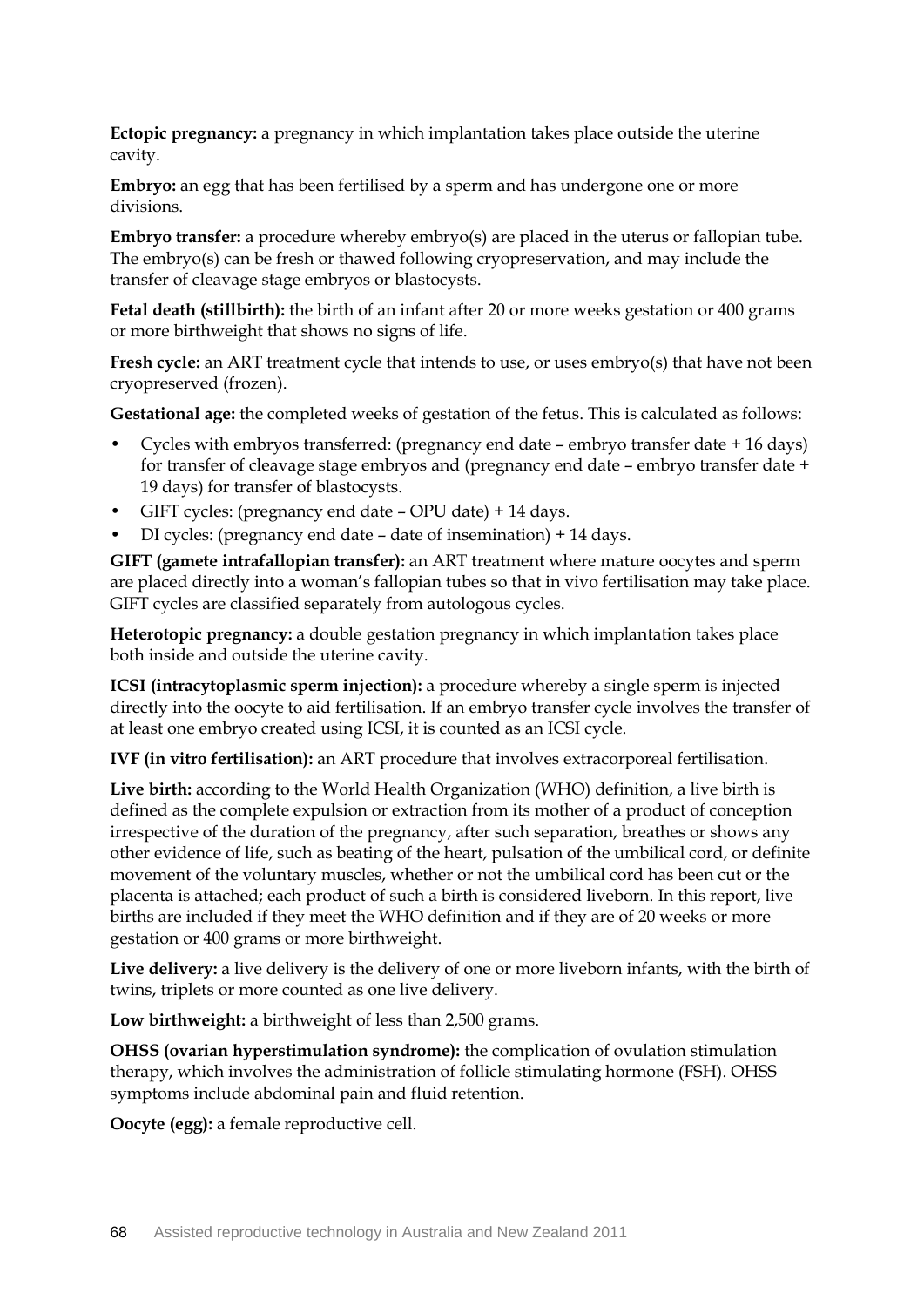**OPU (oocyte pick-up):** the procedure to collect oocytes from ovaries, usually by ultrasoundguided transvaginal aspiration and rarely by laparoscopic surgery.

**Parity:** a classification of a woman in terms of the number of previous pregnancies experienced that reached 20 weeks or more gestation.

**Parous:** refers to a woman who has had at least one previous pregnancy of 20 weeks or more gestation.

**PGD (preimplantation genetic diagnosis):** a procedure where embryonic cells are removed and screened for chromosomal disorders or genetic diseases before embryo transfer.

**Nulliparous:** refers to a woman who has never had a pregnancy of 20 weeks or more gestation.

**Perinatal death:** a fetal death (stillbirth) or neonatal death of at least 20 weeks gestation or at least 400 grams birthweight.

**Preterm:** a gestation of less than 37 weeks.

**Recipient cycle:** an ART treatment cycle in which a woman receives oocytes or embryos from another woman.

**Secondary sex ratio:** the number of male liveborn babies per 100 female liveborn babies.

**Surrogacy arrangement:** an arrangement where a woman, known as the 'gestational carrier' agrees to carry a child for another person or couple, known as the 'intended parent(s)', with the intention that the child will be raised by the intended parent(s). The oocytes and/or sperm used to create the embryo(s) in the surrogacy cycle can be either from the intended parents or from a donor(s).

**Thaw cycle:** an ART treatment cycle in which cryopreserved embryos are thawed with the intention of performing embryo transfer.

**Thawed embryo:** an embryo thawed after cryopreservation. It is used in thaw cycles.

**Vitrification:** an ultra-rapid cryopreservation method that prevents ice formation within the suspension which is converted to a glass-like solid.

*Note:* The International Committee Monitoring Assisted Reproductive Technologies (ICMART) has published an ART glossary for the terms used in ART data collections (Zegers-Hochschild et al. 2009). However, the terminology used in this report may differ from that in the ICMART glossary.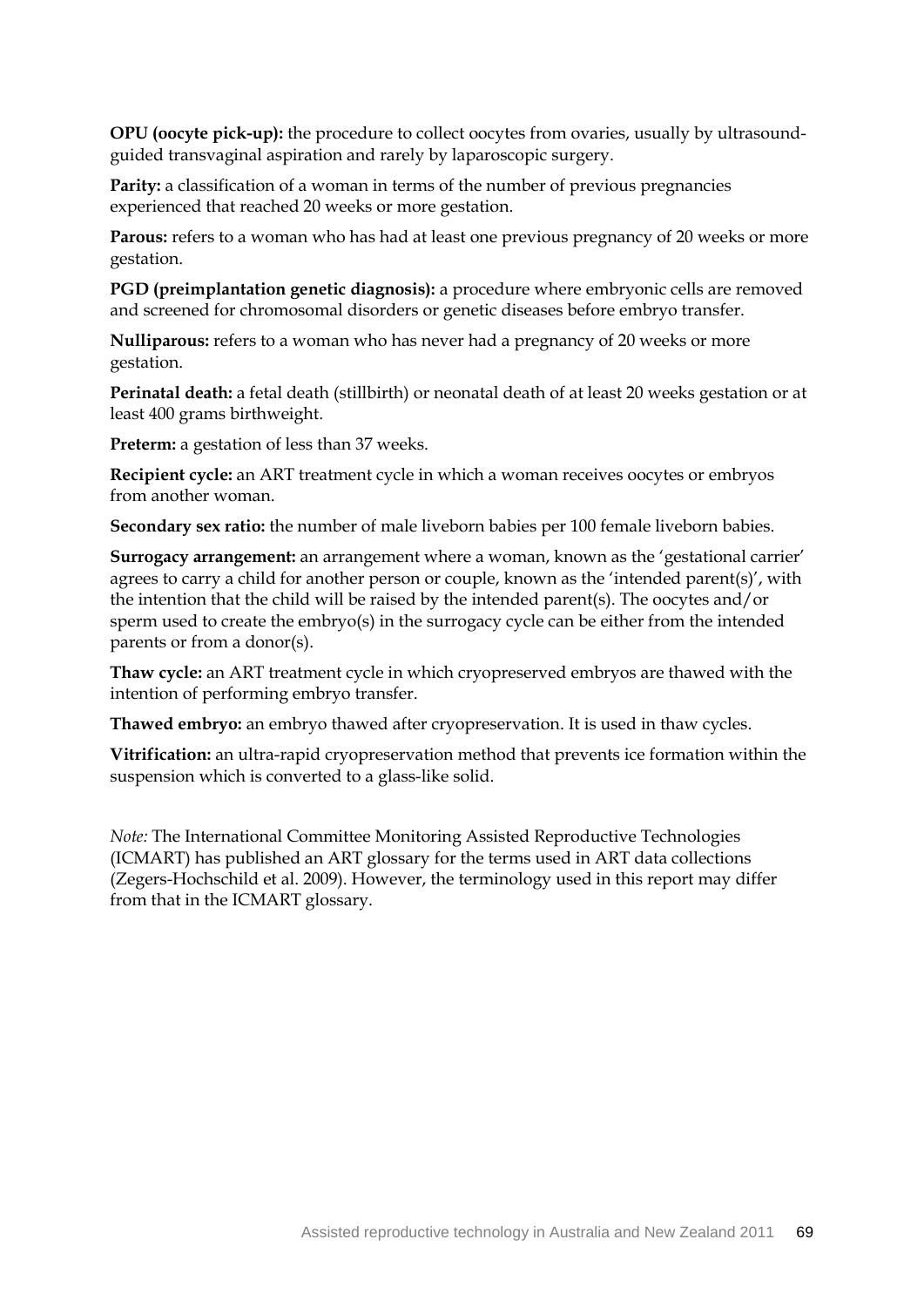## **References**

Australian Bureau of Statistics 2013. Australian demographic statistics. Viewed 1 July 2013, [<http://www.abs.gov.au/AUSSTATS/abs@.nsf/DetailsPage/3101.0Sep%202012?OpenDoc](http://www.abs.gov.au/AUSSTATS/abs@.nsf/DetailsPage/3101.0Sep%202012?OpenDocument) [ument>](http://www.abs.gov.au/AUSSTATS/abs@.nsf/DetailsPage/3101.0Sep%202012?OpenDocument).

[Boivin J,](http://www.ncbi.nlm.nih.gov/pubmed?term=%22Boivin%20J%22%5BAuthor%5D) [Bunting L,](http://www.ncbi.nlm.nih.gov/pubmed?term=%22Bunting%20L%22%5BAuthor%5D) [Collins JA](http://www.ncbi.nlm.nih.gov/pubmed?term=%22Collins%20JA%22%5BAuthor%5D) & [Nygren KG](http://www.ncbi.nlm.nih.gov/pubmed?term=%22Nygren%20KG%22%5BAuthor%5D) 2007. International estimates of infertility prevalence and treatment-seeking: potential need and demand for infertility medical care. [Human Reproduction](http://www.ncbi.nlm.nih.gov/pubmed/17376819) 22:1506–12.

ICMART (International Committee for Monitoring Assisted Reproductive Technology). Preliminary global ART data for 2008. European Society of Human Embryology and Reproduction Annual Meeting, Istanbul, Turkey 1–4 July 2012.

Li Z, Zeki R, Hilder L & Sullivan EA 2012. Australia's mothers and babies 2010. Perinatal statistics series no. 27. Cat. no. PER 57. Canberra: AIHW National Perinatal Epidemiology and Statistics Unit.

Macaldowie A, Wang YA, Chambers GM & Sullivan EA 2012. Assisted reproductive technology in Australia and New Zealand 2010. Assisted reproduction technology series. Cat. no. PER 55. Canberra: AIHW.

Statistics New Zealand 2012. [National population estimates:](http://www.stats.govt.nz/~/media/Statistics/Methods%20and%20Services/Tables/National%20population%20estimates/national-pop-estimates-at-30jun.ashx) September 2012 quarter. Viewed 1 July 2013,

[<http://www.stats.govt.nz/browse\\_for\\_stats/population/estimates\\_and\\_projections/Nati](http://www.stats.govt.nz/browse_for_stats/population/estimates_and_projections/NationalPopulationEstimates_HOTPSep12qtr.aspx) [onalPopulationEstimates\\_HOTPSep12qtr.aspx>](http://www.stats.govt.nz/browse_for_stats/population/estimates_and_projections/NationalPopulationEstimates_HOTPSep12qtr.aspx).

Zegers-Hochschild F, Adamson GD, de Mouzon J, Ishihara O, Mansour R, Nygren K, Sullivan E, Van der Poel S on behalf of ICMART and WHO 2009. The International Committee Monitoring Assisted Reproductive Technologies (ICMART) and the World Health Organization (WHO) revised glossary on ART terminology. Human Reproduction 24(11):2683–87.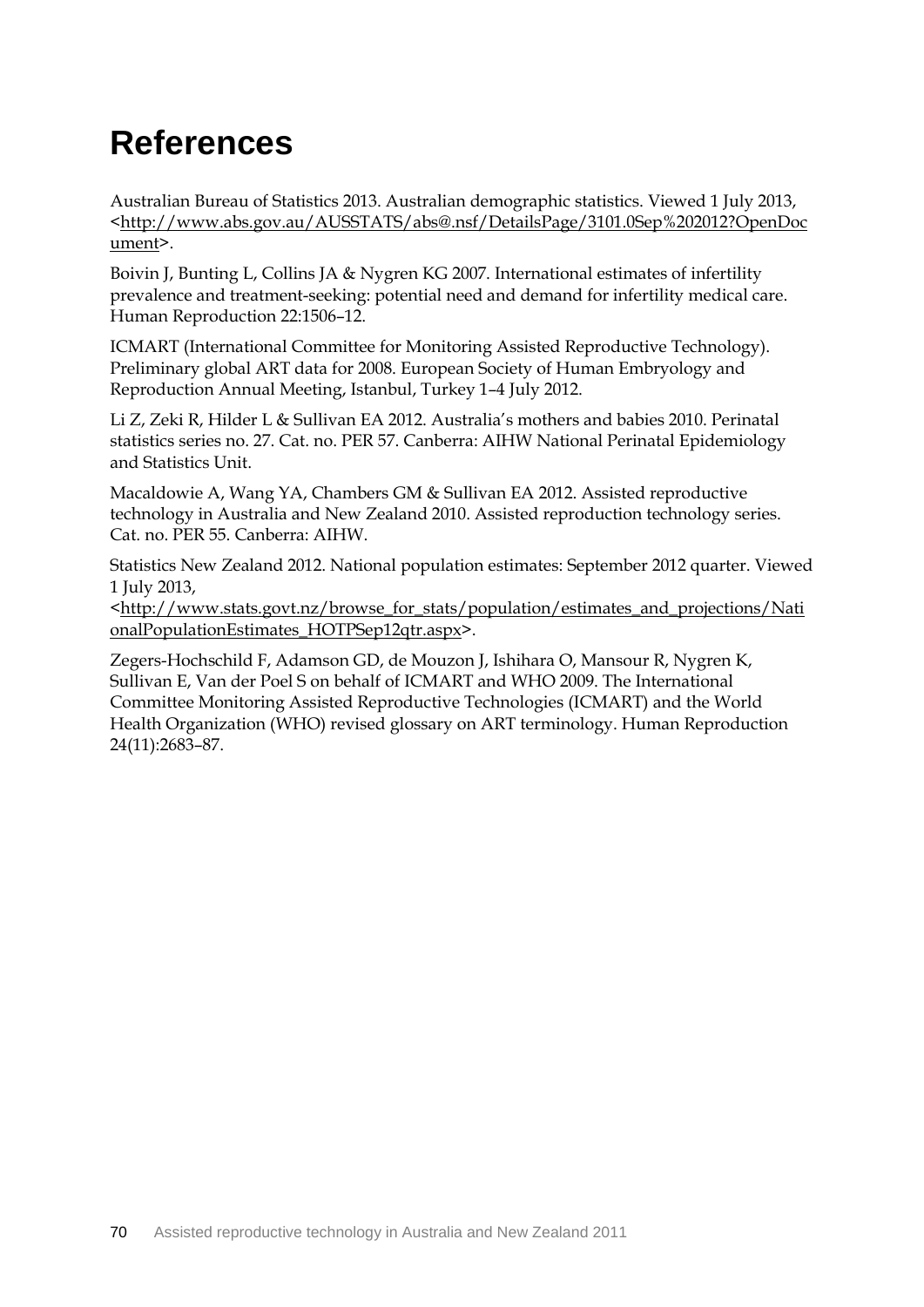## **List of tables**

| Table 1:  | Number of initiated ART treatment cycles by treatment type, Australia and                                                                           |  |
|-----------|-----------------------------------------------------------------------------------------------------------------------------------------------------|--|
| Table 2:  | Number of autologous and recipient cycles by women's age group and treatment type,                                                                  |  |
| Table 3:  | Number of autologous and recipient cycles by women's partners' age group and                                                                        |  |
| Table 4:  | Number of autologous and recipient cycles by parity and treatment type, Australia                                                                   |  |
| Table 5:  | Number of autologous and recipient cycles with fertilisation attempted by treatment                                                                 |  |
| Table 6:  | Number of fresh and thawed embryos transferred per cycle and women's age group,                                                                     |  |
| Table 7:  | Number of embryo transfer cycles by treatment type and stage of embryo development,                                                                 |  |
| Table 8:  | Number of embryo transfer cycles by freezing method and stage of embryo                                                                             |  |
| Table 9:  | Outcomes of autologous fresh cycles by women's age group, Australia and                                                                             |  |
| Table 10: | Outcomes of autologous fresh cycles by cause of infertility, Australia and                                                                          |  |
| Table 11: | Outcomes of autologous fresh embryo transfer cycles by women's age and number of                                                                    |  |
| Table 12: | Outcomes of autologous fresh embryo transfer cycles by women's age and stage of                                                                     |  |
| Table 13: | Live delivery rate of autologous fresh cycles by women's age group among fertility                                                                  |  |
|           | Table 14: Outcomes of autologous thaw cycles by women's age group, Australia and                                                                    |  |
|           | Table 15: Outcomes of autologous thaw cycles by cause of infertility, Australia and                                                                 |  |
| Table 16: | Outcomes of autologous thaw embryo transfer cycles by women's age and number of                                                                     |  |
| Table 17: | Outcomes of autologous thaw embryo transfer cycles by women's age and stage of                                                                      |  |
| Table 18: | Outcomes of autologous thaw embryo transfer cycles by stage of embryo<br>development and embryo freezing methods, Australia and New Zealand, 201124 |  |
| Table 19: | Live delivery rate of autologous thaw cycles by women's age group among fertility                                                                   |  |
| Table 20: | Number of oocyte donation cycles by donor's age group, Australia and                                                                                |  |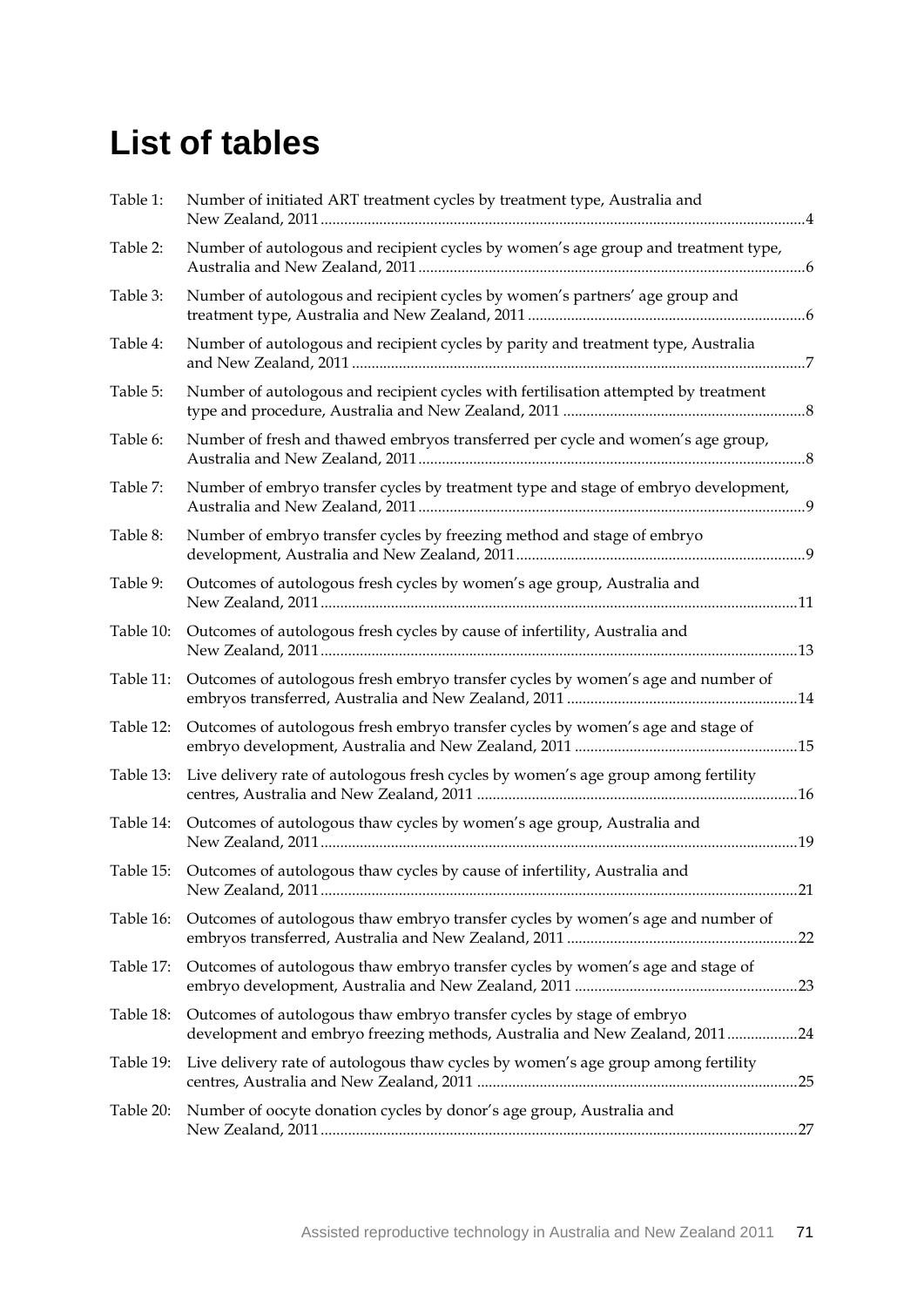| Table 21: | Outcomes of oocyte/embryo recipient cycles by treatment type, Australia and New           |  |
|-----------|-------------------------------------------------------------------------------------------|--|
| Table 22: | Outcomes of oocyte/embryo recipient cycles by recipient's age group, Australia            |  |
| Table 23: | Outcomes of oocyte/embryo recipient cycles by donor's age group, Australia                |  |
| Table 24: | Outcomes of oocyte/embryo recipient cycles by recipient's age and number of               |  |
| Table 25: | Outcomes of oocyte/embryo recipient cycles by recipient's age and stage of embryo         |  |
| Table 26: | Outcomes of oocyte/embryo recipient thaw cycles by stage of embryo development            |  |
| Table 27: | Clinical pregnancies by number of fetal hearts and number of embryos transferred,         |  |
| Table 28: | Early pregnancy losses by pregnancy outcome and number of embryos transferred,            |  |
| Table 29: | Deliveries by delivery outcome and treatment type, Australia and New Zealand, 2011 36     |  |
| Table 30: | Deliveries by gestation and number of embryos transferred, Australia and                  |  |
| Table 31: | Deliveries by gestation and maternal age group, Australia and New Zealand, 201137         |  |
| Table 32: | Deliveries by method of delivery and maternal age group, Australia and                    |  |
| Table 33: | Babies by gestational age and plurality, Australia and New Zealand, 2011  40              |  |
| Table 34: | Liveborn babies by birthweight group and plurality, Australia and                         |  |
| Table 35: | Perinatal mortality of babies by type of death and plurality, Australia and               |  |
|           | Table 36: Number of cycles with PGD by type of embryo, Australia and New Zealand, 2011 45 |  |
|           | Table 37: Number of cycles with OPU performed and OHSS by number of oocytes collected,    |  |
| Table 38: | Outcomes of DI cycles by women's age group, Australia and New Zealand, 201146             |  |
| Table 39: | Number of fresh cycles by stage/outcome of treatment, Australia and                       |  |
| Table 40: | Number of thaw cycles by stage/outcome of treatment, Australia and                        |  |
| Table 41: | Number of deliveries following ART treatment by gestation, Australia and                  |  |
| Table 42: | Number of fresh and thaw autologous cycles by women's age group, Australia and            |  |
| Table 43: | Number of embryo transfer cycles by treatment type, Australia and                         |  |
| Table 44: | Proportion of embryo transfer cycles by number of embryos transferred, Australia          |  |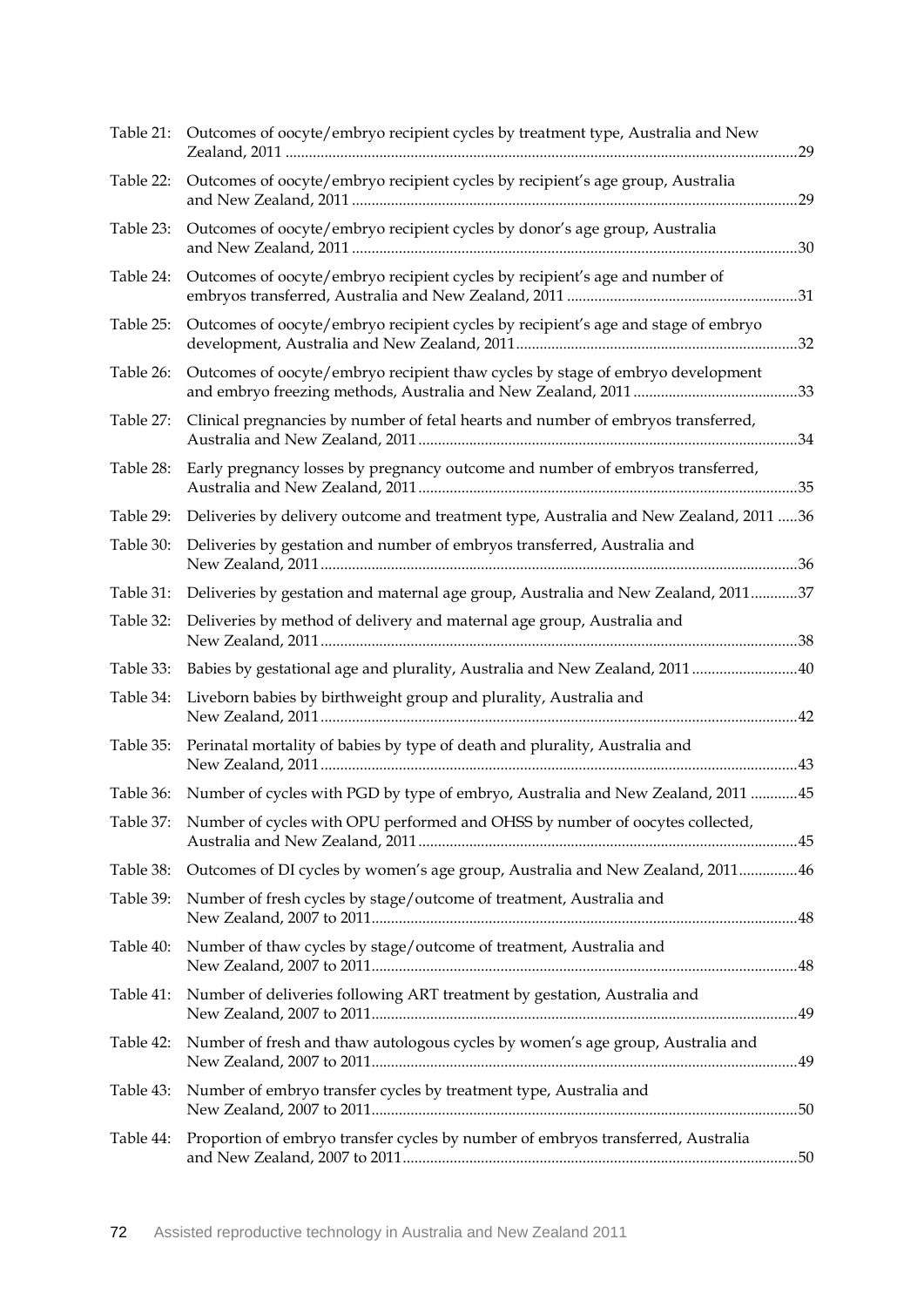|           | Table 45: Women undertaking autologous fresh and/or thaw cycles by number of cycles,       |  |
|-----------|--------------------------------------------------------------------------------------------|--|
| Table 46: | Women undertaking autologous fresh cycles by number of cycles, Australia and               |  |
| Table 47: | Women undertaking autologous thaw cycles by number of cycles, Australia and                |  |
|           | Table 48: Number of cycles by women's age group, Australia and New Zealand, 2009–2011 55   |  |
|           | Table 49: Cumulative pregnancy and live delivery rates by women's age group, Australia and |  |
|           | Table 50: Cumulative live delivery rate by women's age group and number of cycles,         |  |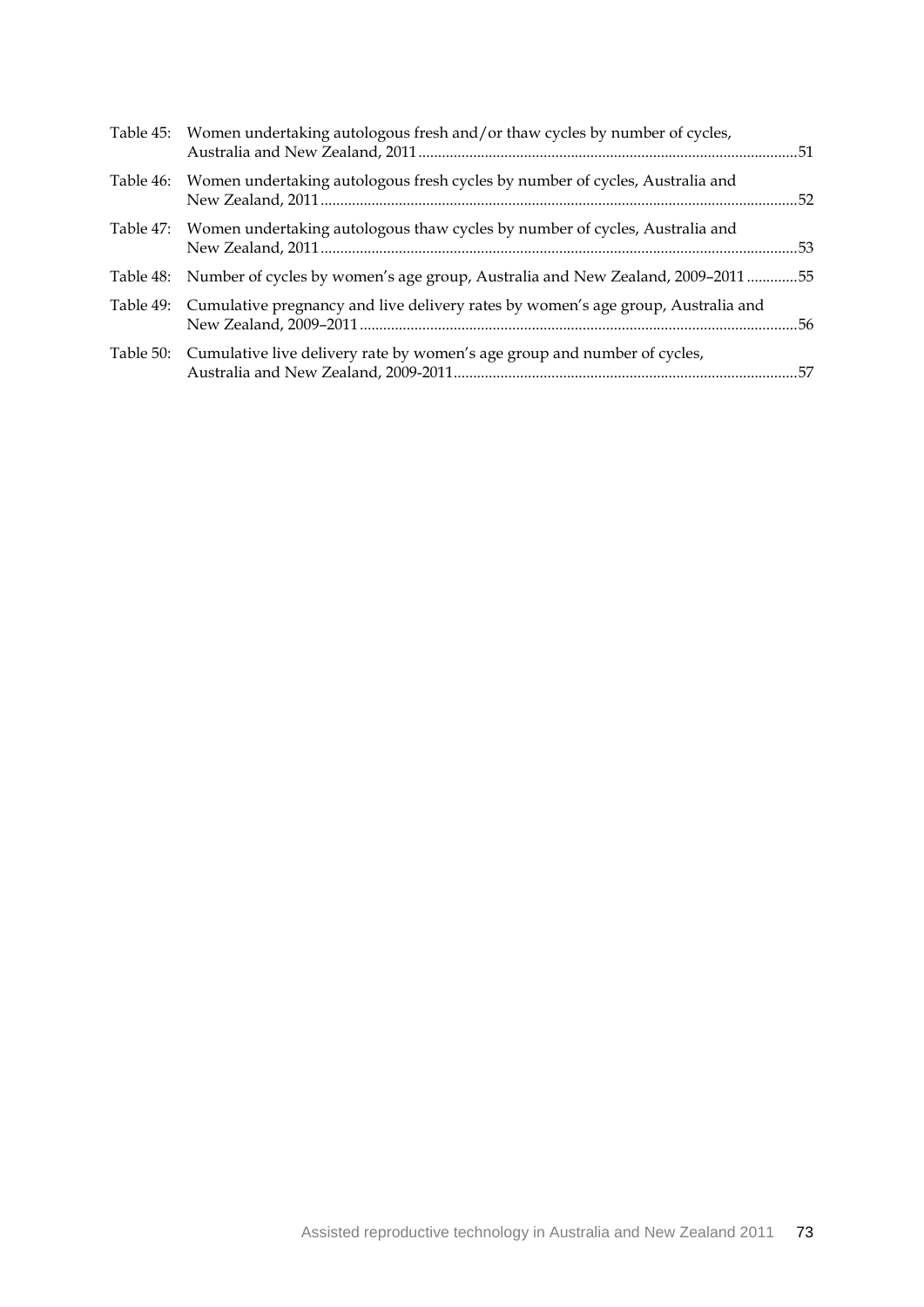## **List of figures**

| Figure 1: | Progression of autologous fresh cycles, Australia and New Zealand, 201110                                                                                           |     |
|-----------|---------------------------------------------------------------------------------------------------------------------------------------------------------------------|-----|
| Figure 2: | Live deliveries per initiated autologous fresh cycle by women's age at start of a                                                                                   |     |
| Figure 3: | Live deliveries per autologous fresh embryo transfer cycle by number of embryos<br>transferred and stage of embryo development among fertility centres, Australia   |     |
| Figure 4: | Progression of autologous thaw cycles, Australia and New Zealand, 201118                                                                                            |     |
| Figure 5: | Live deliveries per initiated autologous thaw cycle by women's age at start of the                                                                                  |     |
| Figure 6: | Live delivery rate of autologous thaw embryo transfer cycles by number of embryos<br>transferred and stage of embryo development among fertility centres, Australia | .26 |
| Figure 7: | Progression of fresh and thaw oocyte/embryo recipient cycles, Australia and                                                                                         | .28 |
| Figure 8: | Number of babies born following embryo transfer cycles by gestational age,                                                                                          |     |
|           |                                                                                                                                                                     |     |